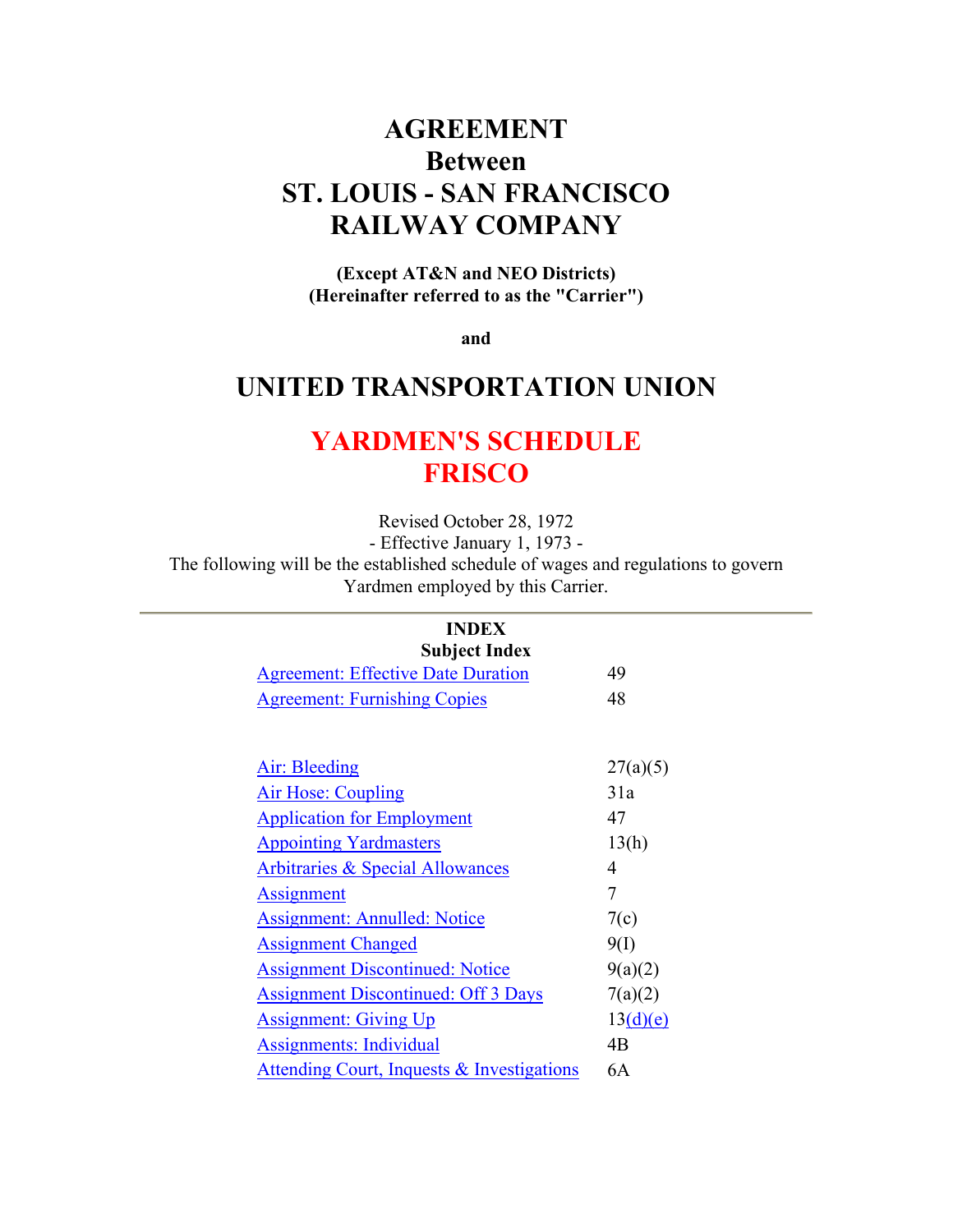| <b>Basic Day</b>                          | 2B              |
|-------------------------------------------|-----------------|
| <b>Beginning and Ending Day</b>           | $\overline{2}$  |
| <b>Bleeding Air</b>                       | 27A(5)          |
| <b>Bulletins and Bids</b>                 | 14              |
| <b>Bulletin Boards</b>                    | 14(a)           |
| <b>Bumping (See Exercising Seniority)</b> |                 |
|                                           |                 |
| <b>Cabooses</b>                           | 43              |
| Called & Not Used                         | 7(a)(1)         |
| <b>Calling Extra Men</b>                  | 16B(1)          |
| <b>Car Retarder Operations (CRO)</b>      | 33              |
| <b>Combination Road-Yard Service</b>      | 27C             |
| <b>Committee Work</b>                     | 20(e)(f)        |
| <b>Consolidated Road-Yard Seniority</b>   | 40              |
| <b>Coupling &amp; Uncoupling Hose</b>     | 31A             |
| <b>Court: Attending</b>                   | 6A              |
| <b>Crew Consist</b>                       | 10              |
| <b>Discipline</b>                         | 22              |
| <b>Drinking Water</b>                     | 43C             |
| <b>Dues Deduction</b>                     | 39 <sub>B</sub> |
| <b>Duties</b>                             | 29              |
|                                           | 30              |
|                                           | <u>31</u>       |
|                                           |                 |
| <b>Effective Date and Duration</b>        | 49              |
| <b>Electric Lanterns</b>                  | 41              |
| <b>Emergency Defined</b>                  | 46              |
| <b>Equipment on Engines</b>               | 43B             |
| <b>Examinations</b> , Physical            | 1               |
| <b>Exercising Seniority</b>               | 13              |
| <b>Bidding</b>                            | 14(a)(b)        |
| <b>Bumping After Displaced</b>            | 14(e)           |
|                                           | 15(c)           |
|                                           | 17(a)           |
| Bumping: After Absent 30 days             | 14(c)           |
| <b>Bumping: Onto 5-Day Vacancy</b>        | 15(e)           |
| <b>Claiming 5-day Vacancy</b>             | 15              |
| <b>When Job Annulled</b>                  | 7(c)            |
|                                           | 32A(7)          |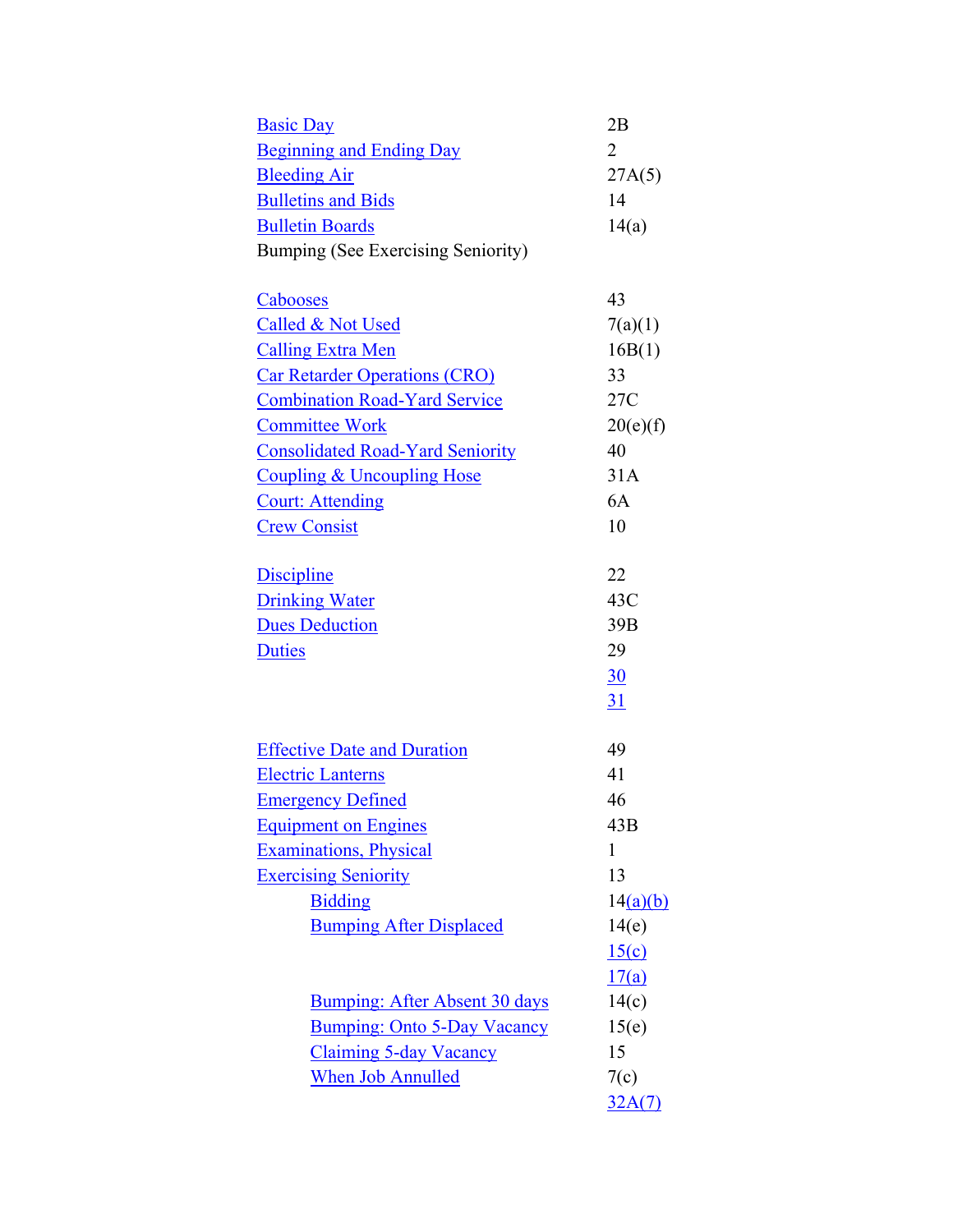|                                          | 32B(14)        |
|------------------------------------------|----------------|
| <b>When Job Conditions Changed</b>       | 9(i)           |
| <b>Exercising Seniority: CRO to Yard</b> | 33I            |
| <b>Expenses: Away From Home</b>          | 44             |
| Extra Board                              |                |
| <b>Extra Board Exhausted</b>             | 32B(10)        |
| <b>Extra Crews: More Than 3 Days</b>     | 7(d)           |
| <b>After Job Annulled</b>                | $7(c)(6)$ Note |
| Extra Man: Has Worked 5 Days             | 32B(5)         |
| <b>Extra Men Missing Call</b>            | 16A(1)         |
| <b>Extra Yardmasters</b>                 | 13A(h)         |
|                                          |                |
| <b>Facilities: Permanent Yards</b>       | 42             |
| <b>Field Tests</b>                       | 22B            |
| First-In, First-Out: Extra Board         | 16A(1)         |
| <b>Five-Day Work Week</b>                | 32A            |
| <b>Implementing Agreement</b>            | 32B            |
| Footboards                               | 43B            |
| <b>Force Reduction</b>                   | 17             |
| Foreman Assignment: Giving Up            | 13(d)          |
| <b>Foreman Qualifications</b>            | 13(f)          |
| <b>Foreman Rights: Waiving</b>           | 16C(2)         |
| <b>Foreman Vacancies: Filling</b>        | 16C            |
| Force Assignment                         |                |
| <b>Helper</b>                            | 14(a)          |
| Foreman                                  | 13(b)          |
| <b>Forfeiting Seniority</b>              | 13(i)          |
|                                          |                |
| <b>Giving Up Assignments</b>             | $13(d)$ &(e)   |
| <b>Giving up Foreman Jobs</b>            | 13(d)          |
| <b>Giving Up Foreman Rights</b>          | 16C(2)         |
|                                          |                |
| Handling Frogs & Rerailing Cars          | 30             |
| <b>Health and Welfare</b>                | 36             |
| <b>Holiday Pay</b>                       | 37             |
| <b>Home Station, Changing</b>            | 19             |
| <b>Hoses: Coupling</b>                   | 31A            |
| <b>Household Goods, Moving</b>           | 19             |
|                                          |                |
| Ice, Engines                             | 43C            |
|                                          |                |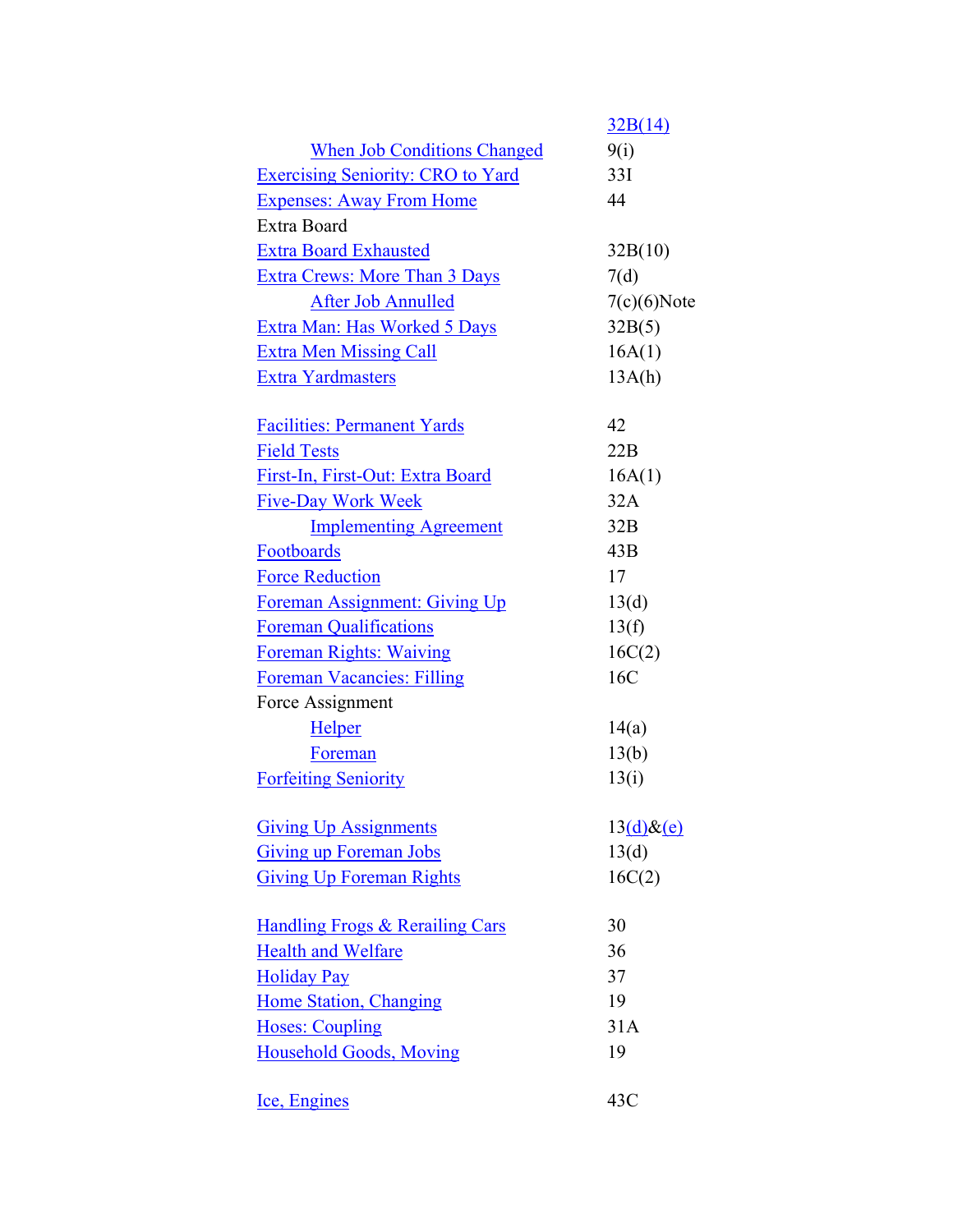| <b>Ice, Shanties</b>                         | 42              |
|----------------------------------------------|-----------------|
| <b>Inquests</b>                              | 6               |
| <b>Instructions</b>                          | 25              |
| <b>Insurance (Off Track)</b>                 | 35              |
| <b>Interchange Points: Receiving</b>         | 34A             |
| <b>Interchange: Deliveries</b>               | 34B             |
| <b>Investigations: Pay for</b>               | 6               |
| <b>Investigations: Discipline</b>            | 22              |
| <b>Job Descriptions: Yard-Crews</b>          | 7(b)            |
| <b>Jury Duty</b>                             | 6 <sub>B</sub>  |
| Laws, Violations of                          | 45              |
| <b>Laying Off &amp; Reporting Back</b>       | 16 <sub>B</sub> |
| <b>Leave of Absence</b>                      | 20              |
| Line-Ups                                     | 25              |
| Lockers                                      | 42              |
| Lodging - Paid                               | 44              |
| <b>Lunch Period - CRO</b>                    | 33J             |
| <b>Lunch Time: Yard</b>                      | 12              |
| <b>Meals: Allowance</b>                      | 44              |
| <b>Missing Call: Extra Men</b>               | 16A(1)          |
| <b>Moved Off Assignments</b>                 | 7(a)(3)         |
| <b>New Runs</b>                              | 7(c)            |
| Notice                                       |                 |
| <b>Abolishing Jobs</b>                       | 9(a)(2)         |
| <b>Annulling Jobs</b>                        | 7(a)(3)         |
| <b>Official &amp; Organization Positions</b> | $20(d)\&(e)$    |
| <b>Outside Employment</b>                    | 20(c)           |
| Overtime                                     | 3               |
| Pay Begins & Ends                            | 8 & 9           |
| Pay: Rates of                                | 2A              |
| <b>Permanent Vacancies</b>                   | 14              |
| <b>Physical Examinations</b>                 | 1               |
| Pilots: Duties of                            | 27A(4)          |
| <b>Pilots: Light Engines</b>                 | 27A(3)          |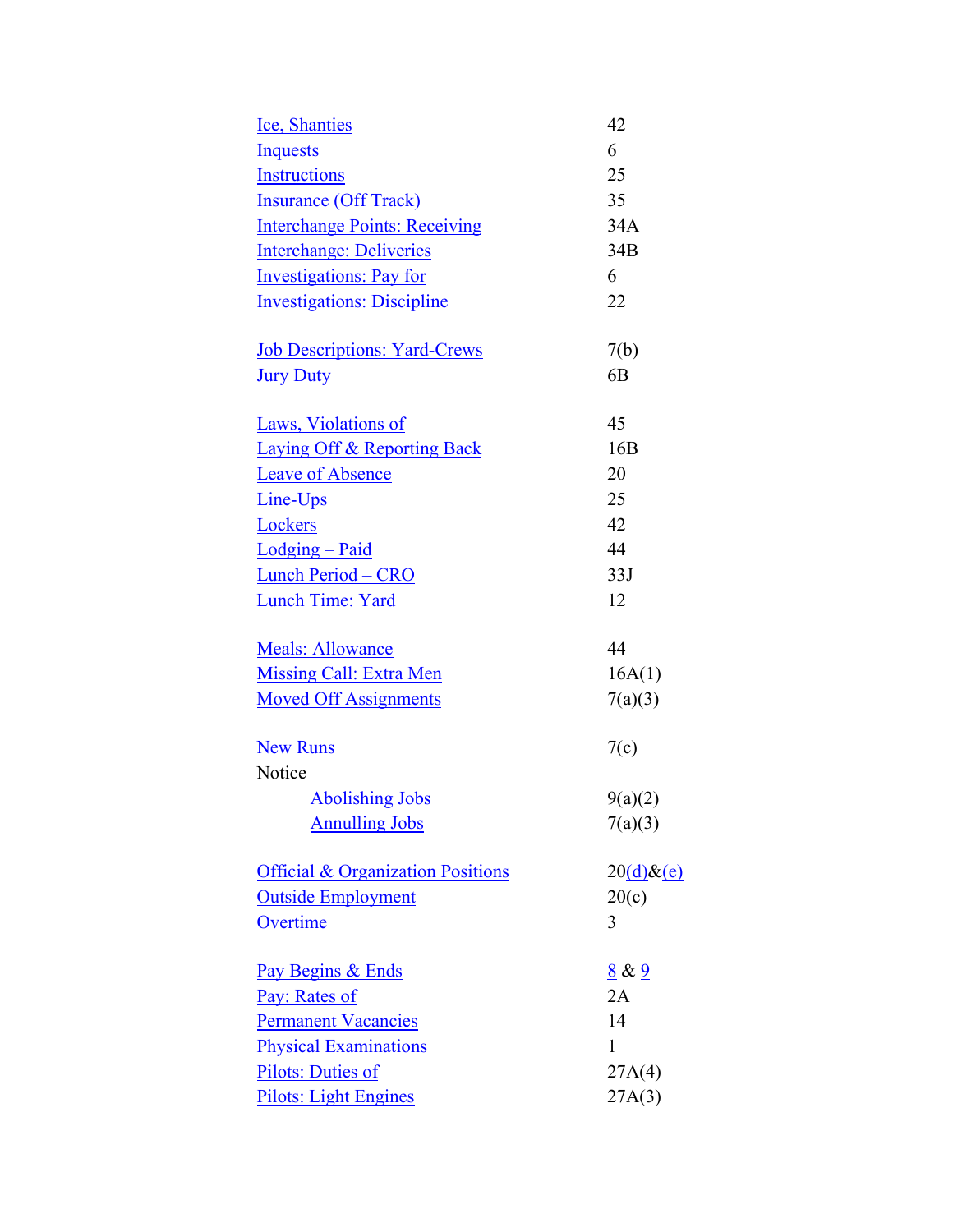| <b>Pilots: Switching</b>                    | 27A(4)          |
|---------------------------------------------|-----------------|
| <b>Pilots: Self-Propelled Machine</b>       | 27A(6)          |
| Point for Beginning and Ending Day          | 8               |
| Point for Beginning and Ending Day CRO      | 33G             |
| <b>Promotion and Seniority</b>              | 13              |
|                                             |                 |
| <b>Qualifications, CRO</b>                  | 33B             |
| <b>Qualifications: Entering Service</b>     | 1               |
| <b>Qualifications: Foremen</b>              | 13(f)(1)        |
| <b>Qualifications: Yardmen</b>              | $\mathbf{1}$    |
| Radio: Use of                               | 28              |
| Rates of Pay                                |                 |
| <b>Arbitraries &amp; Special Allowances</b> | $\overline{4}$  |
| <b>Coupling Hose</b>                        | 31A             |
| Court, Inquests, Investigations             | 6               |
| <b>Road Service</b>                         | 5               |
| <b>Recalled From Furlough</b>               | 17(b)           |
|                                             | 18C             |
| <b>Reduction in Force</b>                   | 17              |
| <b>Regulating Extra Boards</b>              | 16A             |
| <b>Reporting After Lay Off or Vacation</b>  | 16B(2)          |
| Retiring                                    | 20(b)           |
| <b>Road Crews Switching in Yards</b>        | 27B&C           |
| Road Men in Yard Service                    | 18A             |
| <b>Road Service: Method Payment</b>         | 5               |
| <b>Road Service: Temporary</b>              | 18 <sub>B</sub> |
| Runaround: Extra Men                        | 16A(1)          |
| <b>Run Through Trains</b>                   | 27B(6)          |
|                                             |                 |
| <b>Self-Propelled Machines</b>              | 27A(6)          |
| <b>Seniority and Promotion</b>              | 13              |
| <b>Seniority Date - CRO</b>                 | 3 > 33C         |
| <b>Seniority Date: Protests of</b>          | 13(c)(2)        |
| <b>Seniority: Exercise When Displaced</b>   | 17              |
| <b>Seniority: Exercising for One Day</b>    | 7(c)(1)(2)      |
| <b>Seniority: Force Reduction</b>           | 17              |
| <b>Seniority: Forfeiting</b>                | 13(i)           |
| <b>Seniority Rosters</b>                    | 13(f)(2)        |
| <b>Seniority: Protecting While on Leave</b> | 20              |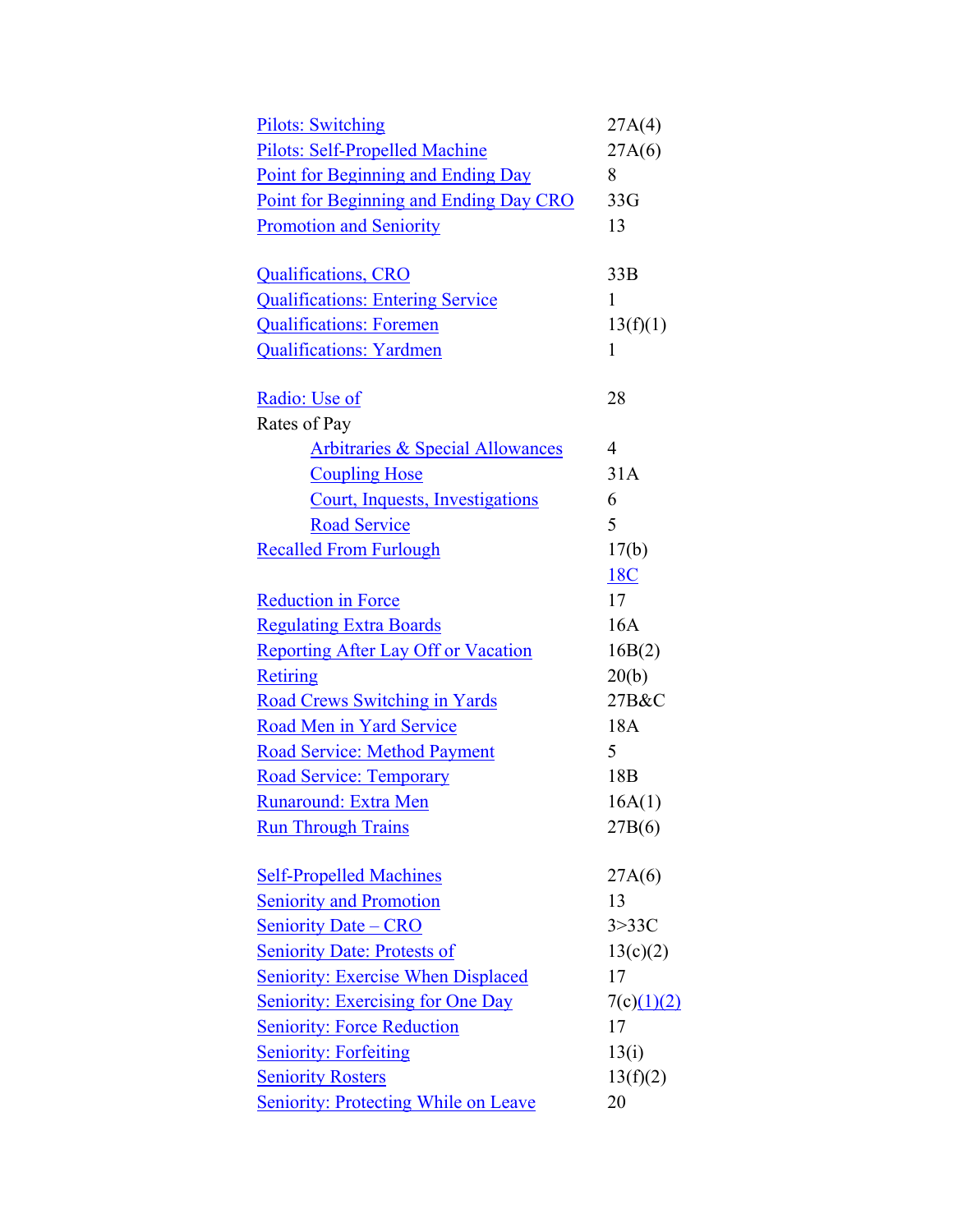| <b>Service Letters</b>                       | 21              |
|----------------------------------------------|-----------------|
| <b>Shortage: Pay Checks</b>                  | 24              |
| <b>Special Allowances</b>                    | $\overline{4}$  |
| <b>Split Vacations</b>                       | 38C             |
| <b>Standard Watches</b>                      | $\mathbf{1}$    |
| <b>Starting Time: Yard</b>                   | 9               |
| <b>Starting Time: CRO</b>                    | 33E             |
| <b>Station Order: Road Trains</b>            | 27D             |
| <b>Switching Agreement</b>                   | 27B             |
| <b>Switching Limits: Changing</b>            | 26              |
| <b>Switching Limits: Working Outside</b>     | 5 & 26          |
| <b>Switch Shanties</b>                       | 42              |
| <b>Temporary Vacancies</b>                   | 15              |
| Time Limit: Claims & Grievances              | 23              |
| <b>Trainmen Transferring to Yard</b>         | 18A             |
| <b>Transportation</b>                        | 19              |
| <b>Union Shop</b>                            | 39A             |
| <b>Union Dues Deductions</b>                 | 39 <sub>B</sub> |
| Vacancies – CRO                              | 33H             |
| Vacancies: Five Days                         |                 |
| <b>Foremen</b>                               | 16C(1)          |
| <b>Helpers</b>                               | 15              |
| Vacancies: 30 Days                           | 14(d)           |
| <b>Vacancies: Permanent</b>                  | 14              |
| <b>Vacancies: Temporary</b>                  | 15              |
| <b>Vacancies: When Extra Board Exhausted</b> | 32B(10)         |
| Vacancies: When Extra Man has Worked 5       | 32B(5)          |
| <b>Days</b>                                  |                 |
| <b>Vacations</b>                             | 38A             |
| <b>Vacations: Implementing</b>               | 38B             |
| <b>Vacations: Split</b>                      | 38C             |
| <b>Vacations: Reporting Back From</b>        | 16B(2)          |
| <b>Violation of Laws</b>                     | 45              |
| <b>Wash &amp; Locker Room</b>                | 42              |
| <b>Water Cooler</b>                          | 43C             |
| <b>Water Cooler</b>                          | 42              |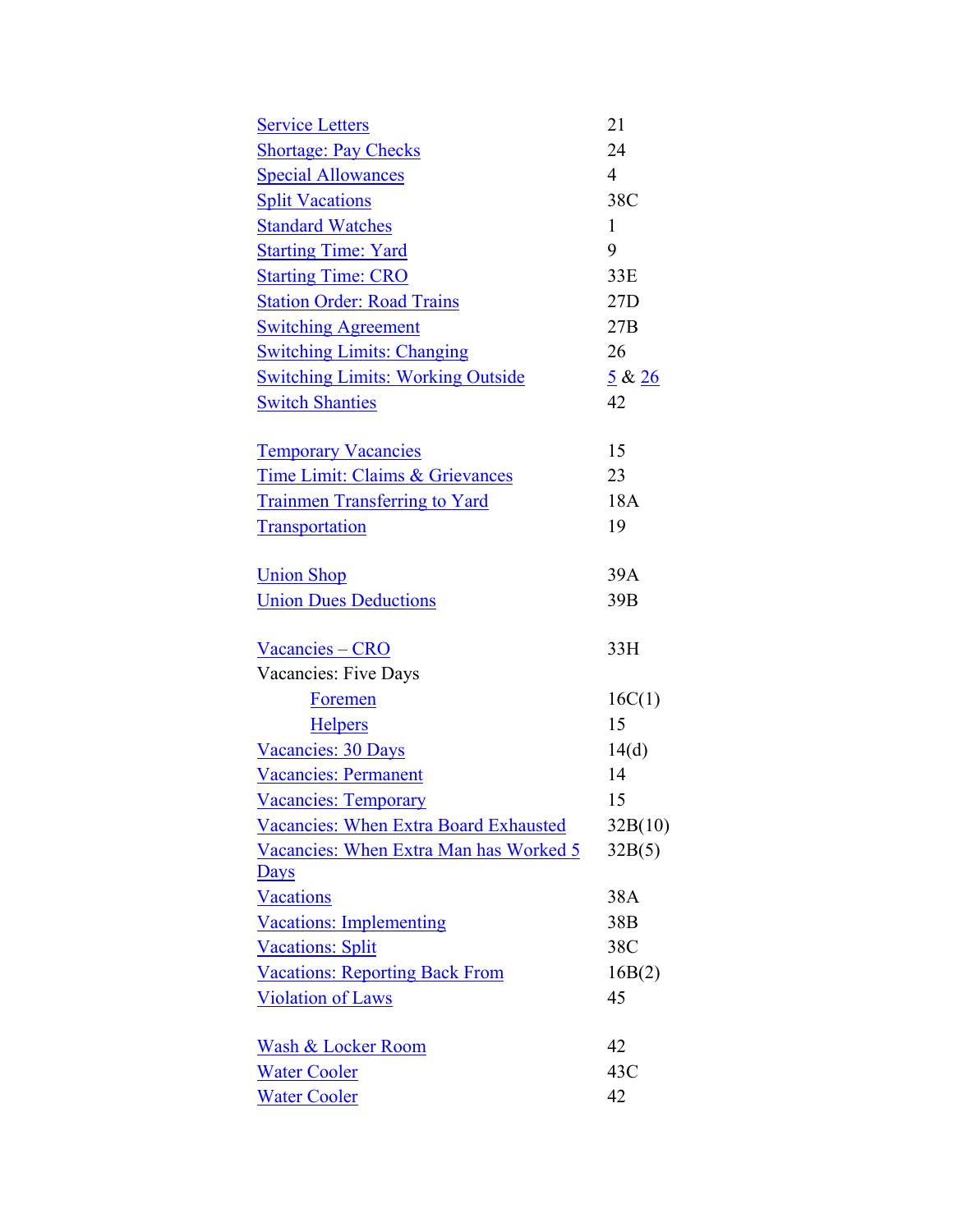| <b>Waiving Foreman Rights</b>     | 16C(2)          |
|-----------------------------------|-----------------|
| Work Train: Yard                  | 27A(2)          |
| <b>Working Shorthanded</b>        | 10(c)           |
| <b>Yarding Trains: Road Crews</b> | 27B             |
| <b>Yardmasters: Appointing</b>    | 13(h)           |
| <b>Yardmaster Rest Days</b>       | 13(g)           |
| <b>Yardmen in Road Service</b>    | 18 <sub>B</sub> |
| Yard Work: Right to               | 27A             |
| <b>Back to Subject Index</b>      |                 |

# MEMORANDUM OF AGREEMENT **BETWEEN** THE UNITED TRANSPORTATION UNION AND THE BURLINGTON NORTHERN SANTA FE RAILWAY COMPANY

## I. INSTRUCTIONAL AND RE-EXAMINATION CLASSES

1. Subject to the exceptions outlined below, when employees, who are not on duty and under pay, are required by the Carrier to attend instructional or re-examination classes that last four (4) hours or less, they will be compensated for actual lost earnings, with a minimum of one-half of a basic day at the straight-time rate of the last service performed. In the event the instructional or re-examination classes last more than four (4) hours, employees will be compensated for actual lost earnings, with a minimum of a basic day at the straight-time rate of the last service performed.

1.1 Employees attending such classes on an assigned rest day or scheduled day off will receive the payment provided under Section 1 above at the overtime rate for yard helpers.

1.2 Extra board employees who have to mark off in order to attend such classes will not be considered as "unavailable" to the extra board for guarantee purposes and shall not receive the compensation provided under Section 1 hereof. Extra board employees who do not mark off to attend such classes will received the compensation provided under Section 1 hereof and such compensation will not be used as an offset to the employee's guarantee.

2.The provisions of this Agreement will not apply to classes required for promotions, previous examination failures, return to service, leave of absence or discipline.

#### II.TRIPARTITE REVIEW

1. Should an employee be disqualified from performing service in line with seniority as a result of a required medical/visual examination, on duty injury, off duty injury, or illness,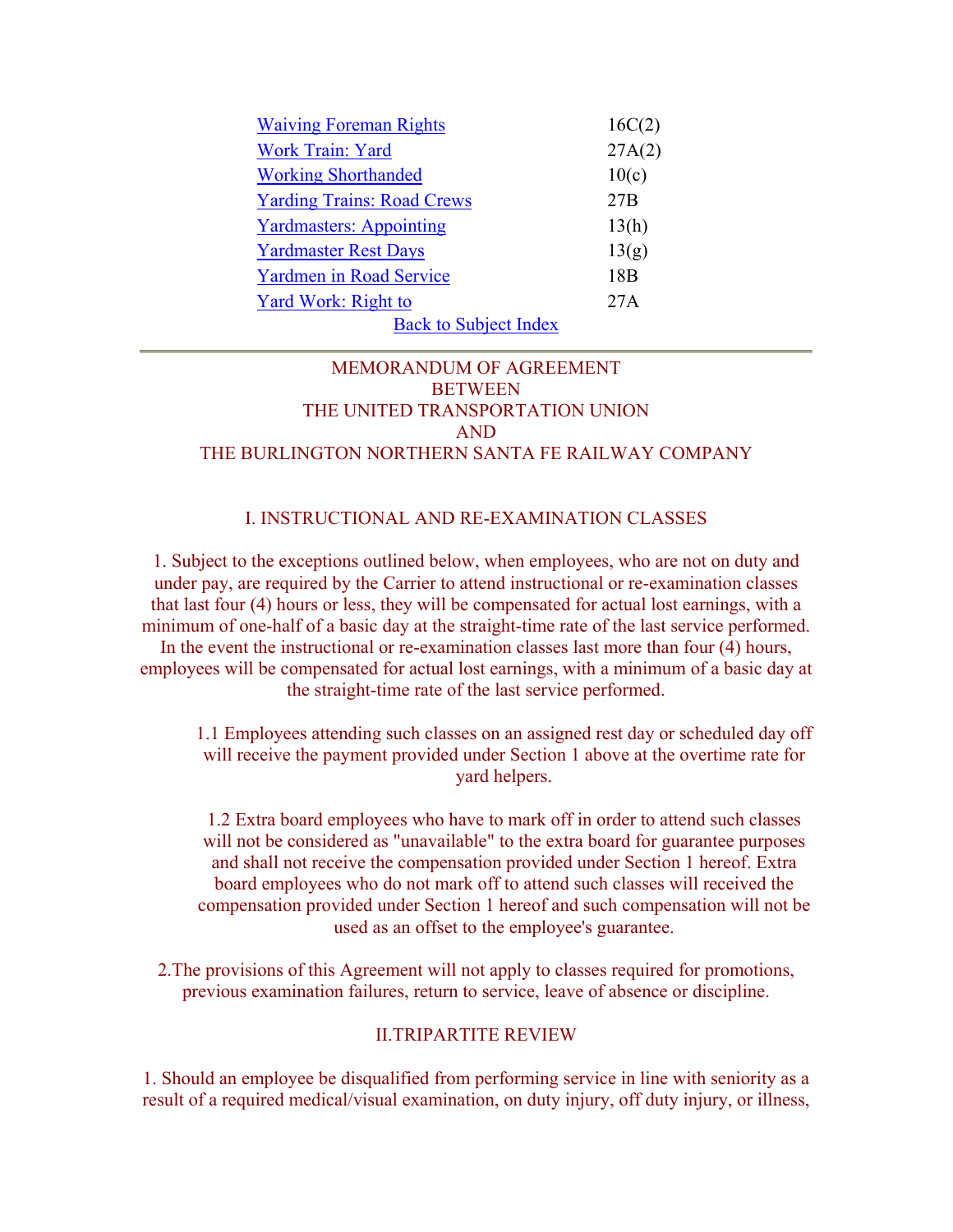the disqualification may be appealed by the employee or his representative to the designated Carrier Officer with thirty (30) days of the disqualification under the following provisions:

2. If the employee is disqualified for any reason other than visual acuity, color blindness, or hearing deficiency (covered under the provisions of Section 3 of this Agreement) the following will apply:

2.1 The employee will be reexamined by a physician designated by the Carrier and a physician selected by the employee. Unless otherwise mutually agreed, the reexamination will be conducted first by the Carrier selected physician. Both physicians will be licensed Doctors of Medicine M.D.), Osteopathy (D.O.), or Dental Surgery (D.D.S.) depending on the type of medical issue, and shall have license to practice in the state where practicing.

2.2 If both physicians agree that the disqualification was appropriate, the decision shall be final and binding, except as provided in Section 2.7 below. If both physicians agree that the disqualification was inappropriate, the employee will immediately be returned to service and shall be compensated for actual loss of earnings.

2.3 If the two physicians do not agree, they shall select a third physician who shall be a practitioner of recognized standing in the medical profession or specialized field pertaining to the disease or impairment that resulted in the employee's disqualification. This Board of three (3) physicians will render a report of their findings within fifteen (15) days after their selection, setting forth the employee's medical condition and their conclusion as to whether or not the disqualification was appropriate.

2.4 If at least two (2) of the Board of three (3) physicians conclude that the disqualification was not appropriate, the employee will immediately be returned to service and shall be compensated for actual loss of earnings.

2.5. If at least two (2) of the Board of three (3) physicians conclude that the disqualification was appropriate, the decision will not be subject to review by either party, except as provided in Section 2.7 below.

2.6 The Carrier and the employee will be responsible for the expense of their respective physicians. The Carrier and the Employee shall each pay one-half of the fee and expenses of the third physician selected under Section 2.3, as well as any examination expenses that may be incurred, e.g., hospital, laboratory, X-ray, electrocardiograph, etc.

2.7 The Organization my request reexamination of the employee appropriately disqualified under Section 2.2 and 2.5 above, provided; (1) a physician, who shall be a practitioner of recognized standing in the medical profession or specialized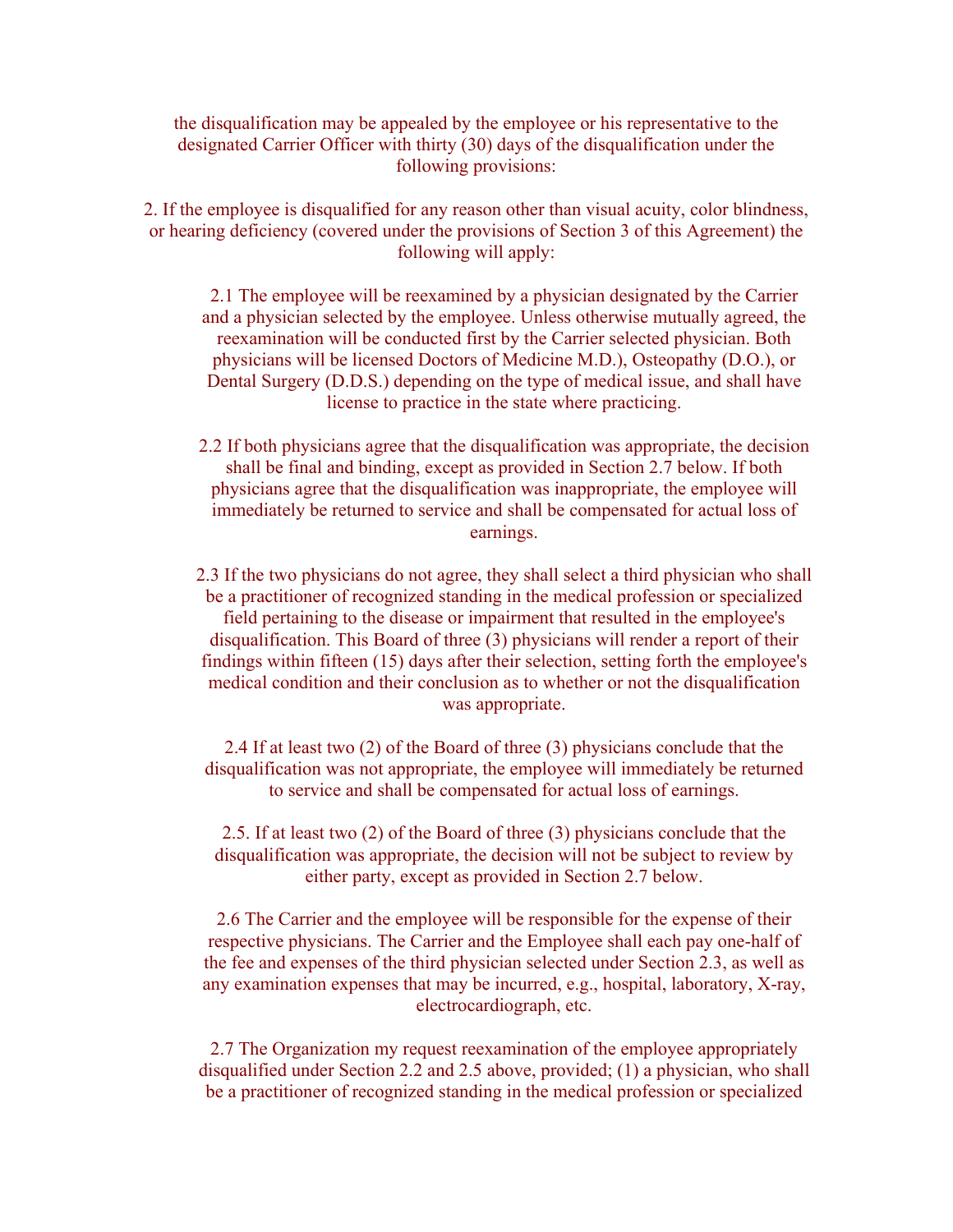field pertaining to the disease or impairment that resulted in the employee's disqualification, renders a written opinion, that indicates the employee's condition has improved and (2) the request is not made within the 90-day period following final disqualification under Sections2.2 and 2.5 or within the 90-day period of any request for reexamination made under this Section. The pay provisions contained in this agreement shall not apply to reexamination requests made under this section.

3. If the employee is disqualified for visual acuity, color blindness, or hearing deficiency, the employee or his representative may request initiation of one of the following options:

#### 3.1 OPTION 1:

• 3.1.1 The employee will be reexamined by a physician selected by the employee. Unless otherwise mutually agreed, the reexamination will be conducted first by the Carrier selected physician. Both physicians will be licensed Doctors of Medicine (M.D.), Audiology, Opthamology or Dental Surgery (D.D.S.) depending on the type of medical issue and shall have license to practice in the state where practicing.

3.1.2 If both physicians agree that the disqualification was appropriate, the decision shall be final and binding, except as provided in Section 3.1.7 below. If both physicians agree that the disqualification was inappropriate, the employee will immediately be returned to service and shall be compensated for actual loss of earnings.

3.1.3 If the two physicians do not agree, they shall select a third physician who shall be a practitioner of recognized standing in the medical profession or specialized field pertaining to the disease or impairment that resulted in the employee's disqualification. This Board of three (3) physicians will render a report of their findings within fifteen (15) days after their selection, setting forth the employee's medical condition and their conclusion as to whether or not the disqualification was appropriate.

3.1.4 If at least two (2) of the Board of three (3) physicians conclude that the disqualification was not appropriate, the employee will immediately be returned to service and shall be compensated for actual loss of earnings.

3.1.5 If at least two (2) of the Board of three (3) physicians conclude that the disqualification was appropriate, the decision will not be subject to review by either party, except as provided in Section 3.1.7 below.

3.1.6 The Carrier and the employee will be responsible for the expense of their respective physicians. The Carrier and the Employee shall each pay one-half of the fee and expenses of the third physician selected under Section 3.1.3, as well as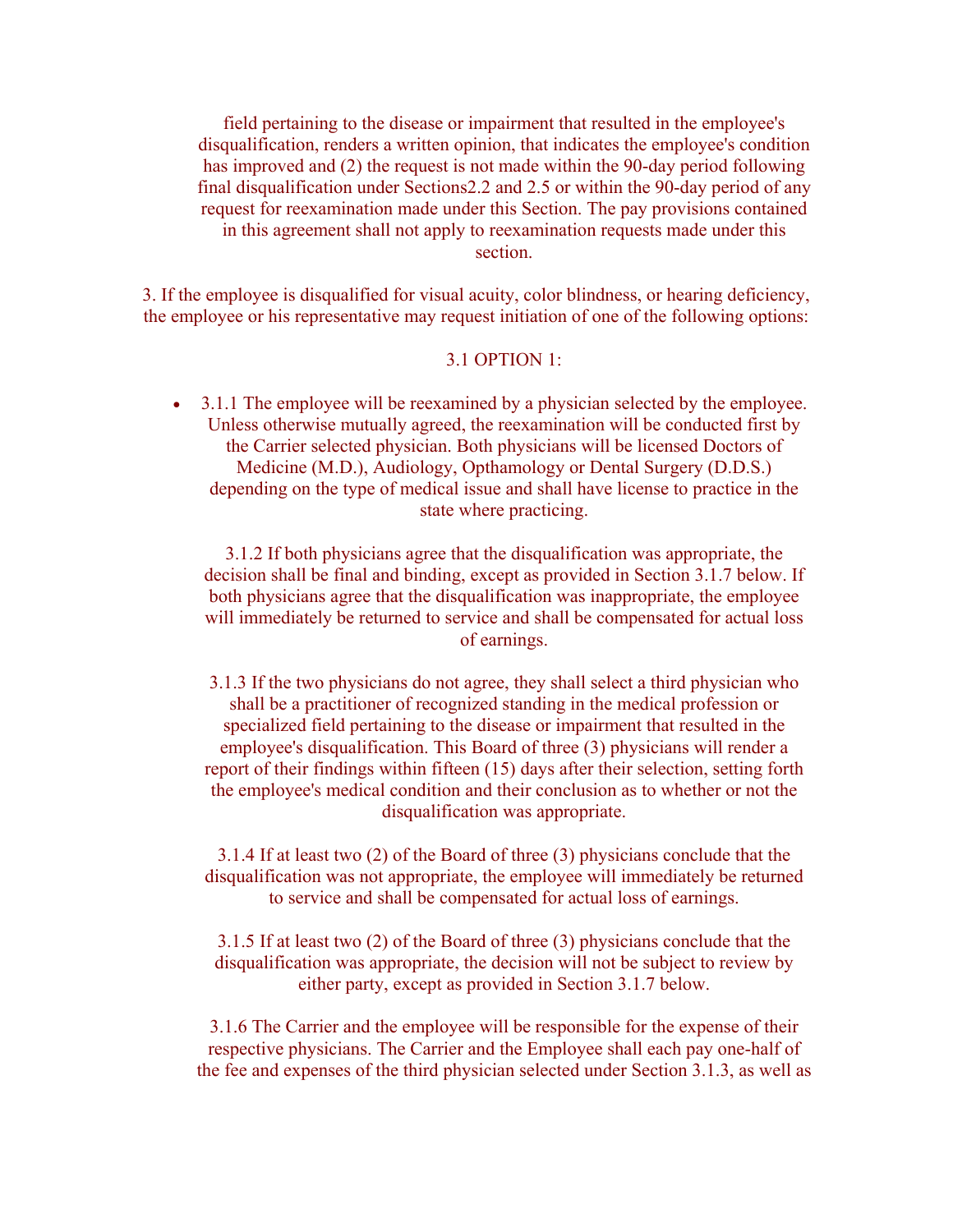any examination expenses that may be incurred, e.g., hospital, laboratory, X-ray, electrocardiograph, etc.

3.1.7. The Organization may request re-examination of the employee appropriately disqualified under Section 3.1.2 and 3.1.5 above, provided, (1) a physician, who shall be a practitioner of recognized standing in the medical profession or specialized field pertaining to the disease or impairment that resulted in the employee's disqualification, renders a written opinion, that indicates, the employee's condition has improved and (2) the request is not made within the 90-day period following final disqualification under Sections 2.2 and 2.5 or within the 90-day period of any request for re-examination made under this **Section** 

#### 3.2 OPTION 2:

3.2.1 The employee or his representative may request a field test under the direction of two (2) Carrier representatives with two (2) fellow UTU members selected by the General Chairman as observers. The request for a field test must be made within thirty (30) days of disqualification and conducted within thirty (30) days of the request.

3.2.2 For visual acuity and color blindness, by day the test will be conducted with flags, lamps and signals used in the daily operation of trains and engines, at varying distances, but not to exceed two-thousand (2000) feet. By night the test will be conducted using block signals, signal lights, lamps.

Tests for color perception may include varying atmospheric conditions associated with cloudy weather, smoke, rain, fog, mist and snow, but the test conditions must be comparable to those encountered in actual service conditions. All visual acuity and color blindness tests may be performed with or without corrective eyewear.

3.2.3 For hearing deficiencies, the test must be arranged to insure that the responses are those of the employee being tested and shall evaluate the ability to hear ordinary conversations, air whistle signals, torpedoes, and other audible signals, under actual service conditions.

3.2.4 The two (2) Carrier representatives and two (2) fellow UTU members selected under Section 2 above will observe and record their observations, delivering individual reports of such observations to the Carrier's designated officer.

3.2.5 If a dispute arises due to differing observations, the issues will be immediately be routed for handling under Section 3.1 of this Agreement.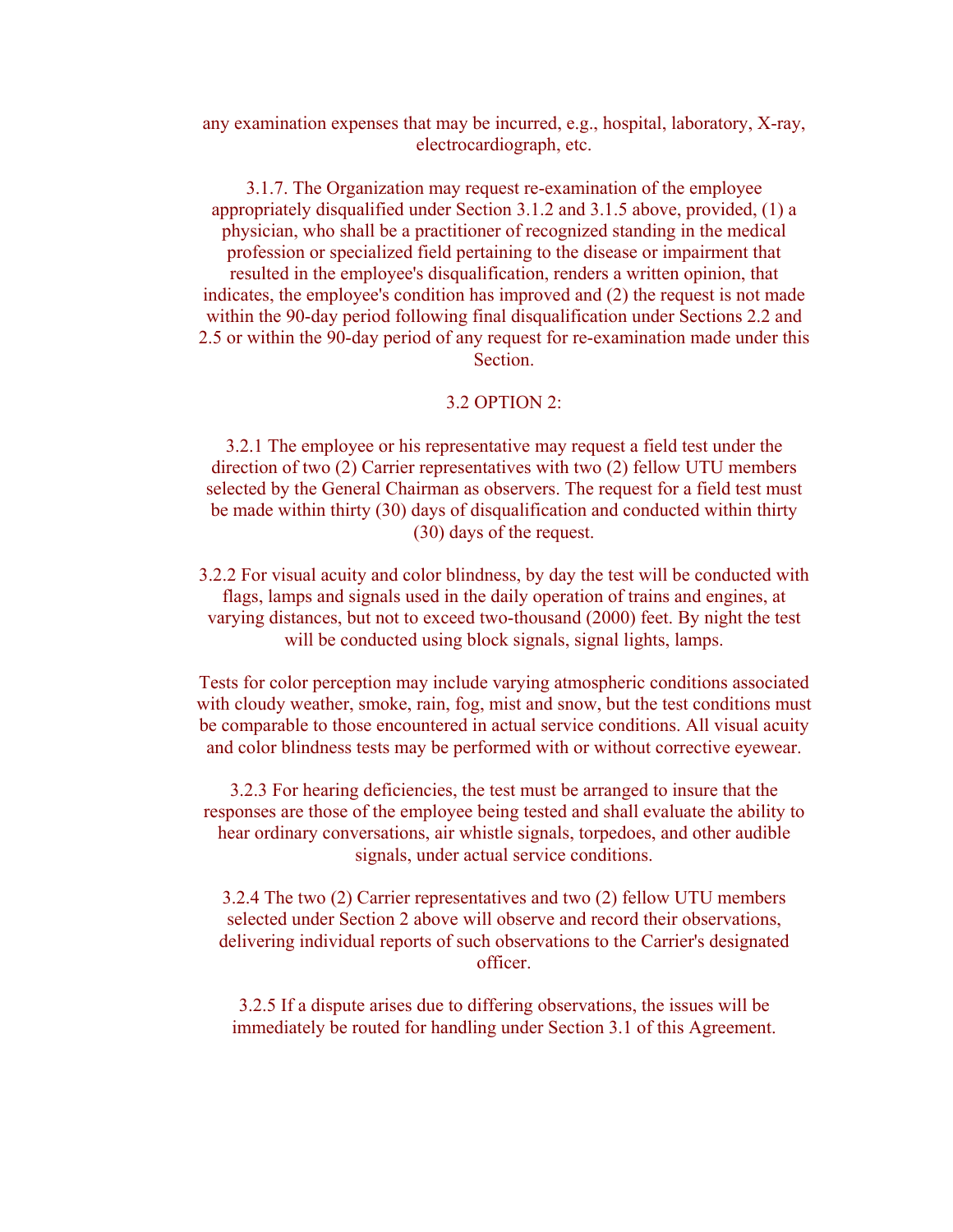3.2.6 Should such field test demonstrate the disqualification was inappropriate, the employee will immediately be returned to service and shall be compensated for actual loss of earnings.

3.2.7 If the field test determines the disqualification was appropriate, the employee will remain disqualified except as provided in Section 3.1.7 above.

### III. PHYSICAL OR VISUAL EXAMINATIONS

1. Employees directed to report for a medical or a visual examination when they are not on duty or under pay will be compensated for actual time consumed, with a minimum of four (4) hours pay at the basic pro rata yard helper rate, in addition to all other earnings and guarantee payments. In circumstances when an employee is unable to arrange for the examination without incurring loss of earnings, the employee will be compensated for actual loss of earnings in addition to the compensation realized for reporting for the examination.

1.1 If the employee is required to report to a location more than thirty (30) miles from the usual on duty point, actual necessary expenses will be allowed.

2. This agreement is not applicable in connection with medical or visual examinations requisite to fulfilling Carrier's promotional requirements, when necessary following return to service after a leave of absence, previous medical or visual examination failure, or discipline.

#### IV. HIGHWAY TRANSPORT VEHICLE SAFETY

In order to promote safety and provide a safe work environment when train or yard service employees are required to transport in a highway vehicle, it is agreed that the following conditions and requirements will apply:

- 1. Vehicle Requirements
- 1.1 Comfortable seating, sufficient for the number of passengers to be transported.
	- 1.2 Seat belts, including lap restraints and, subject to vehicle design and D.O.T. requirements, upper torso restraints for each passenger transported.

1.3 A separate baggage area shall be provided. If baggage is stored behind a seat, the baggage shall not extend above the top of the seat unless baggage restraints are provided and utilized.

1.4 Transport vehicle shall be maintained in safe operation condition to comply with State and Federal safety standards.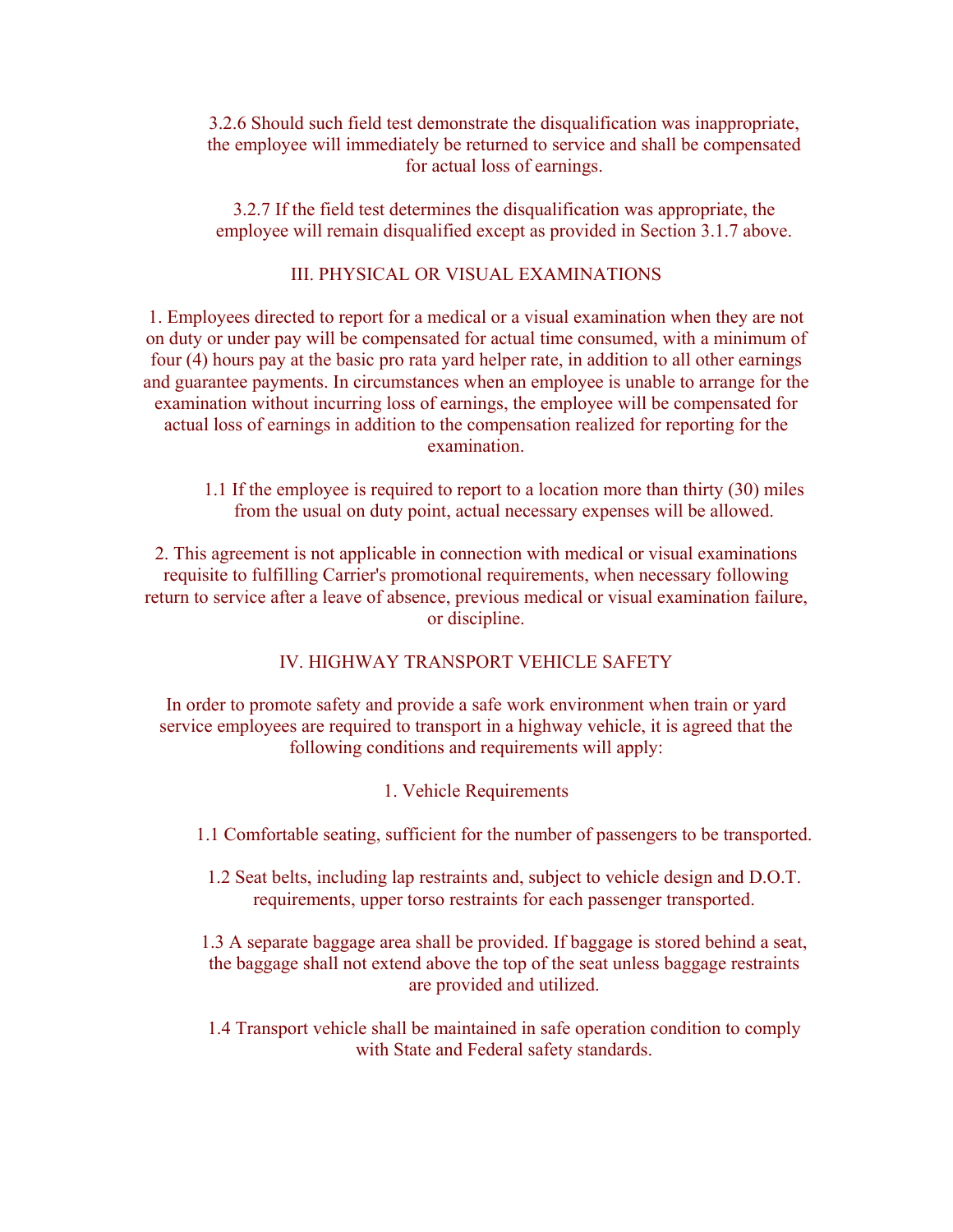1.5 All tires (including spare tires) shall have no less tread depth than legally required in any State where the vehicle is engaged in the transportation of crews.

1.6 Snow tires (with studs where they are legal), or all-weather tires, will be installed, at a minimum, on the drive wheels during the winter months. Where required by law, chains will be carried in the vehicle.

1.7 Where conditions may require the use of chains, they will be available during the winter months.

1.8 Two-way radio or cellular phone capable of reaching a base station of the Carrier or Contractor will be provided. This equipment shall be used for Company Business only.

1.8.1 It is recognized that there are locations where it is currently impossible to comply with the provisions of this section because Carrier radio bases and cellular phone service are not available. This Section will not apply to those locations.

1.9 Road break down kit, including flares, reflectorized markers, and a standard first-aid kit with adequate supplies.

2. Driver requirements

2.1 Drivers shall be properly trained and licensed under applicable State and Federal requirements.

2.2 Drivers shall, upon request, allow employees subject to the terms of this Agreement view his or her Operators License. The Operators License shall, subject to state law, have a photo of the Operator thereon.

2.3 The Carrier shall attempt to amend existing Agreements with contract transportation providers to require that contract drivers either display their commercial or chauffeur's license at a prominent location in the vehicle, or make such license available to employees subject to the terms of this Agreement, upon request.

2.4 A work-rest log will be maintained and shall be available for inspection upon request of any employee, subject to the terms of this Agreement, who is to be transported.

3. Adverse Weather Conditions

During periods of severe weather conditions, if authorities close proposed transport routes or declare that all unnecessary travel be postponed, employees will have the right to refuse transport on such routes without threat of or imposition of censure or disciplined.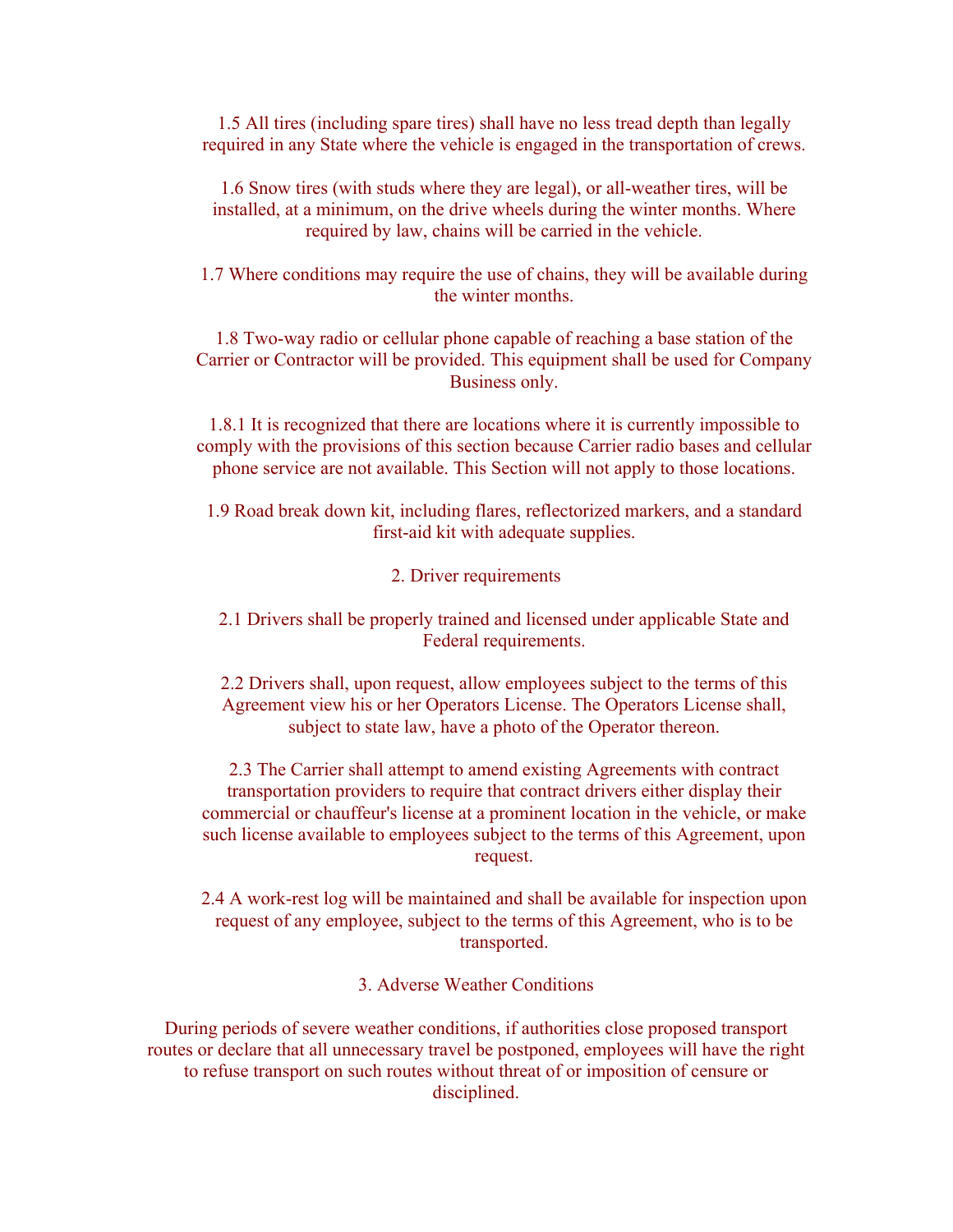4. Remedy Under the Agreement

Employees shall have the right to refuse transport in the event the conditions listed in Sections 1, 2, and 3 of this Agreement are not satisfied, without threat or imposition of censure or discipline.

V. Nothing contained in the provisions of the agreement shall be construed as modifying or changing the provisions of any existing rule or Agreement except as herein specifically provided for.

Signed at Ft. Worth, Texas, this  $1<sup>st</sup>$  day of March, 1999, and effective March 1, 1999.

February 16, 1999

------------

Mr. Carl M. Vahldick Mr. Dave B. Snyder General Chairman, UTU General Chairman, UTU 227 East Sunshine, Suite 101 45 Southwest 7th Ave Springfield, MO 65807 Forest Lake, MN 55025

------------------------------------------------------------------------------------------------------------

Mr. G. Dale Welch General Chairman, UTU 1101 Cedar Teague, TX 75860

Gentlemen:

Reference the agreement package addressing items such as Instructional and Re-Examination Classes, Tripartite Review, Physical or Visual Examinations, Highway Transport Vehicle Safety, and Permanent/Temporary Transfers.

During discussions leading to the finalized version of this package, we discussed the possibility of allowing employees who were force assigned to another location within the Seniority District to use BNSF provided lodging at the "forced to" location, for a period of up to sixty (60) days, when so force assigned.

I agreed with you that, if this Agreement ratifies, that BNSF will commit, as a matter of policy, to allow individuals, who are force assigned within the Seniority District, to use BNSF provided lodging at the "forced to" location, subject to the following conditions:

- 1. There must be a BNSF provided lodging facility at the "forced to" location. 2. The individual must use the facility.
- 3. The individual must not be able, through the normal exercise of seniority, to secure a position at the home location.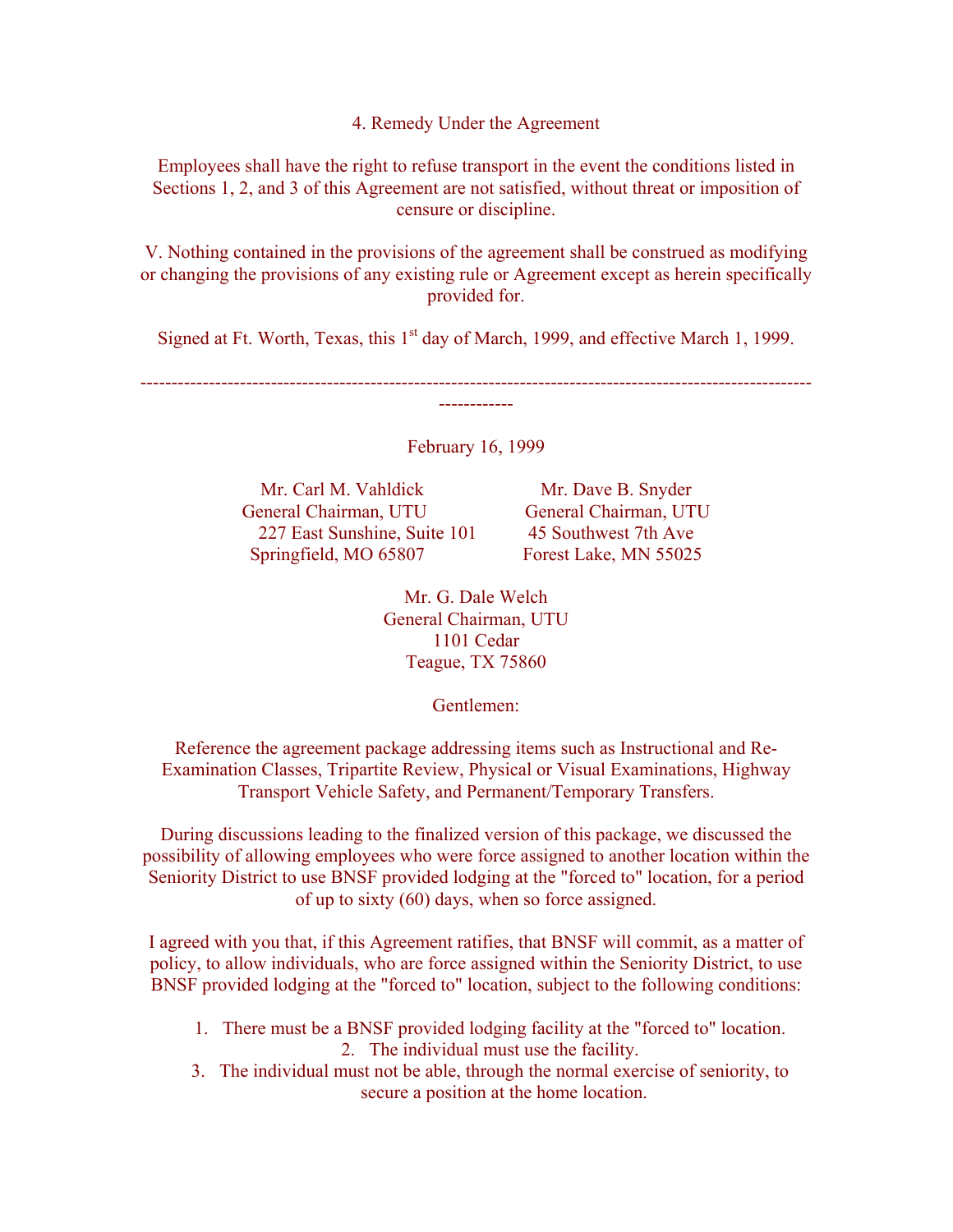## 4. The BNSF provided lodging shall be provided for a maximum period of sixty (60) days.

I trust that the foregoing addresses your concerns.

Sincerely, Milton H. Siegele, Jr.

------------------------------------------------------------------------------------------------------------ ------------

February 16, 1999

Mr. Carl M. Vahldick Mr. Dave B. Snyder General Chairman, UTU General Chairman, UTU 227 East Sunshine, Suite 101 45 Southwest 7th Ave Springfield, MO 65807 Forest Lake, MN 55025

Mr. G. Dale Welch General Chairman, UTU 1101 Cedar Teague, TX 75860

Gentlemen:

During negotiations, discussion arose concerning visual acuity and color vision with regards to the proposed Tripartite Article. The issue and concern raised revolved around x-chrome lenses and the use of such lenses by employees while perfoming duty in train service.

Carrier was advised on June 23, 1997, of Public Law Board No. 4121, Award 23, wherein the use of x-chrome lenses was the arbitrated issue. As such, the issue was deemed and handled as a dispute under Section 3 of the Railway Labor Act, as amended. Such handling is indicative of minor dispute handling.

> Sincerely, Milton H. Siegele, Jr.

Carl M. Vahldick, General Chairman Dave B. Snyder, General Chairman G. Dale Welch, General Chairman

Back to Subject Index

## **ARTICLE 1**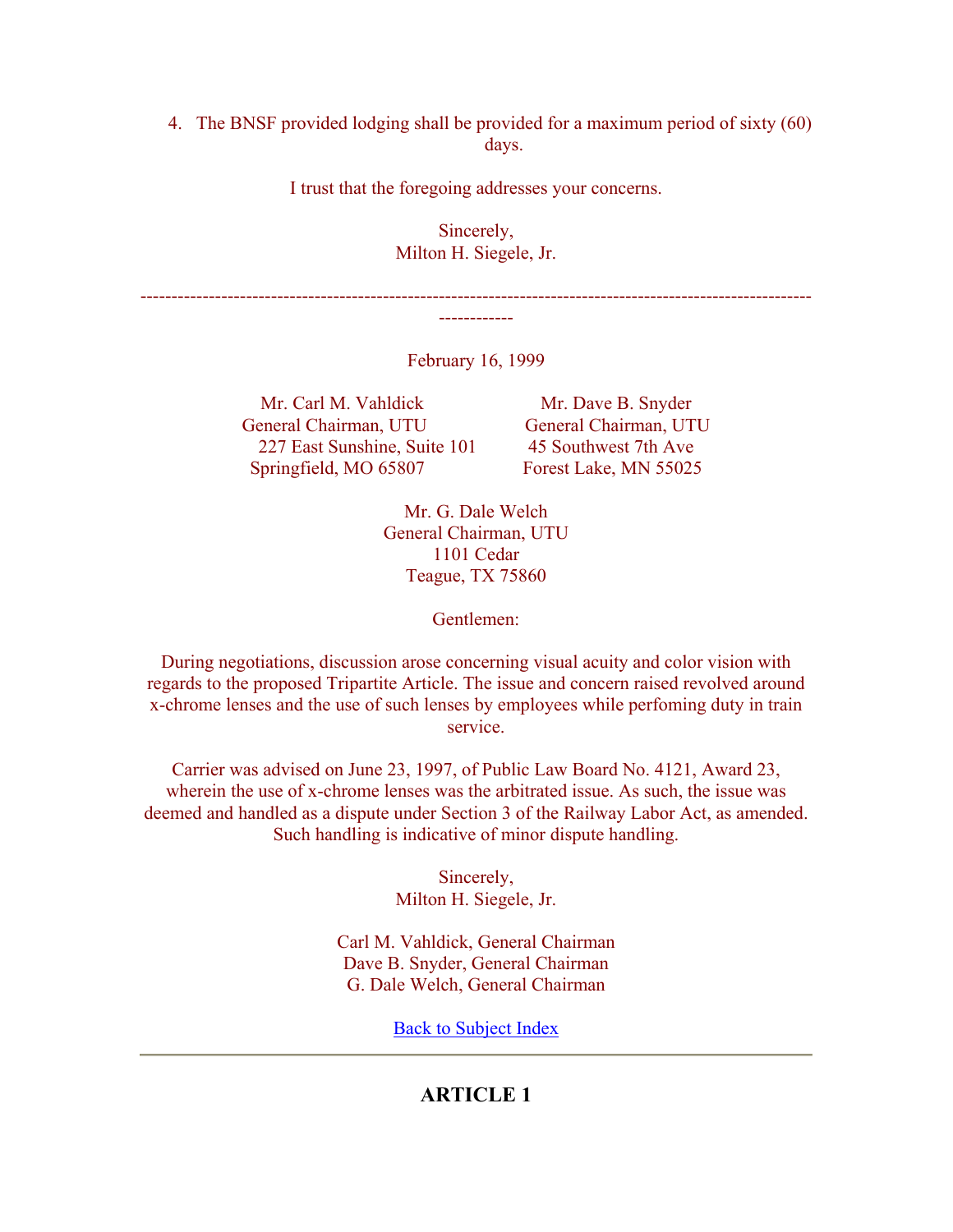#### **QUALIFICATIONS OF YARDMEN**

Men entering the service to fill positions of yardmen must be able to read and write, will be subject to and required to pass uniform examination, and will comply with the regulations governing the use of standard watches. Physical examinations, if made, will be without expense to party examined.

Back to Subject Index

# **ARTICLE 2**

## **SECTION A RATES OF PAY (Per Day)**

Click here for current rates.

Footboard-Yardmaster:Paid yard foreman rate with an additional allowance of two-thirds of one hour pro rata yard foreman rate.

> NOTE:Engineer herders who are required to take off or put cars on trains will receive foreman's rate of pay.

#### **SECTION B BASIC DAY**

Eight hours or less shall constitute a day's work.

Back to Subject Index

# **ARTICLE 3 OVERTIME**

#### **SECTION A REGULAR MEN**

Except when changing off where it is the practice to work alternately days and nights for certain periods, working through two shifts to change off, or where exercising seniority rights from one assignment to another, all time worked in excess of 8 hours continuous service in a 24-hour period shall be paid for as overtime, on the minute basis, at one and one-half times the hourly rate. This Sec. A applies only to service paid on an hourly or daily basis and not to service paid on mileage or road basis.

### **SECTION B EXTRA MEN**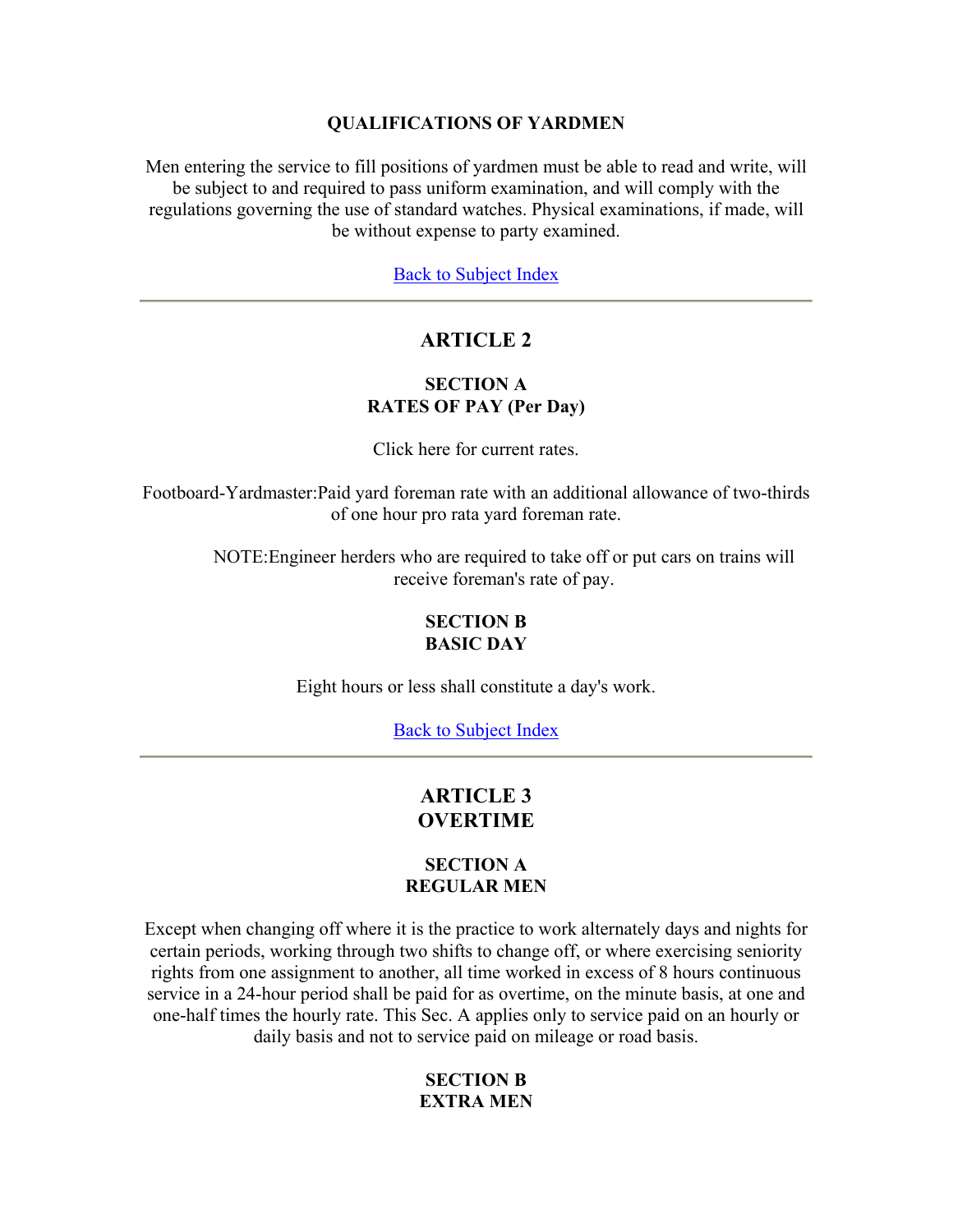(Taken from Article 3, Section 8, of Agreement "A" May 25, 1951.)

Except as indicated below or when changing off where it is the practice to work alternately days and nights for certain periods, working through two shifts to change off, or where exercising seniority rights, all time worked in excess of eight hours continuous service in a twenty-four hour period shall be paid for as overtime on a minute basis at one and one-half times the hourly rate.

In the application of this Section B, the following shall govern:

(1) This Section B applies only to service paid on an hourly or daily basis and not to service paid on mileage or road basis.

(2) A tour of duty in road service shall not be used to require payment of such overtime rate in yard service. (The term "road service", as used in this Paragraph (2), shall not apply to employees paid road rates, but governed by yard rules.)

(3) Where an extra man commences work on a second shift in a twenty-four hour period he shall be paid at time and one-half for such second shift except when it is started twenty-two and one-half to twenty-four hours from the starting time of the first shift. A twenty-four hour period, as referred to in this Section B, shall be considered as commencing for the individual employee at the time he started to work on the last shift on which his basic day was paid for at the pro rata rate.

(4) An extra man changing to a regular assignment or a regularly assigned man reverting to the extra list shall be paid at the pro rata rate for the first eight hours of work following such change.

(5) Except as modified by other provisions of this Section B, an extra employee working one shift in one grade of service and a second shift in another grade of service shall be paid time and one-half for the second shift, the same as though both shifts were in the same grade of service, except where there is a another man available to perform the work at pro rata rate.

NOTE (1): (Seniority Boards - not reproduced - not applicable)

NOTE (2): The adoption of this Section B shall not affect any existing rule in the schedule of any individual carrier relating to service performed on a succeeding trick when an employees relief fails to report at the fixed starting time.

NOTE (3): (Not reproduced - not applicable)

#### **SECTION C WEEKLY OVERTIME**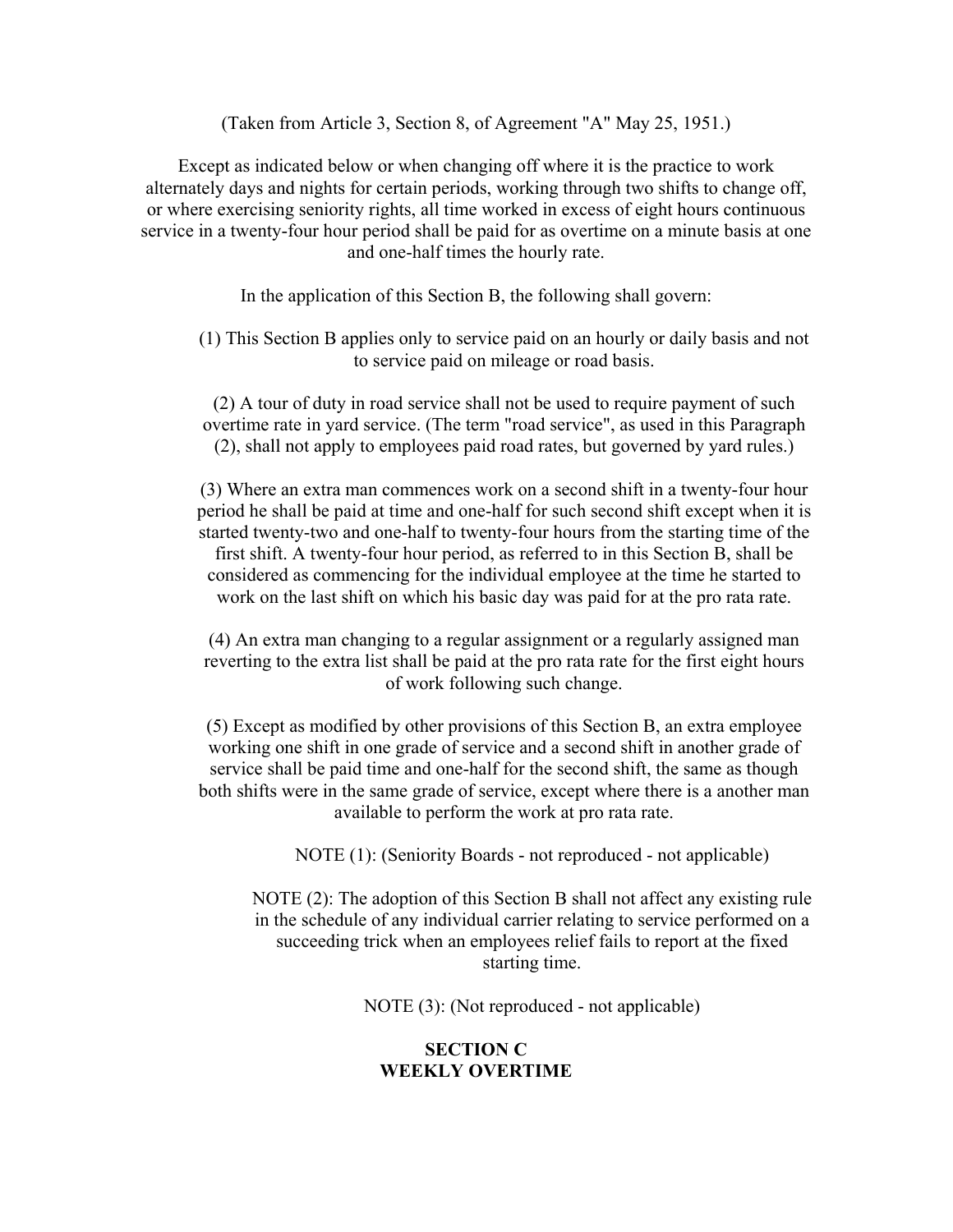(Taken from Article 3, Section 8 of Agreement "A" May 25, 1951.)

Employees worked more than five straight time eight-hour shifts in yard service in a work week shall be paid one and one-half times the basic straight time rate for such excess work except:

- (1) Where days off are being accumulated under Part 4 of Article 32, Section A.
- (2) When changing off where it is the practice to work alternately days and nights for certain periods.
	- (3) When working through two shifts to change off.
	- (4) Where exercising seniority rights from one assignment to another.
- (5) Where paid straight time rates under existing rules or practices for a second tour of duty in another grade or class of service.

In the event an additional day's pay at the straight time rate is paid to a yard service employee for other service performed or started during the course of his regular tour of duty, such additional day will not be utilized in computing the five straight time eighthour shifts referred to in this Section C.

### **SECTION D NO OVERTIME ON OVERTIME**

(Taken from Article 3, Section 8 of Agreement "A" May 25, 1951.)

There shall be no overtime on overtime; neither shall overtime hours paid for, or time paid for at straight time rate for work referred to in Section C above, be utilized in computing the five straight time eight-hour shifts referred to in such Section C, nor shall time paid for in the nature of arbitraries or special allowances such as attending court, inquests, investigations, examinations, deadheading, etc., be utilized for this purpose, except when such payments apply during assigned working hours in lieu of pay for such hours, or where such time is now included under existing rules in computations leading to overtime. Existing rules or practices regarding the basis of payment of arbitraries or special allowances such as attending court, inquests, investigations, examinations, deadheading, etc., also for calls, basic day, transfer time, stand-by time, and compensation therefor, preparatory time, starting time (except as otherwise provided in Part 3 of Article 32, Section A) and similar rules are not affected by the provisions of Article 32, Section A.

#### **SECTION E NO YARD OVERTIME BECAUSE OF ROAD SERVICE**

(Taken from Article 3, Section 8 of Agreement "A" May 25, 1951.)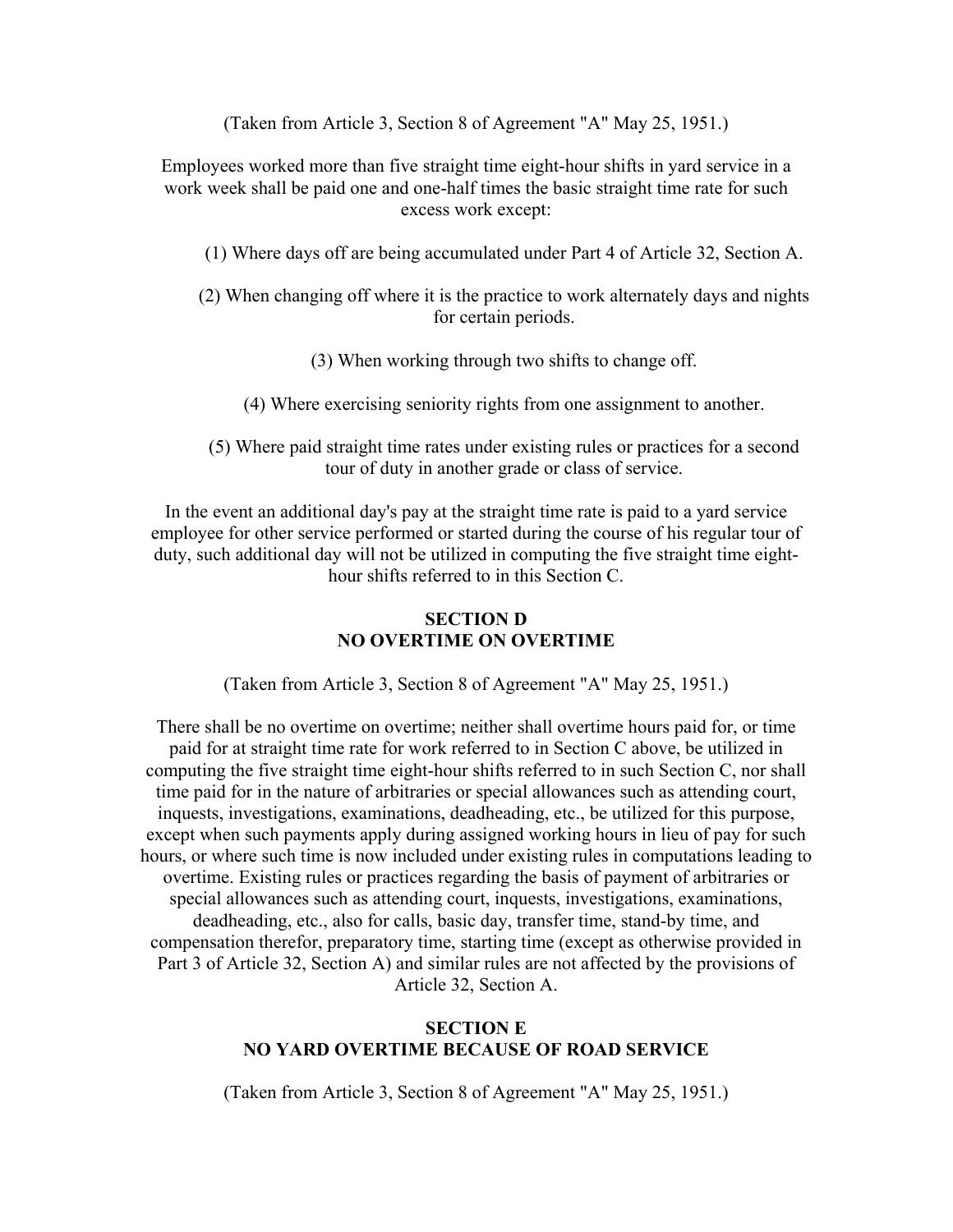Any tour of duty in road service shall not be considered in any way in connection with the application of the provisions of Sections B, C and D above and Article 32, Section A, nor shall service under two agreements be combined in any manner in the application of those provisions.

#### **SECTION F EXCESS OVERTIME**

In yards where more than one crew is in service, yardmen will not be compelled to work more than two hours overtime, except in case of wreck in yard in which case they will clear up wreck if required.

Back to Subject Index

## **ARTICLE 4**

## **SECTION A ARBITRARIES AND SPECIAL ALLOWANCES**

Where it has been the practice or rule to pay a yard crew, or any member thereof, arbitraries or special allowances, or to allow another minimum day for extra or additional service performed during the course of or continuous after end of the regularly assigned hours, such practice or rule is hereby eliminated, except where such allowances are for individual service not properly within the scope of yard service, or as provided in Article 5.

#### **SECTION B INDIVIDUAL ASSIGNMENTS**

Yardmen used on special, individual assignments (i.e. not assigned to and working as a member of a yard crew), except switchtenders and CRO's, will be paid not less than foreman rate of pay. Switchtenders and CRO's shall be paid the rate of pay specified in this agreement.

Back to Subject Index

# **ARTICLE 5 ROAD SERVICE**

Except as otherwise provided for in Article 26, where regularly assigned to perform service within switching limits, yardmen shall not be used in road service when road crews are available, except in case of emergency. When yard crews are used in road service under conditions just referred to, they shall be paid miles or hours, whichever is greater, with a minimum of one hour, for the class of service performed, in addition to the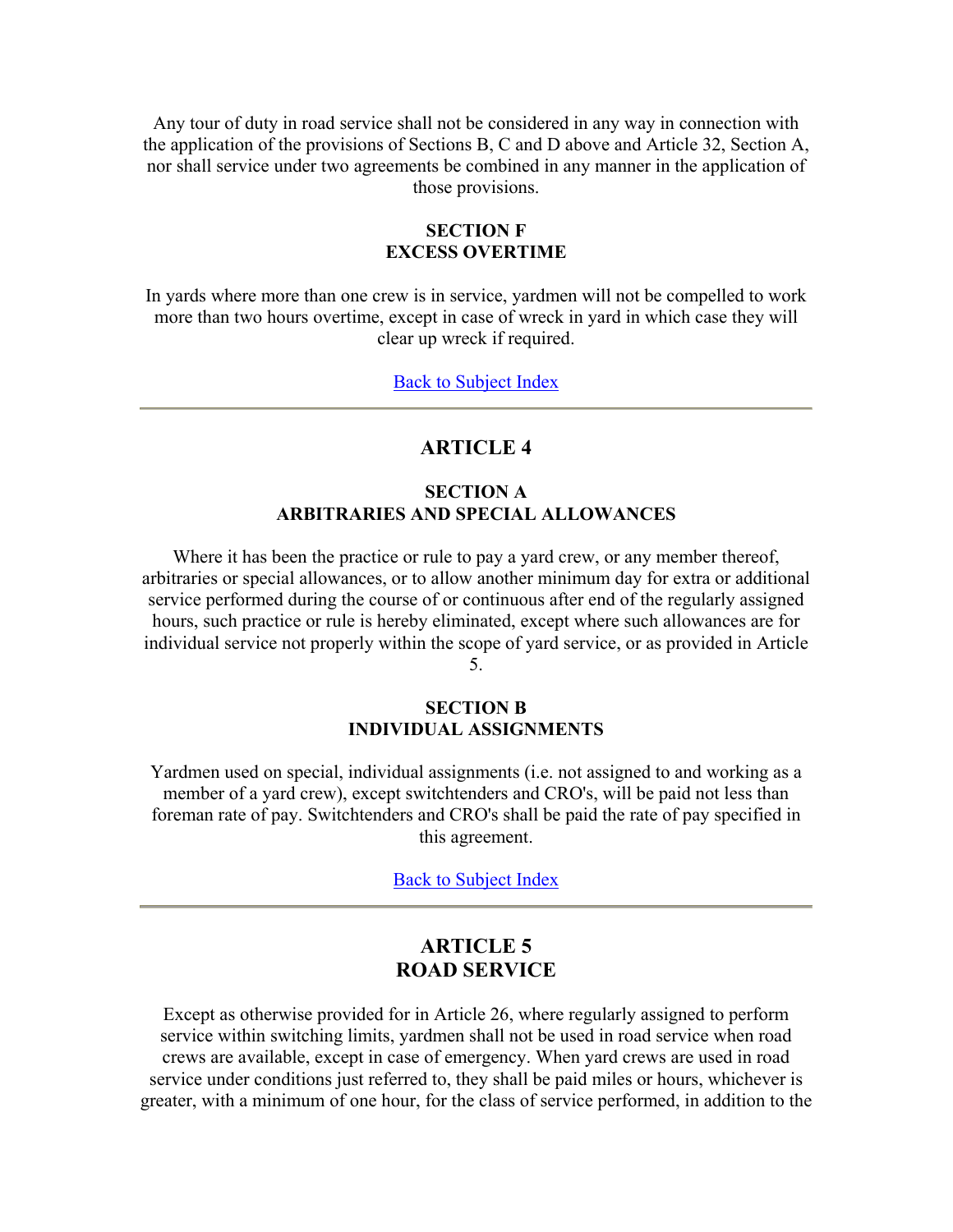regular yard pay and without any deduction therefrom for the time consumed in said service.

Back to Subject Index

# **ARTICLE 6**

### **SECTION A ATTENDING COURT, INQUESTS, INVESTIGATIONS, OR MAKING STATEMENTS**

(1) Yardmen attending court or inquests at the request of officers of the Carrier will be paid the same rate of pay they would have made had they remained on their crews, and if away from their home station in addition thereto they are to be given legitimate expenses. Extra men will be paid same rate of pay as helpers.

(2) Yardmen attending investigations or making statements on their own time, will be paid at overtime rate for actual time held with a minimum of two hours at overtime rate. Time commences at time ordered to report. This is not to apply to yardmen found responsible for the occurrence which instigated the investigation or statement.

(3) Time for attending court, inquest, investigations or making statements, if not allowed with current earnings, will be paid by shortage check.

## **SECTION B JURY DUTY**

(Taken from Article V, January 27, 1972 National Agreement and effective January 1, 1973.)

When an employee is summoned for jury duty and is required to lose time from his assignment as a result thereof, he shall be paid for actual time lost with a maximum of a basic day's pay at the straight time rate of his position for each calendar day lost less the amount allowed him for jury service for each such day, excepting allowances paid by the court for meals, lodging or transportation, subject to the following qualification requirements and limitations:

(1) An employee must exercise any right to secure exemption from the summons and/or jury service under federal, state or municipal statute and will be excused from duty when necessary without loss of pay to apply for the exemption.

(2) An employee must furnish the carrier with a statement from the court of jury allowances paid and the days on which jury duty was performed.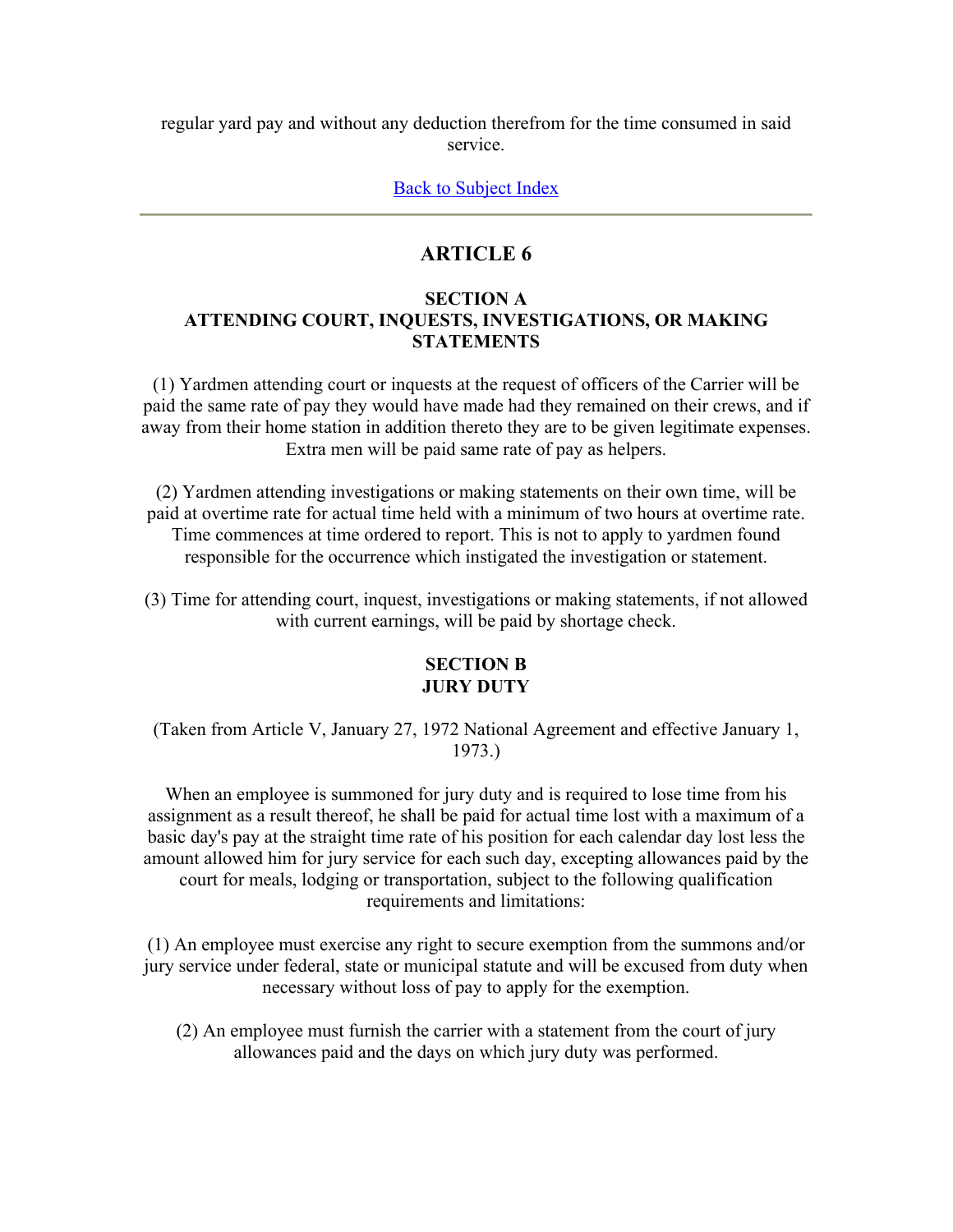(3) The number of days for which jury duty pay shall be paid is limited to a maximum of 60 days in any calendar year.

(4) No jury duty pay will be allowed for any day as to which the employee is entitled to vacation or holiday pay.

Back to Subject Index

# **ARTICLE 7 ASSIGNMENTS**

(a) (1) Yardmen shall be assigned for a fixed period of time which shall be for the same hours daily for all regular members of a crew except in cases of relief assignments (crew or individual). So far as it is practicable assignment shall be restricted to eight hours work, and if called for any shift will be paid 8 hours whether work is furnished or not.

- (2) All yard crews will be assigned five days per week. Discontinued (abolished) assignments must remain off three days or more before being bulletined as new assignments as per Article 14(a), but this does not apply when the purpose is to accomplish a change in starting time and/or place, rest days or job description.
- (3) A yardman assigned to a crew will not be changed to other crews except to fill vacancy or to otherwise comply with this schedule.

(b) (1) Each regular yard assignment shall be given a number and shall be advertised on the bulletin boards, in order that yardmen may exercise their right of preference of work. The bulletin shall indicate the hours of assignment, point for going on and off duty, days of assignment, rest days, and shall give a general description of the regular service to be performed on each assignment.

(2) Unassigned extra yard crews may be required to perform any and all yard work.

(3) A yard crew may be taken from its regular assignment in order to perform work not included in the general description of that assignment in its bulletin; provided however, that if during its absence some other crew performs said bulletined work of the crew taken from its assignment, the members of the crew so removed from its assignment will be allowed a minimum day's pay account used off its regular bulletined assignment. This paragraph not to apply when temporary rearrangement of work is necessary because of derailments or other emergencies.

(4) It is agreed that the Carrier will not be required to dispatch a crew on its regular work when it is apparent that such procedure will require that crew to work overtime.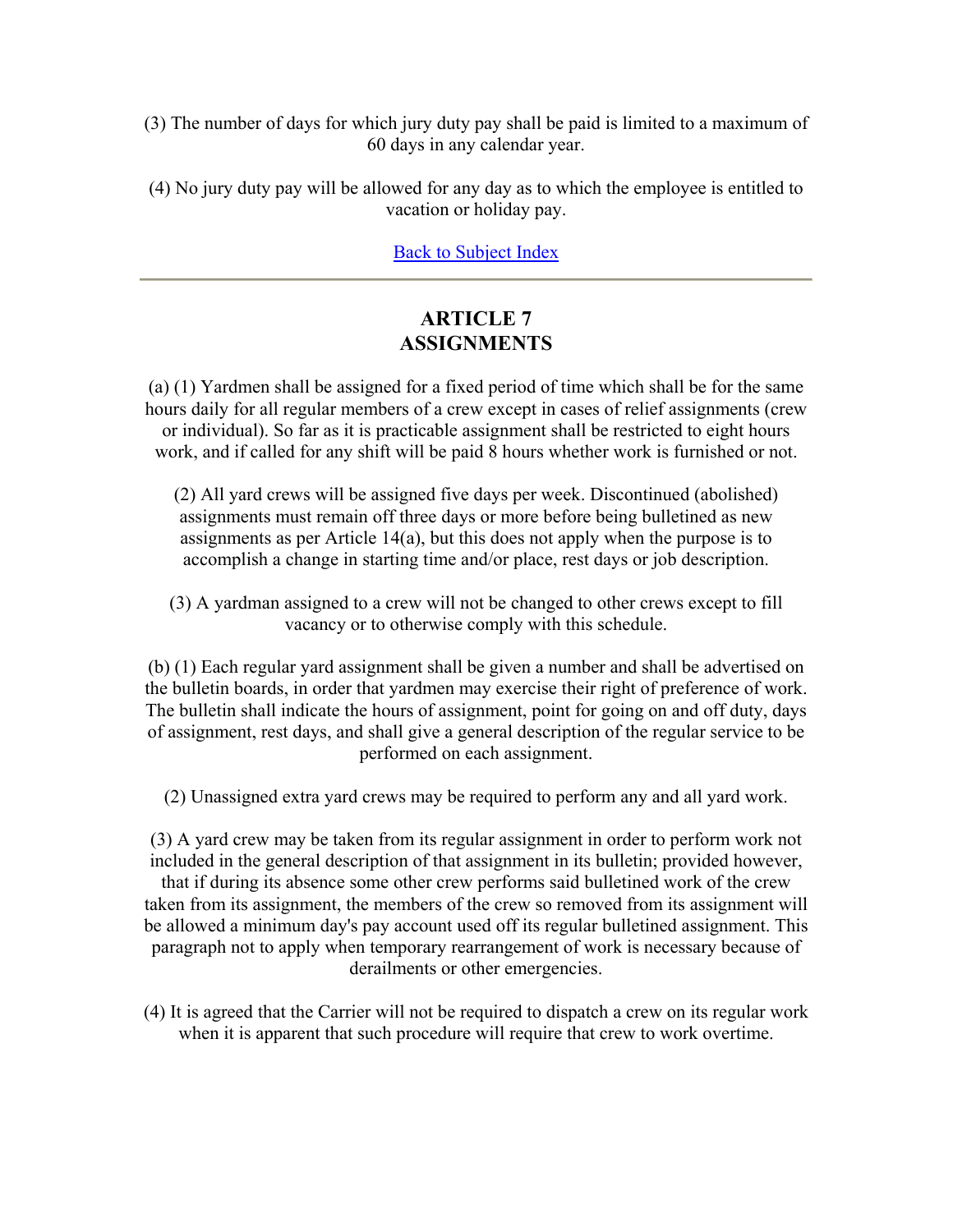(5) It will remain the right of the Carrier to reassign work of yard assignments by rebulletining same under applicable rules, thus, rearranging the work to be performed by yard crews.

(c) (1) Regularly assigned crews (regular or relief) may be annulled for one day on a holiday or a Sunday, but not both within the same work week. Assignments that are annulled shall be subject to the 18 hours advance notice requirement that is contained in Article  $9(a)(2)$ .

(2) Yardmen on regular or temporary vacancies whose jobs are annulled on a Sunday or holiday under the provisions of the above rule may displace (bump) any yardman his junior for one day including those assigned to temporary vacancies. They must, however, signify on what position they wish to exercise their seniority at the end of their last tour of duty prior to the date of the annulment of their assignment.

(3) Yardmen displaced (bumped) under the provisions of Paragraph (2) have two (2) hours after notified in which to notify the caller where they wish to exercise their seniority.

(4) No Yardman displaced (bumped) under provisions of Paragraph (2) will be allowed to displace (bump) a junior employee from any assignment within two (2) hours of the time for that assignment to start service for the day.

(5) A regularly assigned yardman whose assignment is annulled, or who is displaced (bumped) by a yardman whose assignment is annulled, for a holiday, is not required to displace (bump) - See Article 37, Section A, Part 2, Note 4.

(6) If a regular assigned yardman is displaced (bumped) for one day and the man who displaces him later lays off, the resulting vacancy shall be filled from the extra list.

NOTE: When a regularly assigned yard job is properly annulled for a day, the incumbents are entitled to exercise their seniority in accordance with the above. If it later develops that it is necessary to call an assignment in that starting time bracket, extra men should be called to man same and the regular incumbents referred to above will have no claim account thereof.

(d) Where an extra yard crew is worked for more than three consecutive days on the same shift it will be considered a new assignment and manned in accordance with Article 14(a), effective with the fourth day. It is understood this does not abrogate the Carrier's right to discontinue (abolish) the assignment under the provisions of Article 9(a).

Back to Subject Index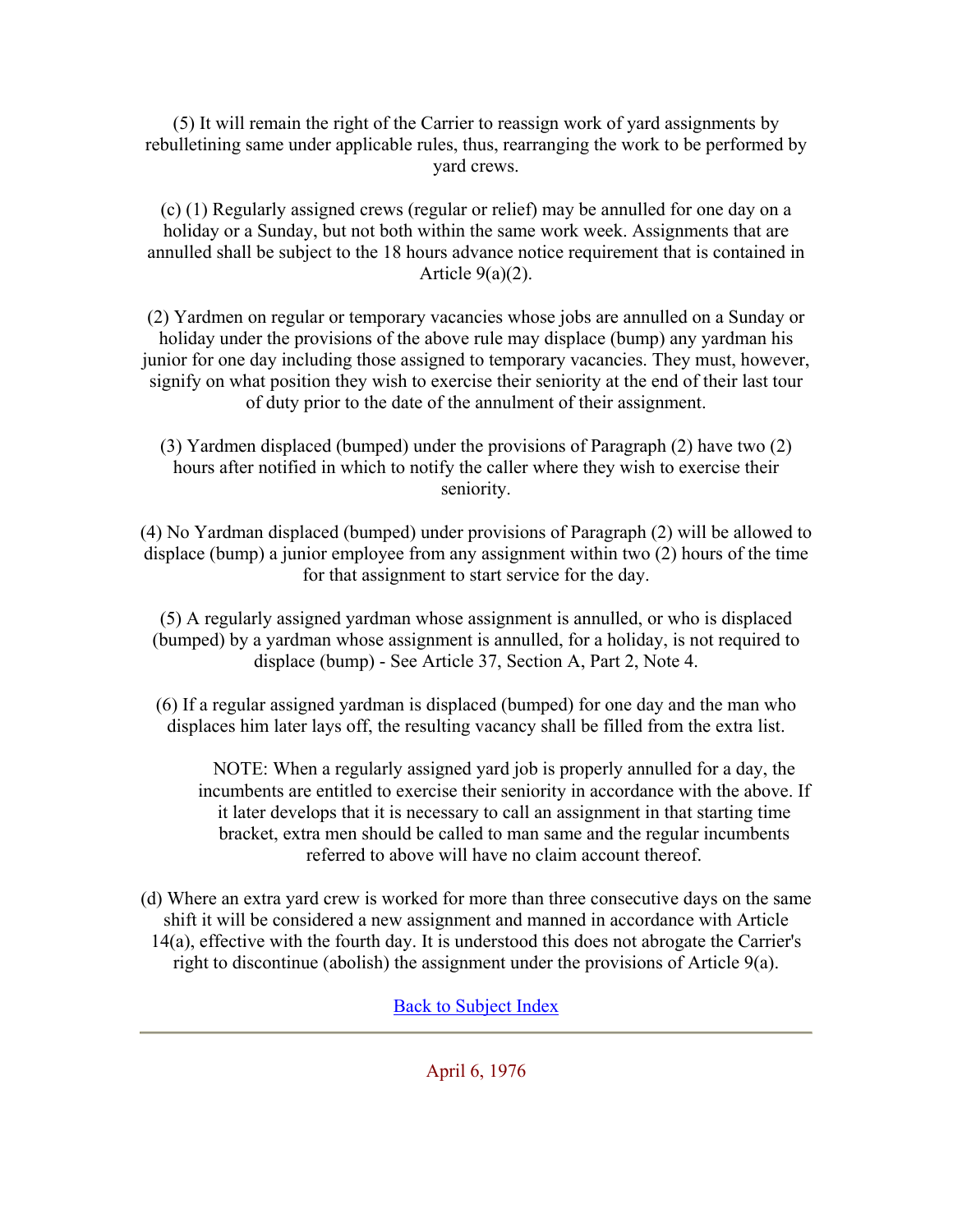| <b>B-2910</b> | $L=1009$  |
|---------------|-----------|
| <b>B-3801</b> | $L - 303$ |

Mr. J. W. Reynolds General Chairman United Transportation Union 227 East Sunshine, Room 101 Springfield, Missouri 65807

Dear Mr. Reynolds:

With reference to Award No. 250 of Special Board of Adjustment No. 574, which involved the following Statement of Claim:

Claims of Engine Foreman E. D. Irvin and helpers for one day each, April 19, 20, 21, 22, 23, 26, 27, 28, 29, 30, May 3 and 4, 1971,"account yard assignment worked three consecutive dates and not bulletined as regular assignment on the fourth date."

This Award remanded the claims back to the parties for settlement and agreement as to proper claimants, etc. Article 7(d) of the Yardmen's Schedule reads:

"Where an extra yard crew is worked for more than three consecutive days on the same shift it will be considered a new assignment and manned in accordance with Article 14(a), effective with the fourth day. It is understood this does not abrogate the Carrier's right to discontinue (abolish) the assignment under the provisions of Article 9(a)."

We agreed that should an assignment be worked for more than three consecutive days on the same shift and not be bulletined as required by the above Agreement Rule, the proper claimants during the period it should have been bulletined, as provided for in Article 14 of the Yardmen's Schedule, would be the senior men on the Yardmen's Extra Board. After the bulletining period, the proper Claimants would be the senior men (two or three men as provided in the Crew Consist Rule, Article 10) who submitted claims.

It was agreed that a claim may not be backdated and that the claims must be submitted for each date on the date of claim except as provided below. This will not preclude an employe from predating a time slip should the condition not be corrected in order that he would not be required to report to the yard office to file a time claim on his rest days, vacation, etc. As example, an extra job that was worked May 1, 2, 3 and 4 should have been bulletined on May 4, 5, 6, 7 and 8, with assignment made on the fifth day at 12:01 P. M. (May 8). Time slips for the senior extra men during the period the job should have been bulletined may be presented at any time during the first sixty days in accordance with the standard time limit rule. However, time slips for dates after the period the assignment would have been bulletined may not be backdated. In other words, in the example cited above, if a man filed a time slip on May 17, that date would be the first date he could claim. He could not claim dates from May 8 through 16. This placed the Superintendent on notice that the assignment should be bulletined. This bulletin may be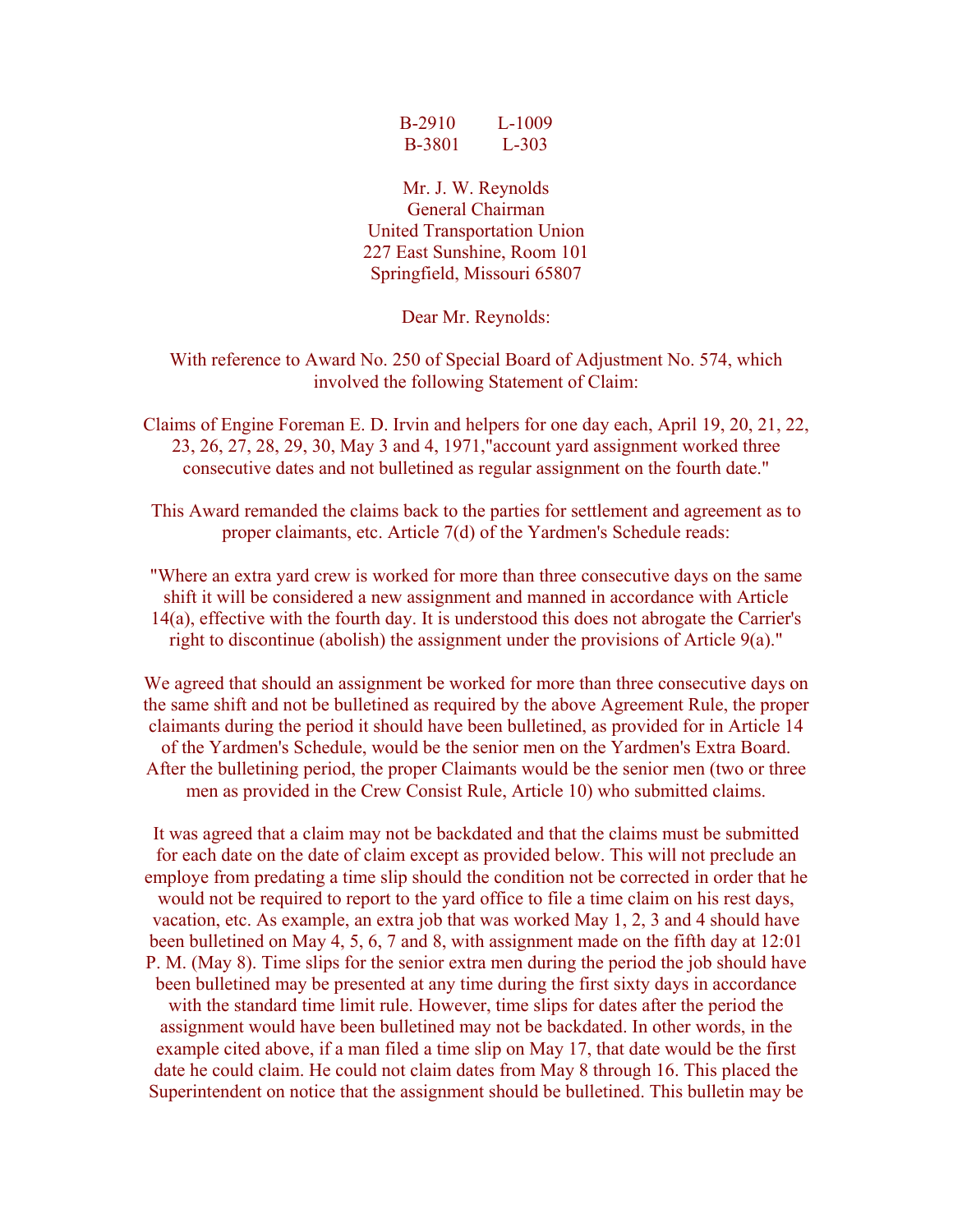canceled the same date. This deviation from the current time limit rule is applicable only to Article 7(d).

We also agreed that I would pay the above mentioned claimants four days without prejudice in full and final settlement of Award No. 250 of Special Board of Adjustment No. 574.

Additionally, we discussed the claims that were involved in my file B-3801, your file L-303. In that particular case there were three jobs at Springfield that you claimed should have been bulletined under the Agreement, and we had agreed to hold those claims in abeyance and discuss them after Award No. 250 had been rendered. There were nine claimants involved in this particular dispute and they were: Yardmen D. D. Roberts, P. D. Richardson, D. C. Jones, J. S. Davis, W. R. Snow, D. R. Todd, Larry Corum, D. R. Jernigan, and C. E. melton. I agreed to pay the claimants four days each without prejudice in full and final settlement of this case.

If you agree the above is a correct disposition of the matters discussed in conference this date, please sign the duplicate copy of this letter and return it to me, and then you may forward proper time slips to the appropriate Superintendents for payment.

> Yours very truly, J. J. Ratcliff Director of Labor Relations

> > AGREED TO: J. W. Reynolds General Chairman

**Back to Subject Index** 

# **ARTICLE 8 POINTS FOR BEGINNING AND ENDING DAY**

(a) The pay of yardmen shall continue until they reach the point at which they started to work. This refers only to commencing and ending the days' work. Places will be designated in yards at which yardmen in each yard will start to work.

Where hardships are caused by this rule, the local officers and local committeemen shall jointly negotiate and afford relief on such crews.

(b) The point for going on and off duty will be governed by local conditions. In certain localities, instructions will provide that yardmen will report at the hump, others report at yard office, others at engine houses or ready tracks. It is not considered that the place to report will be confined to any definite number of feet, but the designation will indicate a definite and recognized location.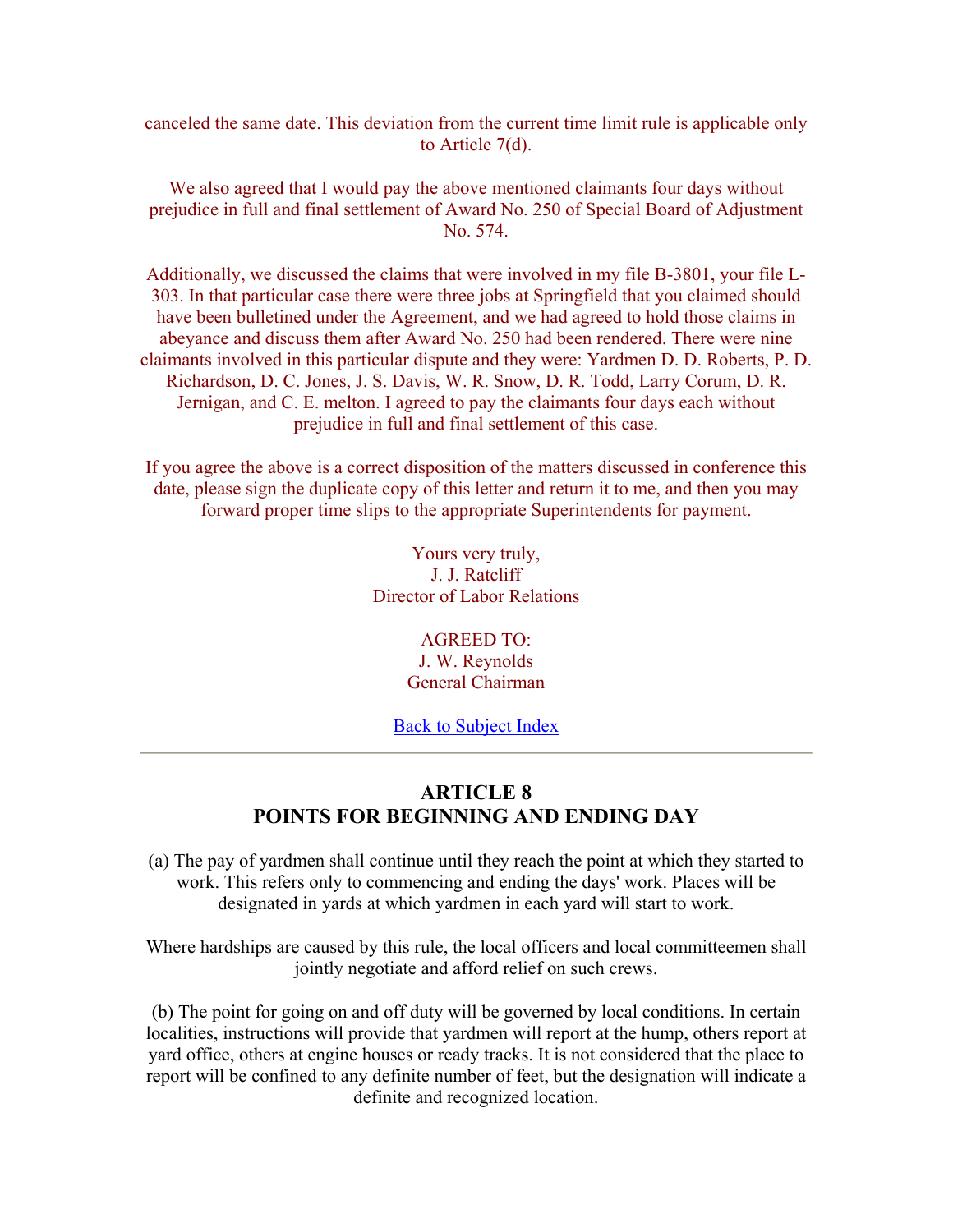(c) The Carrier may change the point specified above by notifying the yardmen assigned to the job at least 48 hours in advance at the existing starting time on the effective date of change. These assigned yardmen will, if they desire, be permitted to exercise their seniority in the same manner as is described in Article 9(i). Notification can be by bulletined notice, in person or by phone. It is understood that the Carrier may also accomplish such change by abolishing the assignment and bulletining a new assignment under existing agreements.

Back to Subject Index

# **ARTICLE 9 STARTING TIME**

(a) (1) Regularly assigned yard crews shall each have a fixed starting time and the starting time of a crew will not be changed without at least 48 hours notice, computed from the existing starting time on the effective date of change. Notification can be by bulletined notice, in person, or by phone. It is understood that the Carrier may also accomplish such change by abolishing the assignment and bulletining a new assignment under existing agreements.

(2) No regular assignment will be discontinued (abolished) without at least 18 hours advance notice, computed from the starting time of the first discontinued shift.

(3) Any yardman displaced as a result of discontinuance (abolishment) of an assignment will be allowed to exercise his seniority under provisions of applicable rules at the end of his existing tour of duty, if on duty when so notified, or as soon as desired after notification if not on duty at time so notified. Existing rules involved in connection with the foregoing are not adversely affected.

(4) Bulletins advising of discontinuance (abolishment) will show time and date postponed.

(b) Where three eight-hour shifts are worked in continuous service, the time for the first shift to begin work will be between 6:30 A.M. and 8:00 A.M.; the second 2:30 P.M. AND 4:00 P.M.; and the third 10:30 P.M. and 12:00 Midnight.

NOTE: For the purpose of this rule, a crew on a 12:00 Midnight - 8:00 A.M. shift will be considered as having performed service on the date previous to that on which work terminated.

(c) Where two shifts are worked in continuous service, the first shift may be started during any one of the periods named in Section (b).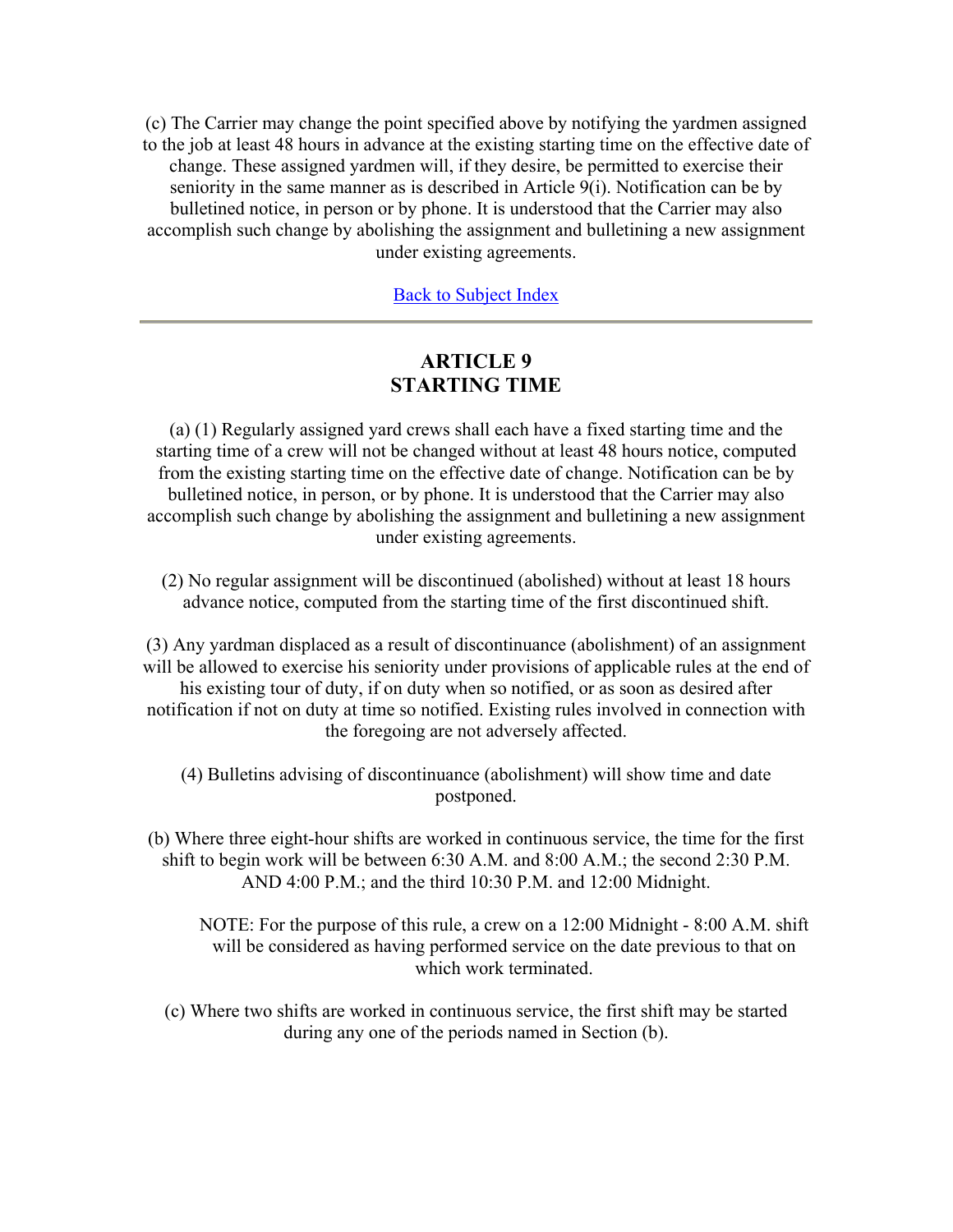(d) Where two shifts are worked not in continuous service, the time for the first shift to begin work will be between the hours of 6:30 A.M. and 10:00 A.M. and the second not later than 10:30 P.M.

- (e) When an independent assignment is worked regularly, the starting time will be during one of the periods provided in Sections (b) or (d).
- (f) At points where only one yard crew is regularly employed, they can be started at any time subject to Section (a).
- (g) Where continuous service is worked one independent assignment may be put on at any time, subject to Section (h).
	- (h) No yard crew will be started between midnight and 6:30 A.M. except in case of emergency or as provided in Section (f).
		- NOTE: Individual positions such as pilots, switchtenders, herders, bullring men, etc. are not subject to starting time provisions of this Article 9.

(i) When the assigned starting time and/or place of a crew is changed under the provisions of this Article, any member regularly assigned to that crew may within but not later than 24 hours from the effective time of the change exercise his seniority if he desires. In event an assigned member is laying off, or otherwise absent, at the time of the change, he may exercise his seniority at the time he reports for duty. Vacancies thus created will be bulletined under the provisions of Article 14(a).

## **INTERPRETATION #1**

That part reading "but not later than 24 hours from the effective time of the change" means that the "24 hours" starts at the time he is properly notified of the change in the assignment hours.

## **INTERPRETATION #2**

The question posed was whether or not an employee would be permitted to leave the assignment and exercise his seniority on another assignment prior to the first day of change. It was agreed that employees so affected should stay on the assignment until the first day of change.

## **INTERPRETATION #3**

The bump would become effective with the close of his last assigned shift prior to the effective date of change.

Back to Subject Index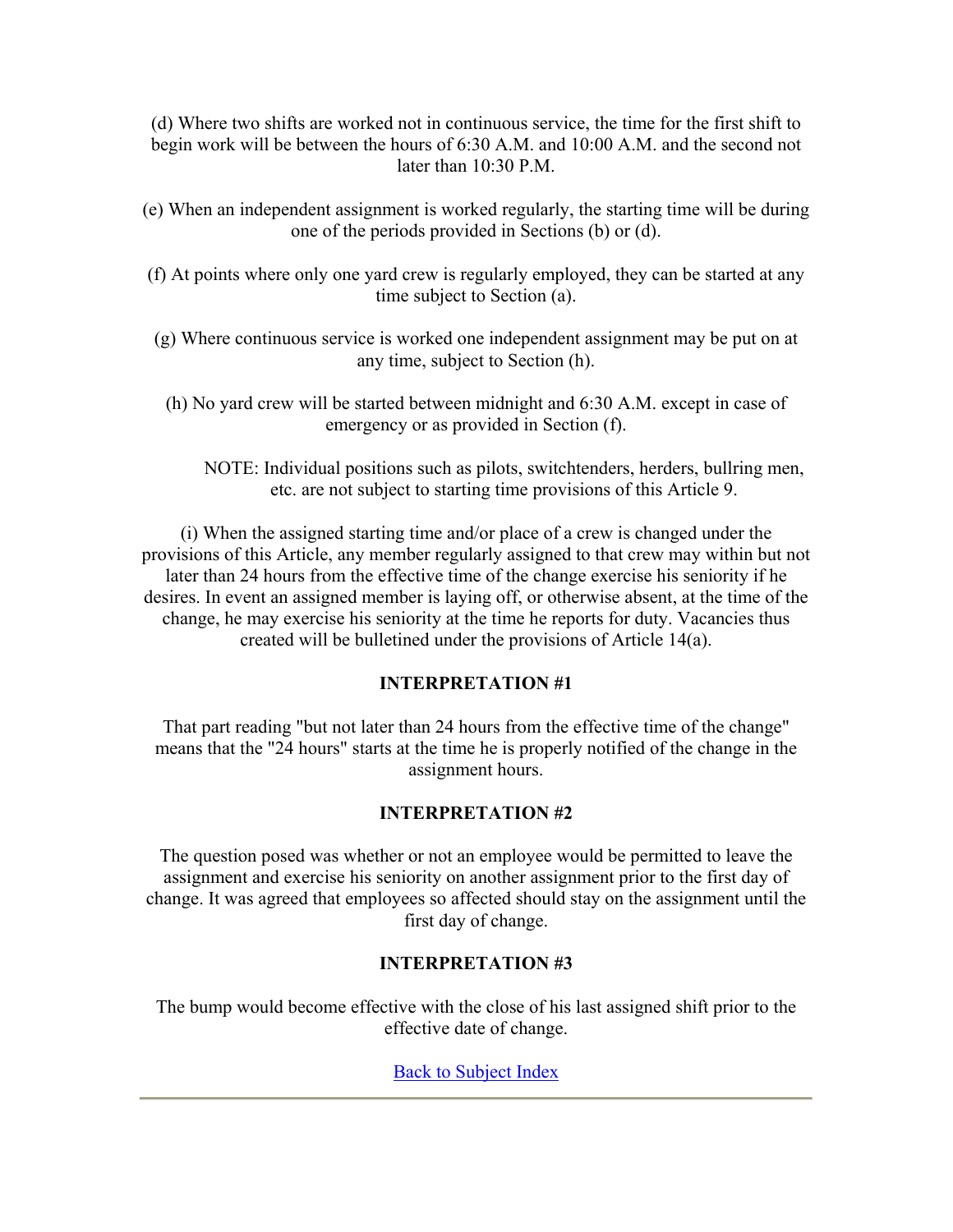# **ARTICLE 10 CREW CONSIST**

(a) Except as provided in Section (b) in this Article all yard crews will consist of not less than an engine foreman and two helpers.

(b) In the following yards the Carrier may operate the designated number of crews (daily) with a foreman and one helper.

#### **MAJOR YARDS**

Kansas City 3 (One on each shift) Springfield 3 (One on each shift) St. Louis 3 (One on each shift) Memphis 3 (One on each shift) Birmingham 3 (One on each shift) Tulsa 3 (One on each shift)

At the major terminals listed above, the Local Chairman of the United Transportation Union, with the concurrence of the General Chairman, will choose the assignments to be worked with an engine foreman and one helper. Once designated, the assignment will remain with this crew consist unless the assignment is abolished and then the Local Chairman, with the concurrence of the General Chairman, will choose another assignment on that shift as a replacement.

### **MINOR YARDS**

Wichita 1 Joplin 1 Fort Scott 1 Amory 4 Okmulgee 1 Muskogee 2 Lawton 1

At the above yards, when more than one assignment is worked, if one of the assignments is on the first shift it will be the job which is worked with an engine foreman and one helper.

In addition, the engine foreman which works the reduced crew assignment at Wichita, Joplin, Fort Scott and Okmulgee shall be designed as footboard-yardmasters.

(c) A crew, which normally consists of a foreman and two helpers, may be required to work shorthanded (i.e., with one member missing) for one period of time not in excess of ninety (90) minutes during a particular shift or tour of duty. If required to perform work in excess of one period of time or in excess of ninety (90) minutes during that one period of time and provided they have notified their yardmaster or supervisor shortly before the violation occurred, the two working members of the crew will be allowed an additional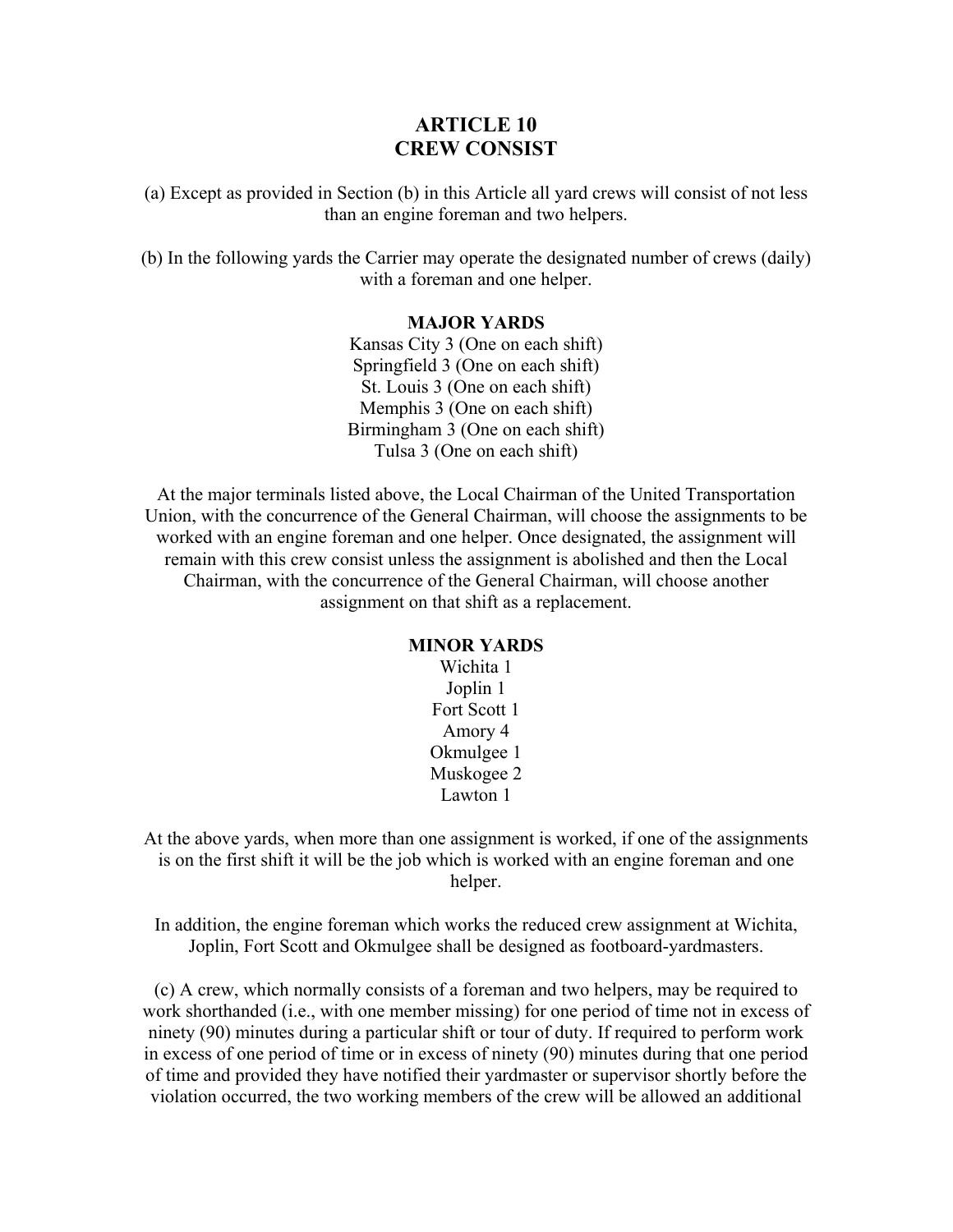day's pay (8 hours straight time) in addition to other earnings for the shift or tour of duty, as full payment for the violation.

Back to Subject Index

# **ARTICLE 11 CALCULATING ASSIGNMENTS AND MEAL PERIODS**

The time for fixing the beginning of assignments or meal periods is to be calculated from the time fixed for the crew to begin work as a unit without regard to preparatory or individual duties.

Back to Subject Index

# **ARTICLE 12 LUNCH TIME**

(a) Yard crews will be allowed 20 minutes for lunch between 4-1/2 and 6 hours after starting work without deductionin pay.

(b) The lunch period must be given and completed within 4-1/2 and 6 hours.

Back to Subject Index

# **ARTICLE 13 SENIORITY AND PROMOTIONS**

(YARDMEN ARTICLE 13 (Rev. Effect. 7/1/73)

Men entering the service as yardmen shall be extra until a permanent vacancy occurs or new assignments are created. Yardmen entitled to regular assignments will not be permitted to remain on the extra board except as otherwise provided in regard to foreman vacancies.

(b) (1) After a yardman has been in yard service for five (5) months, he will be given a questionnaire. He will be permitted to study these questions for a period of thirty (30) days and then will be required to pass a written test for promotion to foreman. Should he fail this test he will be given a second test, after he has acquired six (6) more months of yard service, and should he fail this test he will be considered as a permanent helper, i.e., helper-fixture. The above is not intended to prohibit a yardman from qualifying himself in a lesser period of time if he so desires.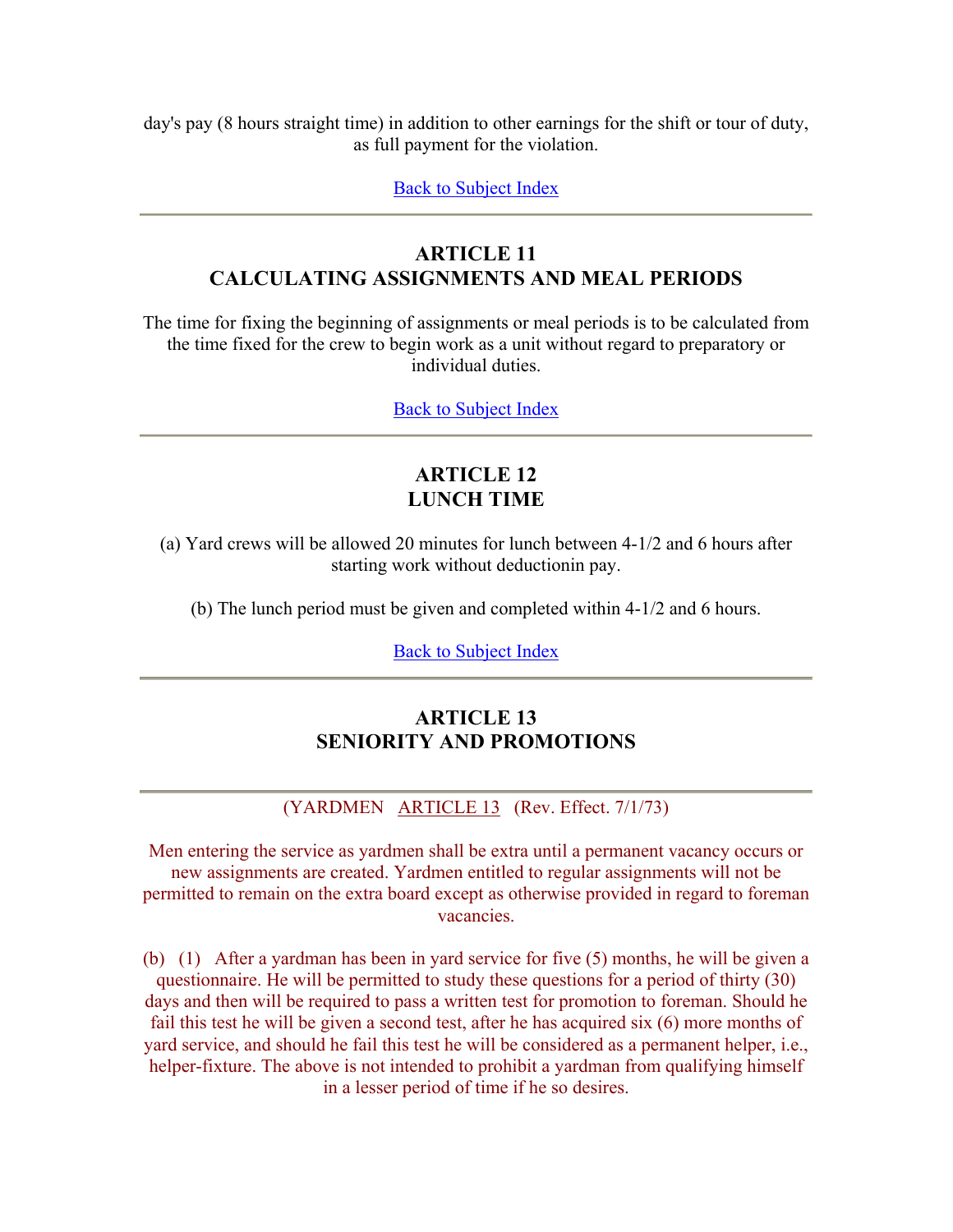(2) Once a yardman has satisfactorily passed the examination for foreman, he will be required (if working in yard service) to protect all foreman vacancies in accordance with Article 16, Section C, except when properly disqualified as incompetent or bona fide physical reasons attested to by a competent physician.

 (3) Employes holding seniority as yardmen as of July 1, 1973 that are already qualified as foremen, including those who have waived their rights to protect foremen vacancies, will be considered as qualified foremen and need not repeat the qualifying test.

 (4) Those employes who are in yard service as of July 1, 1973, that have not been promoted to foreman, will be required, within a three (3) month period from July 1, 1973 (but not before they have six (6) months yard service), to take the examination for promotion to foreman.

 (5) Employes holding yardmen's seniority as of July 1, 1973, who desire to permanently waiver their foremen's rights, must do so by notifying the Superintendent (copy to Local Chairman) in writing on or before July 30, 1973. If they do so, they will thereafter be considered to be a helper-fixture and will be treated in the same manner as a yardman who has failed the two attempts at qualifying.

 (6) Those employes who hold yardmen's seniority as well as brakemen's seniority, in accordance with Article 40, Section C, who are working as a brakeman will be permitted to take the foreman examination as soon as practical whenever they return to yard service and have accumulated six months yard service. Thereafter the same conditions, as explained in Paragraph (2), will apply.

 (7) A yardman must be a qualified foreman before he will be permitted to protect individual assignments (e.g. yard pilots) which pay yard foreman rate of pay. It will also be necessary that he be a qualified foreman before he would be entitled to consideration for training as a car retarder operator or extra yardmaster (Article 13(h)).

 (8) At the time a yardman becomes qualified as foreman, if there is a senior yardman who has been force-assigned as foreman, the newly qualified foreman must release the senior man and assume the assignment. (The senior man has displacement rights.)

 (9) Qualified foremen will be indicated by an asterisk, commencing with the first seniority roster issued after he is promoted. Yardmen who have not been examined and promoted may be used in emergencies to act as foremen when in the judgment of the Superintendent they have sufficient qualifications to act in this capacity on certain assignments. Emergency use as foreman not to be considered an act of promotion.

- (c) (Retained)
- (d) (Cancelled)
- (e) (Retained)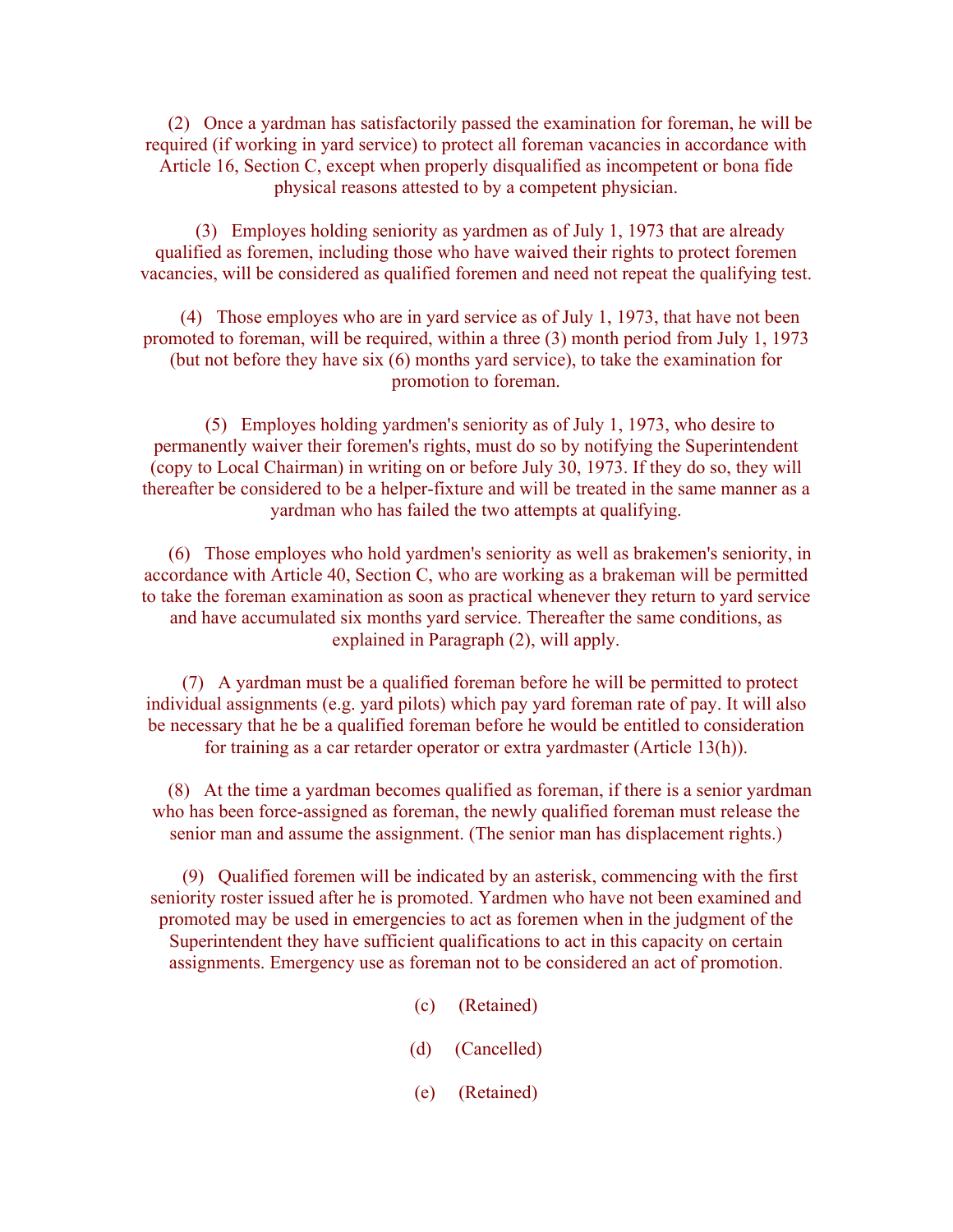$(f)$  (1) (Cancelled)

(f) (2) (Retained)

(g) (Retained)

(h) In the appointment of Yardmasters and Assistant Yardmasters, the oldest qualified yardman who is a promoted foreman shall be considered.

(The UNDERSTANDING presently under Sec. (h) and the provision of Sec (i) to remain unchanged.)

------------------------------------------------------------------------------------------------------------ ------------

MEMORANDUM OF AGREEMENT

## IT IS AGREED:

Article 13(b)1 of the Yardmen's Schedule, as revised effective July 1, 1973, is revised to read:

After a Yardman has been in yard service for one year, he will be given a questionnaire. He will be permitted to study these questions for a period of 30 days and then will be required to pass a written test for promotion to Foreman. Should he fail this test, he will be given a second test after he has acquired 6 more months of yard service, and should he fail this test, he will be considered as a permanent Helper, i.e., Helper-Fixture. The above is not intended to prohibit a Yardman from qualifying himself in a lesser period of time if he so desires.

Signed at Springfield, Missouri, and effective February 14, 1977.

FOR: ST. LOUIS-SAN FRANCISCO RAILWAY COMPANY By: J. J. Ratcliff, Director Labor Relations

> FOR: Yardmen represented by UNITED TRANSPORTATION UNION By: J. W. Reynolds, General Chairman

------------------------------------------------------------------------------------------------------------ ----------

MEMORANDUM OF AGREEMENT

AGREED: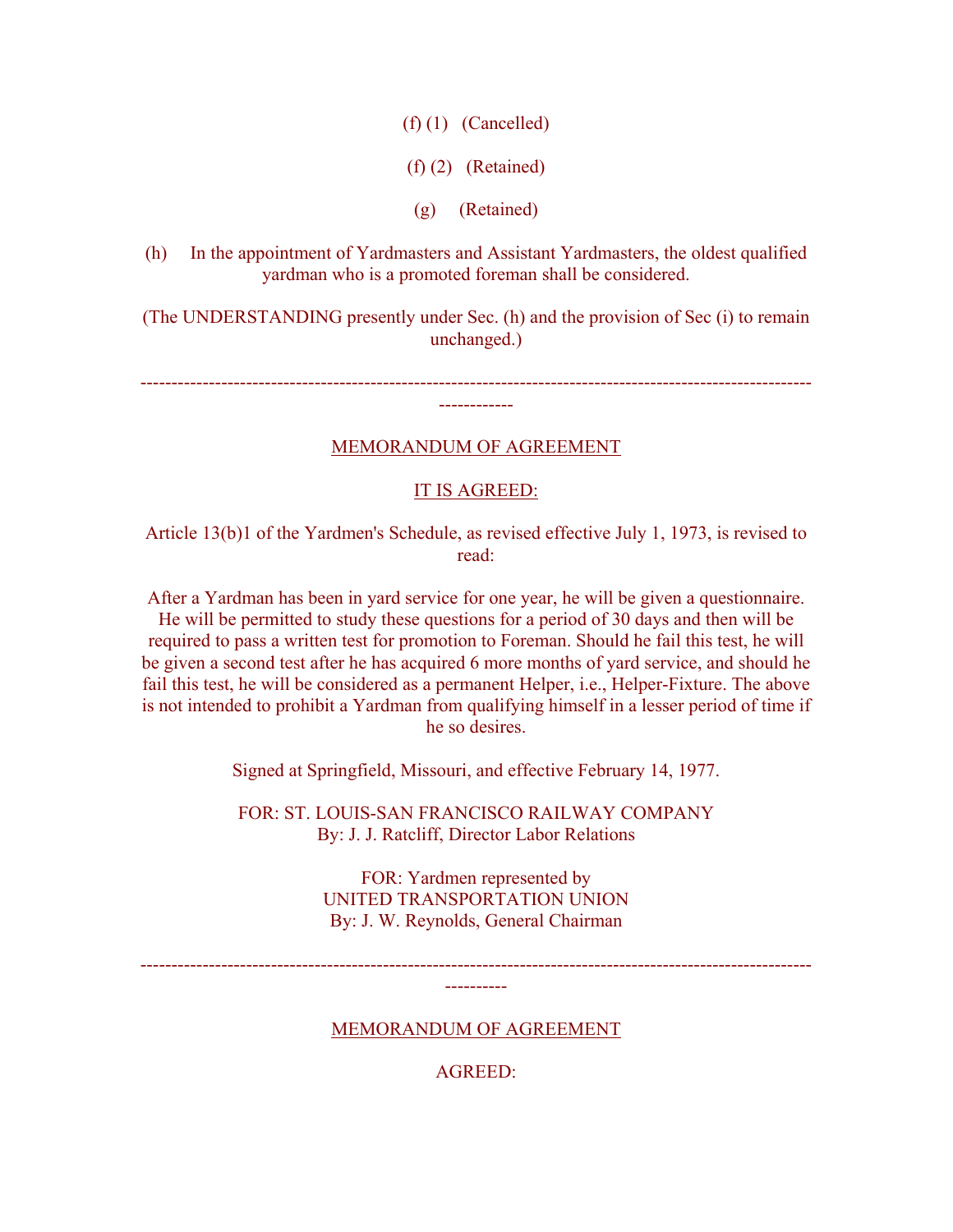Conductors who have joint seniority as Yardmen or who have Yardmaster rights will be permitted to bid in and retain a position covered by the Yardmen's and Yardmasters' Agreements and shall not be subject to force assignment to a Conductor's position under the provisions of Article 25, Section A of the Conductors' Agreement. Additionally, an employe with Conductor's seniority shall not be subject to call as emergency Conductor while he is occupying a Yardman or CRO assignment (including the extra board) or a Yardmaster's assignment, under the provisions of Article 36, Section H of the Conductors' Agreement unless there are no other emergency Conductors available for such service.

Signed at Springfield, Missouri, and effective this 12th day of June, 1973.

FOR: ST. LOUIS-SAN FRANCISCO RAILWAY COMPANY By: J. J. Ratcliff, Director Labor Relations

> For: Conductors represented by UNITED TRANSPORTATION UNION By: J. W. Reynolds, General Chairman

> > Back to Subject Index

(a) Men entering the service as yardmen shall be extra until a permanent vacancy occurs or new runs created, when the senior extra man or men will be made regular.

(b) Yardmen entitled to regular assignment will not be permitted to work on extra board.

**UNDERSTANDING:** A junior man on the extra board who is a promoted engine foreman may be force assigned to a foreman's assignment and a senior man or men who are not promoted shall be permitted to work on the extra board until they are promoted. When a senior man is promoted, he will be required to take the engine foreman's assignment held by a junior employee. If there is more than one such assigned junior employee, the newly promoted man will have the right of choice in exercising his seniority.

(c) (1) Seniority rights of yardmen will date from the time they enter actual service in yard or terminal, provided, extra men are given their turn off of the extra board, and if not, Local Committee will establish seniority for such men.

(2) The seniority roster, on which a yardman's name and seniority date initially appears, if incorrect, must be appealed in writing, to the Superintendent and the Local Chairman by the yardman within 60 days after the roster is posted. There shall be no appeal permitted thereafter. Clerical or typographical errors appearing on subsequent rosters may be corrected at any time.

Back to Subject Index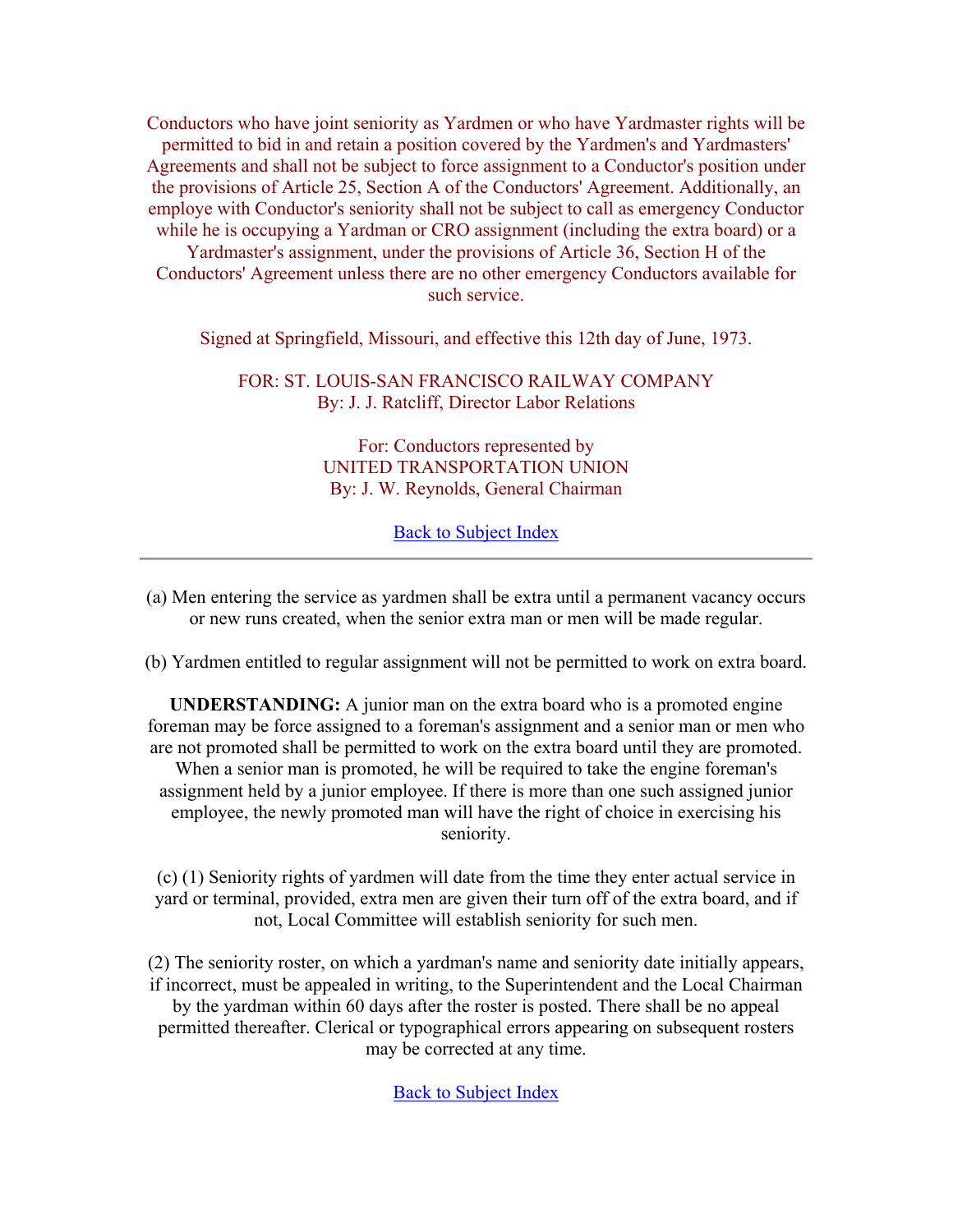#### MEMORANDUM OF AGREEMENT

#### IT IS AGREED:

Article 13 (c) of the Yardman's Schedule is revised to read as follows:

(1)An employe's seniority as Yardman (and as Brakeman, on seniority districts on which he has road and yard rights) shall begin at the time he is marked up on the extra board and this date shall be recorded with his record and upon the seniority list.

(2)Once each year the Carrier shall furnish a corrected seniority roster to each Local Chairman, and shall post a copy of such roster on the bulletin boards of the seniority district, showing the seniority status of each employe on that district as of July 1.

(3)The seniority roster, on which a Yardman's name and seniority date initially appears, if incorrect, must be appealed in writing, to the Superintendent and the Local Chairman by the Yardman within 60 days after the roster is posted. There shall be no appeal permitted thereafter. Clerical or typographical errors appearing on subsequent rosters may be corrected at any time.

Signed at Springfield, Missouri, and effective this 13th day of November, 1975.

FOR: ST. LOUIS-SAN FRANCISCO RAILWAY COMPANY By: J. J. Ratcliff Director of Labor Relations

> FOR: Yardmen represented by UNITED TRANSPORTATION UNION By: J. W. Reynolds General Chairman

------------------------------------------------------------------------------------------------------------ ----------

December 22, 1986

Mr. L. R. Burk Director Employee Relations Burlington Northern Railroad Company 3253 East Chestnut Expressway Springfield, MO 65802

Dear Mr. Burk: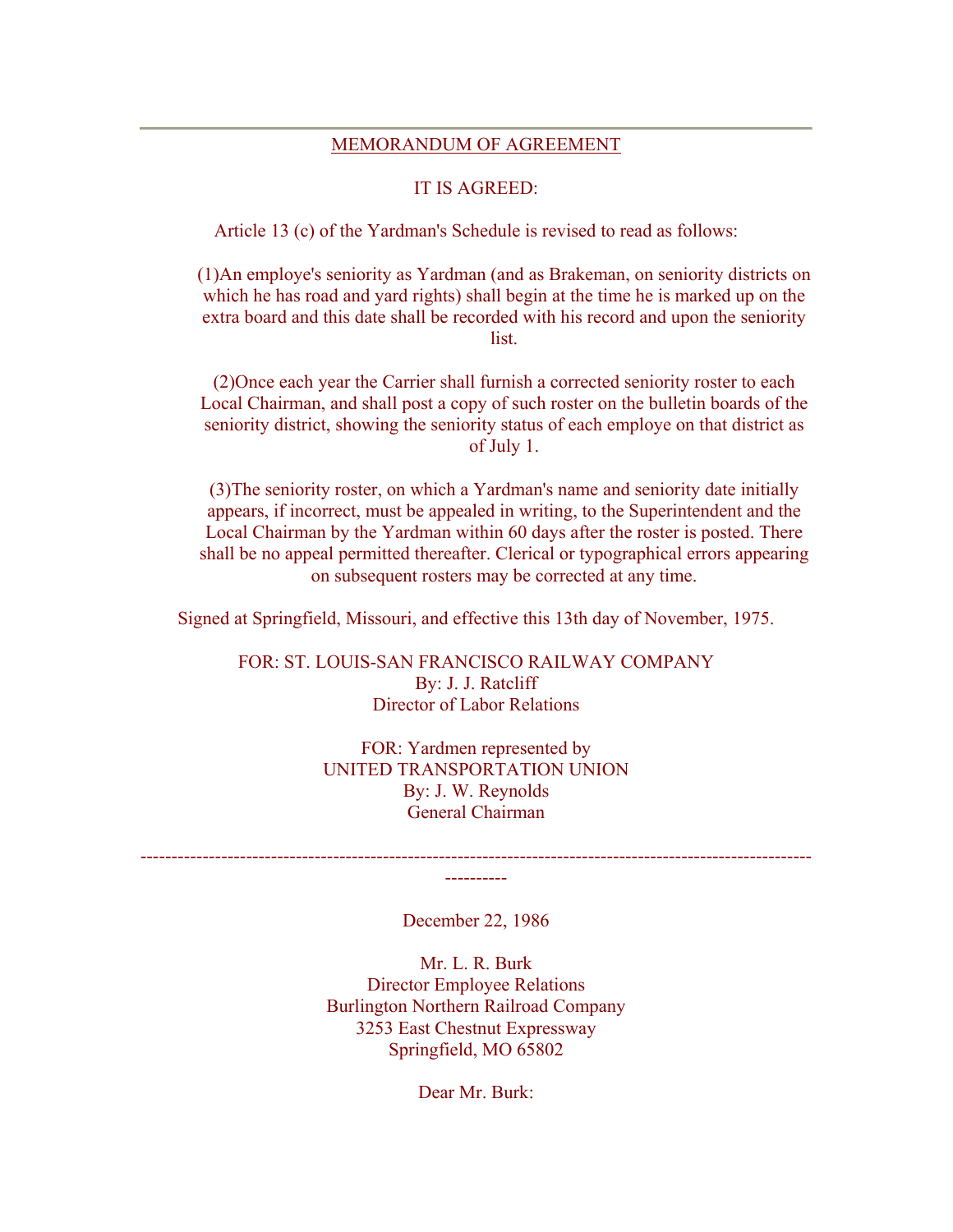A question has arisen as to the intent of the June 23, 1986 Memorandum of Agreement revising Article 25(b)(1) of the Conductors' and Brakemen's Schedule.

Because of Article 25(a)(3), any Brakeman who passes the examination provided for in this agreement must be considered qualified as a Yard Foreman. However, this agreement was not intended to permit a yardman who had previously waived Yard Foreman rights to become senior (as a Yard Foreman) to a junior yardman who accepted promotion to Yard Foreman before the effective date of this agreement. Therefore, I believe that we should agree that those yardmen who become qualified as Yard Foremen because of their passing the test provided for in this agreement, will be ranked (as Yard Foremen) behind yardmen who have already qualified as Yard Foremen.

If you are agreeable to this application of the June 23, 1986 Memorandum of Agreement, please sign one copy of this letter and return it for our file.

> Sincerely yours, AGREED TO: A. M. Lankford L. R. Burk General Chairman Director Employee Relations

#### RDK/cp

#### Back to Subject Index

(d) An engine foreman who voluntarily gives up his assignment as foreman will not be permitted to displace a junior employee but must wait for a vacancy to place himself. When a yardman refuses to accept a regular position as foreman, he relinquishes his right to the one vacancy only, and does not relinquish any seniority.

(e) Any yardman who voluntarily vacates an assignment, may bid for such assignment when the vacancy is bulletined, if he desires.

(f) (1) Yardmen who desire promotion to position of foreman will be given uniform examination upon receipt of written request. The examinations will be conducted by Superintendent or his representative within a reasonable time after receipt of the yardman's request. Uniform questionnaire form will be used for this purpose. Those who qualify will be given the asterisk designation on seniority lists, as provided in Subparagraph (2) hereof, on the first seniority roster issued after the examination is completed. Yardmen who have not been examined and promoted may be used in emergencies to act as foremen when in the judgment of the Superintendent they have sufficient qualifications to act in this capacity on certain assignments. Emergency use as foreman not be considered an act of promotion.

(2) The proper officers of the Carrier will furnish Chairman of the Local Committee of Adjustment of the UTU a correct list of names of all yardmen and their seniority date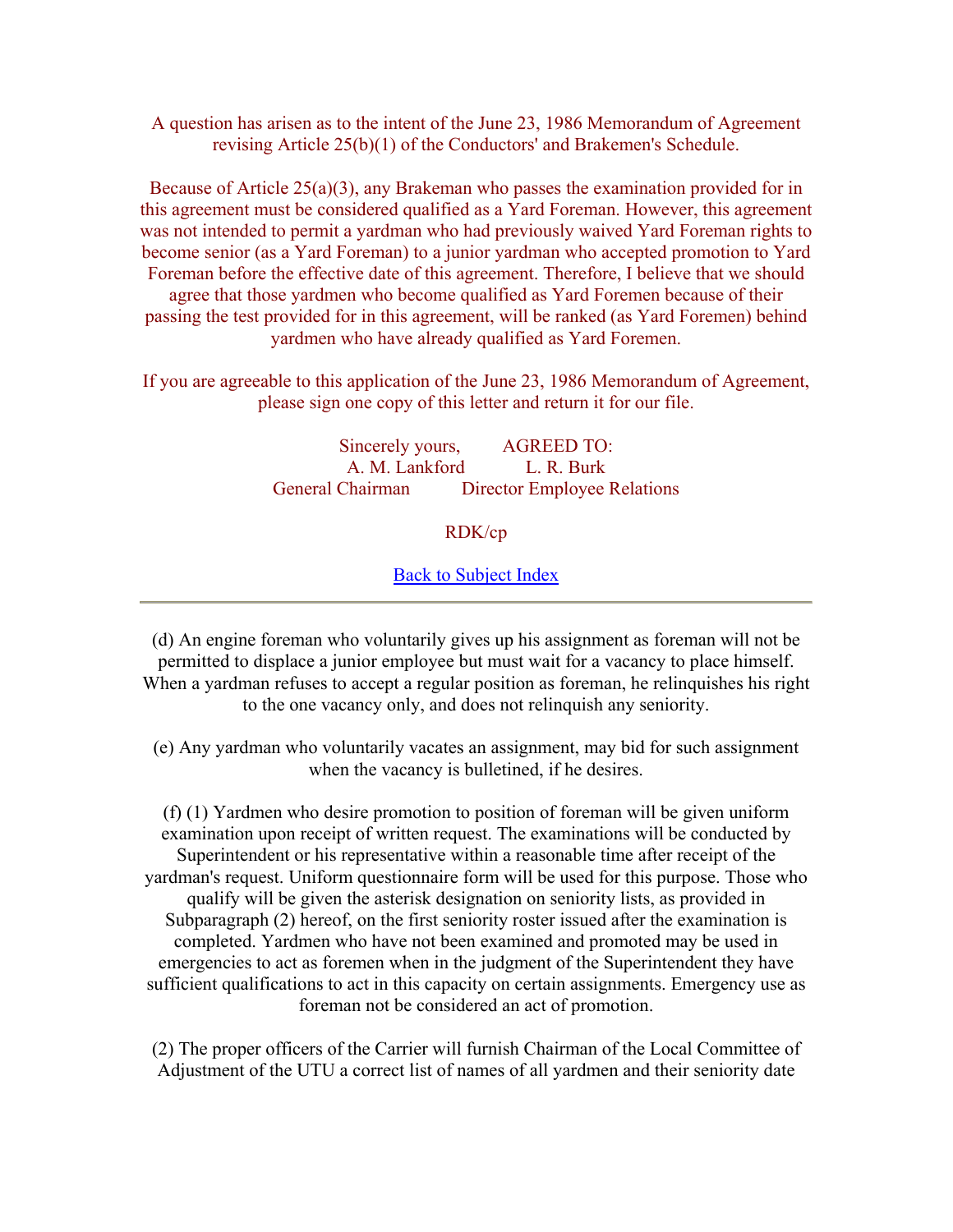once each year. A copy of this seniority list will be posted on bulletin board or in bulletin book.

(g) Yardmen, who are extra yardmasters, will not be permitted to work on their regular yardman assignments on the rest day of yardmaster position they are temporarily filling.

(h) In appointment of Yardmasters and Assistant Yardmasters, the oldest qualified yardman shall be considered.

**UNDERSTANDING**: Each time there is need for an additional man or men to fill Assistant Yardmaster position or positions, notice will be posted on yardmen's bulletin boards in yard involved stating that an additional man or men, as the case may be, will be appointed. Qualified yardmen who desire consideration will make application in writing not later than time specified in the notice.

(i) Yardmen leaving the service of their own accord will forfeit their seniority rights and not be eligible for reinstatement.

Back to Subject Index

# **ARTICLE 14 PERMANENT VACANCIES AND NEW RUNS**

(a) All permanent vacancies and new regular assignments created will be bulletined immediately for a period of five days. Bids will be received until 11:00 A.M. of the 5th day and assignment made effective at 12:01 P.M. of the  $5<sup>th</sup>$  day. The senior man in point of service making application will be assigned. In the event that no bids are received the senior yardman on the extra board shall be assigned. Bulletins will be posted on bulletin board or bulletin book for five days. The date appearing on the bulletin starts the computation of the five days herein referred to.

#### Back to Subject Index

#### (YARDMEN)-Article 14(a), 1st paragraph (Rev. Effect. 7/1/73)

(a) All permanent vacancies and new regular assignments created will be bulletined immediately for a period of five days. Bids will be received until 11:00A.M. of the 5th day and assignment made effective at 12:01P.M. of the 5th day. The senior man in point of service making aplication will be assigned. In the event that no bids are received for a foreman's vacancy the junior promoted man in yard service who is not assigned as a foreman, or assigned to an independent assignment, i.e., car retarder operator, bullring man, etc., will be assigned. In the event that no bids are received for a helper's vacancy, the senior yardman on the extra board shall be assigned. Bulletins will be posted on bulletin board or bulletin book for five (5) days. The date appearing on the bulletin starts the computation of the five (5) days herein referred to.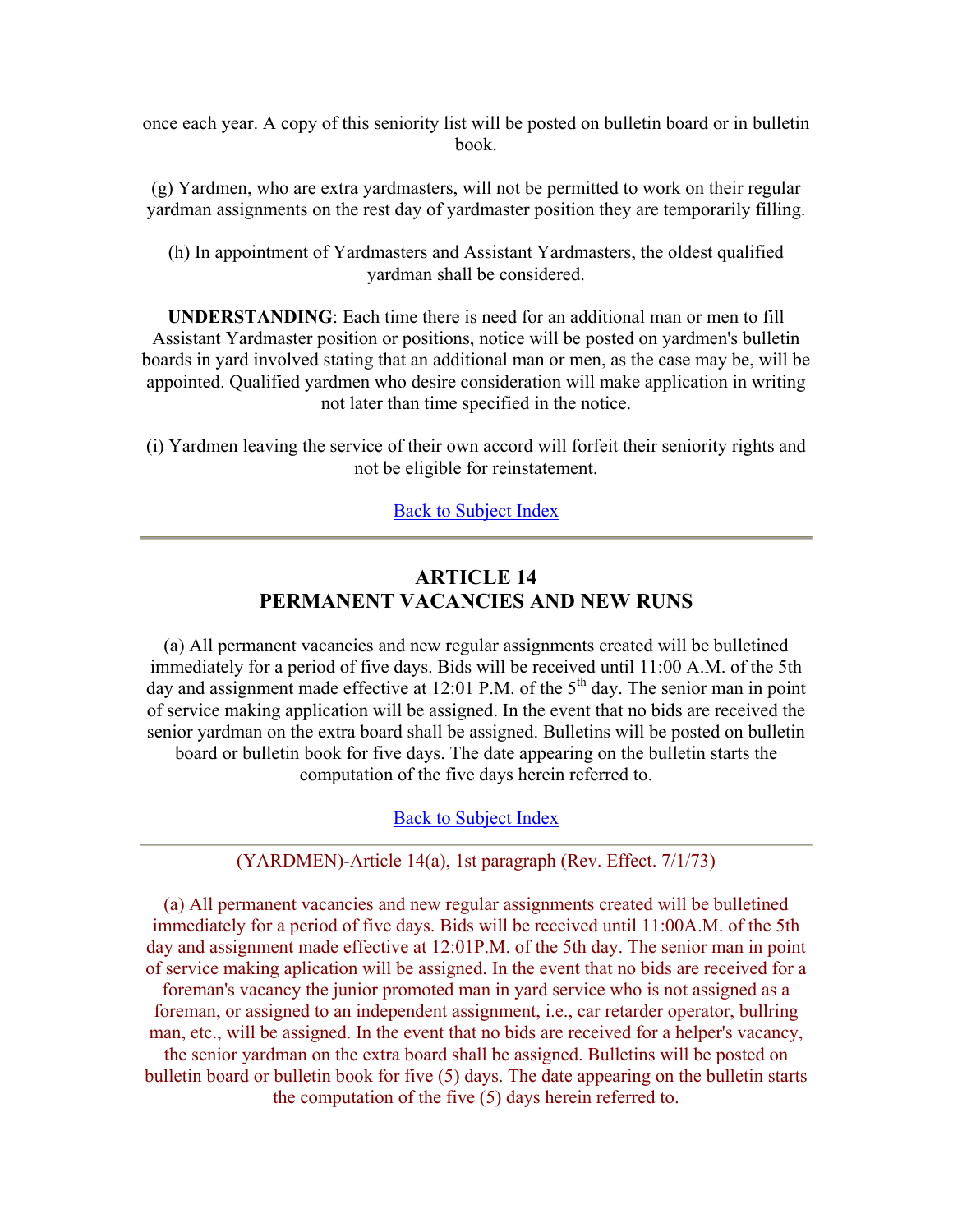Where a yardman on the extra board is the successful applicant for a temporary or permanent vacancy and the assignment would otherwise be effective on rest day of job to which assigned, he will not be considered assigned until the first day of the work week of job he bids in.

(b) Copies of all bulletins pertaining to new assignments or vacancies shall be sent to interested Local Chairman. Bids shall be made in writing, be witnessed, timed and dated. The original copy shall be addressed to the officer who signs the bulletin, a copy sent to the Local Chairman and a copy retained by yardman who files the bid. Yardmen bidding on more than one vacancy at the same time shall designate first choice, second choice, etc. Failure to send a copy of a bid to the Local Chairman will not invalidate the bid but will preclude any appeal by that man if he contends a junior man was erroneously assigned.

(c) Yardmen on leave of absence or out of service, while permanent vacancies occur or new runs have been created, will be permitted to exercise their seniority on return to service.

Back to Subject Index

#### MEMORANDUM OF AGREEMENT

#### IT IS AGREED:

Article 14(c) of the Yardmen's Schedule is revised to read as follows:

"A Yardman who is on vacation, on leave of absence, laying off or otherwise unavailable for work during an entire bulletining period may not bid on a bulletined assignment. He will be permitted to exercise his seniority on such assignment upon his return to service."

Signed at Springfield, Missouri, and effective December 6, 1976.

FOR: ST. LOUIS-SAN FRANCISCO RAILWAY COMPANY By: J. J. Ratcliff Director Labor Relations

> FOR: Yardmen represented by UNITED TRANSPORTATION UNION By: J. W. Reynolds General Chairman

> > Back to Subject Index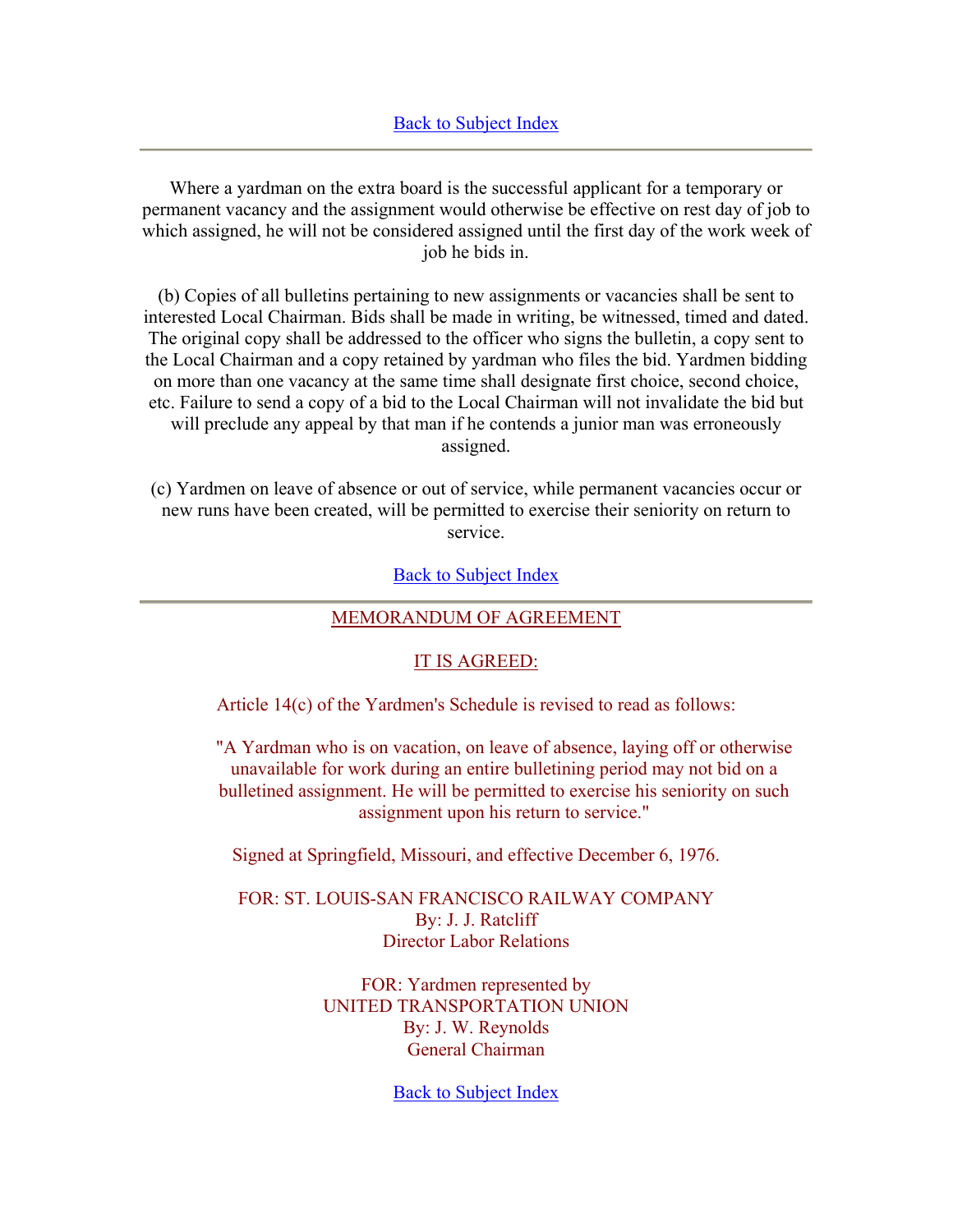(d) Vacancies in yard service caused by regularly assigned yardmen being absent for any cause (time off on paid vacation not to be included) more than 30 days shall be considered permanent and handled accordingly at the expiration of 30 days. The man who is absent creating such vacancy shall be permitted to exercise his seniority in accordance with agreement rules upon his return to service.

**UNDERSTANDING:** In computing yardman vacancies of more than thirty days, count all time the regularly assigned man is absent from his assignment, except time off for paid vacation or while filling some other position covered by the Yardman's Schedule Agreement. Time absent while working some position not covered by this Schedule Agreement will be counted in computing 30-day vacancies.

(e) When a yardman is displaced (bumped) under agreement rules from either a temporary assignment or regular assignment, he will be promptly released and required to exercise his seniority or be marked on the extra board in accordance with agreement rules. If the man who thus exercises his displacement rights fails to immediately take the assignment by reason of taking vacation or exercising his seniority rights temporarily on some other assignment, the displaced (bumped) man will continue to hold the assignment during this interim of time or until he is otherwise relieved or displaced under other provisions of the Yardmen's Schedule.

Back to Subject Index

# **ARTICLE 15 TEMPORARY VACANCIES (5-Days)**

(a) Temporary vacancies, except vacation vacancies, existing for more than five days will, on the sixth day, be given to the senior man making application for same, who will hold the vacancy until the regular man returns to work, until he is displaced by another man or until he relinquishes the assignment, under the provisions of this Article 15. "Applications" as contemplated above, must be made in writing in exactly the same manner as "bids" are to be made as set forth in Article 14(b).

- **Example #1:** If a yardman's assignment is vacant for any cause (except vacation) it shall be considered a temporary vacancy under this rule.
- **Example #2:** Five-day vacancy for yardman arises and no one makes application for same, it being filled from extra board.
	- **Question:** If a yardman is displaced (bumped) or his job abolished is he allowed to exercise seniority on such a temporary position?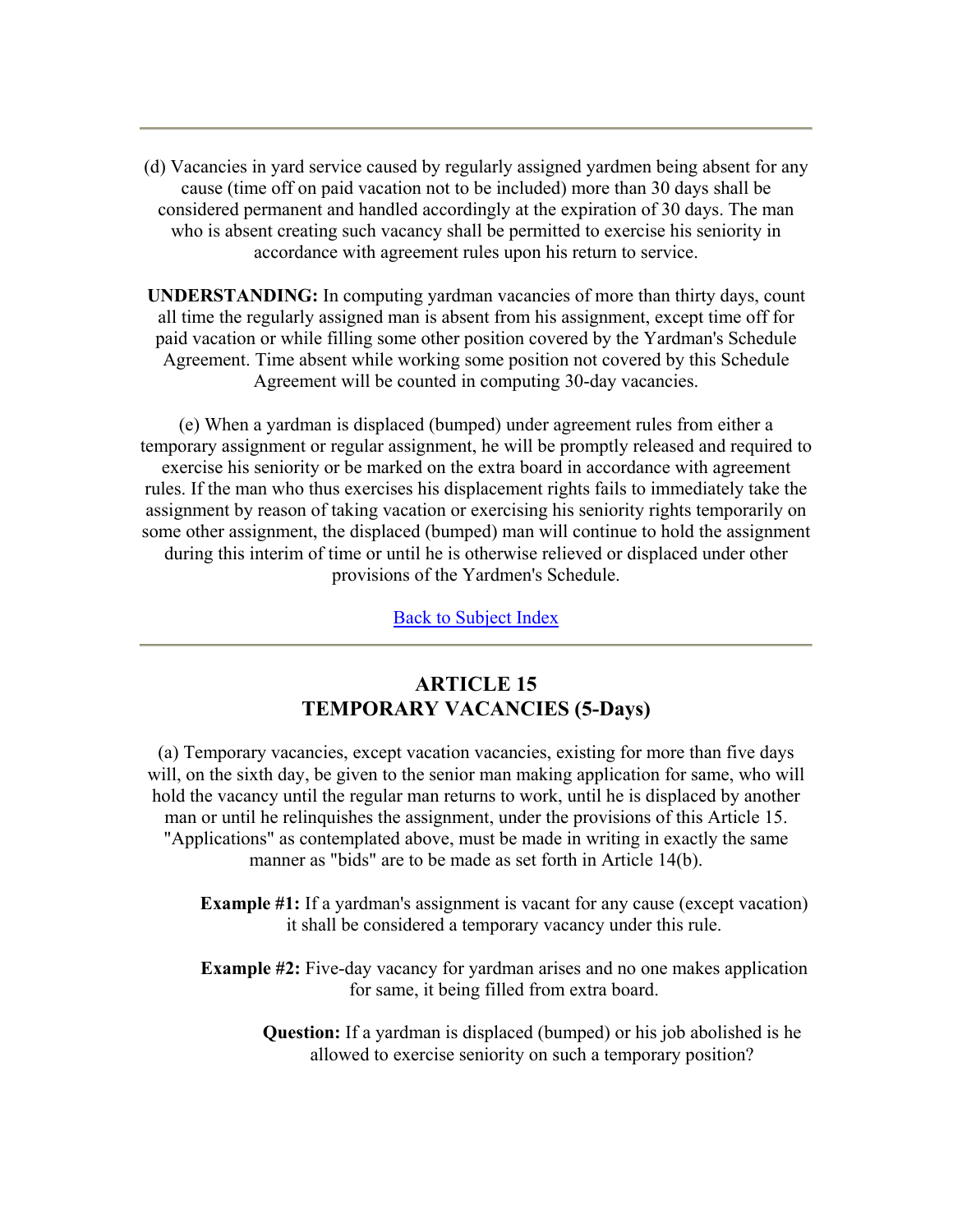**Answer:** A displaced (bumped) employee could displace (bump) on any assignment either held by yardman junior to him or on a five-day vacancy to which no one had been assigned.

**Example #3:** Yardman off three (3) days in advance of vacation and he does not return to his assignment after vacation completed. The three days prior to his vacation should be computed in figuring the five days. The first day after the vacation is completed will be the fourth day of the vacancy.

The assigned rest days will be counted in determining when a temporary vacancy has existed for more than 5 days where the rest days intervene after the first day of the vacancy. A calendar day will be calculated from 12:01 A.M. on the first day of the vacancy. Below are some examples of correct handling under this interpretation:

**Example #A:** If a yardman assigned 7:00 a.m.- 3:00 p.m. Monday through Friday with Saturday and Sunday as assigned rest days lays off Friday and remains off several days, vacancy of more than five days would be determined by counting the five consecutive calendar days commencing with Friday, including the rest days of Saturday and Sunday.

**Example #B:** Using 12:01 a.m. as the starting time for figuring the first day of the vacancy, if the yardman was assigned 11:59 p.m.-7:39 a.m. and laid off Friday, the first day of the vacancy would be Friday and such vacancy would be assigned as of 11:59 p.m. the following Wednesday.

**Example #C:** In the above example if the man laid off between the completion of the shift which started at 11:59 p.m. Friday and the assigned starting time of 11:59 p.m. Monday, the first day of the vacancy would be Monday. In other words the rest days did not intervene and would not be counted as days in figuring the vacancy.

Where a yardman on the extra board is the successful applicant for a temporary or permanent vacancy and the assignment would otherwise be effective on rest day of job to which assigned, he will not be considered assigned until the first day of the work week of the job he bids in.

(b) When a yardman is assigned a temporary vacancy in accordance with this Article, he will be required to remain on it until the regular man returns to work, except:

1. If the yardman filling the temporary vacancy bids in and is assigned to a regular job, he will be placed on the regular job before the temporary vacancy expires if he so desires.

2. If a yardman is displaced from a regularly assigned job, he may displace a yardman from a temporary vacancy if senior to the yardman holding such temporary vacancy. However, before being so assigned to such temporary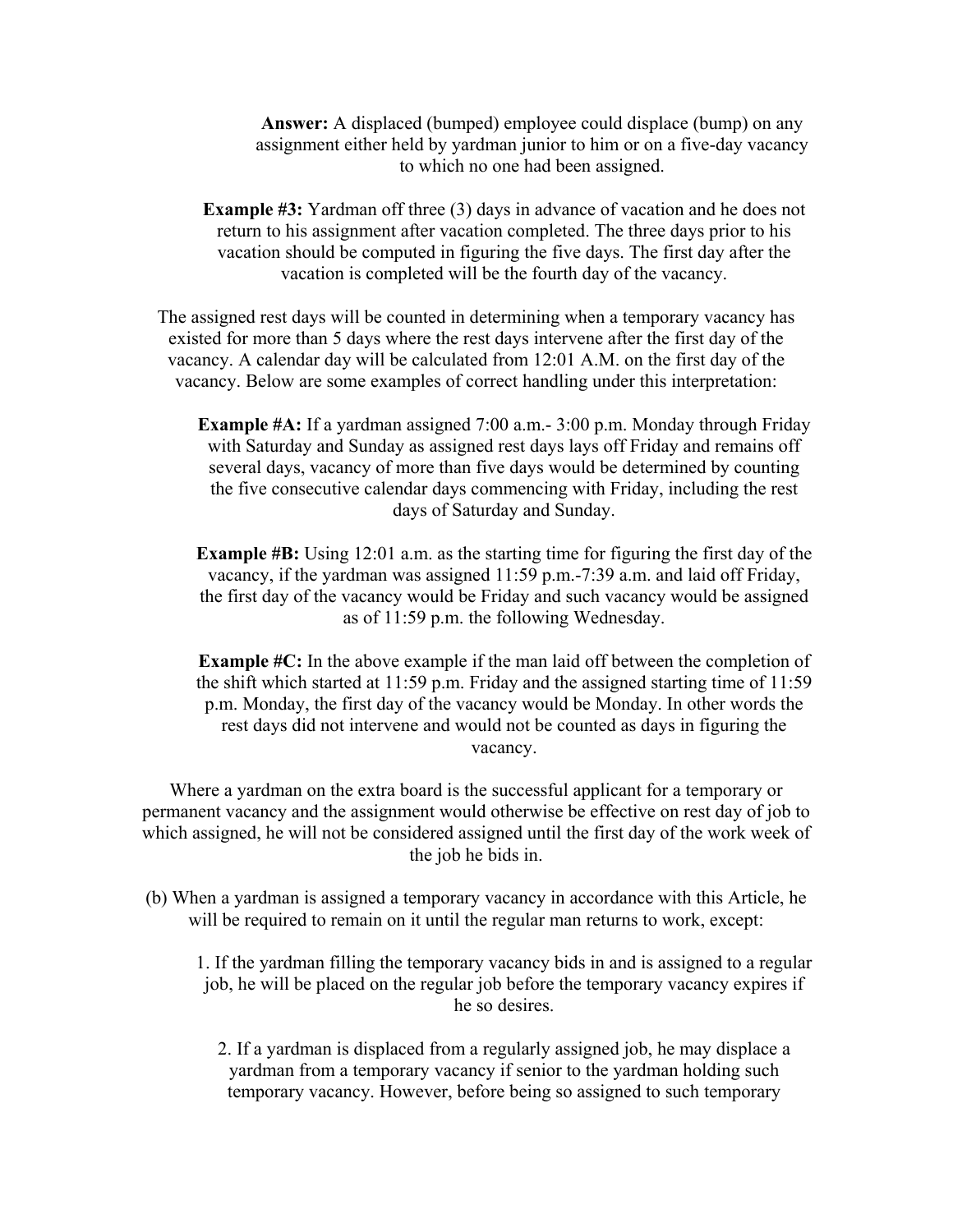vacancy, he must first indicate the regular assignment he desires before he is placed on the temporary vacancy. If by such exercise of seniority he displaces a junior man regularly assigned to the job temporarily vacant, he will then become regularly assigned to such job instead of being in the status of holding same as a temporary vacancy.

(c) When a yardman is displaced (bumped) under agreement rules from either a temporary assignment or regular assignment, he will be promptly released and required to exercise his seniority or be marked on the extra board in accordance with agreement rules. If the man who thus exercises his displacement rights fails to immediately take the assignment by reason of taking vacation or exercising his seniority rights temporarily on some other assignment, the displaced (bumped) man will continue to hold the assignment during this interim of time or until he is otherwise relieved or displaced under other provisions of the Yardmen's Schedule.

- (d) Yardman filling a temporary vacancy which he has bid in under Section (a) of this Article cannot bid in another temporary vacancy while he is working a temporary vacancy.
- (e) A yardman who is laying off or absent for any cause may, after returning to service, displace (bump) on any temporary vacancy which was created during his absence.

**Back to Subject Index** 

# **ARTICLE 16**

## **SECTION A EXTRA BOARD REGULATION**

(1) Extra men will work first-in, first-out, and will be called as near as possible one hour 30 minutes before starting time of the assignment called for. Extra man can hold a vacancy but one shift, except as provided in Article 15, Sections (a) and (b). If not called in proper turn in accordance with standing on the extra board, an extra man will be allowed a day in full and final settlement and shall retain his standing on the extra list. Extra men must remain available to protect work on a first-in, first-out basis as provided above. If an extra man does not respond to a call, he will be marked off and will not be permitted to mark up on the extra list until the man who accepted the call has completed the vacancy and has acquired eight hours' rest.

Back to Subject Index

MEMORANDUM OF AGREEMENT

IT IS AGREED: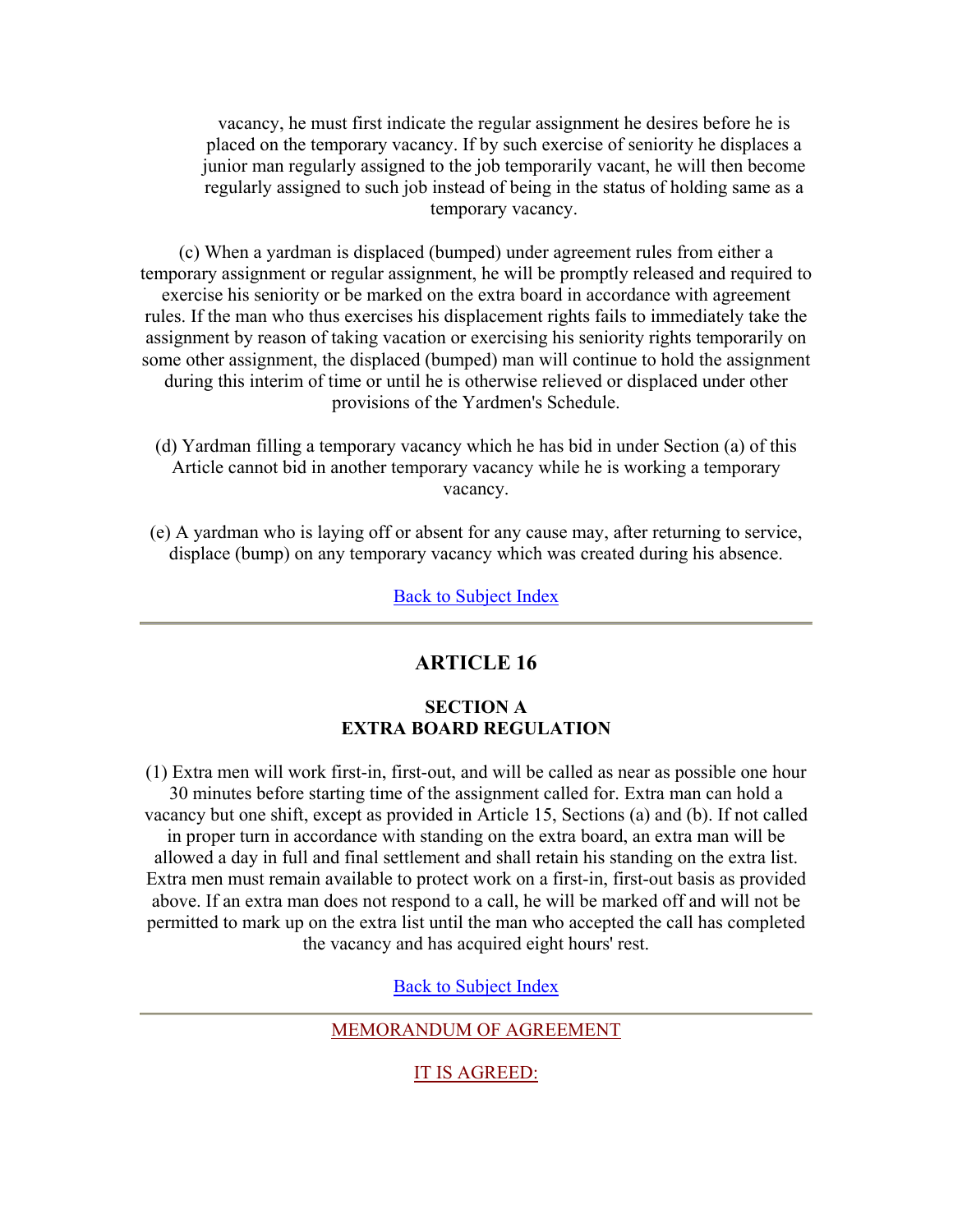Article 16, Section A, paragraph (1) of the Yardmen's Schedule effective January 1, 1973, is revised as follows:

(1)Extra men will work first-in, first-out, and will be called as near as possible one hour 30 minutes before starting time of the assignment called for. Extra man can hold a vacancy but one shift, except as provided in Article 15, Sections (a) and (b). If not called in proper turn in accordance with standing on the extra board, an extra man will be allowed a day in full and final settlement and shall retain his standing on the extra list. Extra men must remain available to protect work on a first-in, first-out basis as provided above. If an extra man does not respond to a call, he will be marked off and will not be permitted to mark up on the extra list until the man who accepted the call has completed the vacancy.

Signed at St. Paul, Minnesota, this 4th day of January 1983, and will become effective January 16th, 1983.

> FOR: Yardmen represented by UNITED TRANSPORTATION UNION J. W. Reynolds General Chairman

For: BURLINGTON NORTHERN RAILROAD COMPANY R. E. Egbers Vice President Labor Relations

Back to Subject Index

(2) In order to insure that extra yardmen will earn a reasonable compensation (with the understanding that it will not constitute a guarantee) the extra list will be adjusted each Monday morning before noon in accordance with the following formula.

(a) The number of men on the board and available each day from Monday through Sunday of the previous week will be added together and divided by seven. This will indicate the average number of men available on the board each day. Extra men who were laying off or were otherwise unavailable for call any part of a calendar day will be counted available that day (in counting the number of available-man-days) if they worked that day, but will not be counted if they did not work from the extra board that day.

(b) The total number of shifts worked each day by extra men will be added.

(c) The total number of shifts worked that week will then be divided by the average number of men available each day. This will indicate the average amount of days worked per man. If this figure is between 4 and 5 days, inclusive, there will be no adjustment of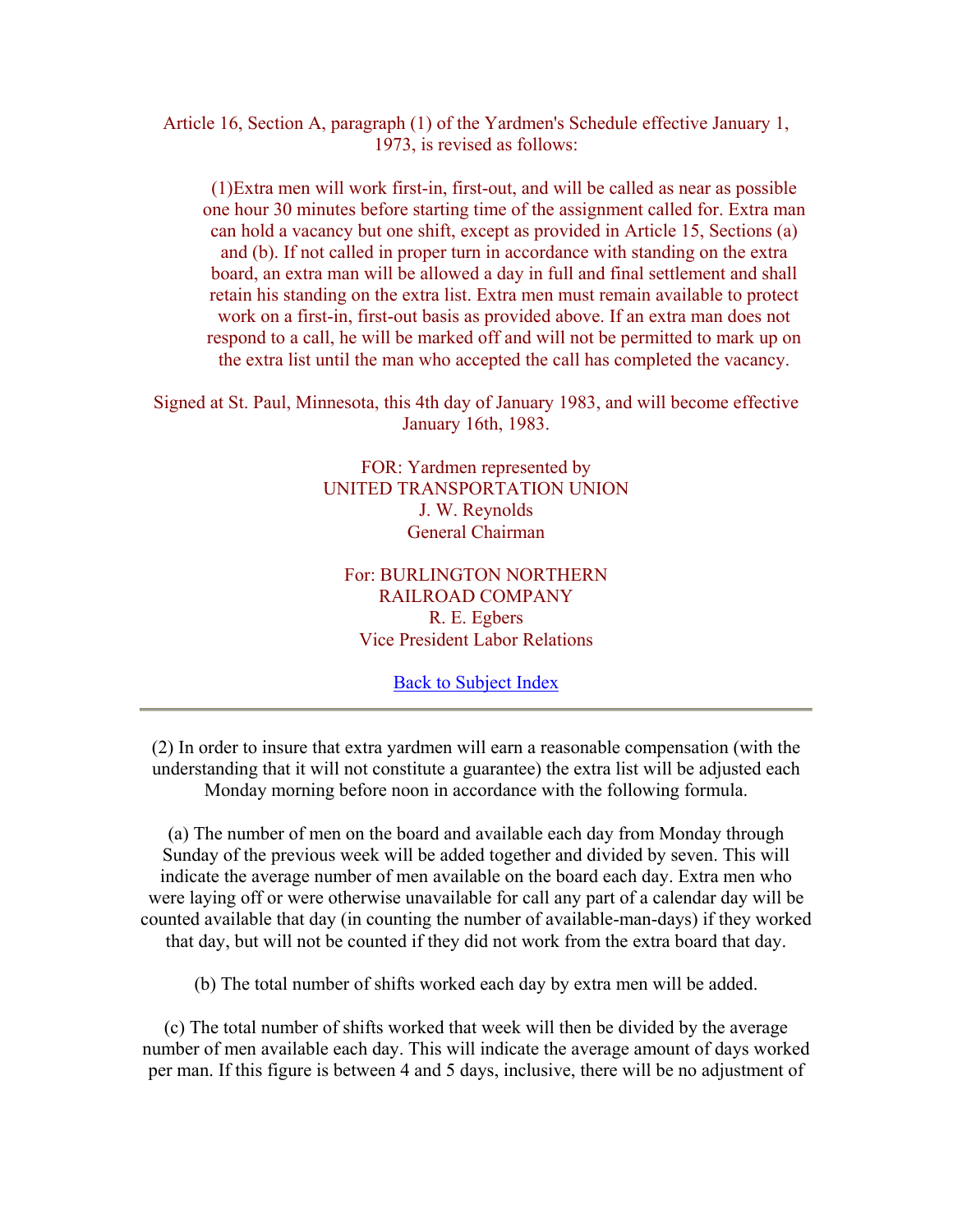the extra board for the ensuing week, except to release or replace extra men affected by bumping and bidding occurring during that previous week.

(d) If the figure mentioned above is less than 4 days or in excess of 5 days, the total shifts worked the previous week will be divided by 4. The difference between this result and the average number of men available will be the adjustment to be made the following week.

**Example:** If the adjustment calls for 22 men and there are 20 men on the board including 3 men who are assigned to the extra board but are laying off (resulting in 17 available men on the adjusting day), then 5 men will be added to the board to accomplish the adjustment making 22 available men on the board. The board is not adjusted again until the following Monday, even though the 3 men who were laying off on Monday report back to work, possibly making a total of 25 men on the board on some of the days in the following week. The same handling and the same adjustment would be made if, instead of laying off, the 3 absent men had left the extra board during the preceding week to assume regular assignments and then had their regular assignments abolished on Monday after the extra board was adjusted (resulting in them bumping onto the extra board).

(e) In the event, at the time the check is made, one or more yardmen who are on the extra board, are scheduled for vacation during the following seven-day period, an additional man or men will be added to the board to fill the place of places of the men to be absent during the next checking period.

(f) Fluctuating conditions which abruptly affect the extra board may be met by making reasonable adjustments to cope with the change until the next Monday adjustment is made; provided, the adjustment is agreed to by the Local Chairman and the Carrier Officer.

Back to Subject Index

#### MEMORANDUM OF AGREEMENT

### IT IS AGREED:

Article 16, Section A(2) of the Yardmen's Schedule revised effective January 1, 1973, is revised by the addition of the following Paragraph (g):

(g)At points where Yardmen and Brakemen have consolidated seniority in accordance with Article 40, Section C of this Agreement, the Callers' office will keep a list of those employes assigned in road service who have signified in writing (with copy to the Local Chairman) their desire to be assigned to the Yardmen's Extra Board. When the Yardmen's Extra Board is increased, the senior Yardmen on that list will be assigned in seniority order.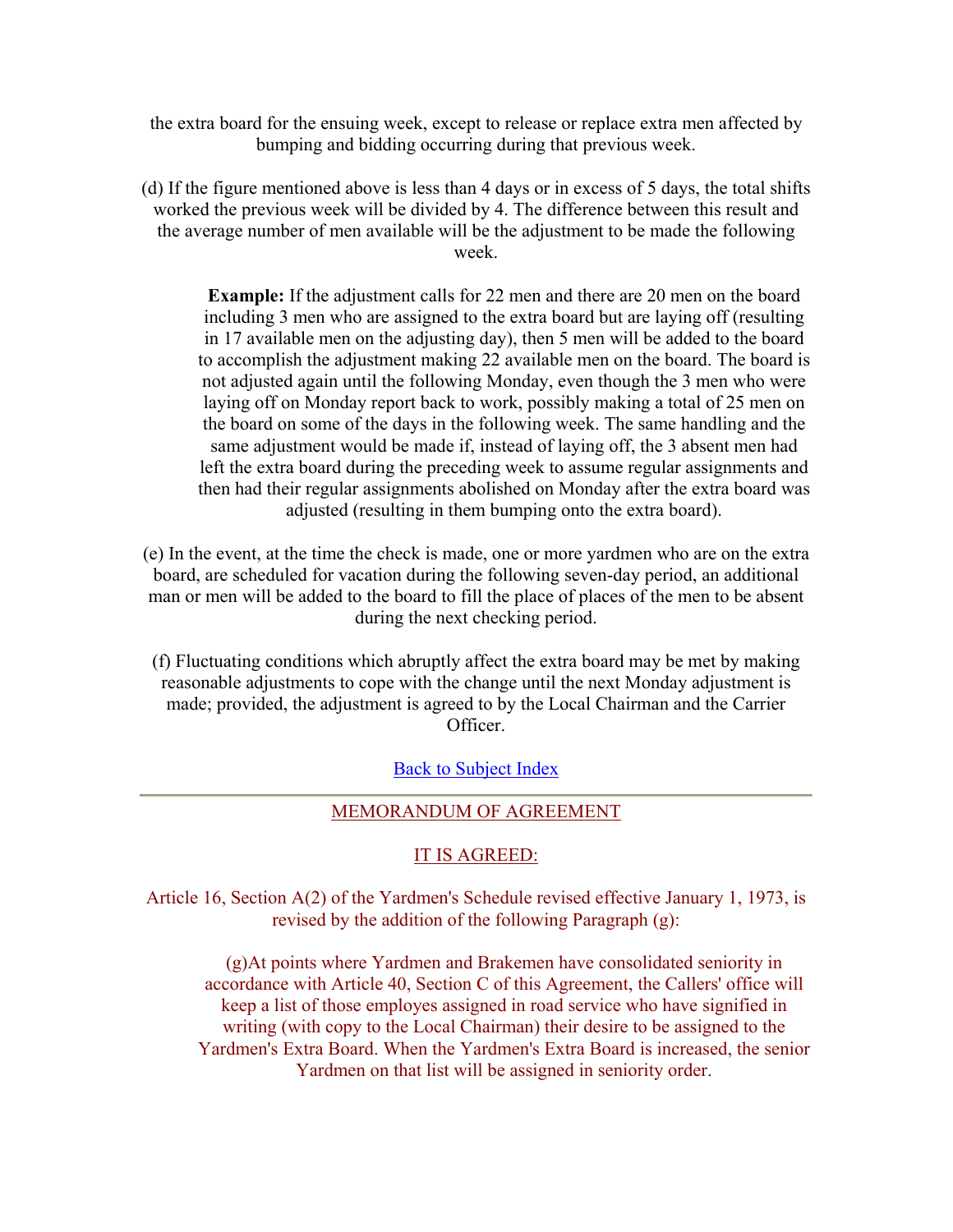### Signed at Springfield, Missouri, this 4th day of February, 1980, and effective March 1st, 1980.

# FOR: ST. LOUIS-SAN FRANCISCO RAILWAY COMPANY (Except AT&N District) By: J. L. Russell Director of Labor Relations

FOR: Yardmen represented by UNITED TRANSPORTATION UNION By: J. W. Reynolds General Chairman

Back to Subject Index

# **SECTION B LAYING OFF AND REPORTING**

(1) Upon request of the Local Chairman at any terminal, the extra yardmen will be called by caller, who will notify them the time called for and at what point to report for duty. Where such arrangement is made, regular men must secure permission to lay off in regular manner to permit calling of extra men and avoid delay to shift.

(2) Regularly assigned yardmen who have been laying off, on vacation, etc., shall report for duty for their regular assignments not less than four hours in advance of their starting time. This rule does not apply where a yardman has been displaced and is exercising seniority rights.

## **SECTION C FOREMAN VACANCIES**

(1) Foremen vacancies of 5 days or less on regular assignments shall be filled by the senior promoted helper on the crew. If neither helper is promoted, it shall be filled in accordance with Paragraph (2) of this Section. Vacancies of more than 5 days (except vacation vacancies) will be filled in accordance with Article 15, Section (a).

(2) (a) In filling foreman vacancies on extra crews, the senior promoted yardman of the three first-out on the extra board available for call will be used as foreman. If none of the three yardmen first-out on the extra board are promoted and available, the senior promoted and available assigned helper, whose starting time is within the 90-minute bracket of the starting time of the extra crew, will be used; if there is no promoted assigned helper available within the 90-minute starting time bracket, the senior assigned promoted helper, whose regular starting time is nearest the starting time of the extra crew, will be used. A yardman will not be considered available unless he is available for 8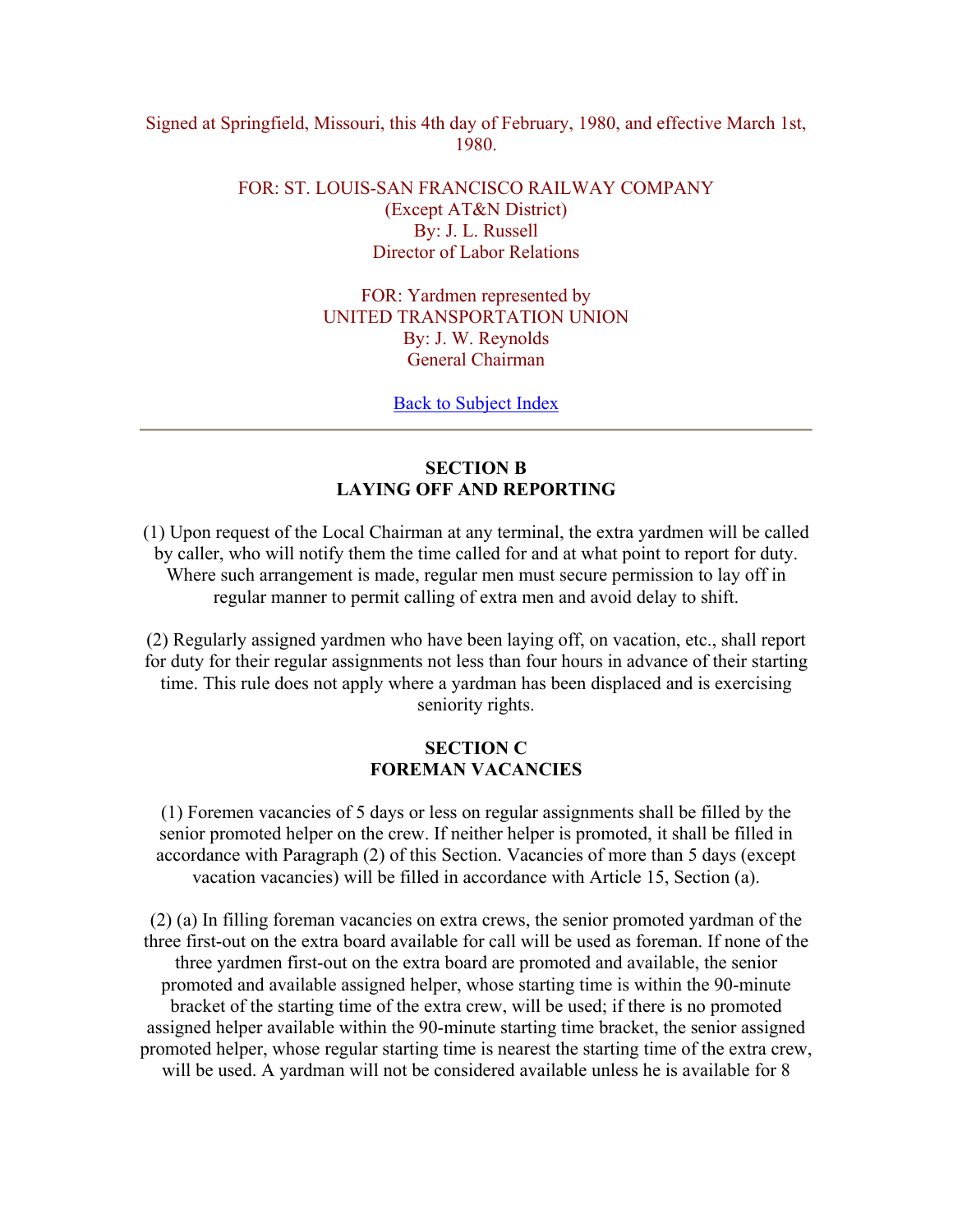hours' work under the Hours of Service Law, and available under the provisions of the Five-Day Work-Week Agreement.

NOTE: Regular assigned helper who is moved to another shift to protect a foreman vacancy in connection with above shall not be entitled to work his own job on the same calendar day.

(b) In terminals where crews go on and off duty in different yards or at different points, this Paragraph (2) will be applied to use a promoted assigned helper available at the point where the vacancy exists, provided the points are more than one mile (by railroad) distant; if no one available at such point, an assigned promoted helper from the point nearest that where foreman is needed will be used in accordance with this Paragraph (2).

(c) Promoted yardmen who are holding positions as helpers on a regular assignment and who do not desire to be used to fill foremen vacancies shall so notify proper officer of the Carrier in writing, after which they shall not be used as foreman except on temporary or permanent vacancies which they bid in or on which they exercise seniority, when there are other promoted yardmen available. Promoted yardmen who so notify proper officer of the Carrier may not withdraw such notice for a period of thirty days, and withdrawal notice must be in writing and in the hands of local officer of the Carrier five days before they are available for use as foremen.

(d) Extra yardmen may not waive or relinquish foreman's rights. When a yardman who has such a waiver in effect becomes assigned to the extra board, his waiver is automatically and immediately cancelled. If he desires to reinstate the waiver when he leaves the extra board, he must again file it in the proper manner.

Back to Subject Index

| (YARDMEN)                                             |  |
|-------------------------------------------------------|--|
| Article 16, Section C, revised effective Dec. 1, 1973 |  |

1. In filling temporary foreman vacancies of 5 days or less on regular assignment the senior promoted helper on the crew where the vacancy exists will be used. Vacancies of more than 5 days (except vacation vacancies) will be filled in accordance with Article 15, Section (a).

2. In the event there is no regular assigned helper on the crew that is qualified as foreman or when calling an extra yard crew, the foreman vacancy will be filled in the following manner:

(a)The first out rested qualified foreman on the extra list, except when more than one qualified extra yardman is called to work on the same crew, and one of them is to work as foreman, use the senior of those qualified (as foreman)extra men as the foreman. Example: At calling time the first four yardmen on the extra list are not qualified foremen, but the fifth man on the extra list at that time is a qualified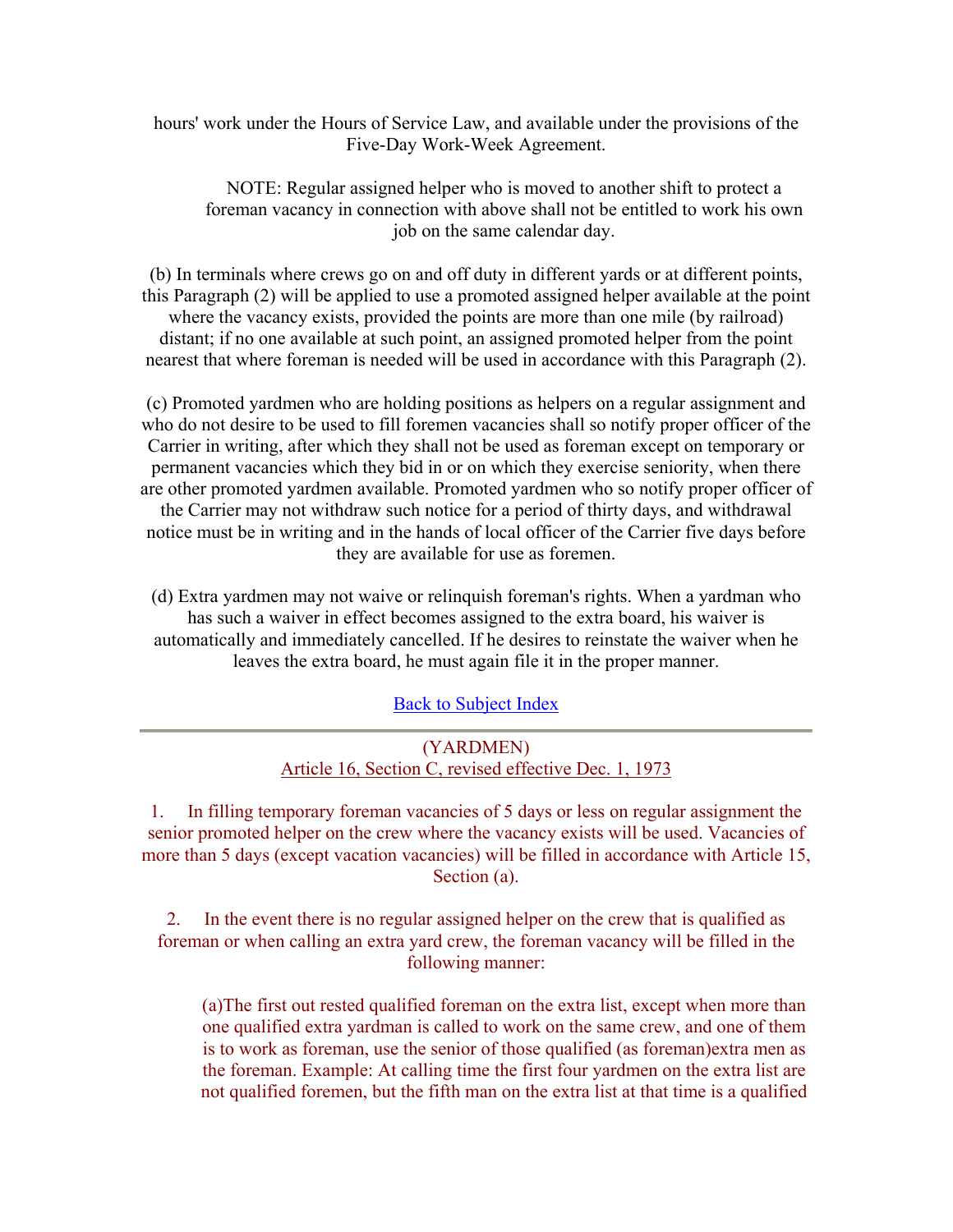foreman, then this fifth man is the "first out qualified foreman" and he should be used as the foreman. If none:

(b) The senior qualified foreman who is regularly assigned as helper starting to work in the same yard, at or nearest the time of vacancy in the same starting time bracket. When it becomes necessary to fill an engine foreman's vacancy in relief between starting time brackets, or to fill an independent assignment which starts in between regular starting time brackets at points where starting time brackets apply, the senior qualified foreman from the succeeding starting time bracket will be used. If none:

- (c) The senior qualified foreman who is working as a helper, starting work at or nearest the time of vacancy in another yard in the same starting time bracket. If none:
	- (d) Fill vacancy in accordance with Article 32, Section B (10).

A yardman will not be considered available unless he is available for 8 hours' work under the Hours of Service Law, and available under the provisions of the Five-Day Work-Week Agreement.

NOTE: Regular assigned helper who is moved to another shift to protect a foreman vacancy in connection with above shall not be entitled to work his own job on the same calendar day.

Signed at Springfield, Missouri, November 2, 1973, and effective December 1, 1973.

------------------------------------------------------------------------------------------------------------ ------------

(Letter of Agreement) (Dated August 2, 1973, In Connection With Article 16, Section C, Paragraph 2(b))

Dear Mr. Reynolds:

With reference our conversation July 31, 1973, in connection with the recent agreement effective July 1, 1973, which provides for the order in which we call yard foremen.

It was necessary to call a yardman to pilot a Sperry Rail Testing Machine within the Springfield Terminal at 12:01 p.m., July 31, 1973. There were no qualified foremen on the extra list at this time, therefore, it was necessary to use a foreman who was regularly assigned as a helper. It was agreed that since the first shift yardmen had already begun work that it was necessary to call a foreman from the succeeding shift.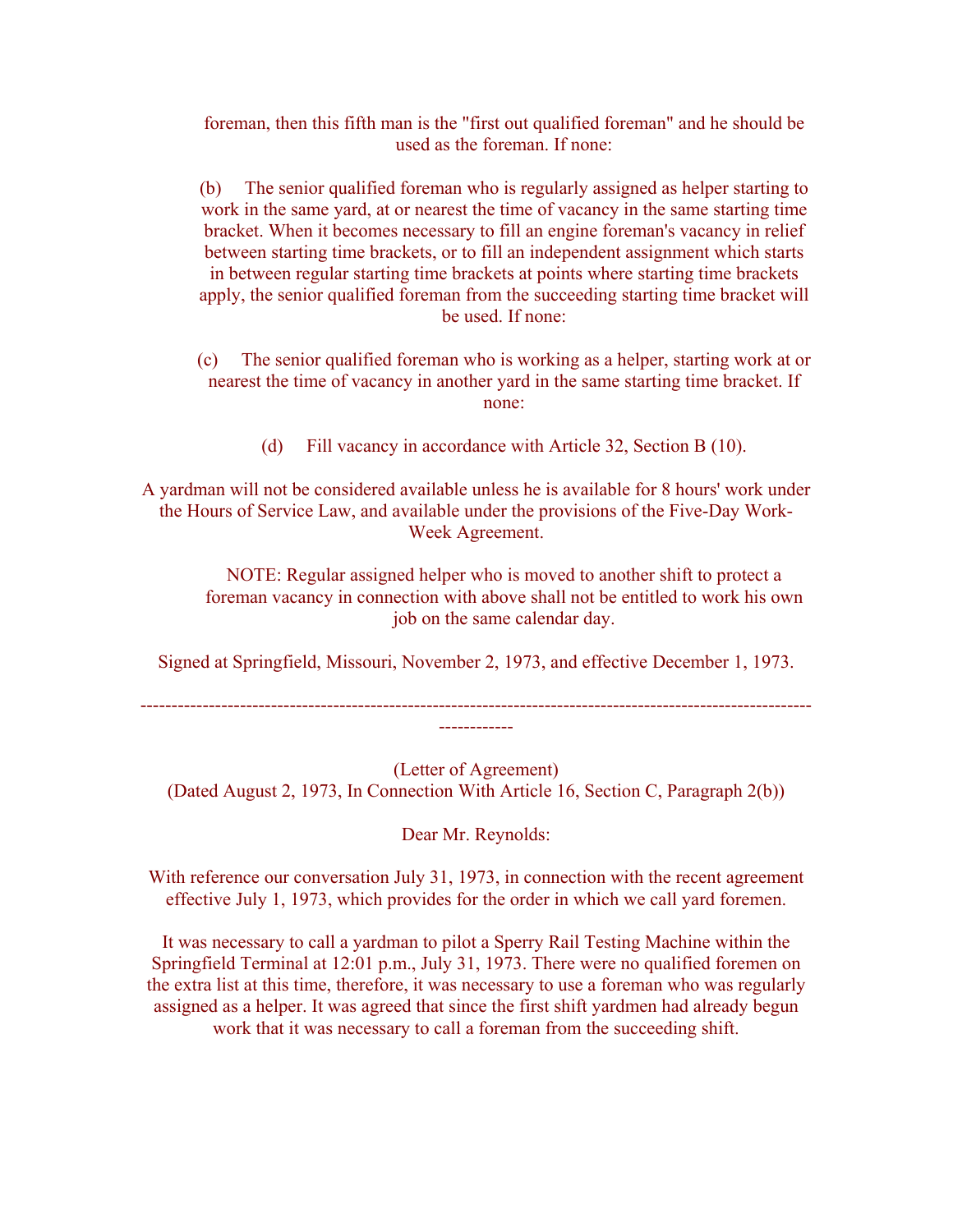It was agreed that in the future we would follow this practice when these situations arise. If you agree with the foregoing, please sign the attached duplicate copy of this letter and return to me.

> Yours very truly, J. J. Ratcliff

AGREED TO: J. W. Reynolds General Chairman

Back to Subject Index

(3) When filling vacancies for foremen on regular and extra assignments under the provisions of Paragraphs 1 and 2 of this Section, it is understood that if a helper is to be used off of his assignment as a foreman on some other yard assignment, that the calling forces will notify him by proper call in line with local understandings of his contemplated use as foreman. In the event that the calling forces are unable to contact him for an assignment as foreman, the caller will have someone present to confirm his attempt to contact the helper and proper notation for future reference is made of same.

In the event the vacancy for foreman is on the same crew assignment to which the helper is assigned, an effort will be made to contact him prior to the time the assignment starts. If unable to do so, he will be notified as soon as possible after he reports for service as a helper of his use as a foreman on his own crew assignments.

In the event that the above procedure is followed in its entirety, there will be no runaround claims progressed by the Organization in connection therewith.

(4) In the event a foreman is unable to complete his assignment as such due to sickness, injury or other cause, the senior promoted helper on the crew will assume the assignment as foreman while helper is being called and he will be compensated at foreman's rate of pay for the entire shift of combined helper and foreman service.

(5) Regular assigned helpers used to fill foremen positions, as provided in this rule, will be allowed not less than they would have earned on their regular helper assignment; this not to apply to regular assigned helpers who bid in or displace (bump) onto foreman positions in accordance with other provisions of this agreement.

(6) Temporary vacancies on individual assignments (e.g. yard pilots) which pay yard foreman rate of pay, shall be filled in the same manner as foreman vacancies are filled except, of course, rules relating to "senior promoted helper on the crew" are not applicable.

Back to Subject Index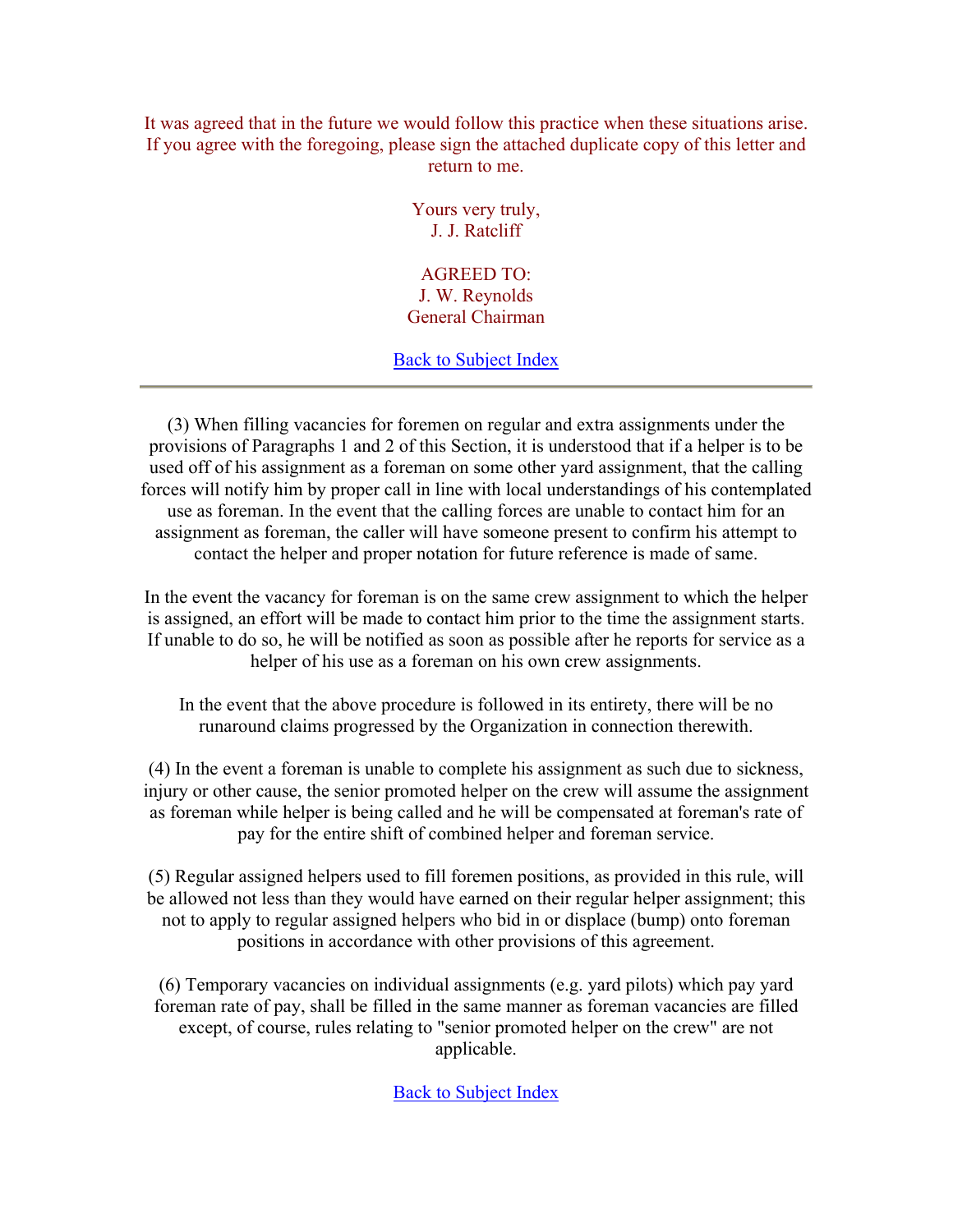# **ARTICLE 17 REDUCTION IN FORCE**

(a) When yard forces are reduced, the men involved will be displaced in the order of their seniority. When a vacancy occurs or new runs are created, the senior men will have choice of run or vacancy, subject to Article 13.

NOTE: When a yardman is displaced (bumped) under such circumstances as will give him a right under the Yardmen's Schedule to exercise his seniority rights, he may displace any other junior yardman in any class of service, to which his seniority will entitle him. He may bump any junior man on a crew. The man who is bumped may remain on the crew if he is not the junior man on that crew, or he may exercise seniority rights to displace (bump) on another crew.

This understanding does not change the right of a yard engine foreman to place a switchman on position on the crew that in his judgment will be for the best interest of the Carrier.

(b) Yardmen laid off account reduction in force will be returned to service when forces are increased in order of their seniority, provided they return to actual service within thirty days (except as otherwise provided in Article 18, Section C-3) from the date their services are required.

Back to Subject Index

# **ARTICLE 18 SENIORITY**

### **SECTION A ROADMEN IN YARD SERVICE**

Roadmen used in emergency to fill yard vacancies, will be paid not less than yard rates; will not thereby acquire yard seniority rights and will be relieved as soon as yardmen are available.

## **SECTION B YARDMEN IN ROAD SERVICE**

Yardmen used in emergency to fill road vacancies will not thereby acquire seniority rights on the road and will be relieved as soon as road men are available.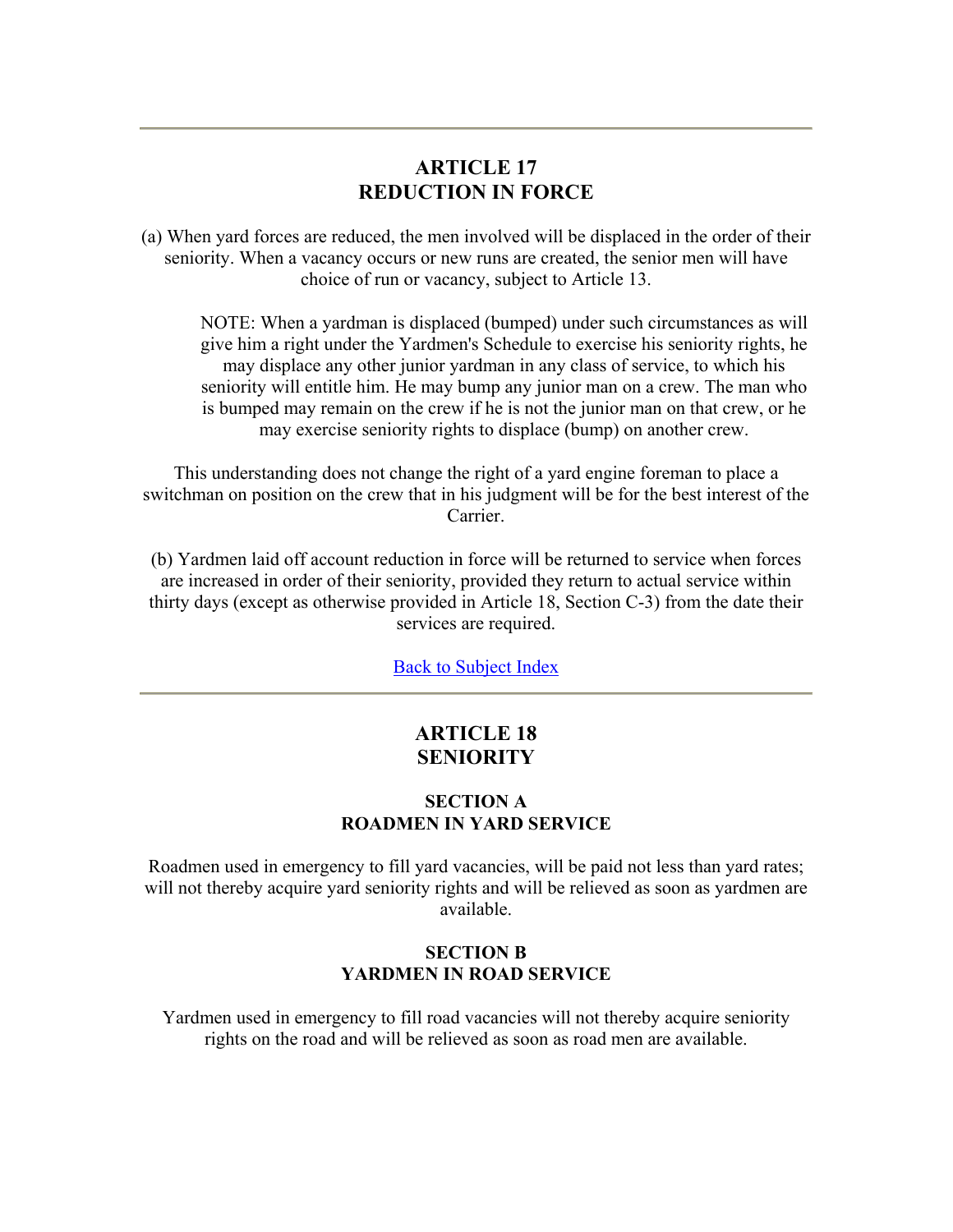### **SECTION C FURLOUGHED TRAINMEN OR YARDMEN WORKING ON ANOTHER SENIORITY DISTRICT**

(Effective November 8, 1937)

(1) A brakeman or yardman who is cut off the board on any seniority district may be used on some other district where his services are needed. When he goes to the new district he will be given a date on the new district effective the first date service is performed and at the same time will retain his seniority on his home district so long as his services are not needed. If his services are needed on his original or home district, or, retain the seniority he may have acquired on the new district. If he elects to return to his original or home district, then he loses whatever seniority he may have accumulated in the new district. If he should be cut off the board on both districts he could retain his seniority on both districts so long as his services were not needed on both districts at the same time. If he should be called for service on either district, while working on the other, he would have to decide on which district he wanted to retain his seniority.

(2) These instructions refer only to instances where men are sent from one territory or terminal to another when needed for service and will not cover instances where brakemen enter yard service or yardmen enter train service at points where they are employed except:

(a) Men cut off the board as brakemen and placed on yardmen's board during the time they are cut off as brakemen will be given seniority as yardmen, with the understanding that if they are recalled to the brakemen's board they must return to service as brakemen or forfeit their brakeman's seniority, and if they do return to the brakemen's board they forfeit their seniority as yardmen. This will apply only in instances where the men are placed on the yardmen's board. It will not apply where the brakemen are used a day or two in emergency and not placed on the yardmen's extra board.

(b) Men cut off the board as yardmen and placed on brakemen's board during the time they are cut off as yardmen will be given seniority as brakemen, with the understanding if they are recalled to the yardmen's board they must return to service as yardmen or forfeit their yardmen's seniority and if they do return to the yardmen's board they forfeit their seniority as brakemen; this to apply only in instances where the men are placed on the brakemen's board and not where yardmen are used a day or two in emergency and not placed on the brakemen's extra board.

(3) When a brakeman or yardman is called back to his original or home district, he must return within seven calendar days from the date notified if it is his desire to retain seniority on his original district; or if it is his desire to relinquish his seniority on his original district and retain seniority on the district where he is working, he must promptly notify, in writing, the Superintendent of the district where he is working. He may remain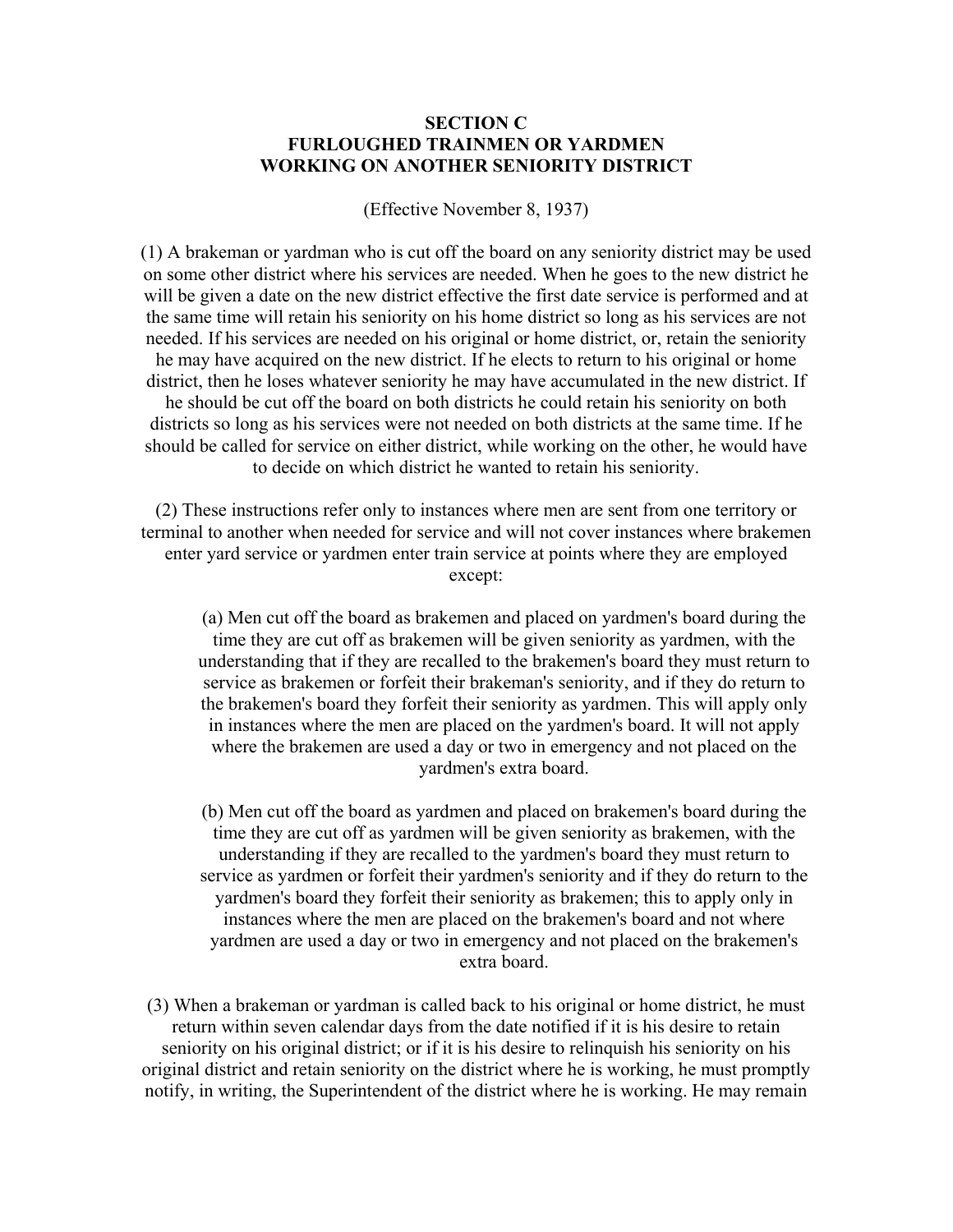on the territory where he is working as a "borrowed man" through permission of the Superintendent of his original district, but will cease to accumulate seniority on the district where he is working effective with the date he is notified to return to his original district. Request to remain as "borrowed man" must be made promptly after notified to return to his home or original district. The seven days time limit in which to return to the original district may be extended in instances where request is made to remain as a "borrowed man" if additional time is necessary to get a decision.

**UNDERSTANDING:** When a furloughed yardman is employed by this Carrier on another seniority district, under either the Trainmen's or Yardmen's Agreement, or on a job covered by agreement with another labor organization, he will be required to report for duty on his home seniority district within seven calendar days from the date he is notified of his recall to service as a yardman. Failing to do so he will forfeit his yardman's seniority.

The foregoing understanding will not apply to situations where men are being used in a promoted capacity as a conductor or yardmaster, as specifically provided for in Article 20, or when working as a "borrowed man" under the preceding provisions of Paragraph (3) above.

(4) This Section C does not cover men on the board on one district working as "borrowed men" on another district or where the yardman is simply working in road service on a (his own) consolidated road-yard seniority district.

Back to Subject Index

# **ARTICLE 19 CHANGING HOME STATION**

When a yardman is required by the Carrier to change his home station, and by doing so is required to move his household goods and family, he shall be moved free of charge upon application therefor.

Back to Subject Index

# **ARTICLE 20 LEAVE OF ABSENCE**

(a) (1) Except in cases of sickness or injury, Yardmen will not be granted leave of absence in excess of 90 days in any 12 month period, unless agreed to by the Carrier and General Chairman. Except as provided below for those absent because of being injured while on duty in this Carrier's service, Yardmen who are off more than 30 days, excluding vacation time paid for, will be required to secure written leave of absence or forfeit seniority. A Yardman who is absent because of being injured while on duty in this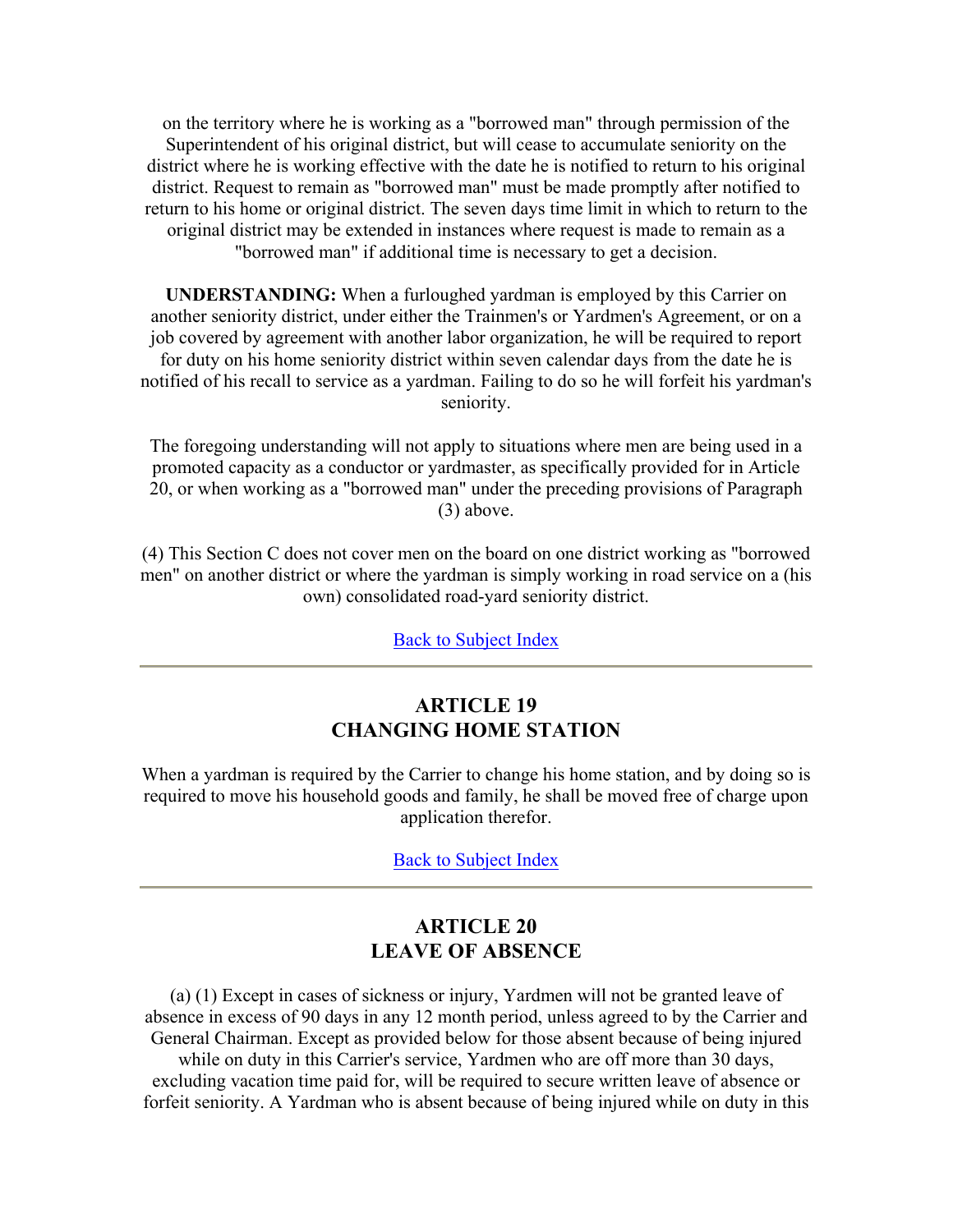Carrier's service will automatically be considered to be on leave of absence for the duration of his disability from the time that he properly completes and submits to the Company the required "Accident Report" reporting his on-duty injury; provided, however, that the Carrier and/or the General Chairman, each 120 days, may require the absent Yardman to submit to either or both of them, a medical doctor's certificate attesting to the fact that the Yardman's continuing absence is the result of disability resulting from the reported on-duty injury.

(2) When an employee has been off more than thirty (30) days, excluding vacation time paid for, and has not secured a written leave of absence, if and when he reports for service he will be given a notice to appear for investigation and show cause as to why he should not be permanently removed from service.

Back to Subject Index

May 30, 1975

3000-184 3000-36

Mr. J. W. Reynolds General Chairman United Transportation Union 227 East Sunshine, Room 101 Springfield, Missouri 65807

Dear Mr. Reynolds:

In reference to our telephone conversation this date concerning a question about how to determine when a leave of absence is required of a conductor, brakeman or yardman who, for example, has been laying off ten days immediately prior to his vacation and then continues to lay off after the vacation.

The files in this office indicate that since vacation is time paid for, that it has been the practice to count the absence (in the above example) starting the first day after the vacation and if this absence runs thirty days or more continuously, that a leave of absence is required. In other words, we treat the vacation in the same manner as though he had actually returned to work after his ten-day lay-off and then laid off again at a later date.

In telephone conversation you agreed with this interpretation and application and it is requested that you confirm our understanding and agreement by signing a duplicate copy of this letter and returning it to me for my file.

AGREED TO: Yours very truly,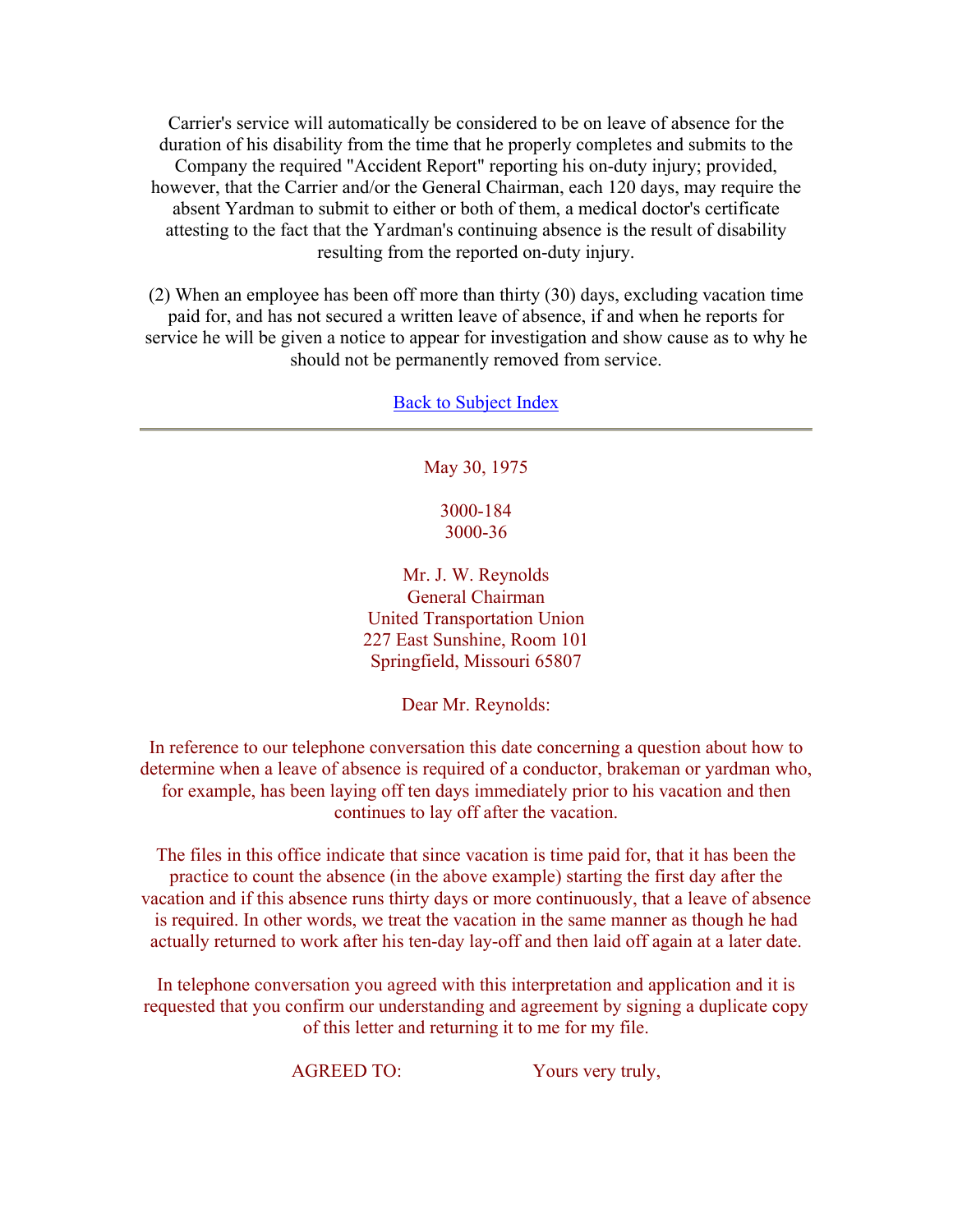## J. W. Reynolds 5/31/75 J. J. Ratcliff General Chairman

## Back to Subject Index

(b) When an employee is granted an annuity by the Railroad Retirement Board on account of permanent physical or mental disability, we will retain and continue to carry such employee on the seniority roster so long as such employee continued to receive such annuity or is disqualified by the Carrier due to physical or mental condition, except this will not apply:

(1) In case of any employee after they reach the age of 65 years.

(2) Where their employment relationship with this Carrier is served.

(3) In case of dismemberment, including loss of one or both eyes, which would forever disqualify an employee from performing service in the craft where he holds seniority.

When an employee is granted an annuity, the position or job held by such employee shall be considered permanent vacated and so filled. Should the annuity of the employee later be terminated and the employee considered physically and mentally fit to return to service by the Carrier, the employee will be permitted to do so by exercising seniority on such position as he may be entitled to under the terms of agreement governing.

(c) Except through agreement between the Carrier and General Chairman, a yardman accepting outside employment while on leave of absence shall lose his seniority and be considered out of service.

Back to Subject Index

October 31, 1972

3000-184

Mr. J. W. Reynolds General Chairman, UTU (Trainmen) 227 East Sunshine Springfield, Missouri

Dear Mr. Reynolds: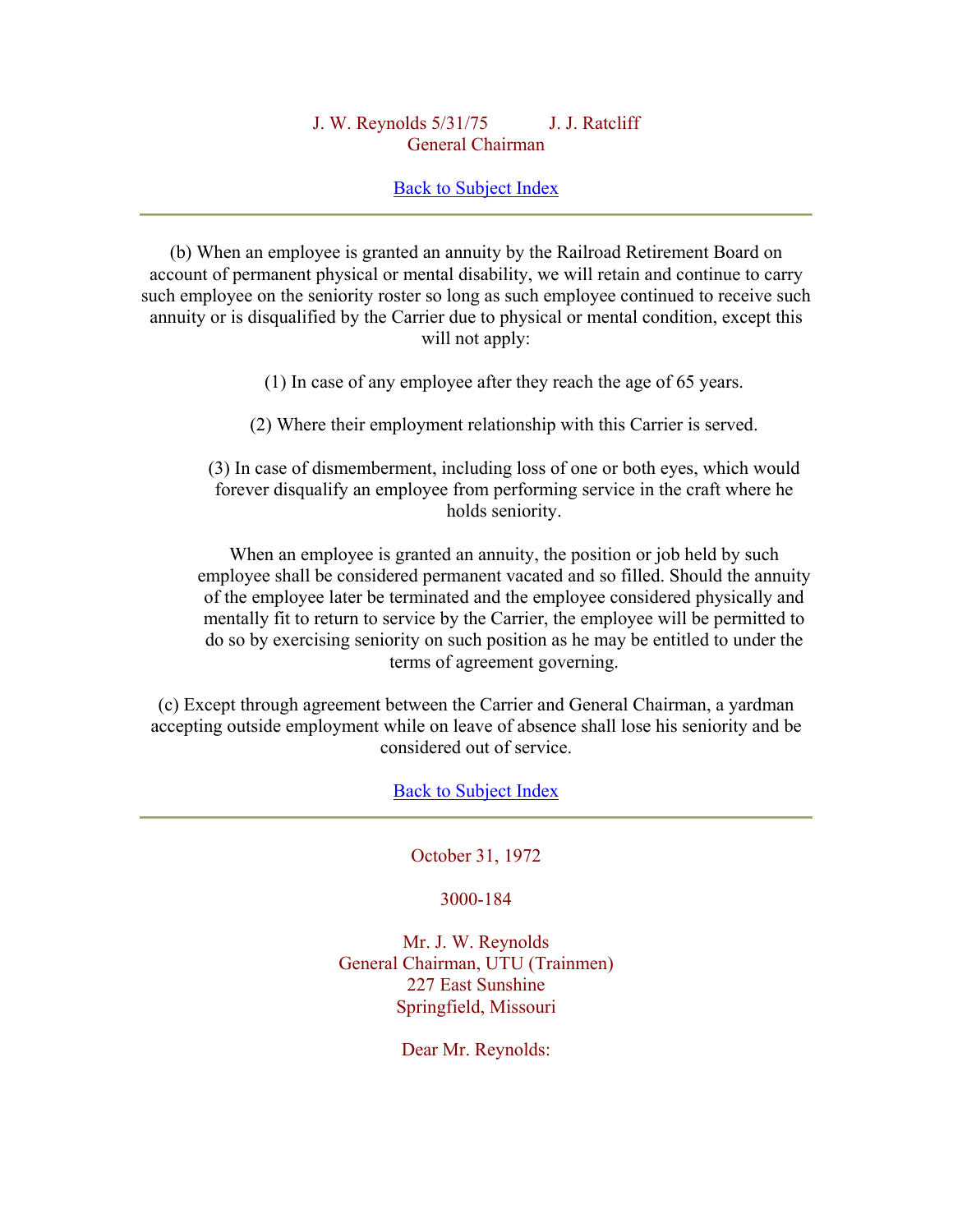As you are aware the Leave of Absence Rules of your Agreements provide for continued leave of absence in case of illness without consent of the General Chairman.

My records reveal, however, in cases where an employe has obtained employment elsewhere while on sick leave, we have required a joint understanding between the parties.

In order to simplify matters of this nature, I would suggest that we agree that when an employe is disqualified from service by the Chief Surgeon or another Company physician, so long as he is properly protected by a leave of absence, he will have the right to obtain employment elsewhere without jeopardizing his seniority and provided he does return to work as soon as his disqualification is lifted.

If you are agreeable to this understanding, please sign the duplicate copy of this letter and return it to me for distribution.

AGREED TO: Yours very truly,

J. W. Reynolds J. J. Ratcliff General Chairman

Back to Subject Index

(d) Yardmen accepting official positions with the Carrier shall hold and accumulate seniority rights while filling such positions.

Back to Subject Index

June 1, 1977

3016-31

Mr. J. W. Reynolds General Chairman United Transportation Union 227 East Sunshine, Room 101 Springfield, MO 65807

Dear Mr. Reynolds:

In regard to our discussion today concerning the retention of seniority by employes who have Yardmen's seniority at one point, who are working as Yardmasters at another point (off their Yardmen's seniority district).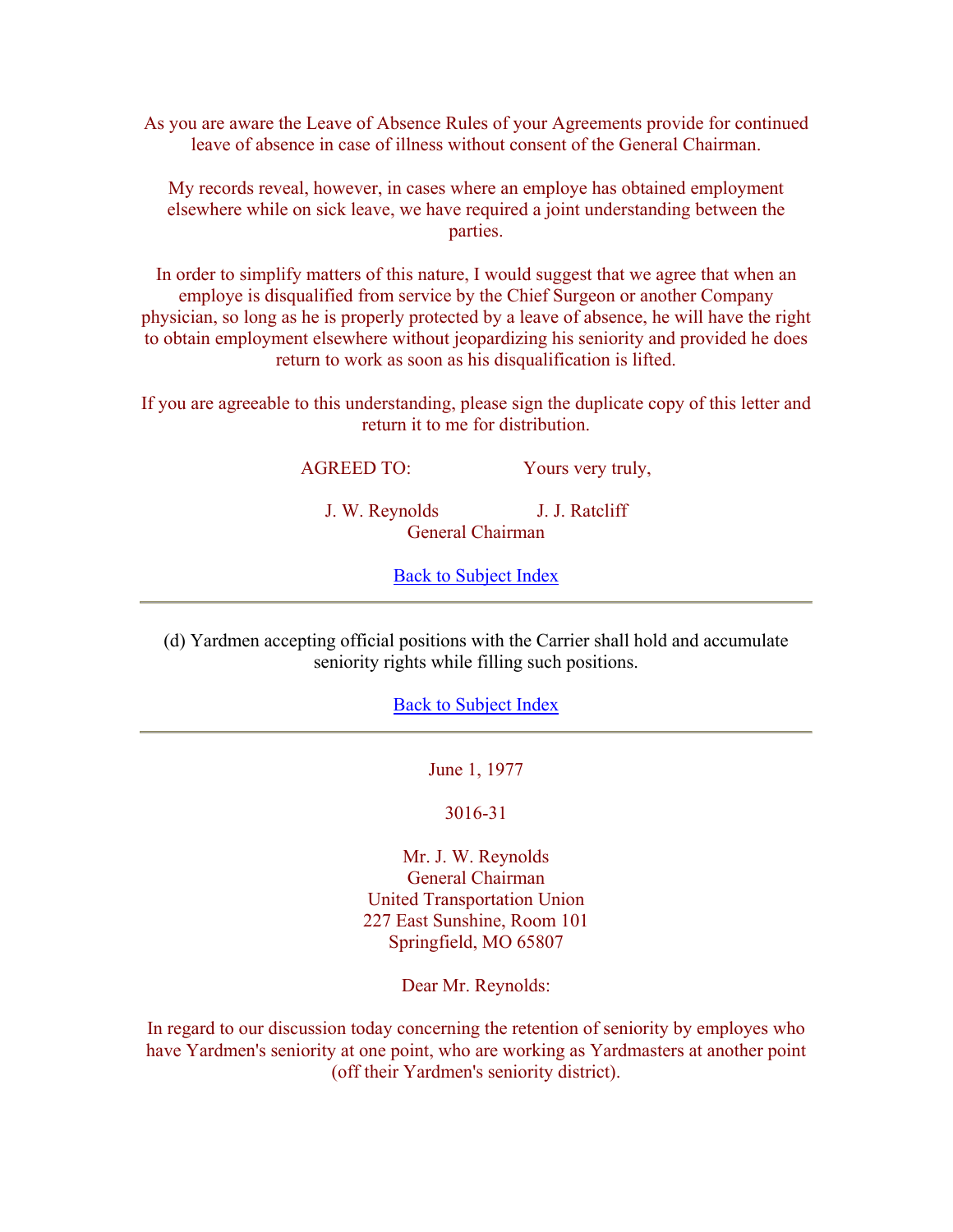After a thorough review of the precedents, I believe that we agreed that Article 20(d) of the Yardmen's Schedule (and similar Agreement rules in the Conductors' and Trainmen's Agreements) protects the road-yard seniority of such employes working as Yardmasters regardless of the point at which they are performing the Yardmaster service.

If you agree that the above paragraph correctly sets forth our understanding, please sign the duplicate copy of this letter and return it to me.

AGREED TO: Yours very truly,

J. W. Reynolds J. J. Ratcliff General Chairman

------------------------------------------------------------------------------------------------------------ ------------

# MEMORANDUM OF AGREEMENT **BETWEEN** BURLINGTON NORTHERN RAILROAD AND UNITED TRANSPORTATION UNION (C-T-Y)

#### IT IS AGREED

Employes accepting training positions and work as train dispatcher service shall retain their seniority standing and all other rights in train/yard service. However, if they accept a train dispatcher assignment (including a full-time extra board) they shall be permitted to exercise their trainman/yardman rights only in the event they are unable to hold any position or assignment in train dispatching service or are involuntarily disqualified.

Extra train dispatchers working under more than one agreement in any calendar year will be assigned a vacation in accordance with the vacation agreement under which they meet the qualifications.

Employes meeting the qualifications under more than one agreement may elect to take the vacation under the agreement they prefer. If they do not have a sufficient number of days to qualify under any one agreement, their vacation qualifying service under all agreements will be combined and a vacation will be assigned under the agreement in which the preponderance of service was performed.

Signed at Fort Worth, Texas, adn effective this 28th day of January 1985.

For: For: For: UNITED TRANSPORTATION UNION (C-T-Y) BURLINGTON NORTHERN RAILROAD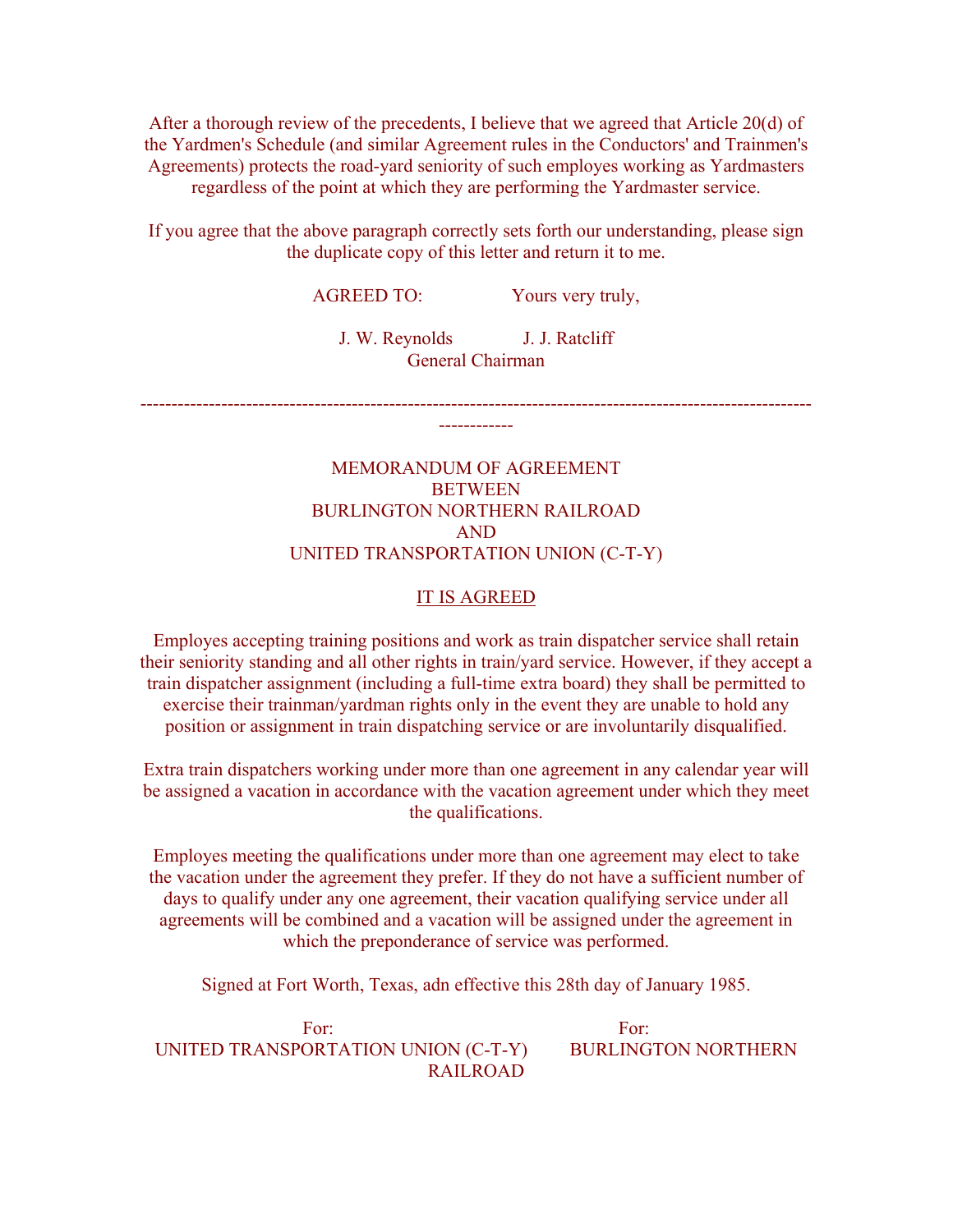By: J. W. Reynolds By: J. J. Ratcliff General Chairman Asst. Vice President Labor Relations

# **Back to Subject Index**

(e) Duly accredited representatives of employees employed exclusively by the Organization, party hereto, shall be considered as in the service of the Carrier on leave of absence and may return to former position or exercise their seniority rights provided they return to service within 30 days after released from such employment. Local Chairmen on Grievance Committee and Board of Adjustment will be furnished annual transportation on this Carrier's lines on request.

(f) Employees assigned to Railroad Associations handling arbitration, rate cases and matters of similar scope will be considered as on leave of absence and shall retain seniority rights, if asserted within 30 days after release from such employment.

**Back to Subject Index** 

# **ARTICLE 21 SERVICE LETTERS**

Any yardman leaving the service of this Carrier after employment of thirty days or more, shall, on written request, be given a letter by the Superintendent stating his term of service, capacity in which employed, and whether he is leaving the service of his own accord or if he has been discharged.

Back to Subject Index

## **ARTICLE 22**

### **SECTION A DISCIPLINE - INVESTIGATIONS**

- (1) Discipline will be applied uniformly, commensurate with the facts in the case.
- (2) When objections or charges are made against any yardman, they shall be put in writing and should convey a full statement of the objections or charges.

(3) Yardmen will not be discharged, (actual or deferred) suspended or given demerit marks without just and sufficient cause. Before inflicting punishment in form of dismissal, deferred suspension, actual suspension or assessing demerit marks, the proper officer will hold investigation. They may be present at the investigation together with a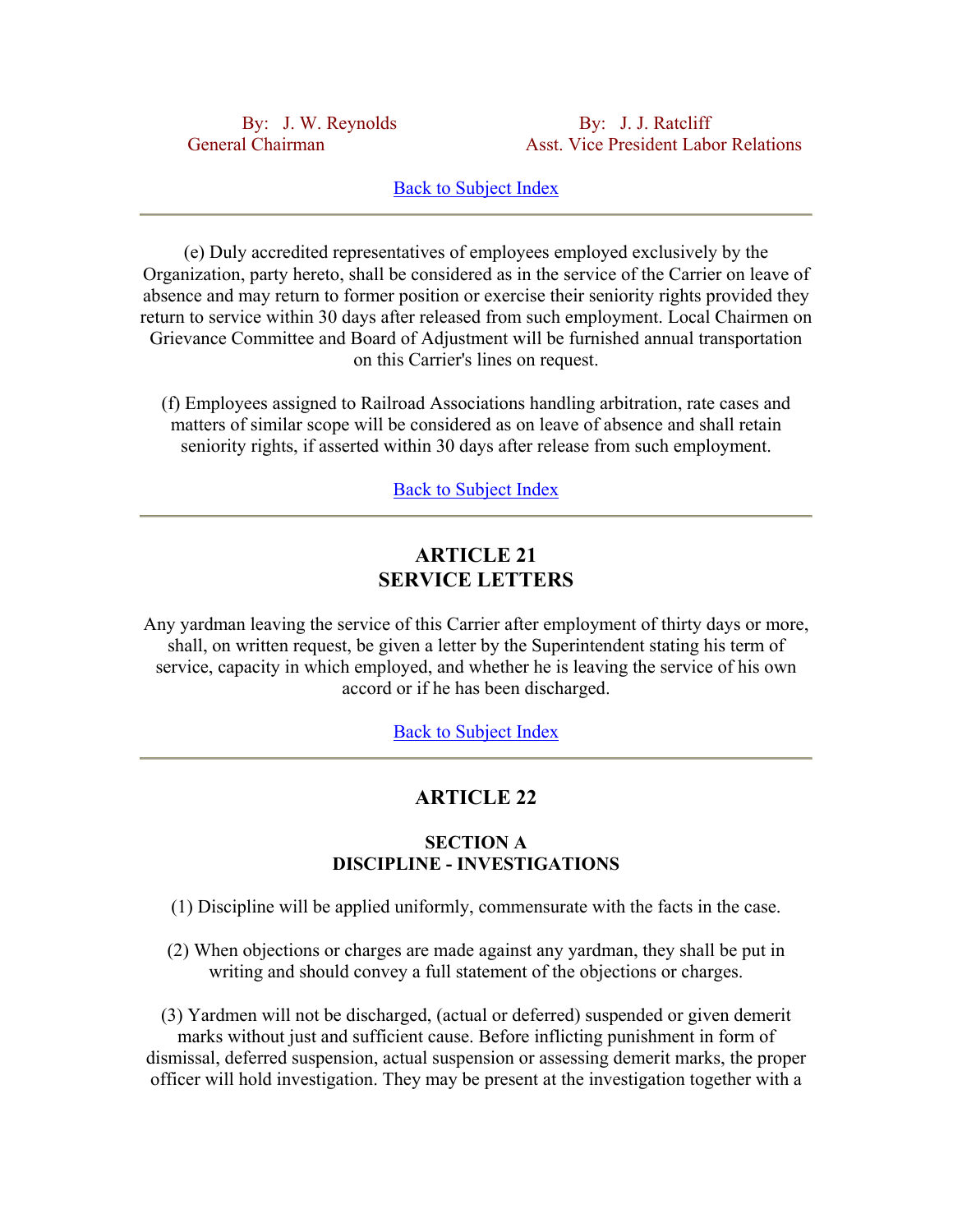disinterested employee of their choice. All decisions will be rendered within 15 days after investigation is held.

NOTE: When Deferred Suspension is assessed, the yardman is not required to serve it immediately, but it is made part of his record, and if he is disciplined for another offense committed within 12 months of the first offense, he must automatically serve the Deferred Suspension. If no further offense is committed within the 12 months following the first offense, the yardman is relieved of all possibility of having to serve the Deferred Suspension. For example, if the yardman should commit another offense within the succeeding 12-month period, and as a result of the second offense receives deferred suspension of 15 days, he is then required to serve the previous suspension and a new probationary period of 12 months begins in regard to the 15-day suspension. Later offenses are treated in the same manner. However, if the discipline assessed for a second or third offense is a reprimand or demerits, a notation of that fact is placed on the yardman's record, but such entry does not require him to serve any previous disciplinary assessment which may be been placed against him within the previous 12-month period.

(4) In the case of dismissal, (actual or deferred) suspension or demerit marks, if any yardman thinks sentence unjust, he shall have the right within 30 days to refer his case by written statement to his Superintendent. Within 10 days of receipt of this notice, the case shall have a thorough review by a proper officer of the Carrier. The yardman may be present if he so desires, and also be represented by any disinterested employee of his choice. In case he is still dissatisfied, he shall have the right of appeal to general officers.

(5) In case punishment, in the form of dismissal or (actual or deferred) suspension is inflicted and subsequently found to be unjust, he shall be reinstated and paid at regular rates for all time lost.

### **SECTION B FIELD TESTS**

A yardman shall not be removed from his position by reason of defective eyesight or hearing, if, after a practical or field test given by Division or Terminals Officers in conjunction with any employee of his choice, he is found competent for the service he is engaged in.

Back to Subject Index

# **ARTICLE 23 TIME LIMIT - CLAIMS AND GRIEVANCES**

(a) All claims or grievances must be presented in writing by or on behalf of the employee involved, to the officer of the Carrier authorized to receive same, within sixty days from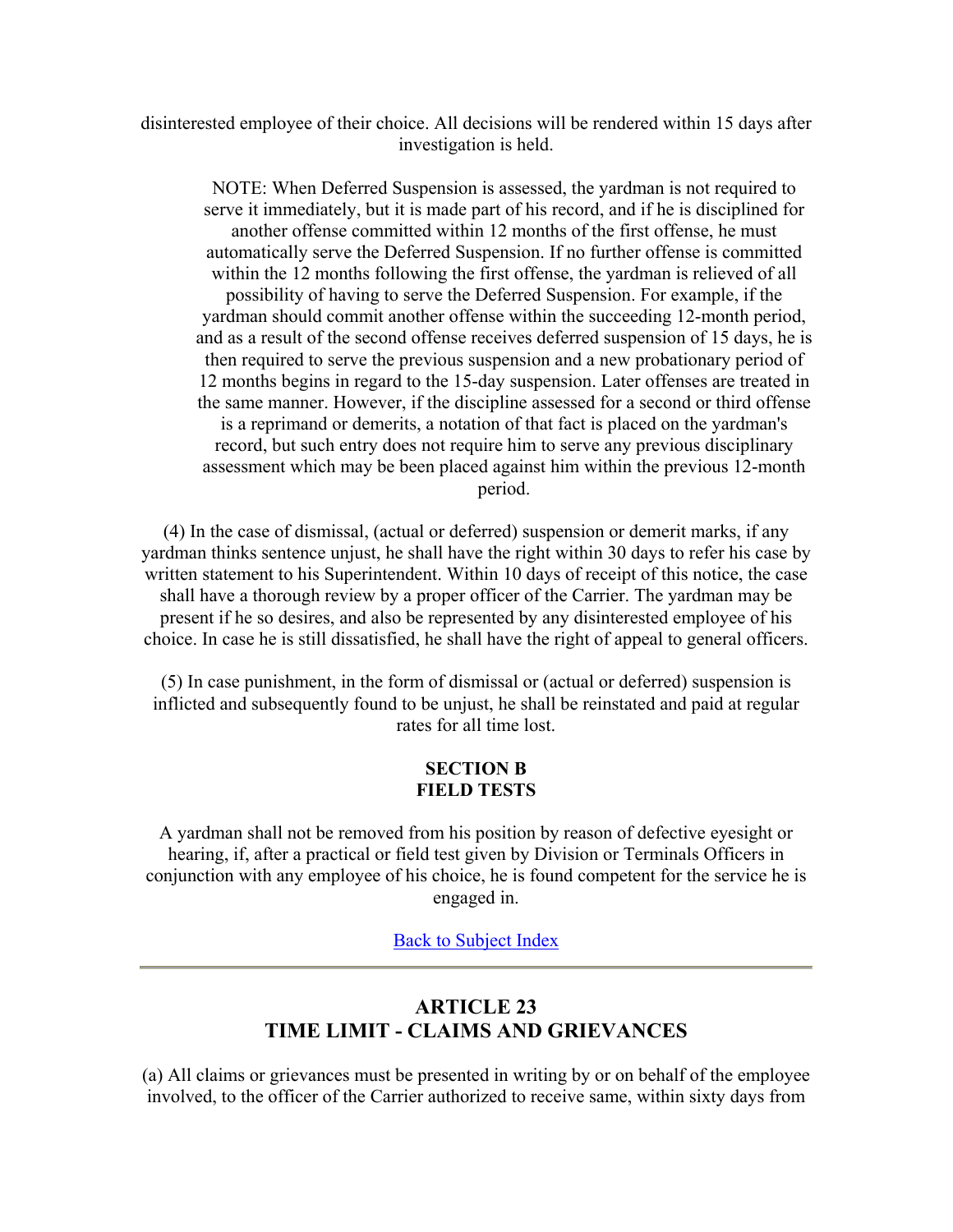the date of the occurrences on which the claim or grievance is based. Should any such claim or grievance be disallowed, the Carrier shall, within sixty days from the date same is filed, notify the employee or his representative of the reasons for such disallowance. If not so notified, the claim or grievance shall be considered valid and settled accordingly, but this shall not be considered as a precedent or waiver of the contentions of the Carrier as to other similar claims or grievances.

(b) If a disallowed claim or grievance is to be appealed, such appeal must be taken within sixty days from receipt of notice of disallowance, and the representative of the Carrier shall be notified of the rejection of his decision. Failing to comply with this provision the matter shall be considered closed, but this shall not be considered as a precedent or waiver of the contentions of the Carrier as to other similar claims or grievances.

(c) The procedure outlined in Sections (a) and (b) shall govern in appeals taken to each succeeding officer. Decision by the highest officer designated to handle claims and grievances shall be final and binding unless within sixty days after written notice of the decision of said officer he is notified in writing that his decision is not accepted. All claims or grievances involved in a decision of the highest officer shall be barred unless within six months from the date of said officer's decision proceedings are instituted by the employee or his duly authorized representative before a tribunal having jurisdiction pursuant to law or agreement of the claim or grievance involved. It is understood, however, that the parties may by agreement in any particular case extend the six months period herein referred to.

NOTE: Should the General Chairman desire a conference with respect to specific claims after receipt of the decision of the highest officer with respect thereto, he shall notify such highest officer within sixty (60) days of the date of such decision, in which event the six month period with respect to such claims shall not commence to run until the date of the decision of the highest officer following such conference. Within sixty (60) days from receipt of the Carrier's highest officer's conference decision the General Chairman must notify the Carrier officer of rejection of his decision. Failing to comply with this provision the matter shall be considered closed, but this shall not be considered as a precedent or waiver of the contentions of the employees as to other similar claims.

(d) All rights of a claimant involved in continuing alleged violations of agreement shall, under this rule, be fully protected by continuing to file a claim or grievance for each occurrence (or tour of duty) up to the time when such claim or grievance is disallowed by the first officer of the Carrier. With respect to claims and grievances involving an employee held out of service in discipline cases, the original notice of request for reinstatement with pay for time lost shall be sufficient.

(e) This rule recognizes the right of representatives of the Organizations parties hereto to file and prosecute claims and grievances for and on behalf of the employees they represent.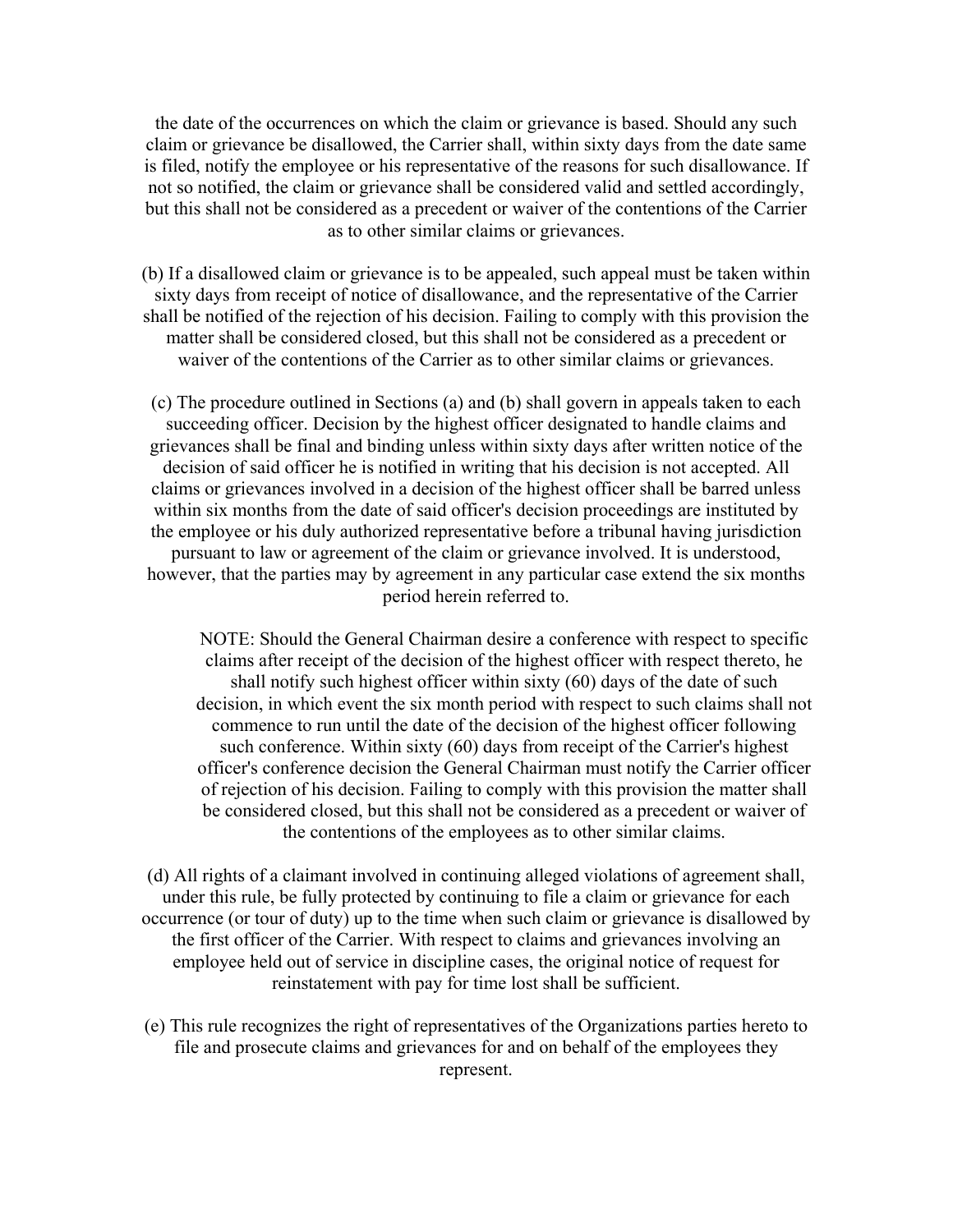(f) This rule shall not apply to requests for leniency.

Back to Subject Index

# **ARTICLE 24 PAY CHECKS - SHORTAGE**

Yardmen will be given time to get their pay checks on regular pay days. When time is not allowed as per time slip, foreman will be notified by Superintendent. If pay check is short one day's pay or more, time check will be issued for same.

Back to Subject Index

## April 12, 1978

Mr. J. W. Reynolds General Chairman United Transportation Union 227 East Sunshine, Room 101 Springfield, Missouri

Dear Mr. Reynolds:

In reference to our discussion today, concerning the first sentence of Article 24 of the current Yardmen's Agreement.

In our conversation we agreed that this first sentence of Article 24 means that if a Yardman's paycheck is available at the specified place only during his working hours (and he therefore will not be able to go and pick it up on payday) it will either be brought to him or he will be permitted to stop work long enough (at some time during his shift) to go and pick it up.

If you are agreed that the foregoing correctly recites our understanding and agreement, please so indicate by signing the duplicate copy of this letter and return it to me.

AGREED TO: Yours very truly,

J. W. Reynolds J. J. Ratcliff General Chairman

**Back to Subject Index**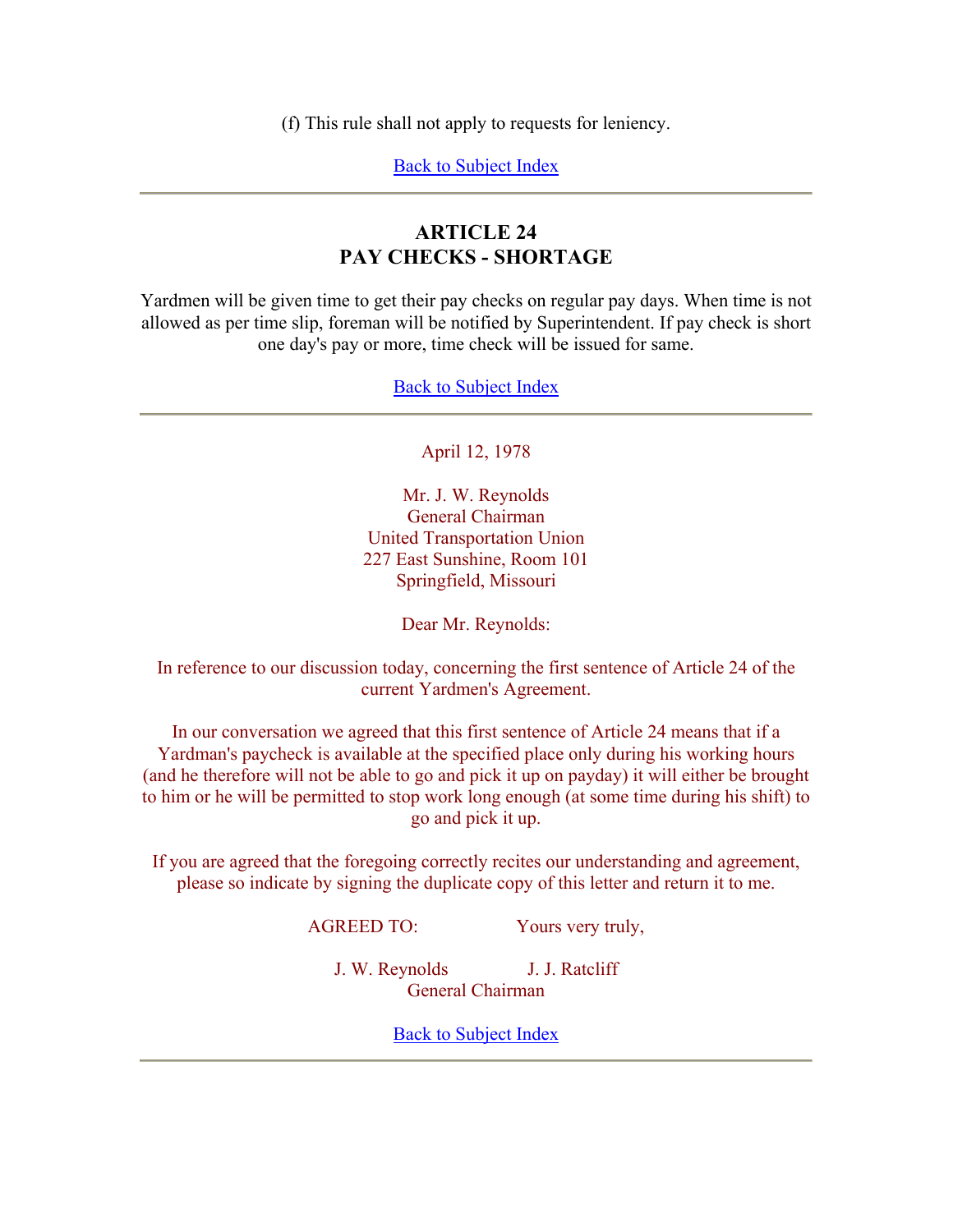**UNDERSTANDING:** Service time slips shall not be delayed because a portion of the time claimed is considered improper. Correction should be made and employees paid accordingly. The employees will be advised of the change or deletion and if they desire, a separate time slip can be submitted for further handling.

Back to Subject Index

# **ARTICLE 25 INSTRUCTIONS**

All instructions to yardmen will be given by authority of the Yardmasters or Assistant Yardmasters, where Yardmasters or Assistant Yardmasters are employed. When foremen are furnished a lineup of trains, it must be furnished in writing.

Back to Subject Index

# **ARTICLE 26 SWITCHING LIMITS**

(Taken from Article 10 of Agreement "A" May 25, 1951, as amended by Article VI of the January 25, 1972 National Agreement effective February 11, 1972.)

Existing agreements are amended to read as follows:

The employees involved, and the carriers represented by the National Carriers' Conference Committee, being desirous of cooperating in order to meet conditions on the various properties to the end that efficient and adequate switching service may be provided and industrial development facilitated, adopt the following:

**Section 1:** Except as provided in Section 2 hereof, where an individual carrier not now having the right to change existing switching limits where yard crews are employed, considers it advisable to change the same, it shall give notice in writing to the General Chairman or General Chairmen of such intention, whereupon the carrier and the General Chairman or General Chairmen shall, within 30 days, endeavor to negotiate an understanding.

In the event the carrier and the General Chairman or General Chairmen cannot agree on the matter, the dispute shall be submitted to arbitration as provided for in the Railway labor Act, as amended, within 60 days following date of last conference. The decision of the Arbitration Board will be made within 30 days thereafter. The award of the Board shall be final and binding on the parties and shall become effective thereafter upon seven days' notice by the carrier.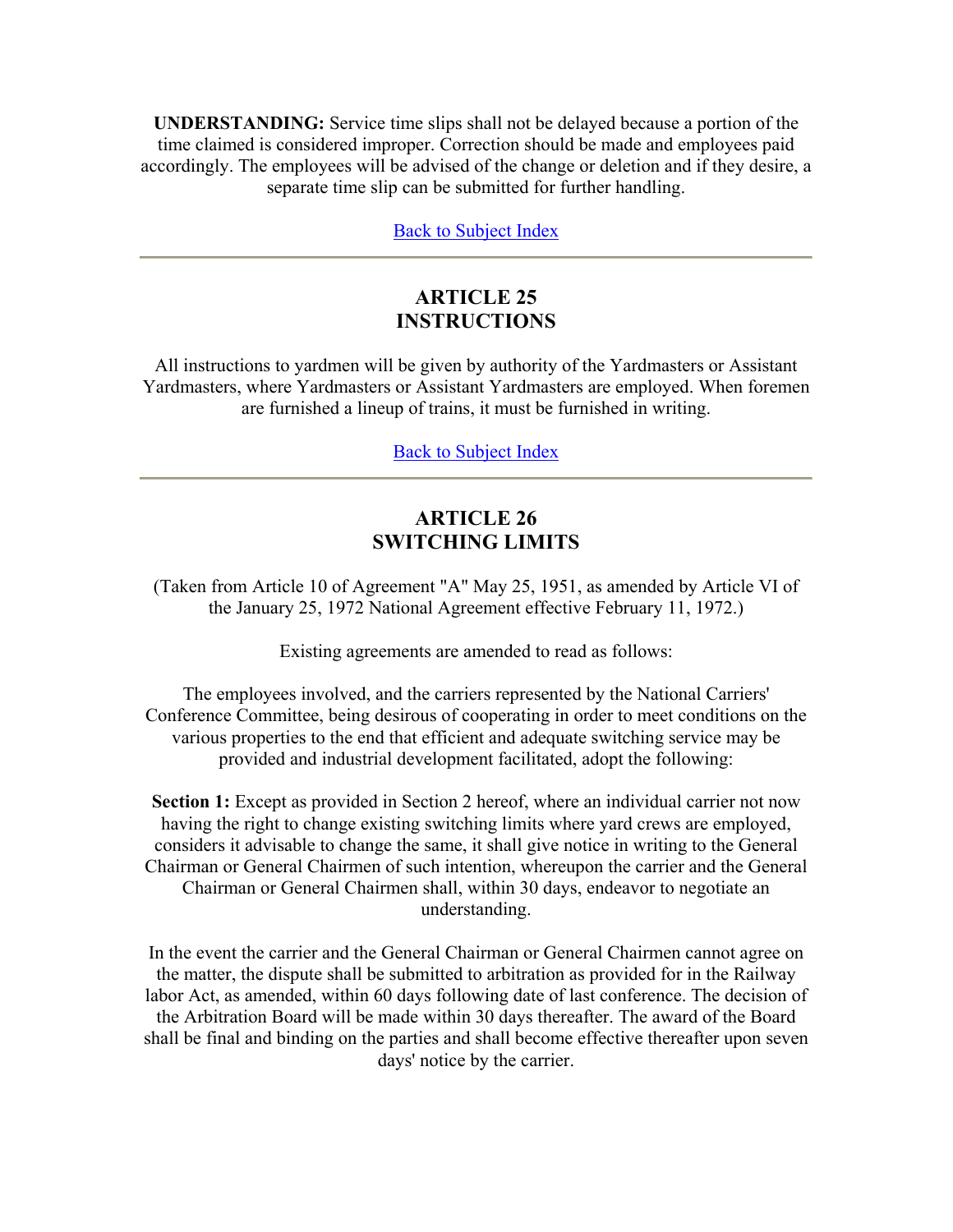**Section 2:** Where, after the effective dates of the 1951 and 1952 Agreements, an industry locates outside of switching limits at points where yard crews are employed, the carrier may provide switching service to such industries with yardmen without additional compensation or penalties therefor to yard or road men, provided the switches governing movements from the main track to the track or tracks serving such industries are located at a point not to exceed four miles from the switching limits in effect as of the date of this Agreement. Other industries located between such switching limits and such new

industries may also be served by yardmen without additional compensation or penalties therefor to road or yard men. Where rules require that yard limits and switching limits be the same, the yard limit board may be moved for operating purposes but switching limits shall remain unchanged unless and until changed in accordance with rules governing changes in switching limits.

The yard conductor (foreman) or yard conductors (foremen) involved shall keep account of and report to the carrier daily on form provided the actual time consumed by the yard crew or crews outside of the switching limits in serving the industry in accordance with this Section 2 and a statement of such time shall be furnished the General Chairman or General Chairmen representing yard and road crews by the carrier each month. Unless some other plan for equalization of time is agreed to by the General Chairman or the General Chairmen representing yard and road crews, the carrier shall periodically advertise to road service employees the opportunity to work in yard service, under yard rules and conditions, on assignments as may be mutually agreed upon by the local representatives of the employees involved, for a period of time sufficient to offset the time so consumed by yard crews outside the switching limits. In the event such local representatives fail to agree, the carrier will designate such assignments but shall not be subject to penalty claims because of doing so. Such equalization of time shall be apportioned among employees holding seniority as road conductors or road brakemen in the same ratio as the accumulated hours of yard conductors (foremen) and yard brakemen (helpers). In the event no road employee elects to bid on the accumulated equalizing hours within the bulletined period such accumulation of equalizing hours will be considered forfeited and a new accumulating period shall commence.

**Section 3:** This Article 26 shall in no way affect the changing of yard or switching limits at points where no yard crews are employed.

**Section 4:** The foregoing is not intended to amend or change existing agreements involving predominantly full time switching service performed solely by road crews at industrial parks located within the 4-mile limit referred to in Section 2 hereof that have been negotiated on individual properties since the National Agreements of 1951 and 1952.

Back to Subject Index

# **ARTICLE 27**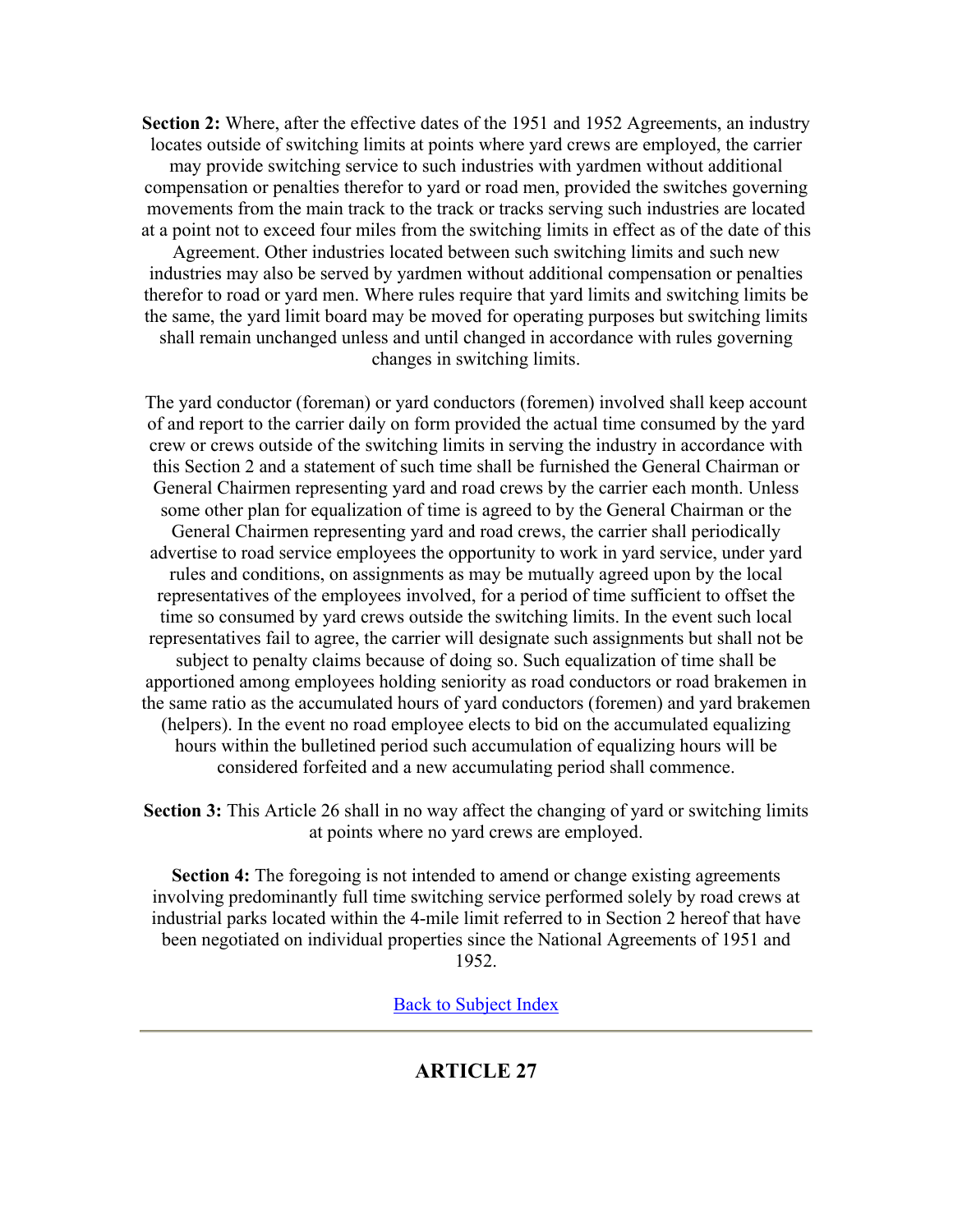## **SECTION A YARD WORK**

(1) Except as otherwise provided all work done exclusively within switching limits will be given to the Yardmen from that seniority list.

(2) Yardmen shall have the right to man all work train service operating exclusively within the recognized confines of the switching limits.

(3) Except as otherwise provided, all light engine movements outside of roundhouse areas that involve throwing hand-operated switch or switches, flagging or performing any other work that is commonly recognized as duties properly belonging to yardmen shall be accompanied by pilot.

(4) Except as otherwise provided, the duties required of pilots must be agreed upon by the proper officer of the Carrier and the Local Chairman of the UTU.

(5) The function of bleeding air brakes is not vested solely in yardmen and it is not a violation of the Yardmen's Agreement when other employees of the Carrier bleed air from cars to which a switch engine is not, at the time, coupled.

(6) Self-Propelled Machines - Yard Service. (Article III, Section 1, Paragraph (b) of National Agreement, June 25, 1964)

A yard foreman will be employed on on-rail self-propelled vehicles or machines operating within general switching limits provided such machines have sufficient power to move freight cars; and, if more than two cars are handled at any one time a yard helper will also be employed.

This provision will not apply to the operation of self-propelled vehicles or machines in confined areas such as shop tracks, supply areas, tie yards and so forth, except that with respect to such self-propelled machines now working in the confined areas where rules or practices require the employment of a yard ground man, such rules and practices are preserved and the yard foreman's rate will apply to this service.

# Back to Subject Index

May 8, 1975

# 3000-5-General

Mr. J. W. Reynolds General Chairman United Transportation Union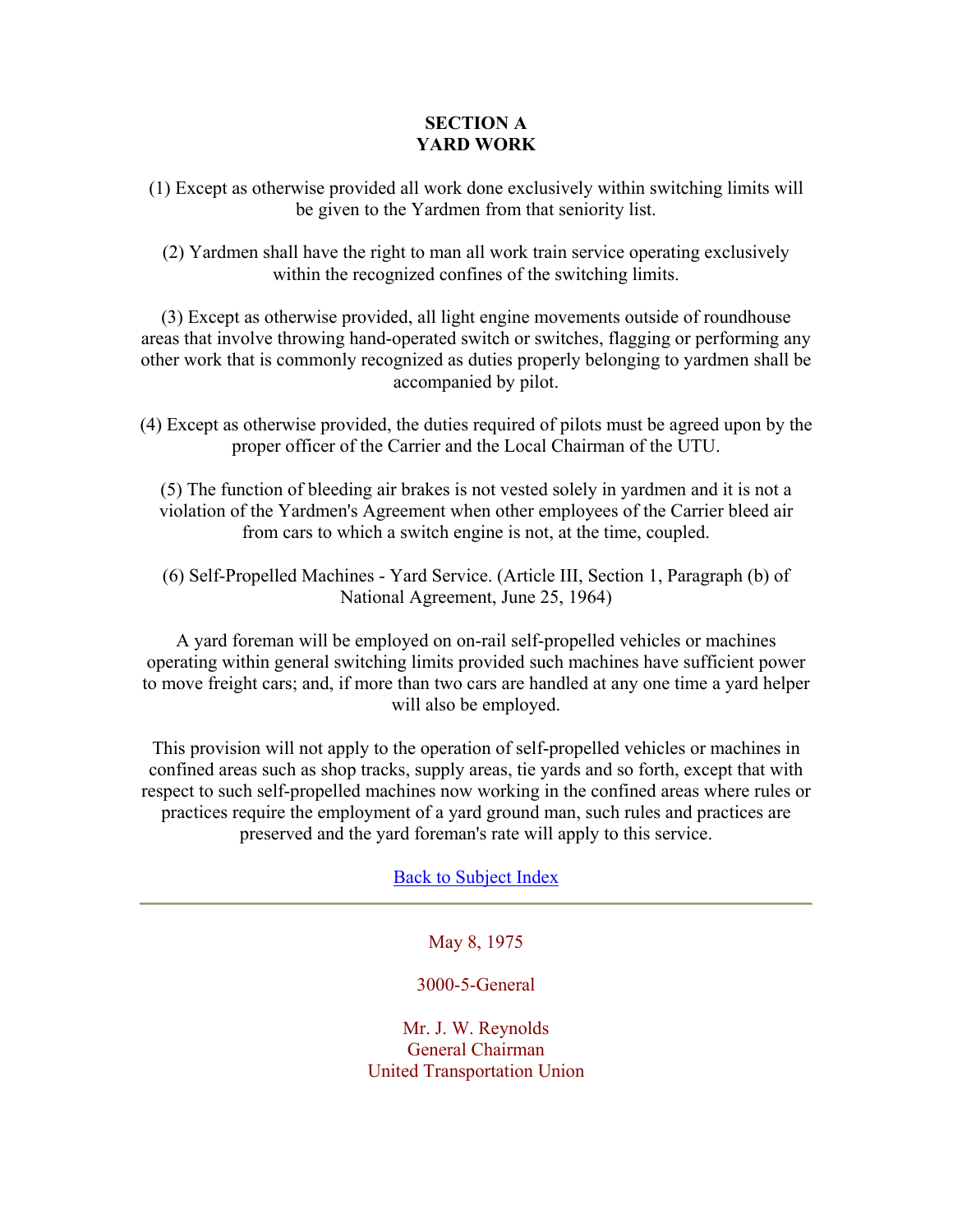227 East Sunshine, Room 101 Springfield, Missouri 65807

Dear Mr. Reynolds:

Reference our conference today.

Article IX, Section 1 of the January 27, 1972 National Agreement provides that: "Road freight crews may be required at any point where yard crews are employed to do any of the following as part of the road trip, paid for as such without any additional compensation and without penalty payments to yard crews, hostlers, etc.:\*\*\*handle engines to and from train to ready track and engine house including all units coupled and connected in multiple; \*\*\*and exchange engine of its own train."

We have agreed that under the foregoing agreement it is permissible for a road crew at points where road crews are restricted from performing yard service (either during the entire day or during a 12-hour period) to make any necessary movements with the locomotive in order to exchange a locomotive or any portion thereof. In other words, it is permissible for the outbound crew to take a locomotive back to the roundhouse to exchange the locomotive for another locomotive, to exchange a unit of the locomotive for another unit or to add or remove units, all of which constitutes "an exchange." We also agree that taking the locomotive back to the roundhouse or any other location solely for the purpose of servicing, supplying or repairing does not constitute "an exchange" and such movements should be performed by a yardman in accordance with the Yardmen's Schedule (if a road brakeman is required to do so he, but not other members of his train crew, will be entitled to a yard day).

With regard to such points where road crews are permitted to perform "any yard service," you have agreed that the prior settlements with former General Chairman Carnahan, as well as Award No. 100 of Public Law Board No. 37, have interpreted Article V, Sections 3 and 5 of the June 25, 1964 National Agreement so as to permit the crew (usually the head brakeman) to accompany any light locomotive movements within the station or terminal for any reason, which would also include taking the locomotive to the roundhouse for exchange, servicing, supplies and/or repairs, without penalty.

If you agree that the above is correct, please sign the duplicate copy of this letter and return it to me and we will dispose of the pending claims on this basis.

AGREED TO: Yours very truly,

J. W. Reynolds J. J. Ratcliff General Chairman

------------------------------------------------------------------------------------------------------------ ------------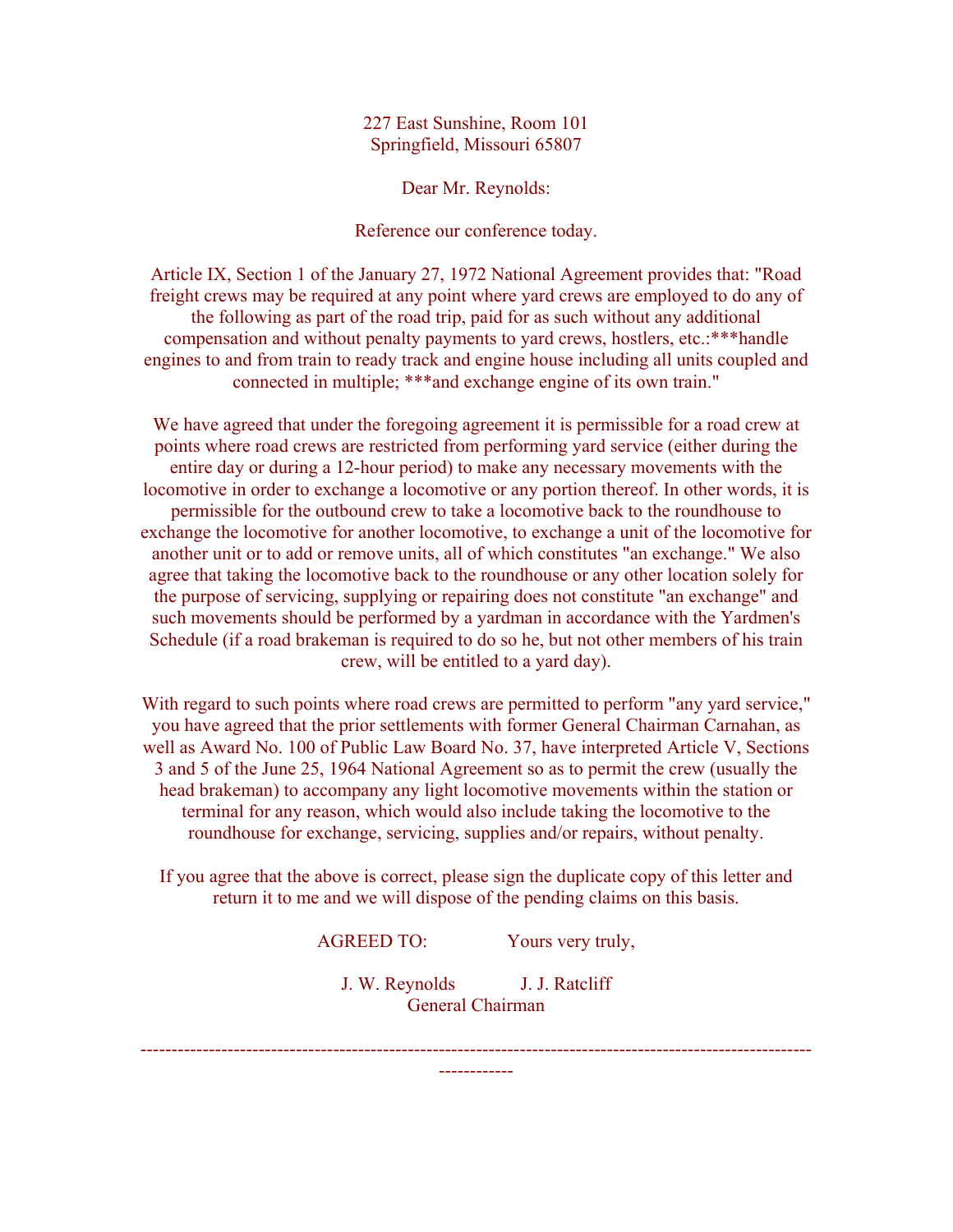#### MEMORANDUM OF UNDERSTANDING

### IT IS AGREED:

The parties hereto recognize that the operation at Memphis, in which an outbound road crew makes a locomotive exchange and then a pick up of cars (or vice versa) at K. C. Junction, is permitted by Article IX of the January 27, 1972 National Agreement. The Organization parties, therefore, agree that any claims submitted account therof are invalid and are withdrawn.

It is also recognized that this does not permit outbound road crews to "make up a locomotive consist" at this point by adding one or more units to another locomotive consist after moving a portion of their train from Tennessee Yard to K. C. Junction. If they do so, the road Brakeman who assisted in making up the consist is entitled to an additional yard pilot (or herder) day, and the road engine crew is entitled to an additional hostling day.

The parties recognize that when the outbound road crew is transported by automobile from their on-duty point at Tennessee Yard (Memphis) to K. C. Junction to get their train, that the crew shall be allowed the road trip mileage from Tennessee Yard, but because this results in them being paid 10 miles between their on-duty point and the point where their train "departs on its road trips, " the 75-minute "free time" under the Initial Terminal Delay rule shall thereby be extended to 123 minutes (i.e., extended 4.8  $X$  10 = 48 minutes).

This understanding shall be considered to be a separate understanding between the Carrier and each of the other signatory parties.

Signed at Springfield, Missouri, this 21st day of November, 1975, and effective November 21, 1975.

FOR: ST. LOUIS-SAN FRANCISCO RAILWAY COMPANY

By: J. J. Ratcliff Director of Labor Relations

FOR: Conductors, Brakemen and Yardmen represented by UNITED TRANSPORTATION UNION

> By: J. W. Reynolds General Chairman

FOR: Firemen represented by UNITED TRANSPORTATION UNION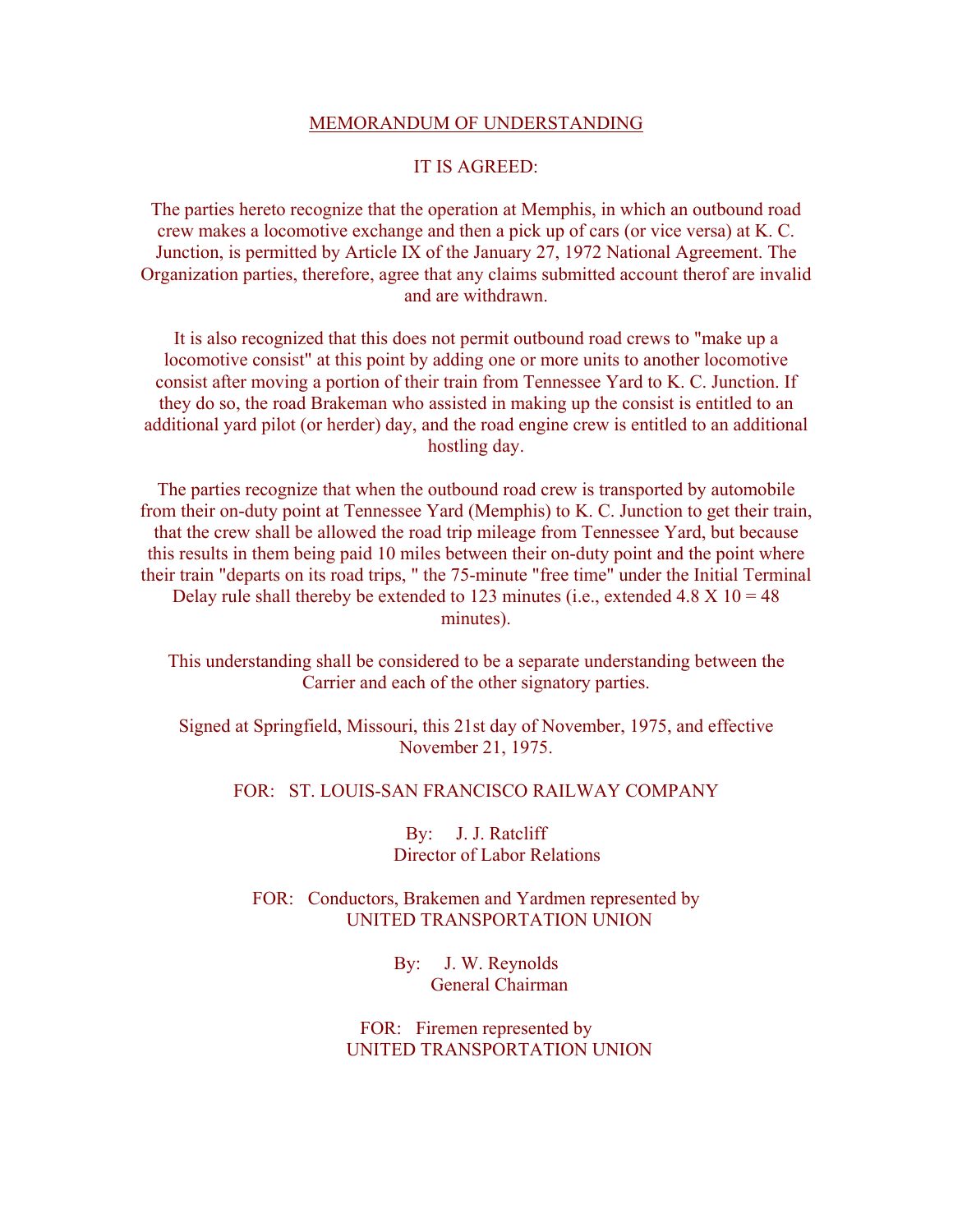### By: W. L. Stephenson General Chairman

## Back to Subject Index

## **SECTION B - ROAD-YARD MOVEMENTS**

(1) It is permissible for road crews in yarding trains at terminals where track on which yarded will not hold the entire train to fill that track to capacity and permit the overflow to extend out on the rear, or where track is filled to capacity and rear of train is pulled into clear on track on which yarded the overflow may extend out on head end, provided no doubleover is required of the roadmen.

When a train is yarded in this manner, the entire train will be left intact. No other move will be required of the road crew in connection with the yarding operation.

(2) Where a doublover of an inbound train is required of road crew, they will make the doublover from the heard end and it will not be permissible to leave a portion of the train extending out of the track on the rear.

(3) Inbound train crews will not be instructed to stop short of the clearance point. This provision does not apply to "run-through" trains.

(4) The head brakeman in freight service may be required, as part of his regular duties, to set his inbound locomotive from train to a yard track or his outbound locomotive from yard track to train, provided the yard track is in that part of the yard where train is yarded or made up.

(5) (Article IX of January 17, 1972 National Agreement)

(a) Road freight crews may be required at any point where yard crews are employed to do any of the following as part of the road trip, paid for as such without any additional compensation and without penalty payments to yard crews, hostlers, etc.: one straight pick up at another yard in the initial terminal (in addition to picking up train) and one straight set out at another yard in the final terminal (in addition to yarding the train); pick up and/or set out at each intermediate point between terminals; switch out defective cars from their own trains regardless of when discovered; handle engines to and from train to ready track and engine house including all units coupled and connected in multiple; pick up and set out cars of their trains from or to the minimum number of tracks which could hold the cars provided, however, that where it is necessary to use two or more tracks to hold the train it is not required that any track be filled to capacity; and exchange engine of its own train.

(b) The foregoing is not intended to impose restrictions with respect to any operation where restrictions did not exist prior to the date of this Agreement. There will be no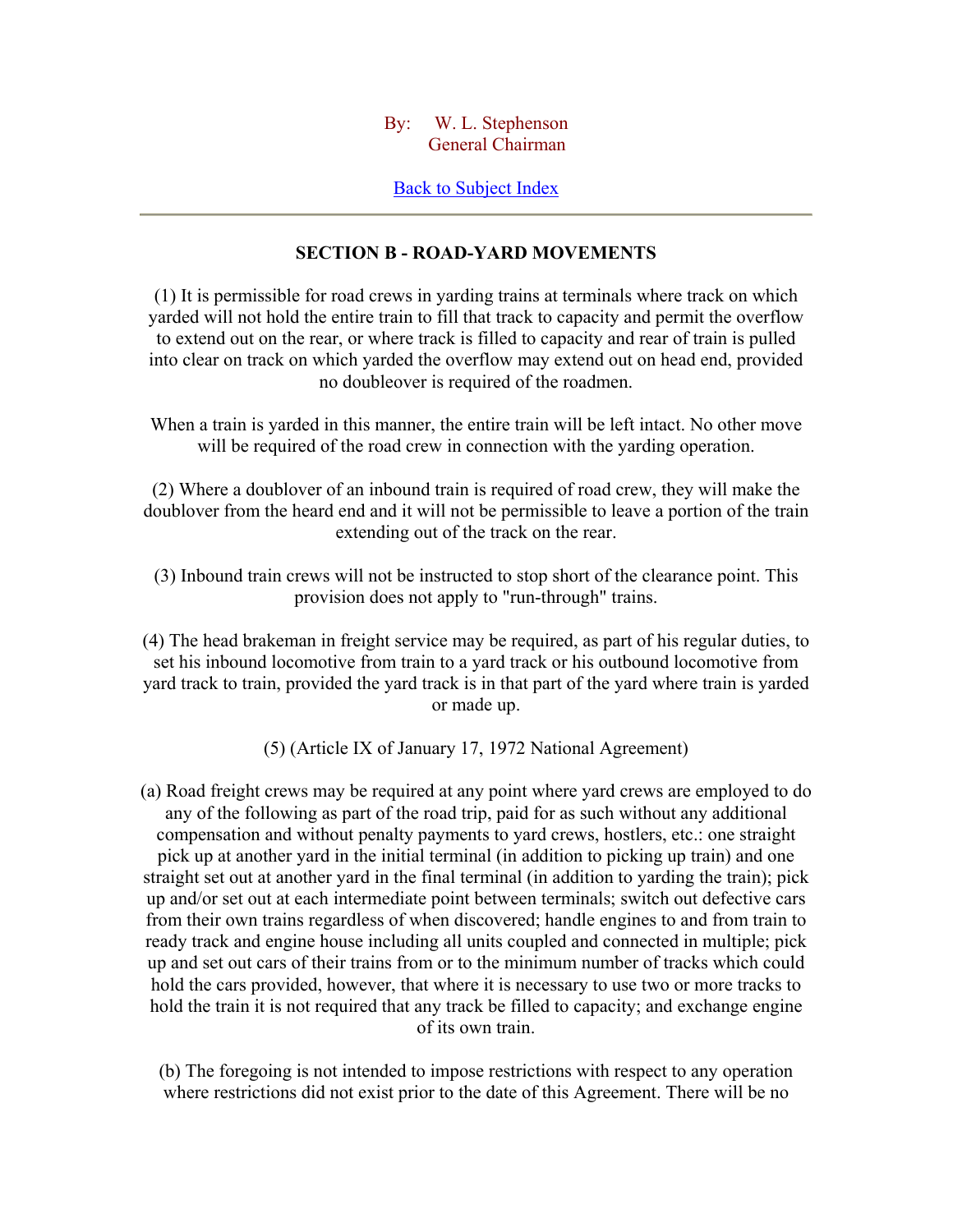change in work permitted or compensation paid to combination assignments, such as mine runs, tabulated assignments, etc.

(6) Run-through Trains - Outbound road trainmen may be required to relieve inbound road trainmen at terminals before train is complete yarded and complete the yarding if only a straightaway move is necessary. This will not entitle roadmen nor yardmen to penalty payment.

(7) FAYETTEVILLE: Roadmen on Fort Smith Sub-division may set out and/or pick up cars together at Fayette Junction and Fayetteville or Efay when yard crew is or is not on duty. This applies to trains turning as well as trains operating through Fayetteville. First set out and/or pick up, if Fayetteville is the crew's initial or final terminal, is covered by Article 27, Section B(5).

(8) The following handling by road passenger men is permissible and does not constitute switching:

Turning train or engine on either inbound or outbound trip by heading around leg of wye and backing into or out of station at Joplin, Okmulgee, Wichita, St. Louis and Memphis. At Joplin, picking up and/or setting out cars on rear of train at passenger station; at Jonesboro and Okmulgee, setting train out and picking train up from side or yard track at passenger station.

(9) In all yards, "no bill" cars found in the train after it is made up may be set out by road crews when yard engine is on duty and is not immediately available. In yards listed in Paragraph (10) in the event yard crew is not on duty, road crews may set out "no bill" cars found in train after yard crew has gone off duty. Road crew making set out of "no bill" cars to be compensated by payment of one hour pro rata road rate independent of all other allowances of their trip.

(10) Except as otherwise provided in Article 27, Section C, there will be no less than one regularly assigned yard crew maintained at each of the yards listed except that the minimum at Joplin shall be two crews:

| Joplin                    | Jonesboro     | Francis       |  |
|---------------------------|---------------|---------------|--|
| Muskogee                  | Cape Giradeau | Arkansas City |  |
| Okmulgee                  | Fayetteville  | Paris         |  |
| Lawton (effective 5/3/65) |               |               |  |

At Paris, this agreement to maintain a yard assignment applies only during the time the yard is operated under jurisdiction of the SL-SF Railway Company. When Paris yard is under jurisdiction of G.C. & S.F. Railway Company, this agreement applies to SL-SF Railway Company's roadmen in same manner as when the yard is operated under the jurisdiction of the SL-SF Railway Company.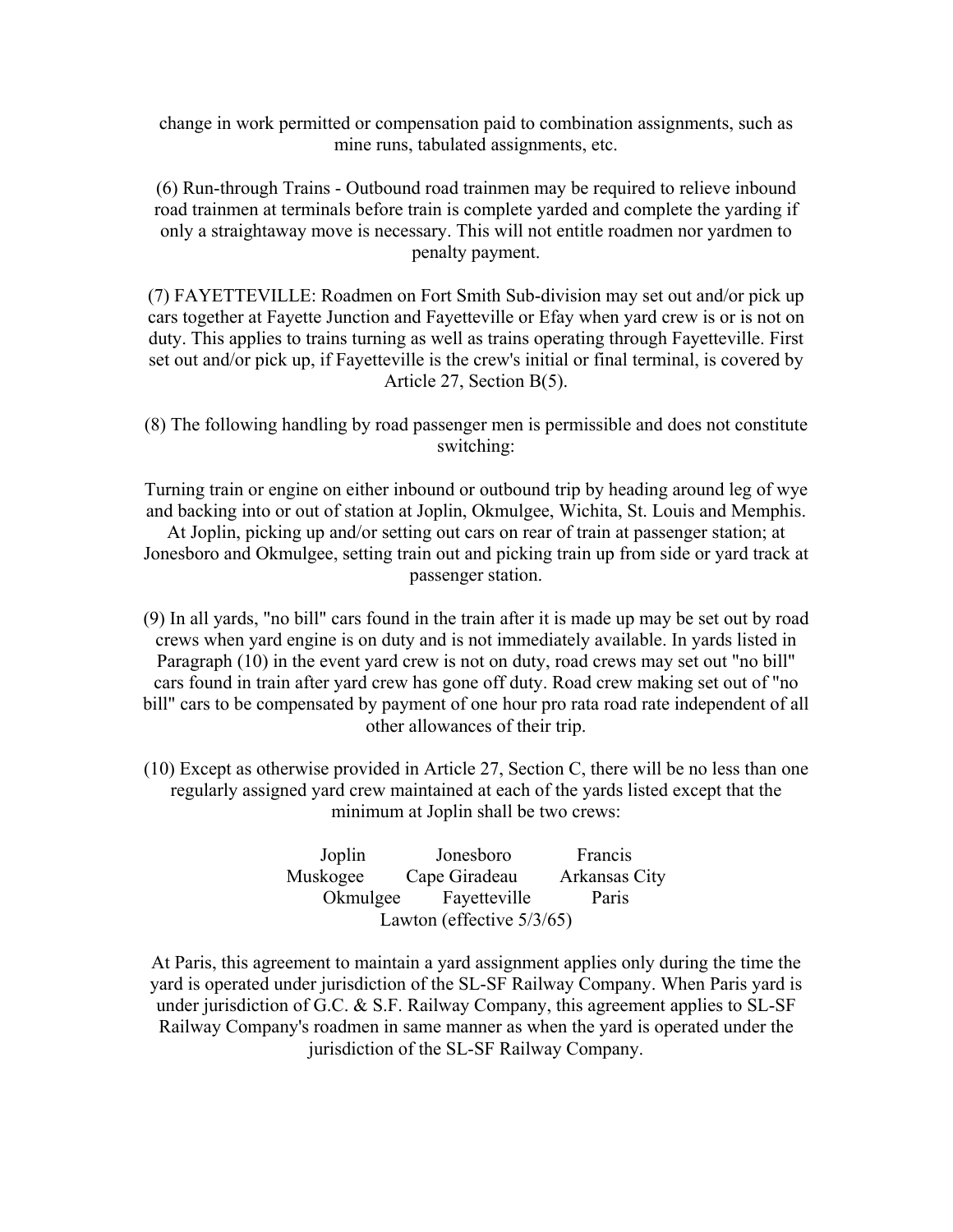(11) The following paragraphs apply during the time periods in which road crews cannot otherwise perform yard service under the provisions of Article 27, Section C.

(a) Road passenger brakemen may handle or change their own road engine when yard engine is not on duty at yards listed in Paragraph (10) and shall be paid for such service on the basis of actual minutes at pro rata rate with a minimum of 15 minutes.

(b) In yards listed in Paragraph (10), when yard crew is not on duty, road passenger men may be required to handle their own train or motor car to and from yards and depot and they shall be compensated for such service on the minute basis with a minimum of 30 minutes pro rata rate independent of the road trip.

(c) When yard crew is not on duty at yards listed in Paragraph (10), roadmen on local freight, road switchers or mine switchers, may be required to make up their own train in addition to performing service provided in Paragraph (9). Through freight crews may perform the same service at Francis, Oklahoma, when yard crew is not on duty. When these moves are made by roadmen they shall be paid on a minute basis with a minimum of one hour pro rata road rate of pay independent of allowance for the road trip.

(d) In yards listed in Paragraph (10), in addition to set outs or pick ups covered by Article 27, Section B(5), when yard crew is not on duty road crews may be required to place cars from their own train containing livestock, perishable freight, and merchandise for delivery to connecting line or lines, or for unloading, and/or pick up cars containing livestock, perishable freight and merchandise to go forward in their own train, when these cars were not ready for movement or were placed on interchange after the yard crew had gone off duty. When these moves are made by roadmen, they shall be paid on a minute basis with a minimum of one hour pro rata rate of pay independent of allowance for their road trip.

(12) Roadmen shall not be required to classify their trains en route between terminals of their runs or maintain blocks for their final terminal or beyond.

NOTE: The above will not apply to cars being used by Government authorities to transport troops or other Government personnel and/or special Government material, due to requirement of shipper (Government) that such cars be placed in, or kept in certain position in train.

(13) When yard work is required of roadmen in yards, not outlined in this Agreement as permissible and provided for, road crews performing the work shall receive one day yard rate of pay in addition to their allowance for their road trip and three yardmen first out and available for call at the time of the occurrence will be paid a minimum day at yard rate of pay.

# **SECTION C COMBINATION ROAD-YARD SERVICE**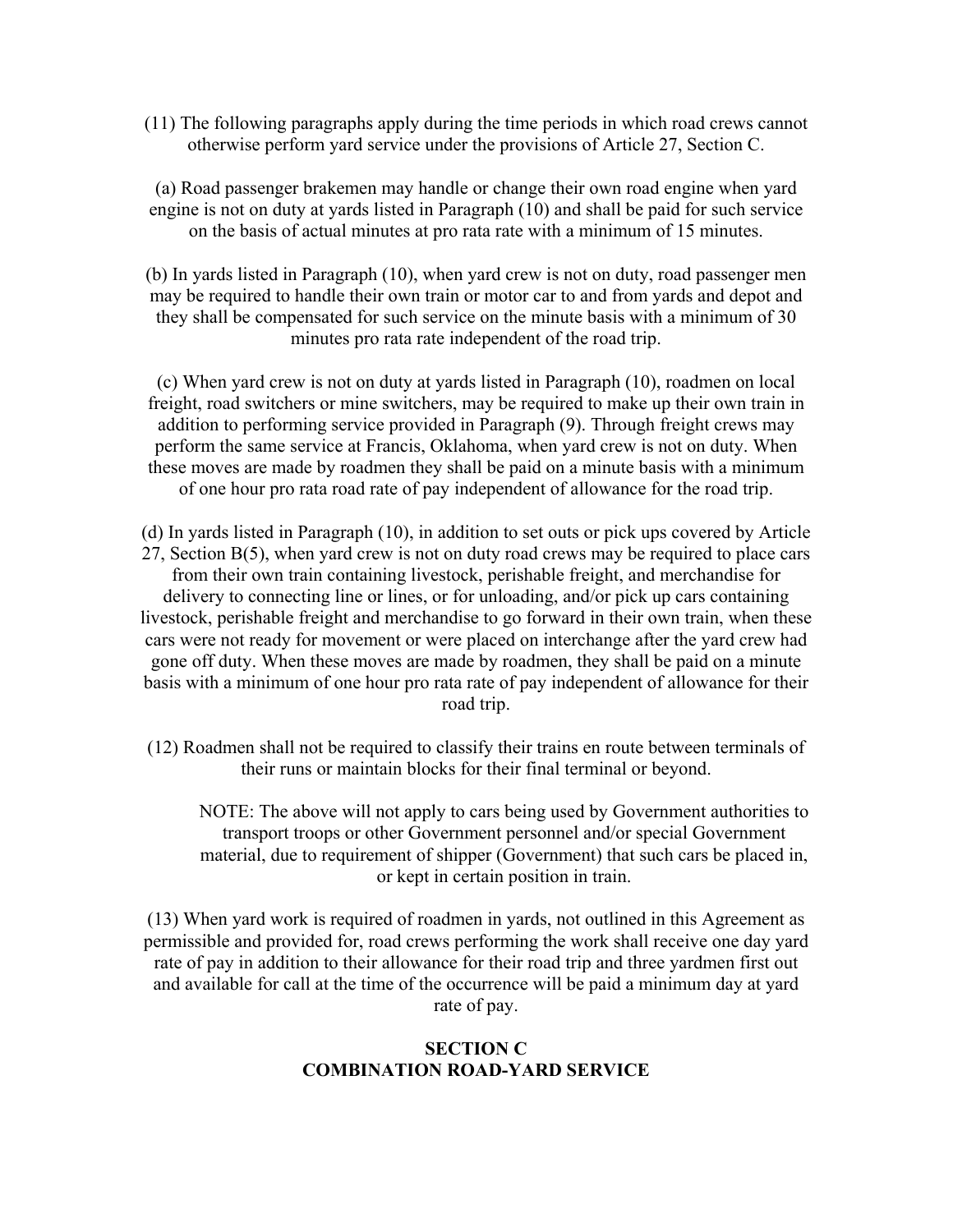#### (Article V of the June 25, 1964 National Agreement)

The last yard crew assignment in a yard, or on a shift where more than one yard assignment is employed, may be discontinued under the following conditions: (Yard as used herein is defined to mean a common terminal point where a seniority roster for yard ground men is maintained.)

(1) In the case of the last yard crew assignment in a yard, such assignment may be discontinued if a joint study indicates that the average time consumed in switching is less than four hours within a spread of ten hours for ten consecutive working days. The ten hours referred to will begin concurrently with the starting time of the particular yard crew assignment. If switching increases to the point where there is an average of more than four hours of such work within any spread of the same ten hours for ten consecutive working days, as previously assigned, the yard crew assignment will be restored.

In the case of a yard crew assignment on a particular shift (in yards where more than one yard crew is operated), such yard crew assignment may be discontinued if a joint study indicates that there is an average of less than four hours switching within the spread of 12 hours for ten consecutive working days, this spread to begin at the starting time of the yard crew assignment which the carrier seeks to discontinue. In computing the time engaged in switching only the time consumed by the yard engine the Carrier seeks to discontinue will be considered, subject to the provisions of Paragraph 10 hereof. The same formula will be adhered to in the restoration of the discontinued assignment, using the second twelve-hour period as set forth in Paragraph 5.

> NOTE: The studies referred to in this Paragraph 1 shall be conducted in the following manner:

Where a carrier proposes to discontinue the last yard crew assignment in a yard or on a shift where more than one yard assignment is employed, it shall give ten (10) days' written notice of the proposed discontinuance to the representatives of the employees involved, advising the names of the carrier's officials who are designated as its representatives for the purposes of the study, and the date on which the study will begin. At anytime prior to the date the study is to begin, the representatives of the employees involved shall advise the carrier of the names of their representatives for the purpose of the study. If such representatives are not so named, or fail to participate, the study may be conducted by the representatives of the carrier. In either event, the result of the study shall be binding on the parties for the purpose of this rule.

The same procedure will be adhered to in conducting studies proposed by the representatives of the employees for the restoration of assignments that have been discontinued under the provisions of this Paragraph 1.

(2) The provisions of Paragraph 1 hereof are not intended to impose restrictions in regard to discontinuing yard crew assignments where restrictions do not now exist.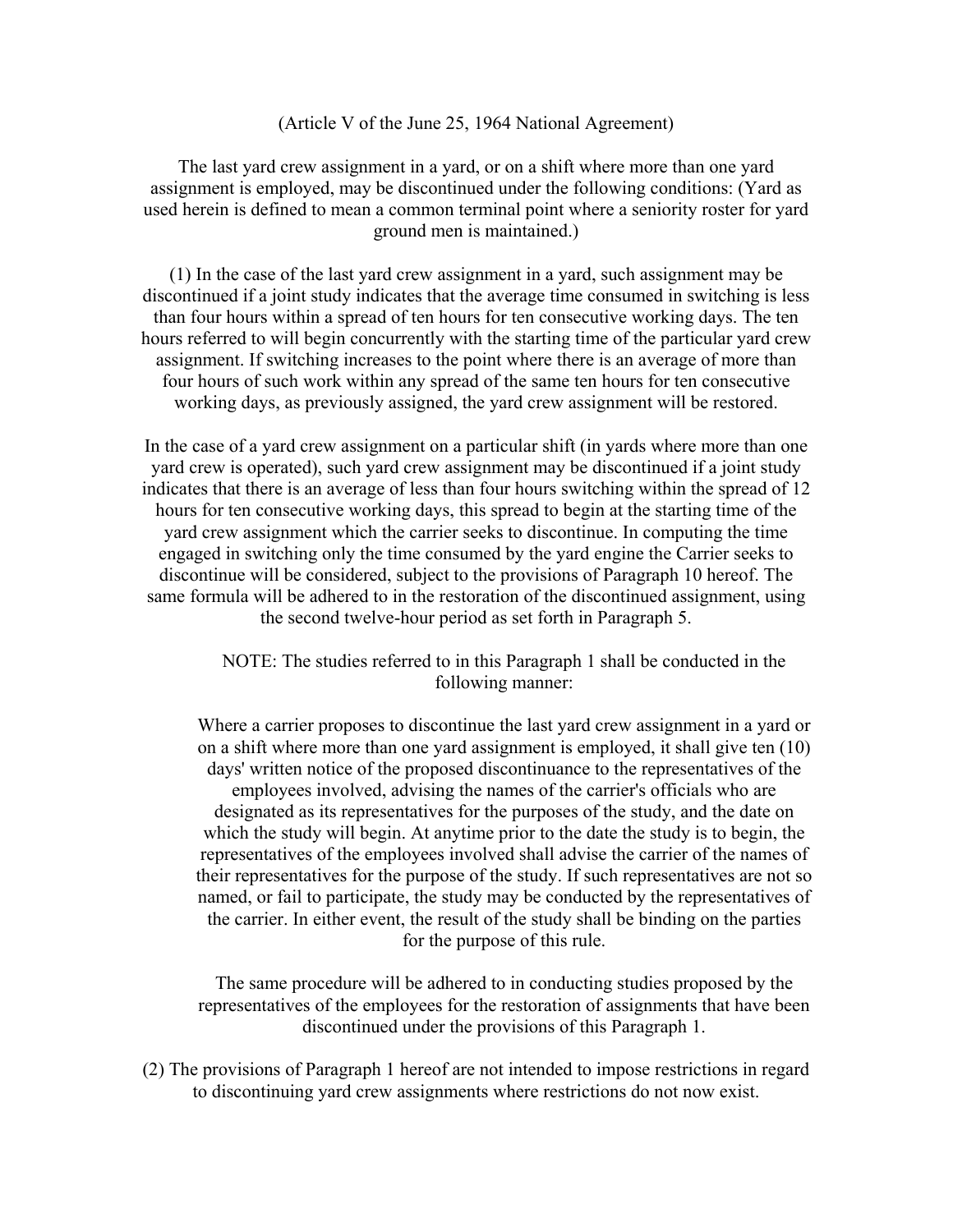- (3) Road crews may perform any yard service at yards where yard crews are not employed.
- (4) Road crews may continue to perform any yard service now permitted, without additional payments, if such payments are not now required.

(5) At points where a yard crew or yard crews are employed, the starting time of the first yard crew assignment shall begin a twelve-hour period (herein called the first twelvehour period) within which road crews may not perform yard service not permitted on the day immediately preceding the effective date of this agreement. Road crews may be required to perform any yard service during a second twelve-hour period beginning at the expiration of the first twelve-hour period provided yard crew assignments are not assigned to start or terminate during such second twelve-hour period.

(6) No change in work permitted or compensation paid to combination assignments, such as Mine Run, Tabulated assignments, etc.

(7) Switching service in yards by road crews when yard crew is not on duty, as a result of the discontinuance of yard crew assignment pursuant to Paragraph 1 hereof, shall be paid for on the minute basis, with a minimum of 1 hour at appropriate yard rates.

(8) If overtime accrues under applicable road overtime rules during the period switching is being performed, such overtime payments will be made in addition to the payments required under Paragraph 7 hereof.

(9) Initial and final terminal delay rules shall not be disturbed by this Section C except that when road crews perform yard service for which they are compensated under the provisions of Paragraph 7 hereof during a period to which initial terminal delay of final terminal delay rules are otherwise applicable, such road crews will be paid either terminal delay or switching, whichever will produce the greater amount of compensation.

(10) The yard switching work for which compensation is previously allowed to road crews for that specific yard work and yard switching work by road crews which required penalty payments to yard crews will be considered switching for the purpose of Paragraph 1 of this Section C.

(11) Every employee deprived of employment as the immediate and proximate application of this Section C, shall be entitled to the schedule of allowances set forth in Section 7(a) of the Washington Agreement of May 21, 1936; or to the option of choosing the lump-sum separation allowance set forth in Section 9 of said Agreement. In addition to the foregoing, employees who do not elect to accept the lump-sum separation allowance set forth in Section 9 of said Agreement, if qualified, may elect within one year from the date of their furlough to prepare themselves for some other occupation for which training is available (of the type approved by the Veterans Administration under the Veterans' Readjustment Assistance Act of 1952), with the carrier paying 75 per cent of the tuition costs of such training for a period not exceeding two years. Whenever and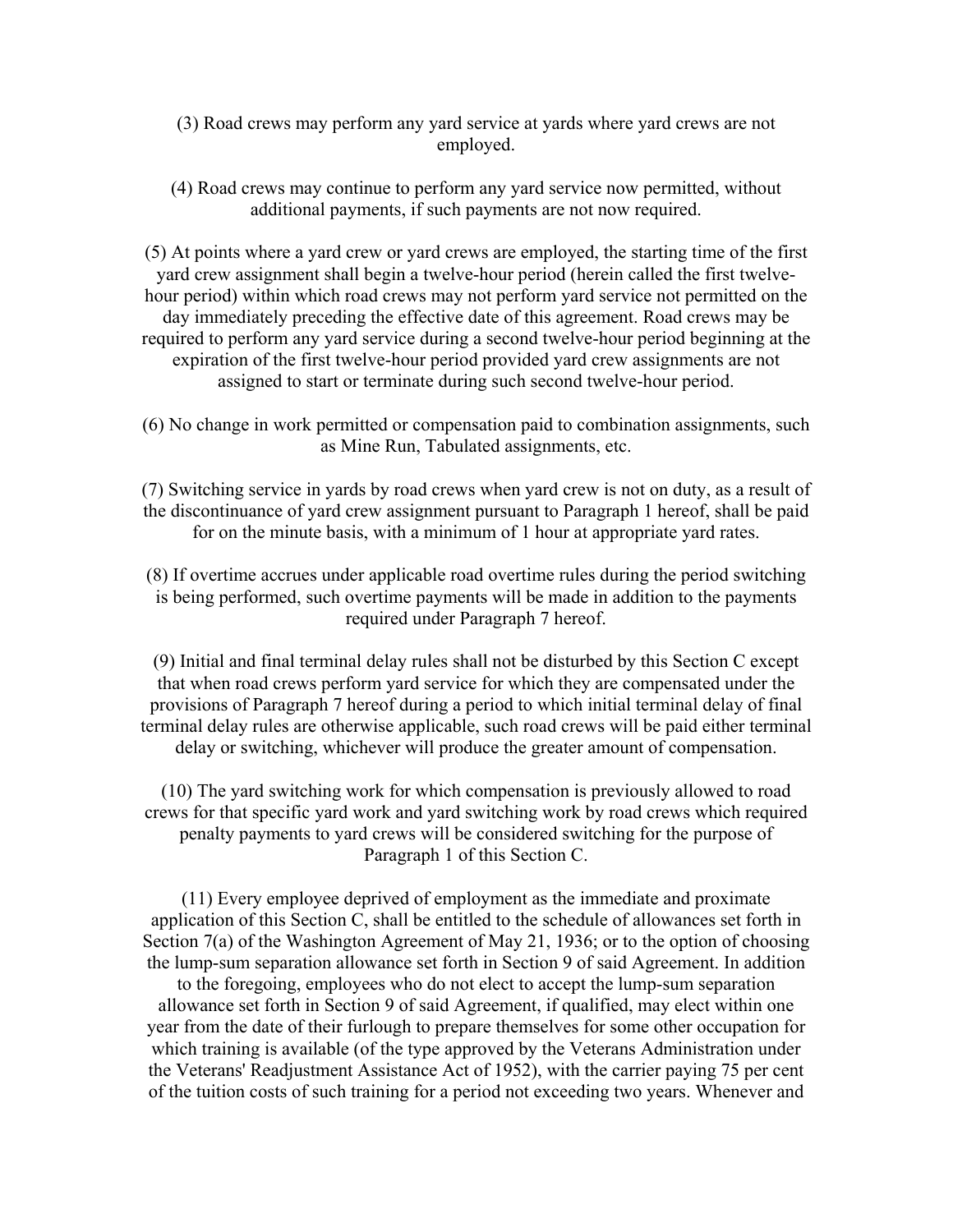to the extent that the United States Government makes provisions for retraining out of public funds, the obligation of the carrier shall be reduced correspondingly. Those employees who elect to accept the lump-sum separation allowance set forth in Section 9 of the Washington Agreement of May 21, 1936 will not be entitled to retraining benefits.

### **SECTION D STATION ORDER**

(1) Where possible in making up trains, at points where yardmen are employed, all short loads and empties shall be switched in station order and placed on head end of train.

(2) Provisions of Paragraph (1) is not to apply in respect to the position in train of socalled high-and-wide loads, car placarded to move on rear of train or next to engine only, cars which under governmental regulations or laws must be spaced a specified number of cars from engine or caboose, cars being used by Government authorities to transport troops or other Government personnel and/or special Government material, due to requirement of shipper (Government) that such cars be placed in, or kept in certain position in train, or livestock which operating rules require placement at a certain location in train.

#### Back to Subject Index

#### MEMORANDUM OF AGREEMENT

Article 39, Paragraph 2, of the Trainmen's Agreement as revised March 1, 1953; Article 44, Paragraph (b) of the Conductors' Schedule as revised February 1, 1956 and Article 27, Section D, Paragraph 2 of the Yardmen's Schedule as revised October 28, 1972, provides that cars placarded to move in certain locations in train are exempt from the station order placement requirements specified in these Agreements.

### IT IS AGREED:

Except where such placards are required by low or governmental regulations, in lieu of actually placarding certain cars the Carrier may notify the (head end and rear end) crew, in writing, concerning the placement requirement of a car or cars in their train.

Signed at Springfield, Missouri this 23rd day of January, 1975 and effective February 1, 1975.

#### FOR: ST. LOUIS-SAN FRANCISCO RAILWAY COMPANY

### By: J. J. Ratcliff Director of Labor Relations

FOR: Conductors, Trainmen and Yardmen represented by UNITED TRANSPORTATION UNION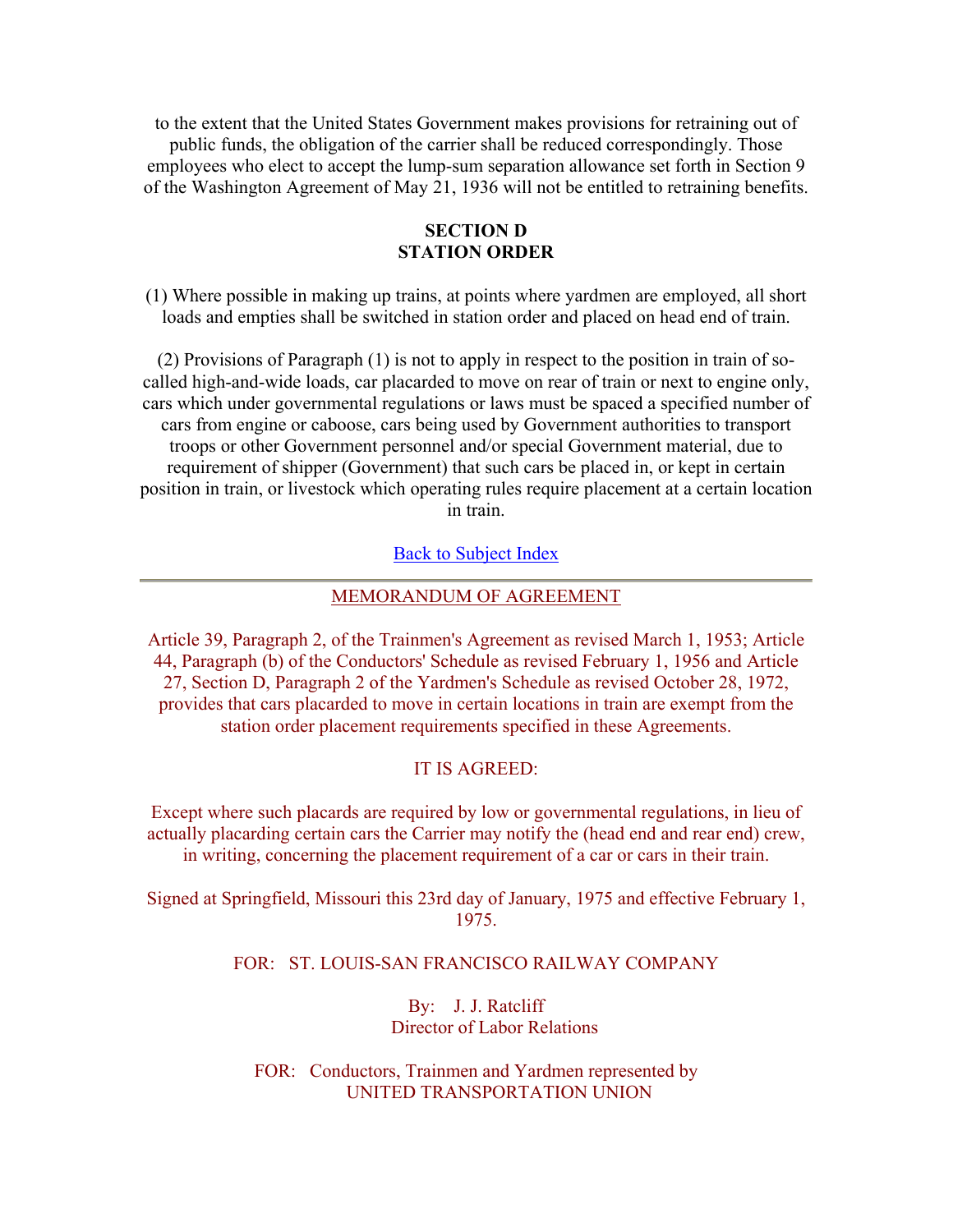### By: J. W. Reynolds General Chairman

### Back to Subject Index

(3) When trains are not made up in station order as provided in Paragraph (1) and exceptions in Paragraph (2), trainmen who handle the train and yard crew first out and available for call at the time train departs from initial terminal will be allowed a day at yard rate.

Back to Subject Index

# **ARTICLE 28 USE OF COMMUNICATIONS SYSTEMS**

(Taken from Article VIII of January 27, 1972 National Agreement)

**Section 1.** It is recognized that the use of communication systems including the use of and the carrying of portable radios, pursuant to operating rules of the individual carriers, is a part of the duties of employees covered by this Article. Existing rules to the contrary are hereby eliminated.

**Section 2.** On roads where rules not exist which provide for the payment of arbitraries to employees for the carrying and/or use of radio equipment, such arbitraries will be eliminated effective January 1, 1973.

**Section 3.** Portable radios hereafter purchased for the use of and carried by ground service employees in yard and transfer service will not exceed three pounds in weight and will be equipped with a suitable holder which will firmly hold the radio close to the body, or will be of such size as to permit being placed in coat or trouser pockets. Portable radios used by ground service employees in yard and transfer service which do not meet the foregoing specifications will be replaced by December 31, 1973 or their use discontinued.

**Section 4.** The size and weight of portable radios used by ground service employees in road service will not exceed that presently in use and portable radios hereafter purchased for use in this class of service will be of the minimum size and weight necessary to insure safe and adequate communication. This is not intended to require the purchase of radios weighing less than three pounds.

**Section 5.** Employees will not be held responsible for accidents caused by failure of radio equipment to properly function.

**Section 6.** At locations where radio is used sufficient frequency channels will be utilized to provide safe communication.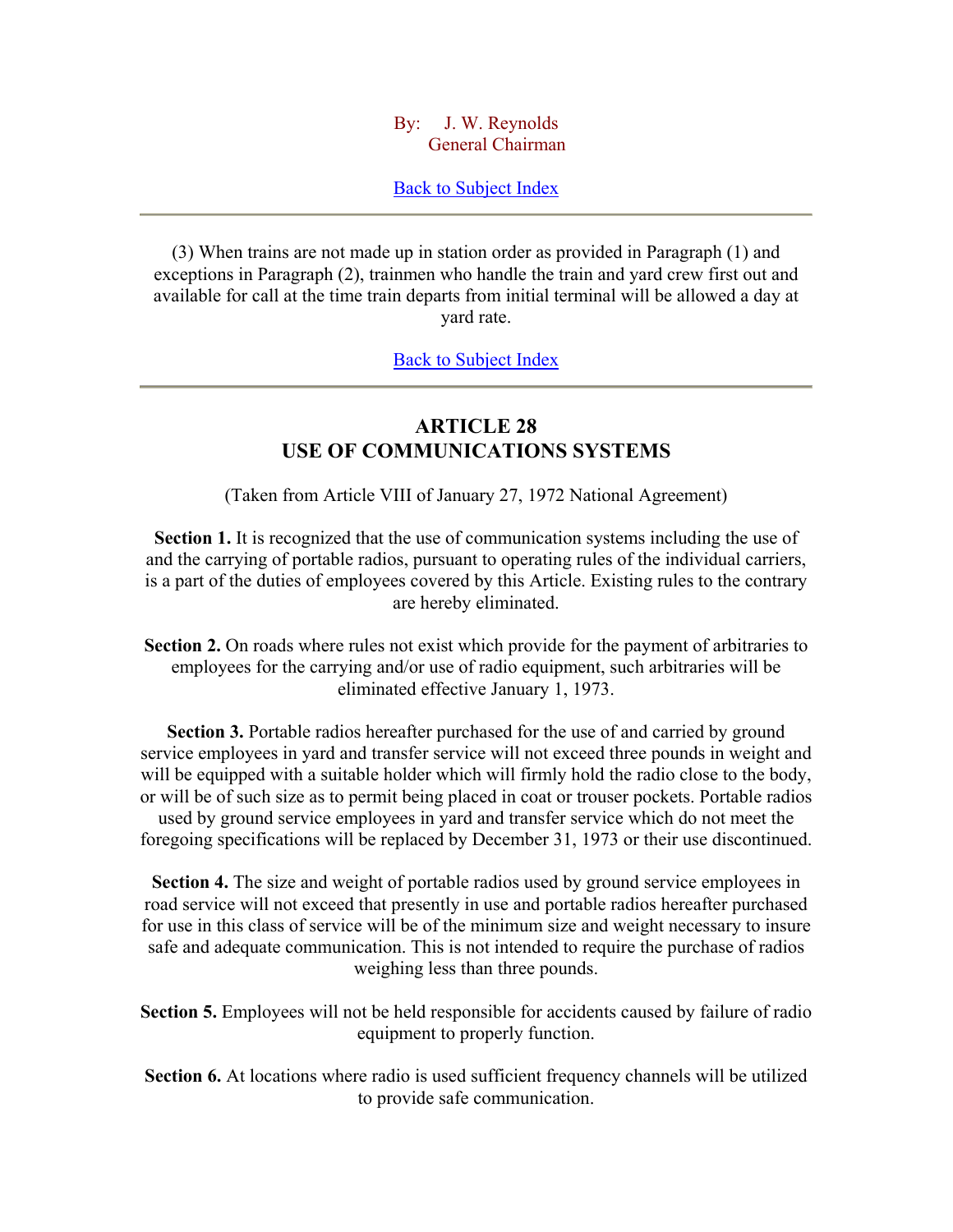# **ARTICLE 29 FILLING WATER CARS, HANDLING STOCK, SUPPLYING ENGINES OR CABOOSES**

Yardmen will not be required to fill nor empty water cars, nor will they be required to load, unload or water stock, or assist in supplying engines or cabooses.

## Back to Subject Index

# **ARTICLE 30 HANDLING FROGS - RERAILING CARS**

Yardmen will not be required to handle frogs in rerailing cars except to rerail cars derailed by their own crew, providing section men are in yard.

Back to Subject Index

# **ARTICLE 31**

# **SECTION A COUPLING AND/OR UNCOUPLING HOSE**

(Taken from Arbitration Award dated at Washington, D.C., August 1, 1951, made effective September 1, 1951.)

(1) Rules, Agreements, interpretations or practices which prohibit or restrict the use of yardmen to couple or uncouple air, steam and signal hose, shall be modified so that there will be no prohibitions or restrictions on yardmen performing such work and no payment therefor will be made but where rules, agreements, interpretations or practices require payment to yardmen under conditions stated therein for coupling or uncoupling air, steam and signal hose, such rules, agreements, interpretations, or practices shall be changed to provide for the payment of \$2.75. (Present rate effective January 1, 1973 and future national wage adjustments are to be applied per Mediation Agreement May 1, 1969.)

(2) When yardmen are required by proper authority to couple or uncouple air, signal, and steam hose between cars, each member of the crew will be allowed an arbitrary payment of \$2.75. (See explanation of rate in Part 1 above.)

(3) Payments provided in Part (2) will not apply to coupling or uncoupling air hose (1) between engine and cars, (2) between engine and caboose, (3) between caboose and cars, (4) between cars when cuts are made at crossings, (5) when couplings break after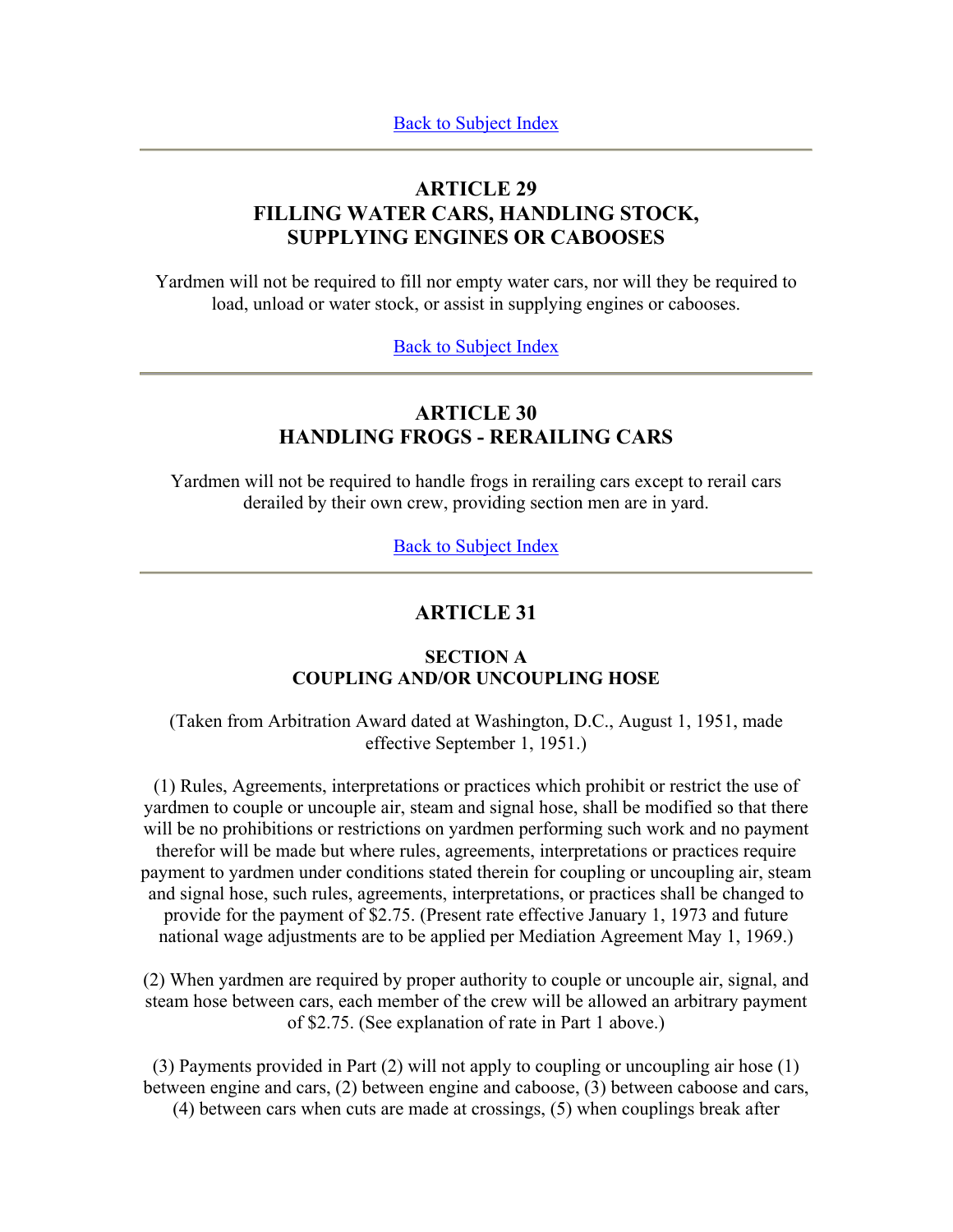couplings have been properly made and movement by yard engine begun, (6) when air hose can be uncoupled without damage to equipment by simply "pulling the pin", nor to coupling or uncoupling tail hose.

(4) This arbitrary allowance shall be paid separate and apart from the work day and shall not be considered in arriving at overtime rate. The allowance is to be paid only once to a crew regardless of number of couplings or uncouplings of air hose during a tour of duty.

### **SECTION B TURN TABLES, SAFETY CHAINS, VESTIBULE CURTAINS**

Yardmen will not be required to handle turn tables or safety chains on either passenger or freight equipment where carmen are employed, nor will they be required to unfasten vestibule curtains, or perform other than yardmen's work. (Interpretations - See Section

 $D.$ )

## **SECTION C RECORDS AND REPORTS**

Yardmen will not be required to take car numbers or seals records, nor to make interchange reports, except as may be agreed upon between the proper officers of the Carrier and the Local Chairman. (Interpretations - See Section D.)

## **SECTION D INTERPRETATIONS**

Adjustment Boards have decided that under Sections B and C, above:

(1) Yardmen may be required to handle and deliver the waybills for the cars they are delivering in interchange (Award #3 of SBA No. 3).

(2) Yardmen may be required to verbally report all delays incurred in making interchange or transfers (Award #76 of PLB No. 37) and also report verbally or in writing (by notation on the interchange report) the time that an interchange delivery is completed (Award #3 of SBA No. 3).

(3) Yardmen may be required to check inbound train against his list to facilitate their switching of that train (Award #69 of PLB No. 37).

(4) Yardmen may be required to contact yardmasters or other supervisors to determine disposition of cars under their control and may be required to seek out and locate other cars to be handled by their crew (Award #138 and #153 of PLB No. 37).

(5) Yardmen may be required to make a list of the cars that they are picking up from an interchange track and then check the list against the waybills they are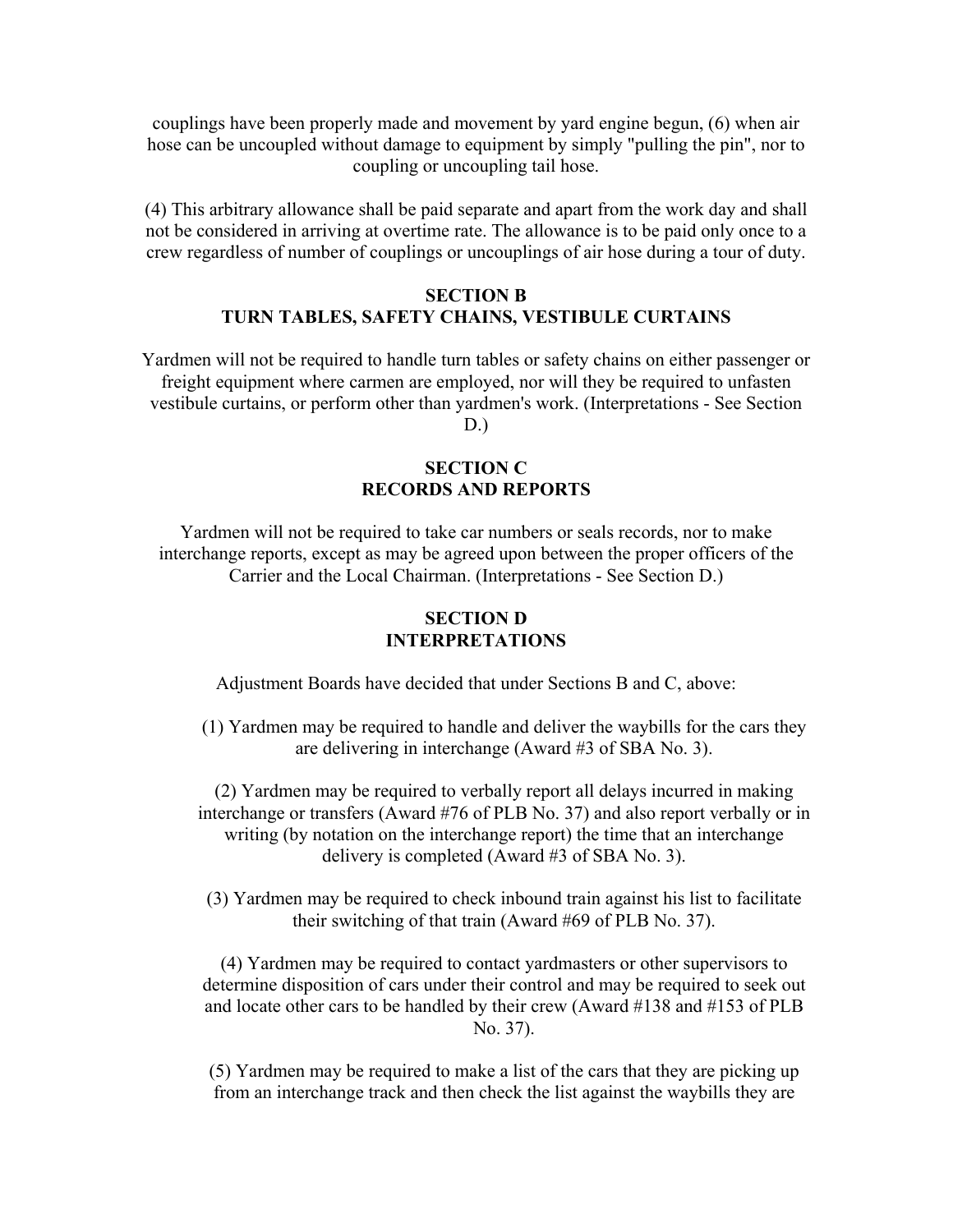picking out of box, to determine that they have all the waybills and the correct ones (Award #7 of SBA No. 568).

(6) Yardmen may be given (by radio or telephone) a list of car numbers for cars their crew is to handle. They should not be required to make any sort of list for anyone else if such list is not in connection with the work of their own assignment (Award #36 of SBA No. 234 and Award #7 of SBA No. 568).

(7) Yardmen may be required to observe car class or destination cards on empty cars, then dispose of the cars in accordance with standing instructions (Award #63 of SBA No. 234).

Back to Subject Index

# **ARTICLE 32**

# **SECTION A FIVE-DAY WORK WEEK**

(Taken from Article 3 of Agreement "A", May 25, 1951.)

1. (a) Beginning on the date this Section A becomes effective on any carrier, such carrier will establish, for all classes or crafts of yard service employees covered by this Section A, subject to the exceptions contained therein, a work week of forty hours, consisting of five consecutive days of eight hours each, with two days off in each seven, except at hereinafter provided. The foregoing work week rule is subject to all other provisions of this Section A.

(b) (Initial Implementing Provisions - Not reproduced.)

2. The term "work week" for regularly assigned employees shall mean a week beginning on the first day on which the assignment is bulletined to work, and for extra or unassigned employees shall mean a period of seven consecutive days starting with Monday.

3. (a) When service is required by a carrier on days off of regular assignments it may be performed by other regular assignments, by regular relief assignments, by a combination of regular and regular relief assignments, or by extra employees when not protected in the foregoing manner. (This does not disturb rules or practices on roads involving the use of emergency men or unassigned employees.) Where regular relief assignments are established, they shall, except as otherwise provided in this agreement, have five consecutive days of work, designated days of service, and definite starting times on each shift within the time periods specified in the starting time rules. They may on different days, however, have different starting times within the periods specified in the starting time rules. They may on different days, however, have different starting times within the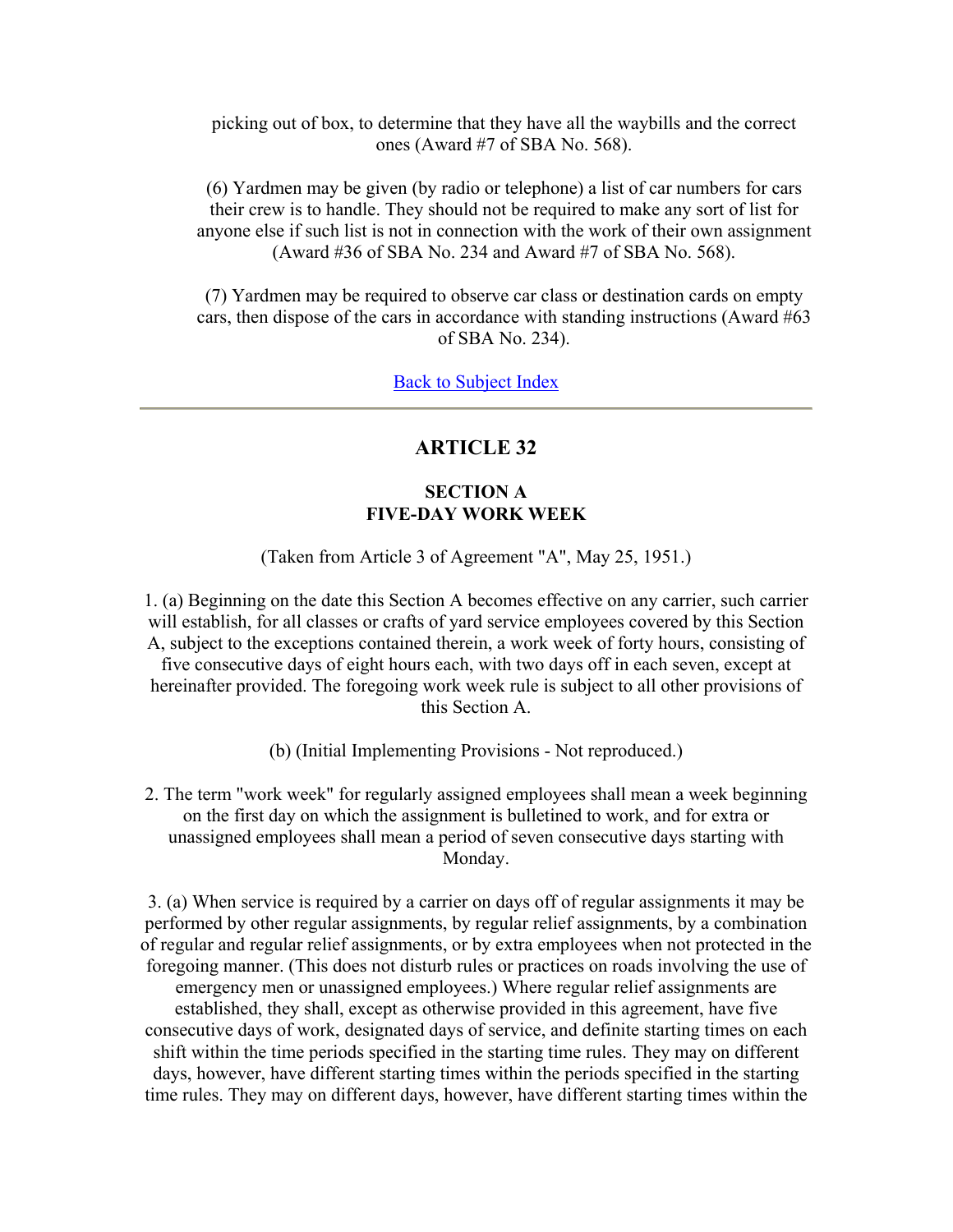periods specified in the starting time rules, and have different points for going on and off duty with the same seniority district which shall be the same as those of the employee or employees they are relieving, except that in a seniority district having more than one extra board, such relief assignments as are established will be manned from the territory allotted to a particular extra board.

(b) Where regular relief assignments cannot be established for five consecutive days on the same shift within the time periods specified in the starting time rules, as provided for in Part 3(a), such assignments may be established for five consecutive days with different starting times on different shifts on different days, within the time periods specified in the starting time rules, and on different days may have different points for going on and off duty in the same seniority district which shall be the same as those of the employee or employees they are relieving, except that in a seniority district having more than one extra board, such relief assignments as are established will be manned from the territory allotted to a particular extra board.

- (c) After the starting times and days of service have been established, changes therein may be made only in accordance with schedule or bulletin rules.
- (d) Rules providing for assignments of crews "for a fixed period time which shall be for the same hours daily" will be relaxed only to the extent provided in (a) and (b) of this Part 3.
- (e) Regular relief assignments for yard crews will be established for the crew as a unit, except in yards operating under strict seniority or mark-up rules. However, if an operational problem exists or arises which makes it impracticable to relieve regular or regular relief crews as a unit, or if either of the parties on a property desires, the designated days off need not be the same for individual members of a crew.

Representatives of the carrier and of the employees will cooperate in designating days off of individual members of a crew.

(NOTE: It is recognized in the application of the foregoing that the nature of the work on certain assignments will require that some member or members of the crew have knowledge of the work of the assignment and that this will be considered one of the operational problems.)

(f) Except as otherwise provided for in this Part 3, regular relief assignments shall be established in conformity with rules in agreements or practices in effect on individual properties governing starting times and bulletining of assignments, and when so established may be changed thereafter only in accordance with schedule and bulletin rules.

4. At points where it is not practicable to grant two consecutive days off in a work week to regularly assigned or regular relief employees, agreements may be made on the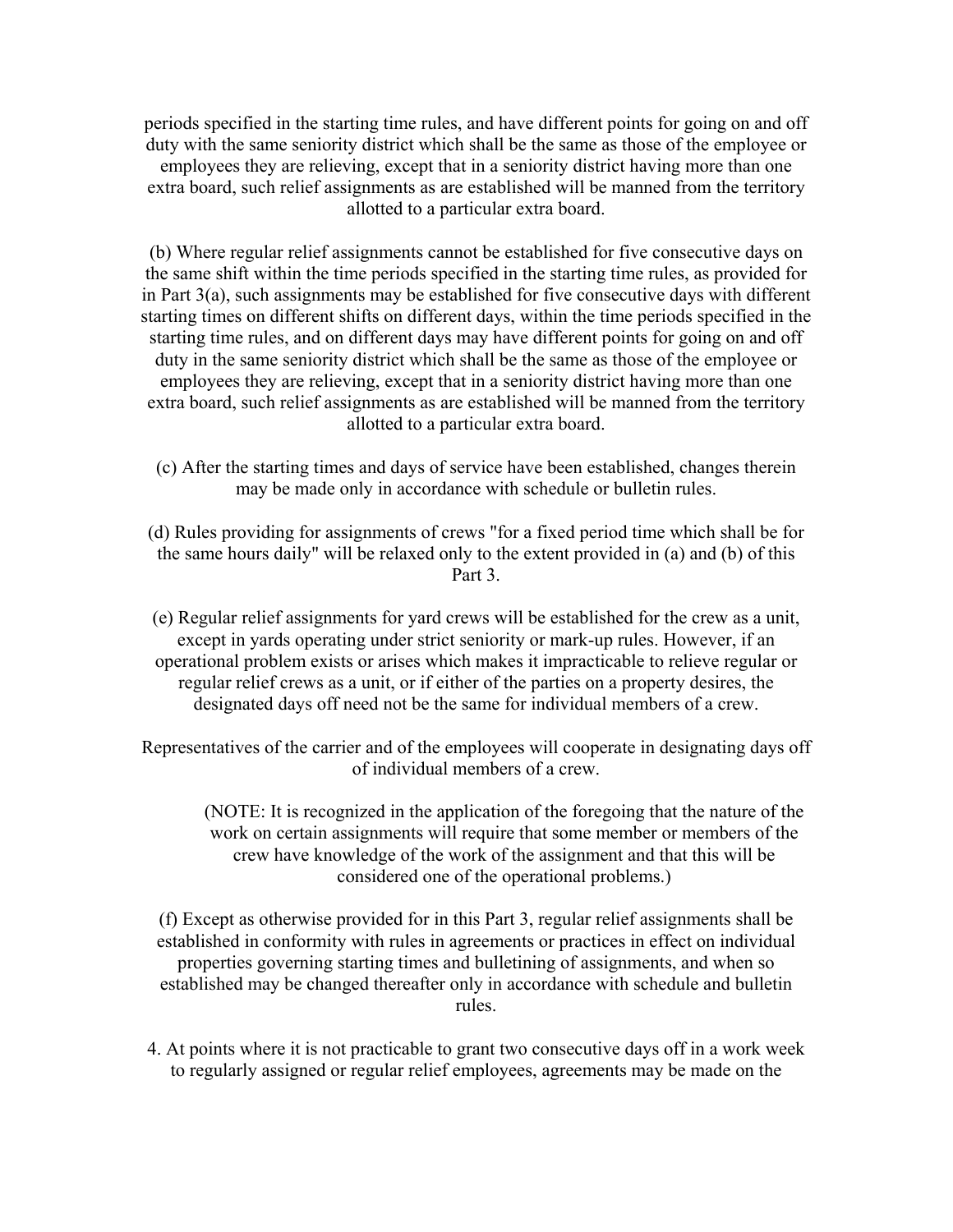individual properties to provide for the accumulation of days off over a period not to exceed five consecutive weeks.

If the carrier contends it is not practicable to grant two consecutive days off to a regularly assigned or regular relief employee and that it is necessary to establish non-consecutive days off, representatives of the carrier and representatives of the employees will confer and endeavor to agree upon accumulation of days off or the establishment of nonconsecutive days off. If such representatives fail to agree, the carrier may nevertheless establish non-consecutive days off, subject to the right of the employees to process the dispute as a grievance or claim under the rules agreements, and in such proceedings the burden will be on the carrier to prove that it was not practicable to grant two consecutive days off.

5. On properties where men hold seniority in both road and yard service and work from common extra boards protecting both classes of service, such extra boards will be separated except as otherwise provided in the Note following this Part 5. On these properties separate extra boards covering road and yard service respectively will be established and regulated in accordance with applicable rules on the individual properties consistent with service requirements. Employees on common extra boards which are separated will exercise their choice to work on either the road or yard board in accordance with their seniority rights.

Employees selecting yard extra boards will remain on same for at least seven calendar days, except when cut off by reduction in force, when required to protect their seniority as yardmasters, or when they bid in a regular assignment in yard service as hereinafter provided.

Regular or extra yard service employees bidding into road service, regular or extra, will not be permitted to work in road service other than as provided in the following paragraphs until the expiration of their work week in yard service. Employees on the yard extra board bidding in regular or regular relief assignments in yard service or employees on strict seniority or mark-up boards exercising seniority to different "days off" periods will be governed by the provisions of Part 11 of this Section A.

Employees selecting yard service under this Part 5 will be considered as not available for road service during any work week except as provided herein. Where one of the boards becomes exhausted, employees on the other board may be used for work ordinarily falling to men off the exhausted extra board and will be considered as still attached to the board of their selection. Such employees will be compensated for each tour of service on the basis of payments as provided for by rules in effect on the various properties covering service performed from common extra boards.

Rules relating to the exercise of seniority will be relaxed to the extent necessary to comply with this Part 5.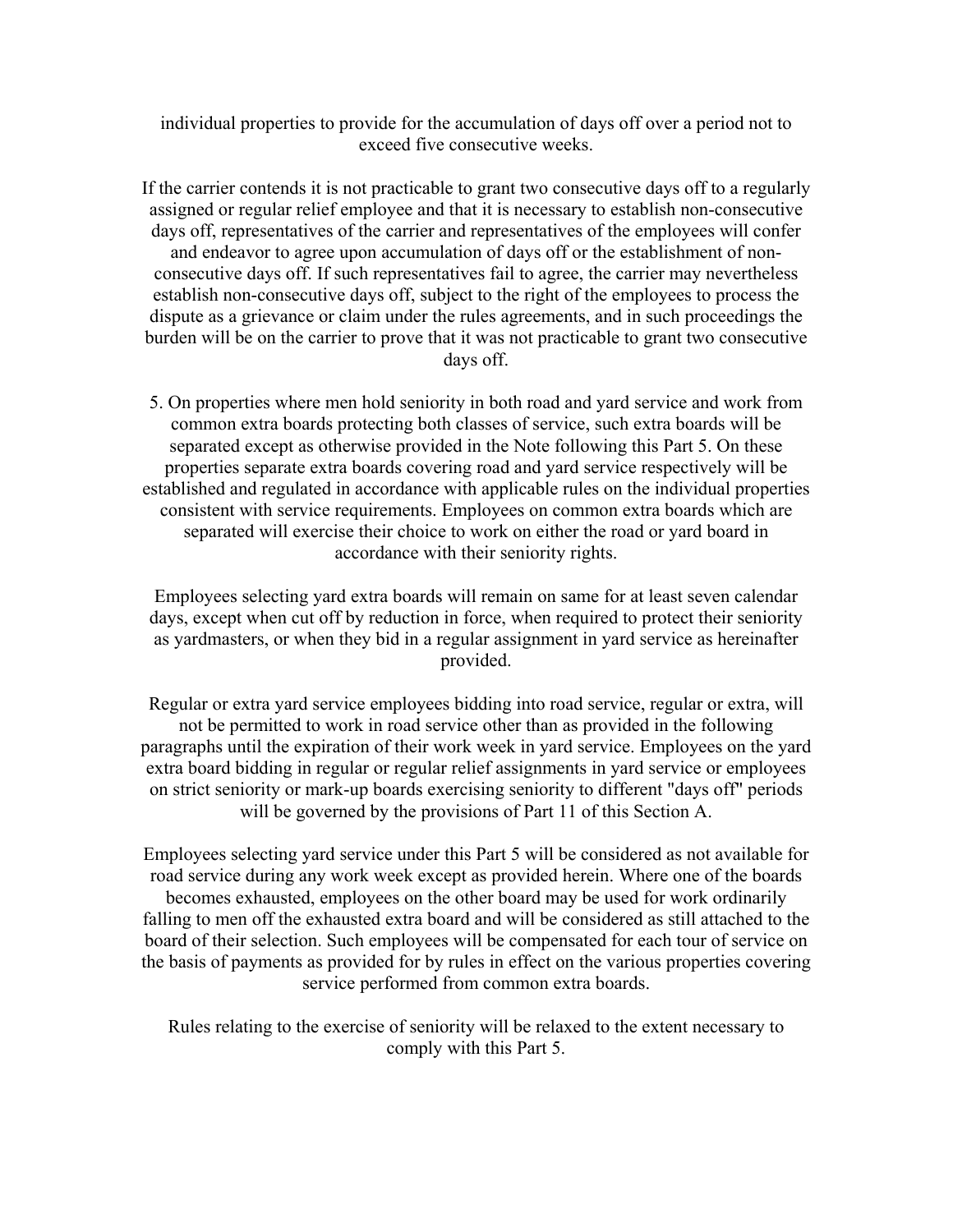(NOTE: In instances where because of the limited amount of work involved separation of such boards in not practicable, the matter shall be negotiated between representatives of employees and representatives of management on individual properties and reasonable arrangements entered into looking to the maintenance of common boards.)

6. Extra or unassigned employees may work any five days in a work week and their days off need not be consecutive.

7. (a) In event a regular or regular relief job or assignments is annulled for one day or more, the yard service employee or employees holding the job or assignment may exercise their seniority in accordance with rules in effect on the property.

(b) Any yard service employee or employees who because of their seniority standing, or for other reasons, are unable to place themselves on a regular job or assignment on the day or days their job or assignment is annulled, will revert to the extra board and be placed thereon, in addition to the men then on the extra board, in accordance with rules in effect on the property.

(c) In event a regular or regular relief job or assignment is annulled for one day or more and any or all of the displaced yard service employees are unable to displace an employee or employees with lesser seniority on such day or days, thereby being deprived of working one or more of the five days of the job or assignment, such yard service employee or employees, if they so desire, shall be placed on the extra board in addition to the men then on the board so as to be available for work on the sixth and/or seventh day of the work week to provide them an opportunity to work five straight time shifts during the work week, provided: (1) that such yard service employees endeavored to exercise their seniority as provided in Paragraphs (a) and (b) of this Part 7, (2) that such yard service employees are used from the extra board in accordance with rules in effect on the property and (3) that such service for the first eight hours on such sixth and/or seventh days will be paid for at straight time rates, until such employee or employees have worked five straight time shifts in that work week, any service in excess of eight hours on such days to be paid for under the overtime rules.

8. (1) Existing rules which relate to the payment of daily overtime for regular yardmen and practices there under are not changed hereby and shall be understood to apply to regular relief men, except that work performed by regular relief men on assignments which conform with the provisions of Part 3 shall be paid for at the straight time rate.

(2) (Overtime - Not reproduced here - See Article 3, Section B.)

(3) (Overtime - Not reproduced here - See Article 3, Section C.)

(4) (Overtime - Not reproduced here - See Article 3, Section D.)

(5) (Overtime - Not reproduced here - See Article 3, Section E.)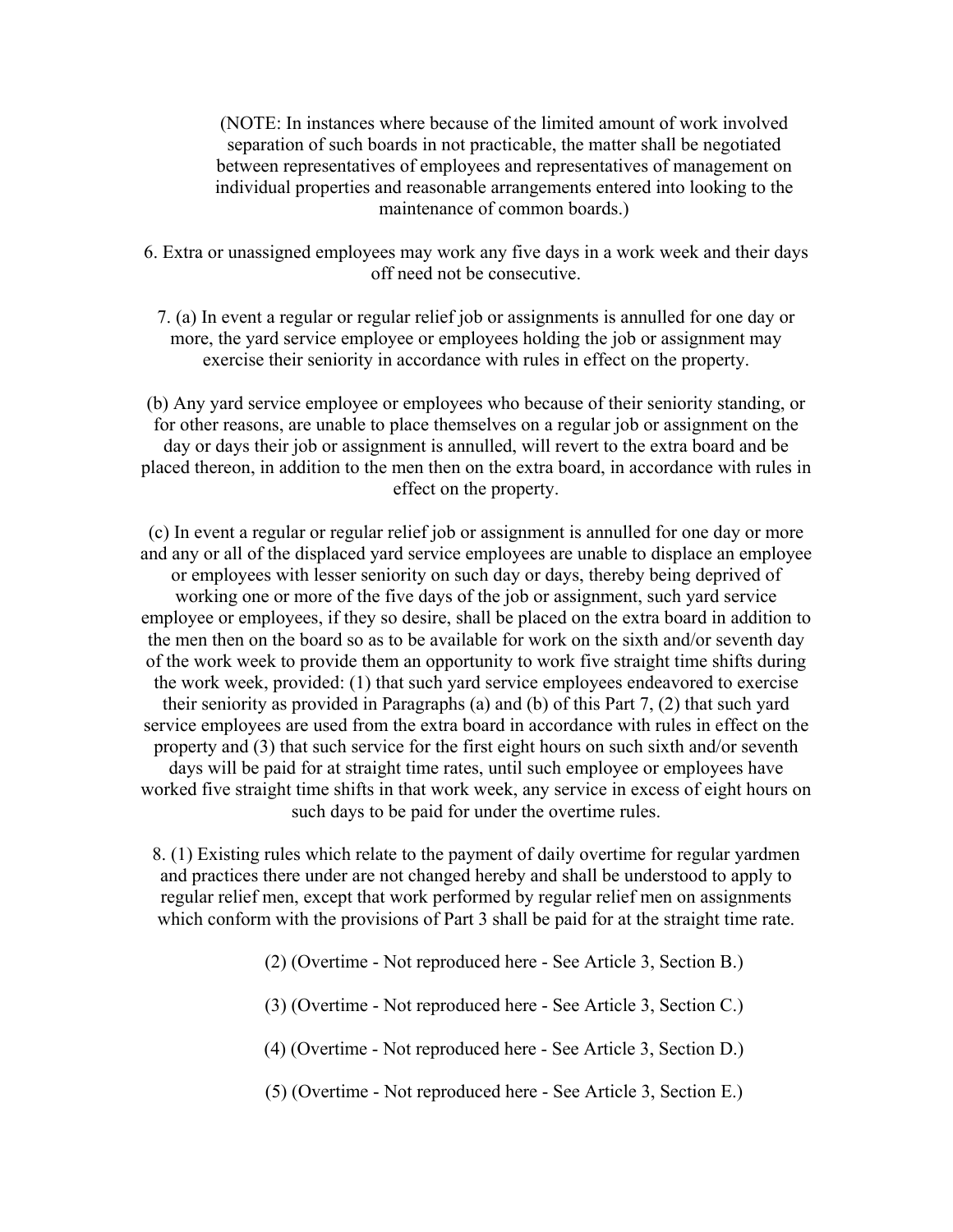9. (Vacations - Not reproduced here - See Article 38A, Sections 1 and 2.)

10. Existing weekly or monthly guarantees producing more than five days per week shall be modified to provide for a guarantee of five days per week. Nothing in this Section A shall be construed to create a guarantee where none now exists.

11. (a) All regular or regular relief assignments for yard service employees shall be for five (5) consecutive calendar days per week of not less than eight (8) consecutive hours per days, except as otherwise provided in this Section A.

(b) An employee on a regular or regular relief assignment in yard service who takes another regular or regular relief assignment in yard service, or selects another "days off" period on a strict seniority or mark-up board in yard service, will be permitted to go on the assignment or "days off" period of his choice, and will take the conditions of that assignment or "days off" period, but will not be permitted to work more than five (5) straight time eight-hour shifts, as referred to in Paragraph (d) of this Part, in the work week of the assignment or "days off" period which he had at the time he made his choice; provided, however, that if the foregoing would not permit such employee to work one or more days of the assignment of his choice, and if there is no extra man available who could be used to perform the work on those days, he may be used to work those days at the straight time rate.

(c) An employee on a yard extra board who takes a regular or regular relief assignment in yard service will be permitted to go on the assignment of his choice and will take the conditions of that assignment.

An employee on a regular or relief assignment who goes on an extra board will take the conditions attached to the extra board, but will not be permitted to work more than five straight time eight-hour shifts, as referred to in Paragraph (d) of this Part, in the work week starting with the Monday in which the change is made.

(d) Except as provided in Paragraphs (b) and (c) of this Part, employees, regular or extra, will not be permitted to work more than five straight time eight-hour shifts in yard service (excluding the exceptions from the computations provided for in Article 3, Sections C and D) in a work week, unless the extra board has been exhausted and the exigencies of the service require the use of additional men, in which event senior available employees in the class in which the vacancy occurs shall be used in accordance with applicable rules or practices in effect on individual properties.

12. (a) Where reference is made in this Section A to the term "yard service" it shall be understood to have reference to service performed by employees governed by yard rules and yard conditions.

(b) Part 3(e) and Part 5 of this Section A shall not apply to: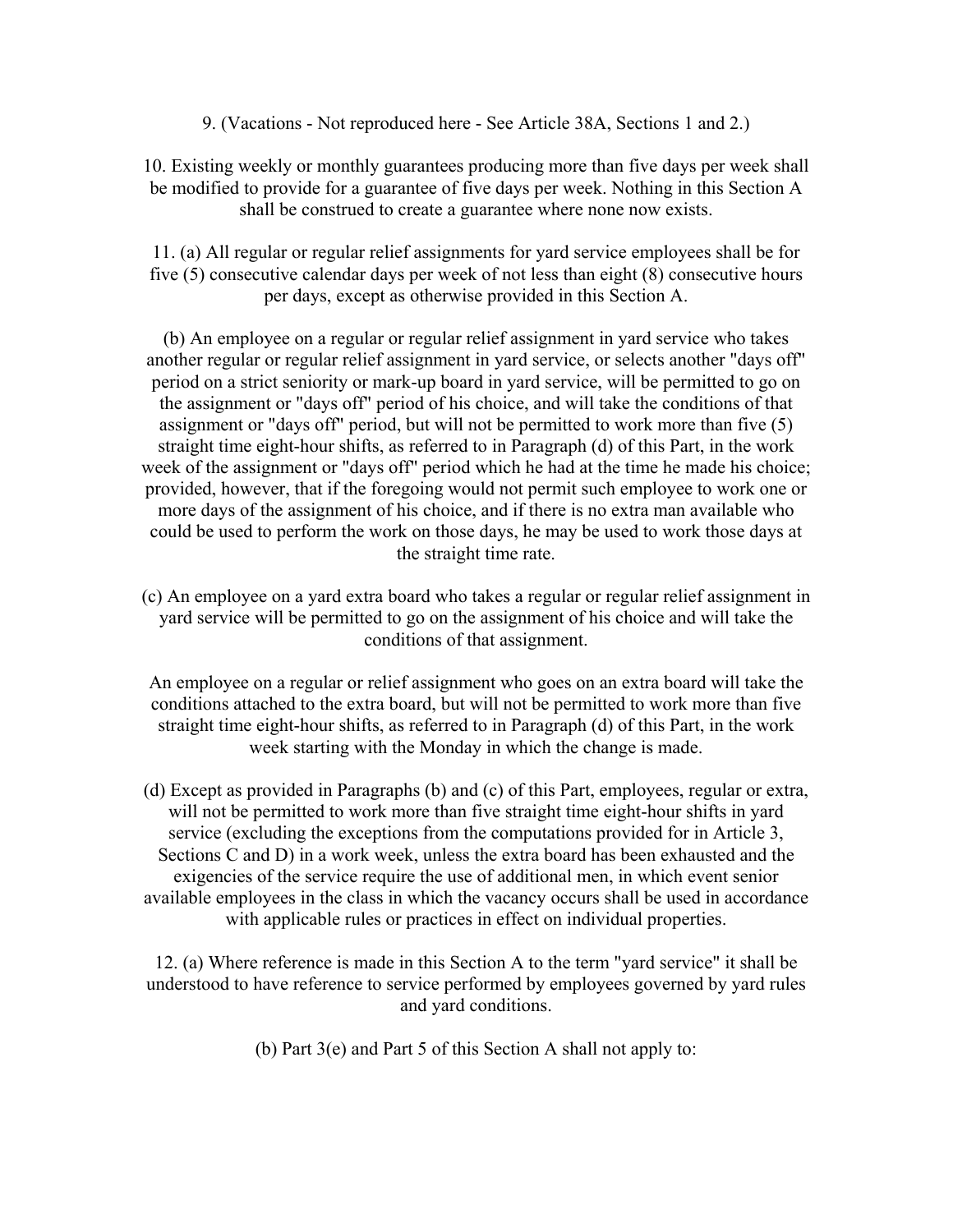### Car Retarder Operators Hump Motor Car Operators (Chauffeurs) Levermen Switchtenders (sometimes classified as Switchmen)

(c) None of the provisions of this Section A relating to starting time shall be applicable to any classification of employees included within the scope of this Section A which is not now subject to starting time rules.

13. Existing rules and practices, including those relating to the establishment of regular assignments, the establishment and regulation of extra boards, the operation of working lists or "mark-up-boards", etc., shall be changed or eliminated to conform to the provisions of this Section A in order to implement the operation of the reduced work week on a straight time basis.

14. The parties hereto having in mind conditions which exist or may arise on individual carriers in the application of the five-day work week agree that the duly authorized representative (General Chairman) of the employees, party to this agreement, and the officer designated by the Carrier, may enter into additional written understandings to implement the purposes of this Section A, provided that such understandings shall not be inconsistent with this Section A.

# **SECTION B IMPLEMENTING AGREEMENT (5-Day Work Week)**

(1) When a regular assignment is discontinued permanently and there is a relief assignment involved, it will, of course, be necessary to also discontinue the relief assignment. If there is another relief day available which might be connected with the remaining 4 days of the discontinued relief assignment, it will be permissible to bulletin a new relief assignment and include the odd day to make up a 5-day assignment for a relief crew, or relief man.

(2) The term "work week" for regularly assigned employees, including relief assignments, means a week beginning with the first day on which the assignment is bulletined to work; i.e.., if bulletined Monday through Friday, these 5 days would be the work week for the regularly assigned men, Saturday and Sunday would be the days off. Regular assignments may be made for any consecutive 5 days within a week. Where it is not practicable to grant two consecutive days off to regularly assigned employees, the days off will be arranged as provided in Part 4 of Section A.

The term "work week" for extra men means a period of 7 days, starting with Monday. This does not mean that you may work an extra man 7 consecutive days, starting with Monday, at pro rata rate, but that you may use him any 5 days within the 7, not necessarily consecutively. A new work week for extra men starts each Monday.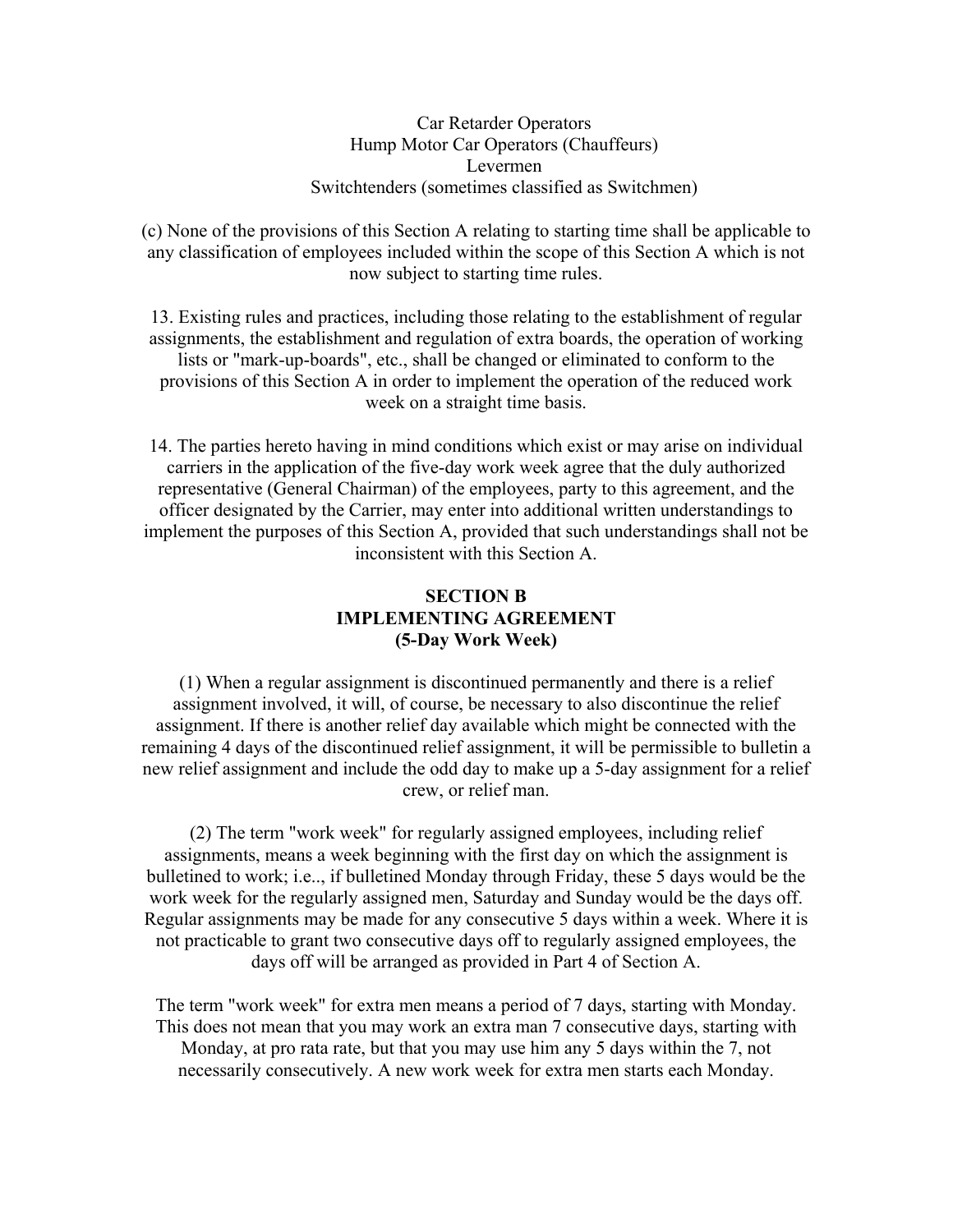(3) An extra man who completes 5 straight time 8-hour shifts within his work week, commencing with Monday, will hold his turn on the extra board but will not be used on the 6th or 7th day of his work week if there is an extra man available on the board who does not have in 5 straight time 8-hour shifts in that week.

(a) If an extra man works 5 days, Sunday through Thursday, he will retain his position on the extra board, and if used Friday, he will be paid pro rata rate unless the Friday shift starts within 22-1/2 hours from starting time of previous shift. (See Article 3, Section B-3.)

(4) Where regular relief assignments cannot be established for 5 days on the same shift, they may be established with different starting times on different shifts on different days, and they may have different points for going on and off duty. Starting time and points for going on and off duty must be the same as for the men or crews being relieved.

It is permissible at points where yardmen hold seniority in two different yards (such as Thayer and Jonesboro) to establish relief assignments embracing shifts in both yards. This is something to be worked out at each point to meet conditions as they exist. It may be found more desirable at some places to stagger the rest days of crew members in small yards and set up relief assignments for individuals or protect the off days of regular men with extra men where there is an insufficient number of days to provide a regular 5-day relief assignment.

(5) Regular relief assignments must be treated as regular jobs the same as any other regular assignment. This means that the "move up" rule (Article 16, Section C-2) is not applicable to foremen positions assigned to regular relief foremen. The relief foreman to whom an assignment is made is entitled to work as foreman instead of moving up the senior helper on a crew. If the foreman position on a crew is not embraced within a regular relief assignment, making it necessary to resort to the extra board on the regular off day of the foreman, the move-up rule will be applicable.

(6) A regular relief assignment may be comprised of 5 days' work in different yardman capacities where it is necessary; for example, 3 days as a foreman and 2 days as a helper. In bulletining such relief assignment, it should be for 5 consecutive days, starting with the first day the job is bulletined to work; for example, Sunday through Thursday, Monday through Friday, Tuesday through Saturday, etc.

(7) Relief assignments should not be set up with two shifts starting on the same calendar day unless there is a situation at some point where a 5-day relief assignment cannot otherwise be established and a regular relief assignment is preferable to protecting the off-days with extra men. Where relief assignments are established under these conditions, members of such relief crews will be paid at pro rata rate, even through second tour of duty commences within less than 24 hours from beginning of tour of duty on preceding shift. The 22-1/2 hours provision for extra men is not applicable to regular relief assignments.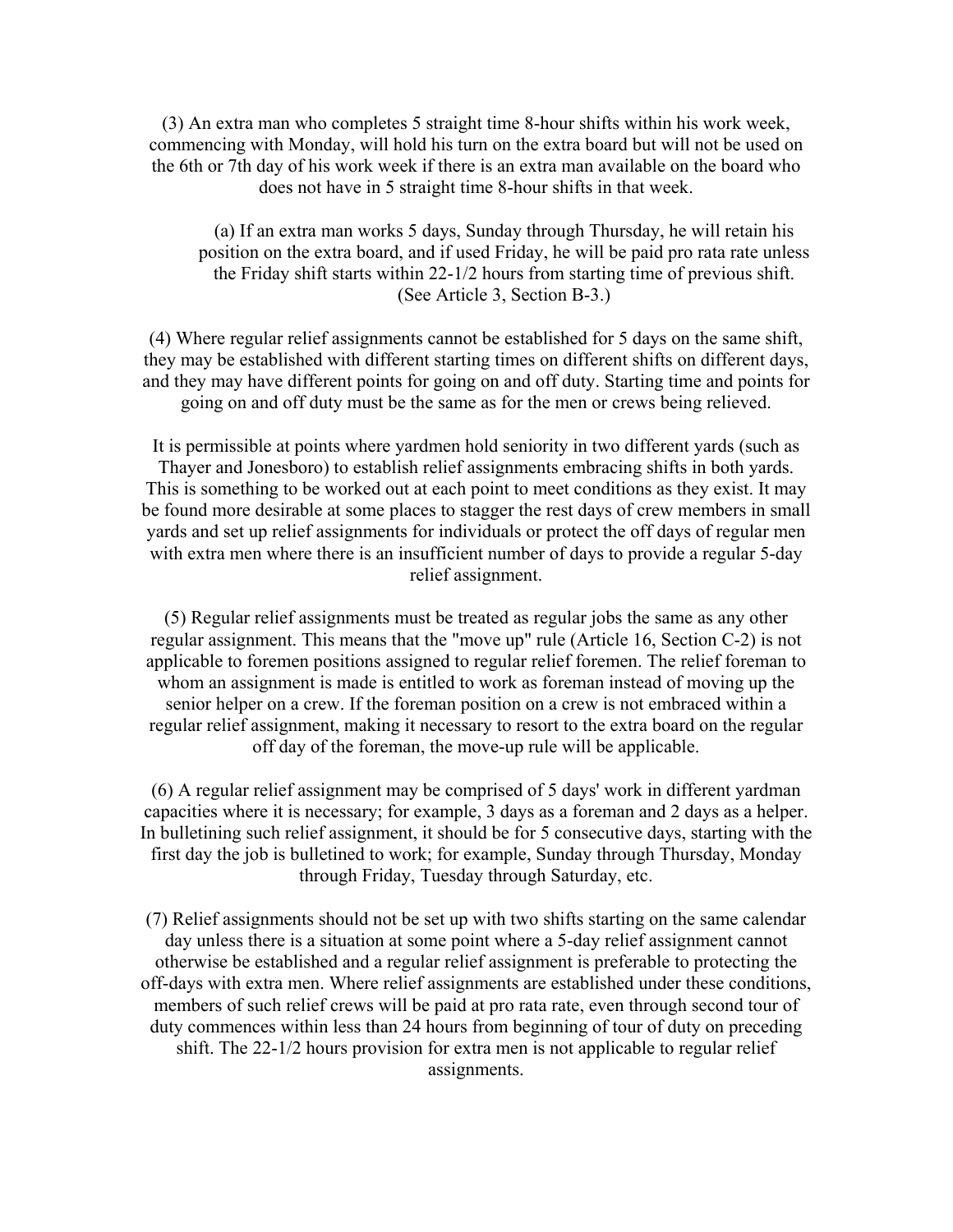(8) In yards where there is an insufficient number of regularly assigned yard crews to afford a 5-day assignment for a relief crew as a unit, it will be necessary to set up relief assignments for the crew members individually or protect the off days by the use of extra men, where there is an insufficient number of days for a 5-day relief assignment.

(9) Where the work of a crew can be absorbed on the off day by other crew or crews, it is not necessary that a relief assignment be set up for that day.

(10) When the extra board is exhausted, present practices in effect for making up extra crews or filling vacancies are not changed. Instructions of December 18, 1946, dealing with this subject are quoted:

"A sufficient number of yardmen shall be employed to protect the regular and extra work. Arrangements for the protection of extra work of yardmen and/or use of roadmen in yards may be made by local officers and Local Chairman."

"Yardmen, when available, will be used to protect all yard work in preference to roadmen. In determining the yardmen available, they shall be taken, in the following order - (1) Extra man or men; (2) Senior man or men cut off account reduction in force who have made themselves available for service by notifying the local officers in writing with copy to Local Chairman; (3) Senior regular man or men who have signified desire to protect extra work."

"Yardmen will be considered available if they can protect the service for which required without exceeding hours of service provided in Hours of Service Law."

"This, of course, will not apply at Hugo where road and yard seniority is consolidated."

(11) In yards where 4-man crews are worked and there is an insufficient number of such crews to comprise a 5-day relief assignment for a 4-man crew, making it necessary to combine 4-man crew with 3-man crews to complete a relief assignment, men from the extra board should be used to fill the fourth position on the days the relief crew relieves the 4-man crew.

(12) Extra man working five days, Sunday through Thursday, on temporary vacancy has taken the conditions of a regular assignment and when displaced at the end of the shift Thursday, should be marked up on the extra board and allowed to work to the top of the list. However, should not be used Friday or Saturday if there is anyone else on the extra board who could work it at pro rata rate. In the event he is worked, then he would be paid pro rata for Friday work. This in conjunction with examples listed under Part 18 of this Section.

- (13) Five-day assignments (regular or relief) may be annulled for one day on a holiday or a Sunday, but not both within the same work week.
	- (14) In the application of Part 7, Article 32, Section A, the following will govern: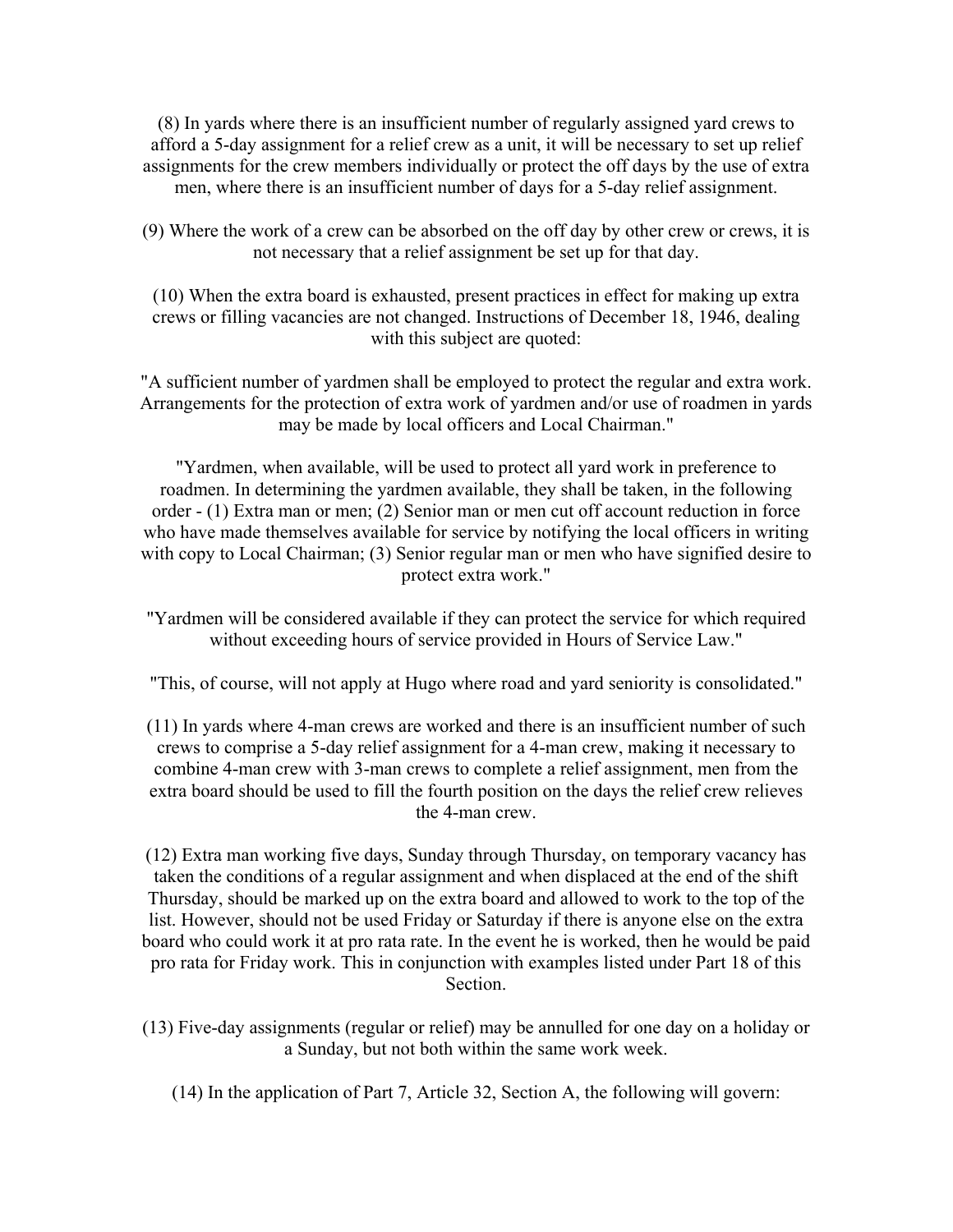(a) When the assignment of a regular man is annulled for one day on a Sunday or holiday and he desires to place himself in order to make five straight time shifts during his work week, he will make request at the completion of the last shift worked preceding the date on which his assignment is annulled. (See Article 37, Section 1(b) Note 4 which provides that failure to bump does not disqualify the yardman for holiday pay.)

(b) If there is a junior man he can displace for the one shift under applicable rules, he will thus exercise his seniority in lieu of reverting to the extra board for the one day.

(c) If he is eligible for the extra board and makes request, he will be marked thereon at the completion of the last shift worked and will be subject to call eight hours thereafter in preference to extra men.

(d) In event two or more regular men revert to the extra board the same day under the terms of this understanding, their respective standings will be governed by the time they went off duty on the last previous shift, seniority to distinguish the standings of those who went off duty at the same time.

(e) First shift on which service is performed by this employee from the extra board will be at pro rata rates.

(f) When the employee marking up on the board in line with the above has completed five straight time 8-hour shifts, he will not be permitted to perform any other service from the extra board.

(15) Definitions of "grade" of service and "class" of service:

The term "grade" has reference to the occupation, such as foreman, helper, or pilot. The term "class" means the type of work performed. We have only one "class" of service, insofar as yardmen are concerned, which is "yard service". In road service we have different "classes" of service, such as passenger, through freight, local, work train, etc., but we are not concerned with road service in this particular agreement.

(16) Service covered by one or more different agreements may not be combined in computing 5-day yardmen's service.

A regular yardman who may lose a day as a yardman in getting on a relief position in another craft, and as result makes less than 5 days as a yardman, may not be used on an additional shift as a yardman on his rest day in order to get in 5 days as a yardman. An extra yardman who loses a day in such circumstances may be permitted to protect his turn on the extra board after completing the relief assignment, bearing in mind that the extra man is not entitled to more than 5 pro rata shifts as a yardman within his work week.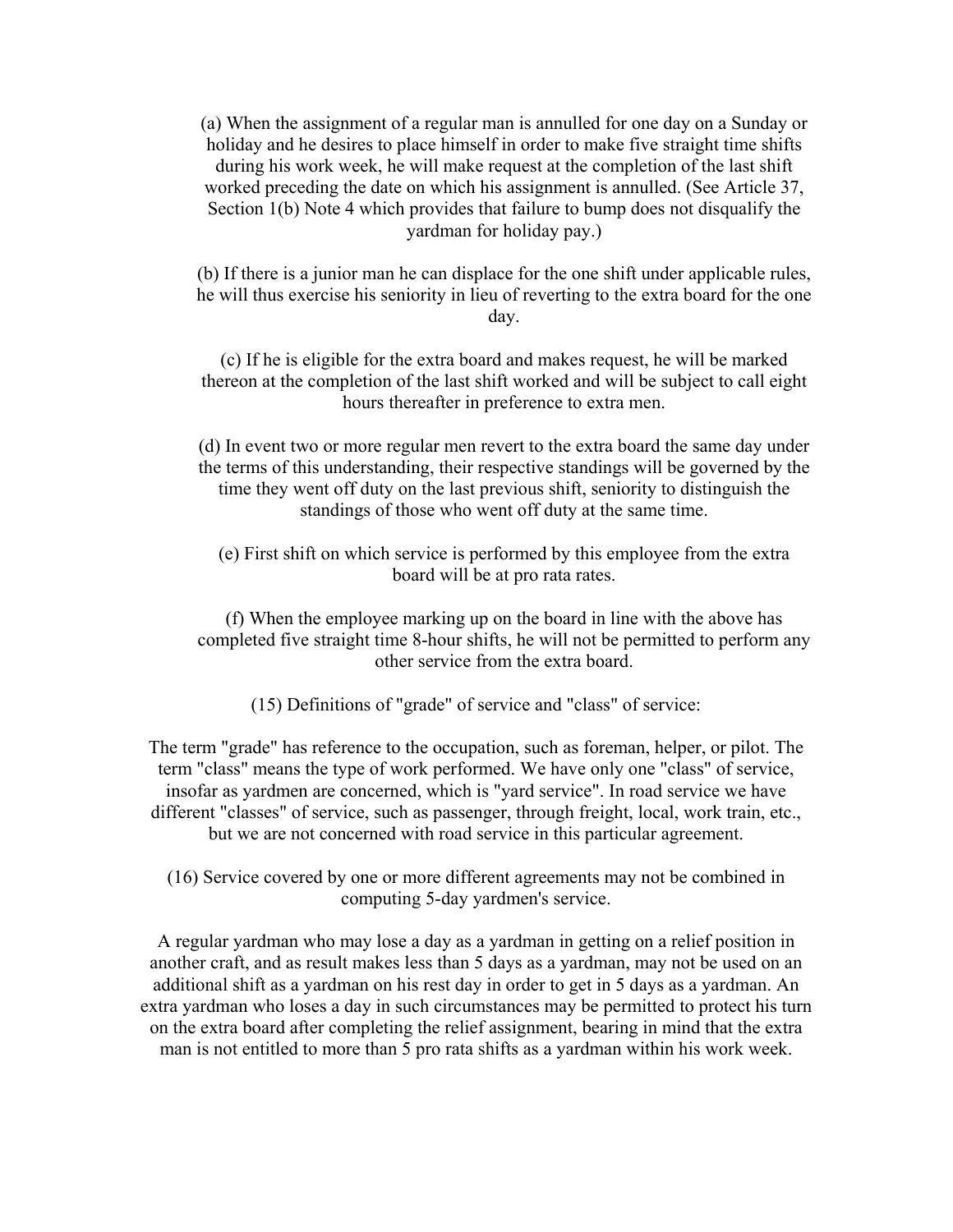(17) Time and one-half rate, extra men: If it is necessary for an extra man to commence second shift in less than 22-1/2 hours from starting time of the first shift in order to get in 5 days within a work week, he will be entitled to time and one-half rate for such second shift, subject to the exceptions provided in Article 3, Section B this with the understanding that his turn on the extra board entitles him to such second shift.

If an extra man works 8:00 a.m. to 4:00 p.m. 23rd at pro rata rate, is called to go on duty at 4:00 a.m. 24th to relieve a yardman on the 11:59 p.m. shift of the 23rd and works until 7:59 a.m. 24th, then works another shift 8:00 a.m. to 4:00 p.m. the 24th, the method of payment would be:

8 hours at pro rata rate, 8:00 a.m. - 4:00 p.m. 23rd.

8 hours at time and one-half rate for service performed 4:00 a.m. - 7:59 a.m. 24th, and

8 hours at pro rata rate, 8:00 a.m. - 4:00 p.m., 24th, because this is the beginning of a new 24-hour period.

(18) Article 32, Section A, Part 11 refers to regularly assigned employees who desire to take another assignment and employees on a seniority or mark-up board who desire another off day. We are not concerned with the seniority or mark-up board. Boiled down, insofar as we are concerned, this rule means that an employee, regularly assigned, who bids in another regular assignment will not be permitted to work more than 5 straight time, 8-hour shifts in the work week of the assignment he is holding at the time he is assigned to the position bid in. The rule makes an exception for the situation where the man might be prevented from working one or more days on the position bid in, in which event he may be used more than 5 days at pro rata rate if there is no extra man available.

**EXAMPLE:** A regularly assigned man, Monday through Friday with Saturday and Sunday off days, bids in another assignment with work week Saturday through Wednesday. The bids are up and an assignment is made effective Saturday. He has already worked 5 days on his old assignment, Monday through Friday; he would therefore not be permitted to go on the new assignment Saturday or Sunday if there is an extra man available to work the job, because it would give him more than 5 days' work in the work week of the assignment off which he bid. If no extra man is available, he may be used on the new assignment Saturday and/or Sunday at pro rata rate.

(19) A yardman who reverts to the extra board after displaced from a regular assignment or temporary vacancy should be marked on the extra board at the time he ties up at the completion of last shift worked, subject to Article 32, Section A, Paragraphs (c) and (d) of Part 11.

(20) All yardmen positions come within the 5-day work week. This includes independent positions such as pilots and bullring men.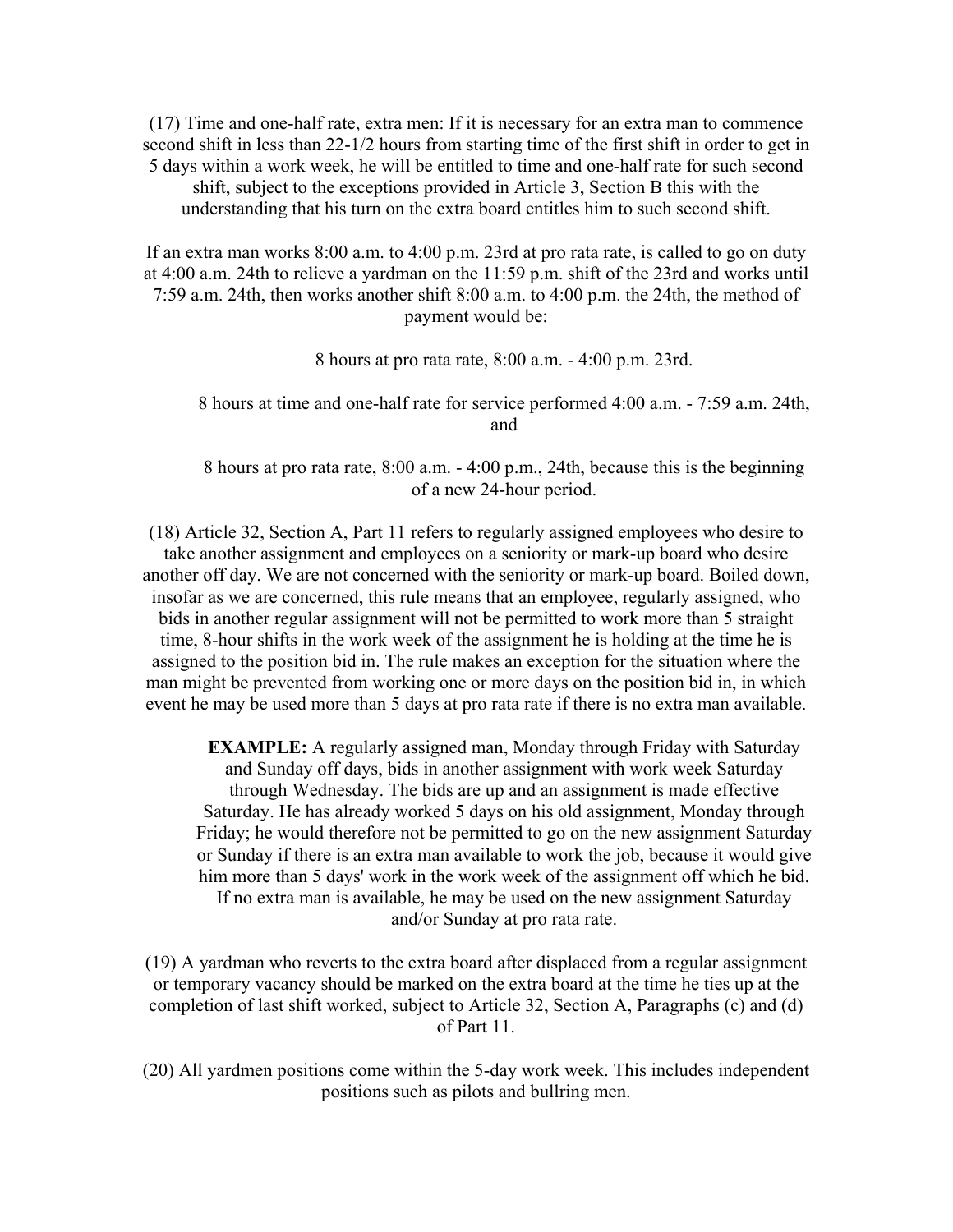(21) A regularly assigned yardman will not be assigned a day off as yardman on which he regularly performs work in a relief capacity in another craft which in effect would permit him to regularly work more than five days a week. This will not prevent the individual involved from being assigned another day off to accomplish the intent of this understanding.

(22) The provisions of Article 32, Section A, Part 14, which reads as follows are recognized:

"The parties hereto having in mind conditions which exist or may arise on individual carriers in the application of the five-day work week agree that the duly authorized representative (General Chairman) of the employees, party to this agreement, and the officer designated by the carrier, may enter into additional written understandings to implement the purposes of this Section A, provided that such understandings shall not be inconsistent with this Section A."

(23) (Vacations - Not reproduced here - See Article 38-A.)

(24) (Permanent and Temporary Vacancies - Not reproduced here - See Article 14(a) and Article 15(a).)

Back to Subject Index

# **ARTICLE 33 CAR RETARDER OPERATORS (CRO)**

# **SECTION A CLASSIFICATION**

CRO positions are classified as yardmen and made subject to all rules of this Agreement which are applicable to individual positions such a pilots, switchtenders, bullring men, except as otherwise provided in this Article.

# **SECTION B QUALIFICATIONS**

(This Section B is applicable only to the initial training of CRO's when car retarders are initially placed in operation in a yard or terminal where yardmen are employed.)

(1) Advance notice will be posted so the senior yardmen who desire to qualify as CRO's may make written application. This application must be made to the Superintendent within ten days from date of the notice. In event a senior employee is on an approved leave of absence, absent on account of vacation, illness, or other reason which does not impair his seniority rights, during the time applications are being received, returns to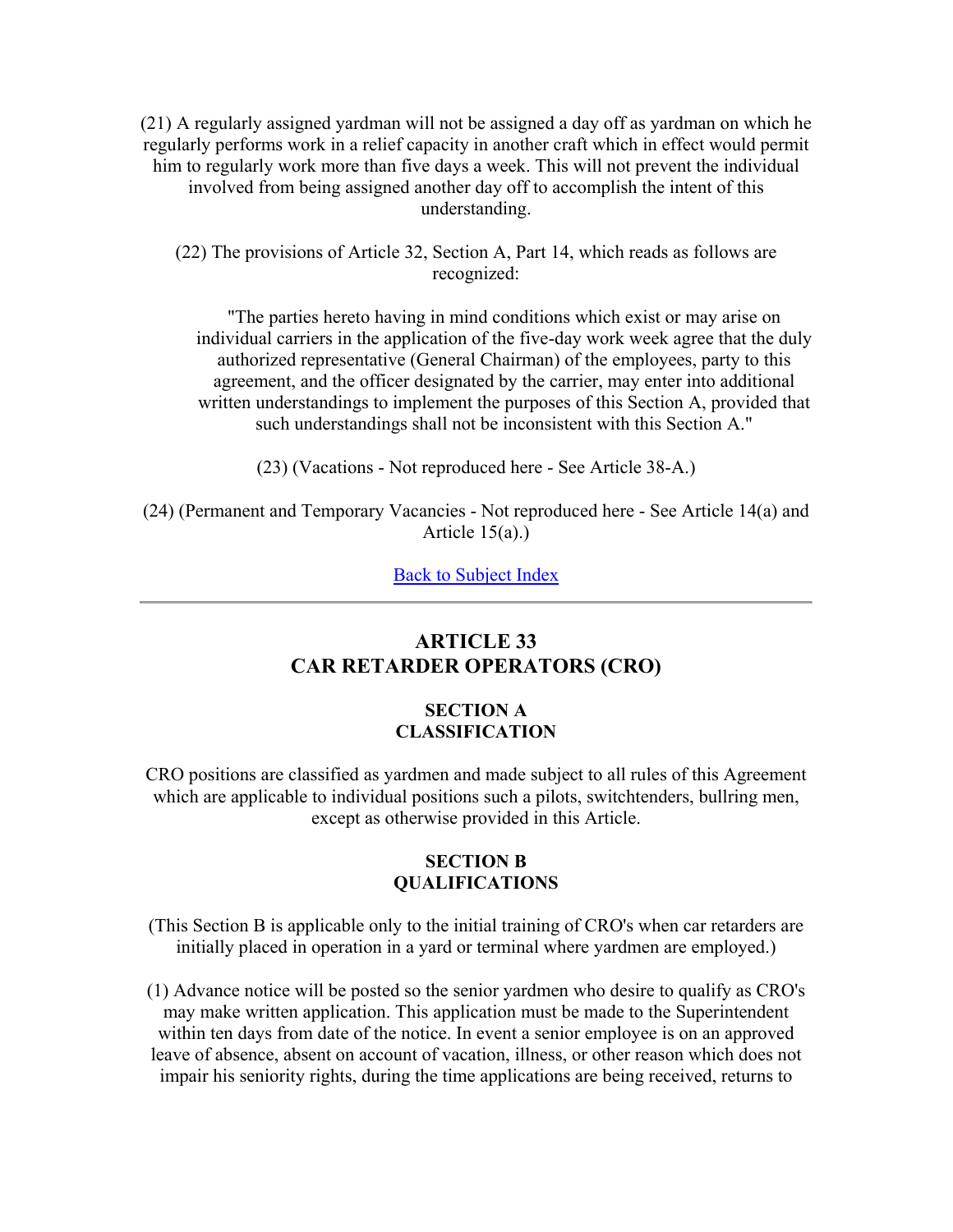work during this training period and desires to qualify, he will be included in the list of the specified number of trainees and the junior applicant will be eliminated from the list.

(2) The agreed upon number of senior yardmen who make application will be given onthe-job training and instructions for the number of shifts to be specified by the Superintendent. The starting date of the training period for each employee will be designated by the Superintendent. Applicants will be selected in seniority order. If any of the designated trainees withdraw their applications, or are disqualified during the training period, the next senior applicant or applicants will be added to the list to supplant those thus eliminated.

# Back to Subject Index

(YARDMEN)-Article 33, Section B, paragraphs  $(1)$  &  $(2)$ , (Rev. Effect. 7/1/73)

(1) Advance notice will be posted so the senior yardmen, that are qualified foremen, who desire to qualify as CRO's may make written application. This application must be made to the Superintendent within ten days from date of the notice. In event a senior qualified foreman is on an approved leave of absence, absent on account of vacation, illness, or other reason which does not impair his seniority rights, during the time applications are being received, returns to work during this training period and desires to qualify, he will be included in the list of the specified number of trainees and the junior applicant will be eliminated from the list.

(2) The agreed upon number of senior yardmen, that are qualified foremen, who make application will be given on-the-job training and instructions for the number of shifts to be specified by the Superintendent. The starting date of the training period for each employe will be designated by the Superintendent. Applicants will be selected in seniority order. If any of the designated trainees withdraw their applications, or are disqualified during the training period, the next senior applicant or applicants will be added to the list to supplant those thus eliminated.

# Back to Subject Index

(3) Trainees will be allowed CRO rate for each eight-hour shift in training. They must remain in attendance the complete eight-hour shift in each instance to qualify for this trainee allowance.

(4) Superintendent will be the judge as to the duration of the training period and when the trainee is qualified. Any trainee may be disqualified at any time during the training period when in the judgment of the Superintendent the trainee has clearly demonstrated inaptitude and lack of ability to qualify. If the trainee objects to his disqualification, he may make written request for investigation within ten days from date of disqualification.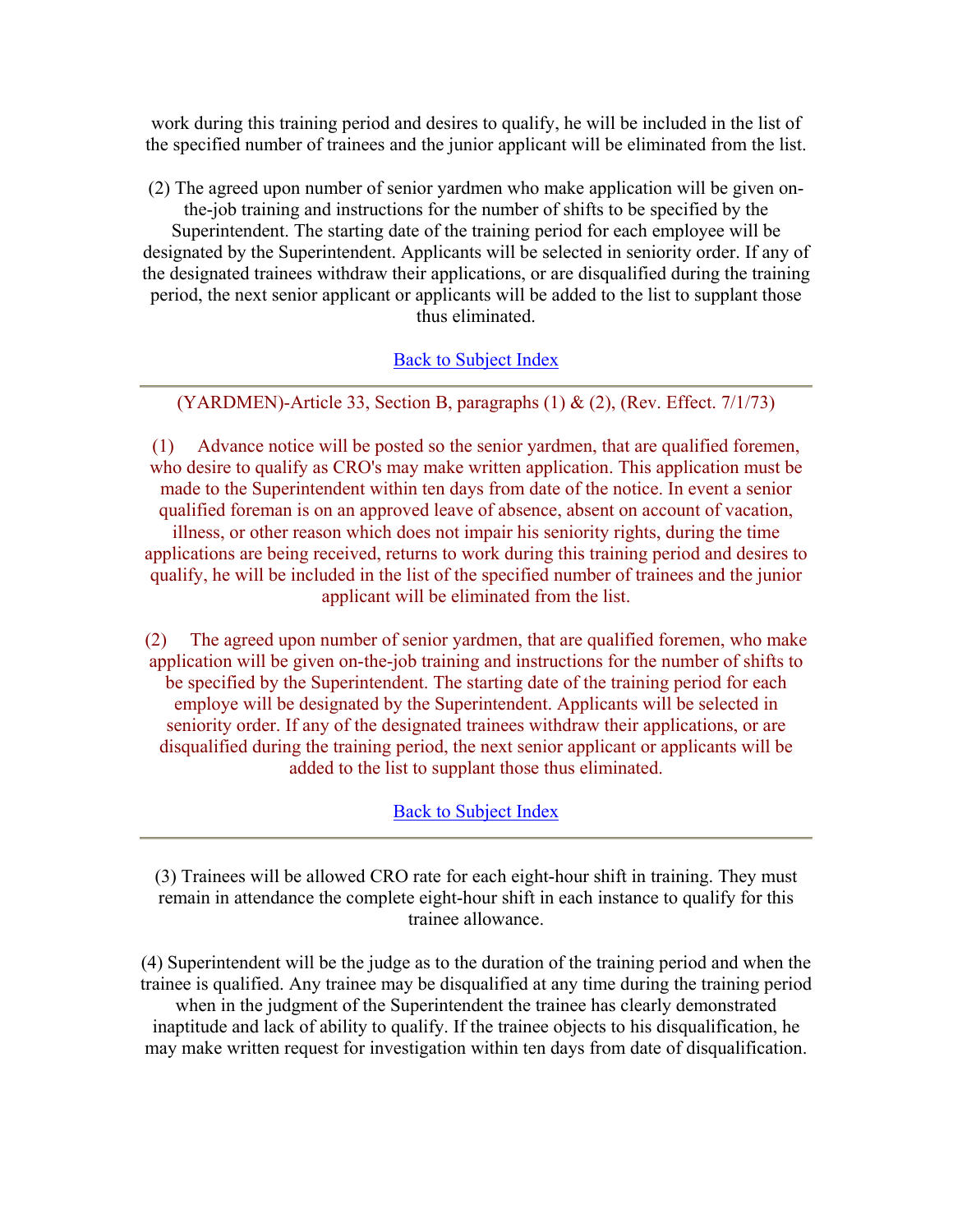(5) Applicants for trainee positions will not be used as yardmen while in training on any day they are paid as a trainee. This not to apply in cases of emergency which creates a shortage of yardmen.

### **SECTION C SENIORITY**

(1) At the expiration of the training period for each applicant, or group of applicants who train simultaneously, a bulletin will be posted by the Superintendent showing the names of those qualified. Letters CRO will be shown on the yardmen's seniority roster opposite the names of those qualified as CRO's. Their seniority date as CRO shall be the same as their yardman seniority date.

(2) Positions of CRO's then established will be bulletined and assigned to the senior qualified applicants under provisions of Section H(2) of this Article. If no applications received, the junior qualified man or men will be assigned.

3. Subsequent to the training period outlined in Section B, yardmen who desire to qualify for CRO positions will make written application to the Superintendent. Applicants who have not less than 260 days actual service as yardmen with this Carrier will be given an opportunity to qualify on their own time without expense to the Carrier. This authority will be granted by the Superintendent to applicants in seniority order and at times specified by him. Employees whose qualifications are certified by the Superintendent under the provisions of this Paragraph (3), when placed on an assignment will be required to serve a test period of fifteen shifts to demonstrate their fitness and ability. They may be disqualified prior to completion of the test period when their performance demonstrates lack of fitness and ability to continue subject to provisions of Section B(4).

4. No employee will be assigned or allowed to assume the duties of CRO until his qualifications are certified by the Superintendent. After an employee is certified, satisfactorily passes the test provided for in Paragraph (3), and it is desired to disqualify him from further service as CRO, he will be notified in writing and will be given an investigation, if requested, under the provisions of Article 22, Section A.

### **SECTION D DUTIES**

CRO's, while working as such, will not be required to perform other yardman duties unrelated to operation of car retarders except in cases of emergency. They will not be required to maintain records or make reports not incidental to car retarder operation. Accident and personal injury reports on prescribed forms covering accidents and injuries occurring during their normal tour of duty, and time returns are normal requirements of CRO's

# **SECTION E STARTING TIME**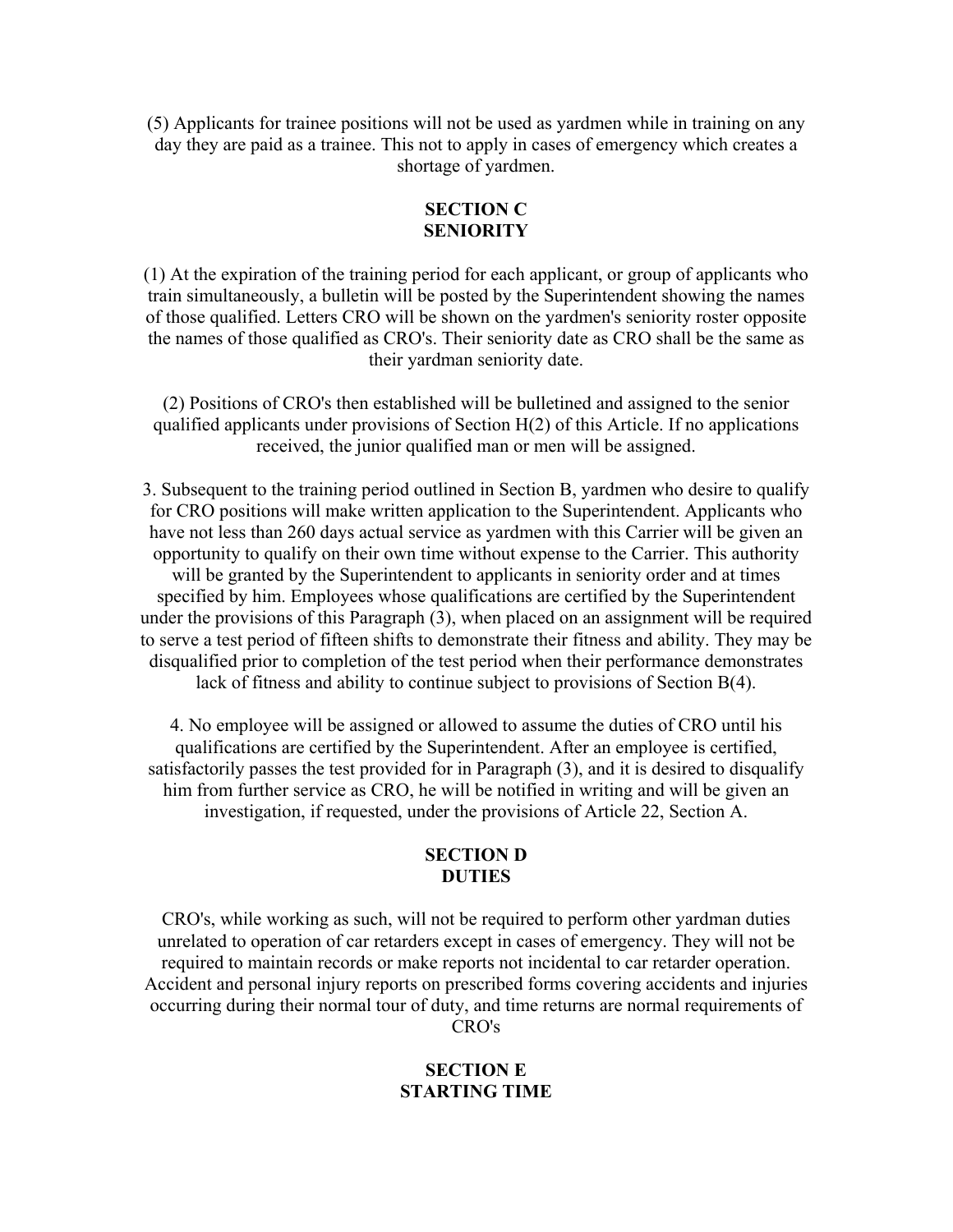Article 9, governing starting time of yard crews, will apply to CRO's.

### **SECTION F ASSISTING TRAINEES**

When CRO's are required and authorized during their tour of duty to assist trainees in learning the duties of CRO's, they will be allowed \$2.00 per shift, or part thereof, for this duty. Supervisory responsibilities for this purpose other than to give advice necessary to properly instruct trainees will not be delegated to CRO's.

### Back to Subject Index

### MEMORANDUM OF AGREEMENT

Article 33, Section F, entitled ASSISTING TRAINEES is revised to read:

"When CRO's are required and authorized during their tours of duty to assist trainees in learning the duties of CRO's, they will be allowed \$4.00 per shift, or part thereof, for this duty. Supervisory responsibilities for this purpose other than to give advice necessary to properly instruct trainees will not be delegated to CRO's."

Signed at Springfield, Missouri, and effective this 17th day of August 1977.

### FOR: ST. LOUIS-SAN FRANCISCO RAILWAY COMPANY

By: J. J. Ratcliff Director of Labor Relations

FOR: Yardmen represented by UNITED TRANSPORTATION UNION

> By: J. W. Reynolds General Chairman

Back to Subject Index

# **SECTION G POINT FOR BEGINNING AND ENDING DAY**

CRO's will report and be relieved from duty at the Car Retarder Tower.

## **SECTION H VACANCIES**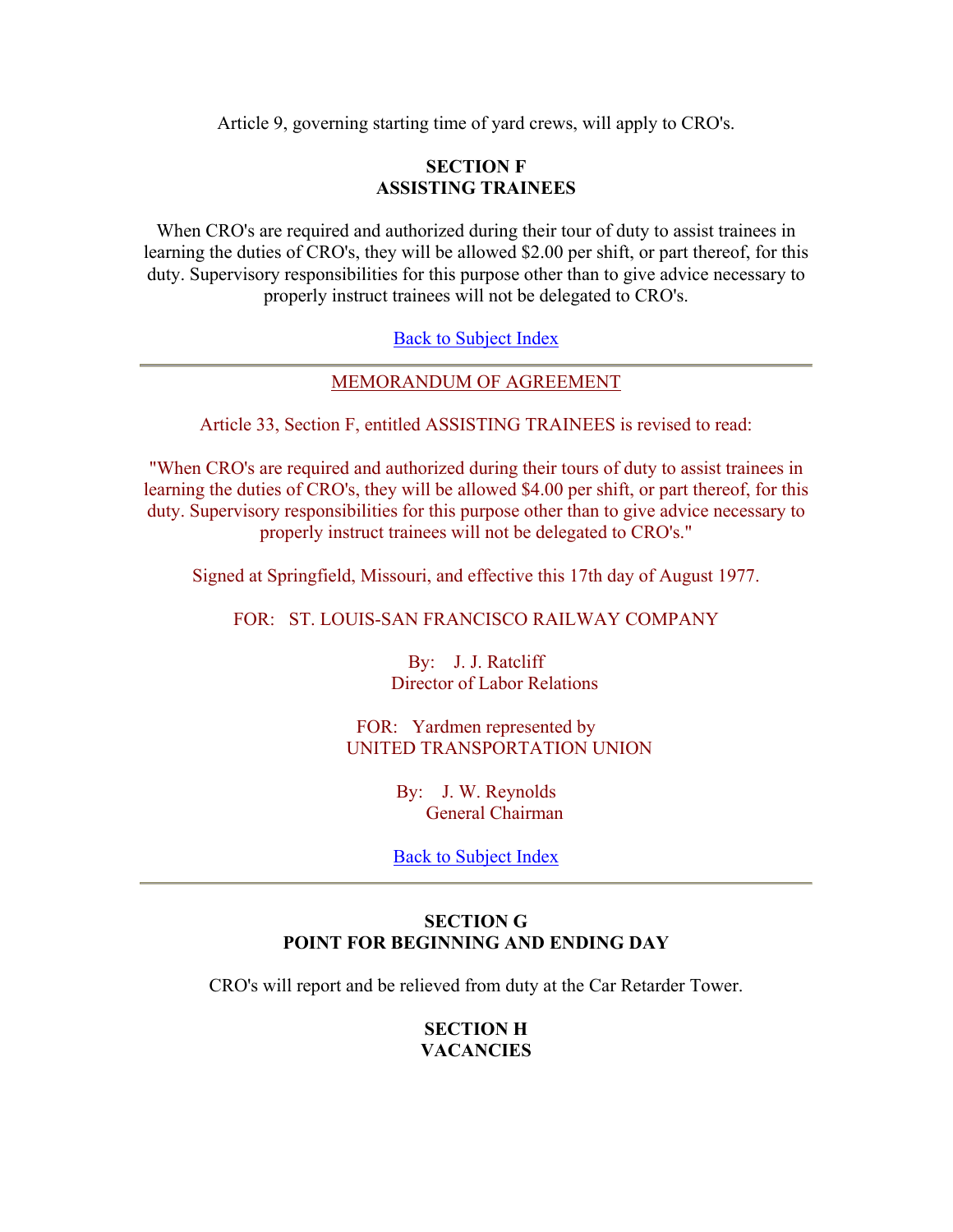- (1) Except as provided in Paragraph (3) below, temporary CRO vacancies, and permanent CRO vacancies under bulletin, will be filled by using:
	- (a) The first-out qualified CRO on the Yardmen's extra board who is available to work the CRO vacancy at pro rata rate. If none:

(b) The senior qualified CRO in the terminal who is regularly assigned as yardman (foreman, helper, herder, etc.) to work that day in the same starting time bracket as the CRO vacancy. If none:

(c) The senior qualified CRO (without regard to rest days or to what his Yardman or CRO assignment may be) who can work the CRO vacancy at pro rata rate and who will accept the call. If none:

(d) The senior qualified CRO (without regard to rest days or to what his Yardman or CRO assignment may be) who is available to protect the CRO vacancy under the Hours Of Service Act and who will accept the call. The junior such man that can be contacted must accept the call.

To be entitled to call under any of the above categories the employee must be available under the Hours of Service Act to protect the 8-hour assignment of the CRO vacancy.

Regular assigned Yardmen used to fill CRO positions, as provided in this Paragraph (1), will be allowed not less than they would have earned on their regular assignment.

(2) Permanent vacancies on both existing and new CRO assignments will be computed, bulletined and assigned in the manner described in Article 14(a); provided, however, in the event no bids are received for a bulletined CRO vacancy the junior qualified CRO (who is not assigned as such) will be assigned and will not be allowed to bid off the position until some man junior to him has become qualified as CRO (and is not assigned as such) or unless some senior qualified CRO signifies in writing that he will accept the position (which will be considered his bid if it is rebulletined).

A CRO force assigned as such, may request, in writing, that the assignment be rebulletined if a junior man has become qualified as CRO or if a senior qualified CRO (not assigned as such) signifies in writing that he will accept the position (which will be considered his bid). The assignment will be rebulletined and the incumbent will remain on it while it is under bulletin.

(3) (a) In the event that a CRO vacancy exists for more than five days, the senior CRO desiring the same and making written application will be assigned on the sixth day.

(b) Where it is known in advance that a CRO vacation vacancy will exist for five days or more the senior CRO making written application at least 24 hours in advance of the first starting time, shall be assigned on the first day. This will also apply to CRO vacancies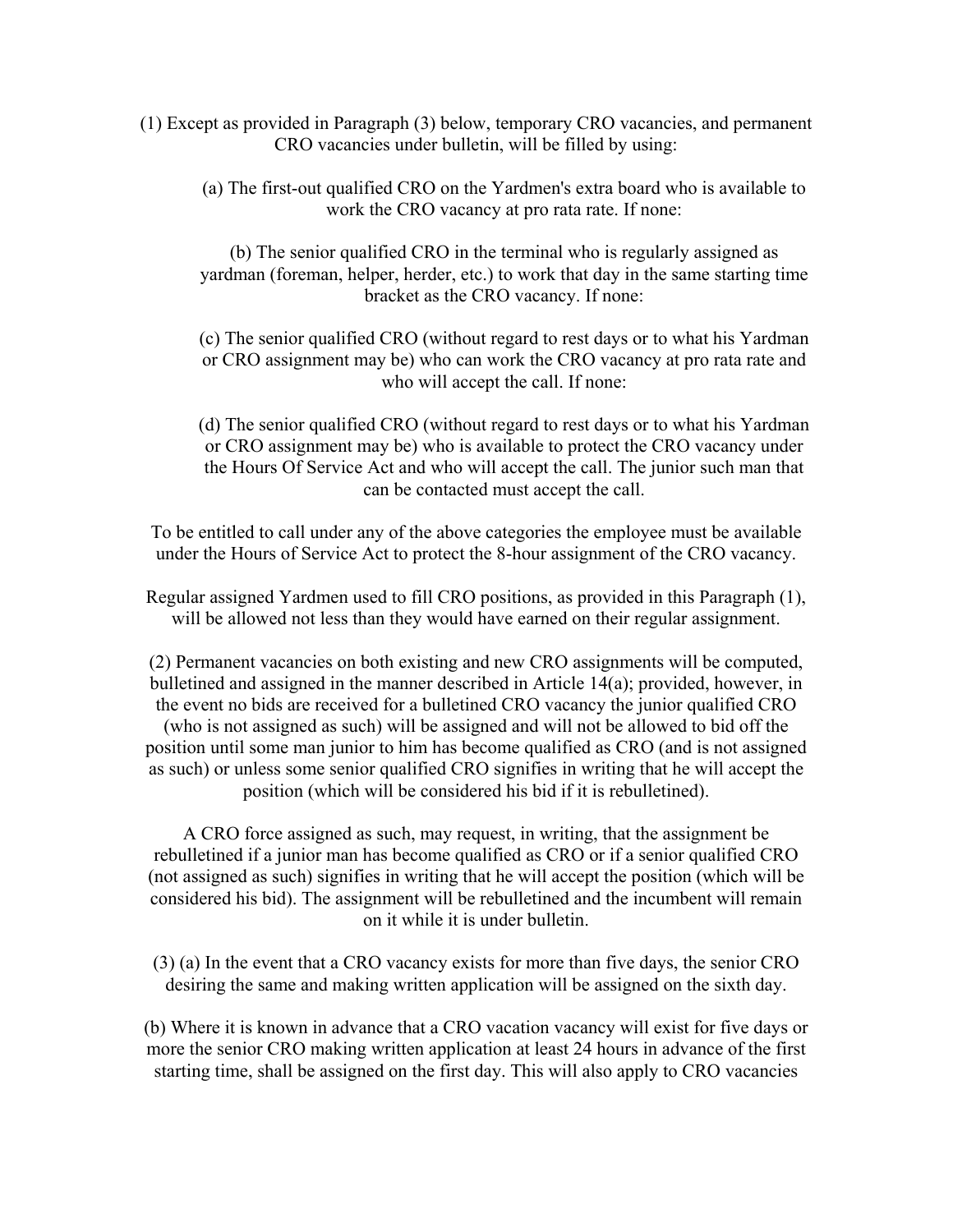resulting from regularly assigned CRO's exercising rights under either part of this Paragraph (3).

# **SECTION I EXERCISING SENIORITY**

(1) Regularly assigned CRO's may exercise seniority on any yardman (foreman, helper, herder, etc.) assignment in accordance with seniority and applicable rules in the Yardmen's Agreement, provided there is a junior unassigned CRO available to fill the CRO vacancy.

(2) Qualified CRO's who are not regularly assigned as such may enter and re-renter CRO service by -

(a) Bidding for vacancies, or

(b) Exercising displacement rights on to CRO assignments when regular yardmen assignment is abolished, or they are displaced therefrom by a senior yardman.

(3) (a) Qualified CRO's who are regularly assigned as a yardman (foreman, helper, herder, etc.) may relinquish CRO qualification and rights by notifying the proper Carrier Officer in writing. A yardman who does relinquish his qualification and rights may not re-establish them in less than six months (except as provided in Paragraph (3)(b) below), but they may do so by requesting in writing the opportunity to again establish his CRO qualification. (He may be required to "break-in" on his own time and will be subject to the test period specified in Section 3(3) of this Article.)

(b) Qualified CRO's assigned to the Yardmen's extra board may not relinquish their CRO qualifications and rights. A regularly assigned Yardman who has relinquished his CRO qualifications and rights, and then is subsequently assigned to the Yardmen's extra board, will be called for CRO vacancies while on the extra board if the proper Carrier Officer considers him qualified, and such use will re-establish his CRO qualification and rights.

(c) If an extra yardman does re-establish his qualifications and rights while on the extra board he may, if he subsequently obtains a regular yardman assignment, again relinquish his CRO qualification and rights under the provisions of Paragraph (3)(b) below.

# **SECTION J LUNCH PERIOD**

CRO's will be allowed twenty minutes for lunch within 4-1/2 and 6 hours from starting time without deduction in pay.

Back to Subject Index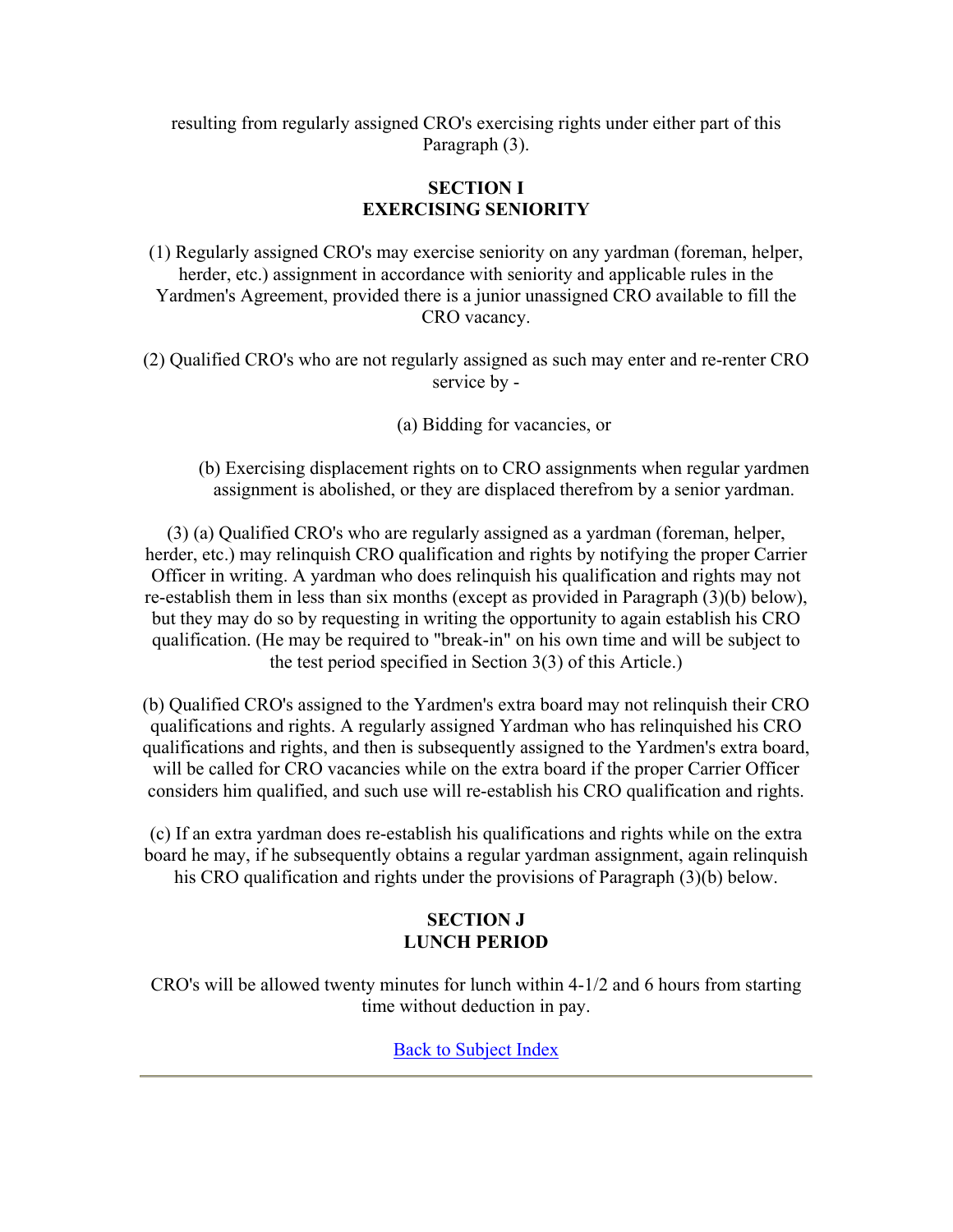### **ARTICLE 34**

### **SECTION A INTERCHANGE POINTS FOR CONNECTING LINES**

The Carrier will designate interchange point for each railroad at each terminal or switching district at first physical point of interchange. It is understood that due to different conditions prevailing at different terminals local committees may enter into local agreements providing for variations from the above.

(Award #129 of P.L. Board No. 37)

The purpose of the above provision is "to prohibit foreign line crews from coming into Frisco trackage and running through a yard capable of being the interchange point, into a more distant yard. \*\*\* We believe that this agreement restricts the authority of the Carrier to designate a point of interchange. It is necessary for the Carrier to designate the first yard entered by the delivering Carrier to be the point of interchange. However, in this dispute, the Carriers are not entering a yard when they enter the physical property. They are entering the Frisco main line, and then the first yard entered is the Rosedale Yard. Therefore, it is permissible for the Carrier to designate that yard as the interchange point."

### **SECTION B INTERCHANGE**

(Article VII of National Agreement of January 27, 1972)

(1) At points where yard crews are employed, road freight crews may be required to receive their over-the-road trains from a connecting carrier or deliver their over-the-road trains to a connecting carrier provided such trains are solid trains which move from one carrier to another intact with or without motive power and/or caboose.

Back to Subject Index

### MEMORANDUM OF AGREEMENT

### IT IS AGREED:

Article 34, Section B (1) of the Yardmen's Schedule effective January 1, 1973, is revised by the addition of the following Note:

When a Frisco road crew that is operating a solid train out of a foreign carrier's yard, discovers that their caboose does not conform with the Conductors' and Brakemen's Schedule, the train may be stopped prior to the time that it passes the terminal limits after reaching Frisco trackage and a yard crew may be required to change the caboose without penalty payment to either the yard crew or the road crew.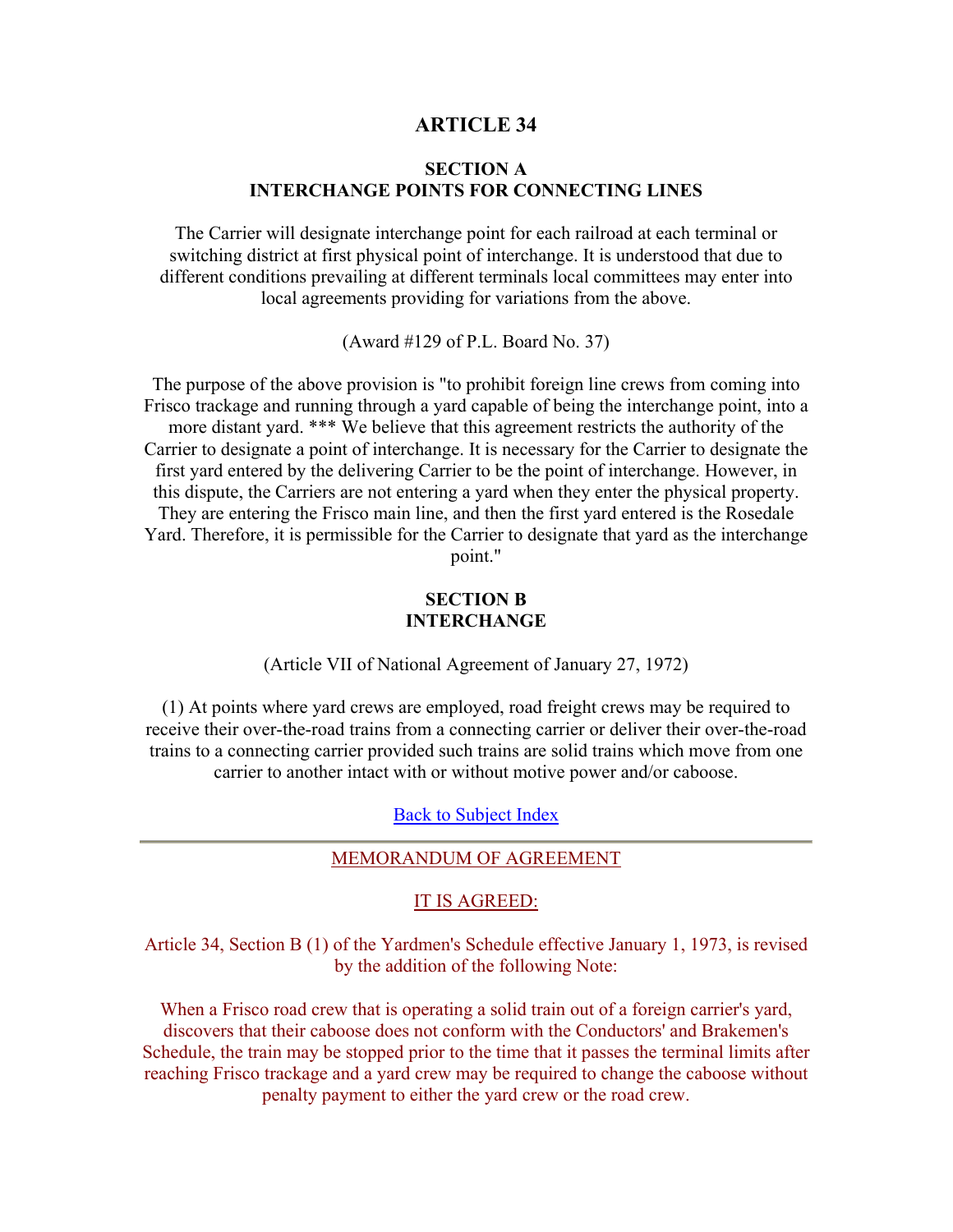### Signed at Springfield, Missouri, this 16th day of March, 1979, and effective March 16th, 1979.

# FOR: ST. LOUIS-SAN FRANCISCO RAILWAY COMPANY (Except AT&N District)

By: J. L. Russell Director of Labor Relations

FOR: Yardmen represented by UNITED TRANSPORTATION UNION

> By: J. W. Reynolds General Chairman

Back to Subject Index

(2) If road crews referred to in Paragraph (1) of this Section B are not required to return or deliver their motive power and/or their cabooses to or from their on or off duty points an alternate means of transportation will be provided.

(3) At designated interchange points, if a carrier does not now have the right to specify additional interchange tracks it may specify such additional track or tracks as the carrier deems necessary providing such additional track or tracks are in close proximity. Bulletins specifying additional tracks will be furnished the General Chairman or General Chairmen involved prior to the effective date.

(4) If the number of cars being delivered to or received from interchange tracks of a connecting carrier exceeds the capacity of the first track used, it will not be necessary that any one interchange track be filled to capacity before use is made of an additional track or tracks provided, however, the minimum number of tracks necessary to hold the interchange will be used.

(5) Crews used in interchange service may be required to handle interchange to and from a foreign carrier without being required to run "light" in either direction.

Work equities between carriers previously established by agreement, decision or practice will be maintained with the understanding that such equity arrangements will not prevent carriers from requiring crews to handle cars in both directions when making interchange movements. Where carriers not now using yard and transfer crews to transfer cars in both

directions desire to do so, they may commence such service and notify the General Committees of the railroad involved thereof to provide an opportunity to the General Committees to resolve any work equities between the employees of the carriers involved. Resolution of work equities shall not interfere with the operations of the carriers or create additional expense to the carriers. It is agreed, however, that the carriers will cooperate in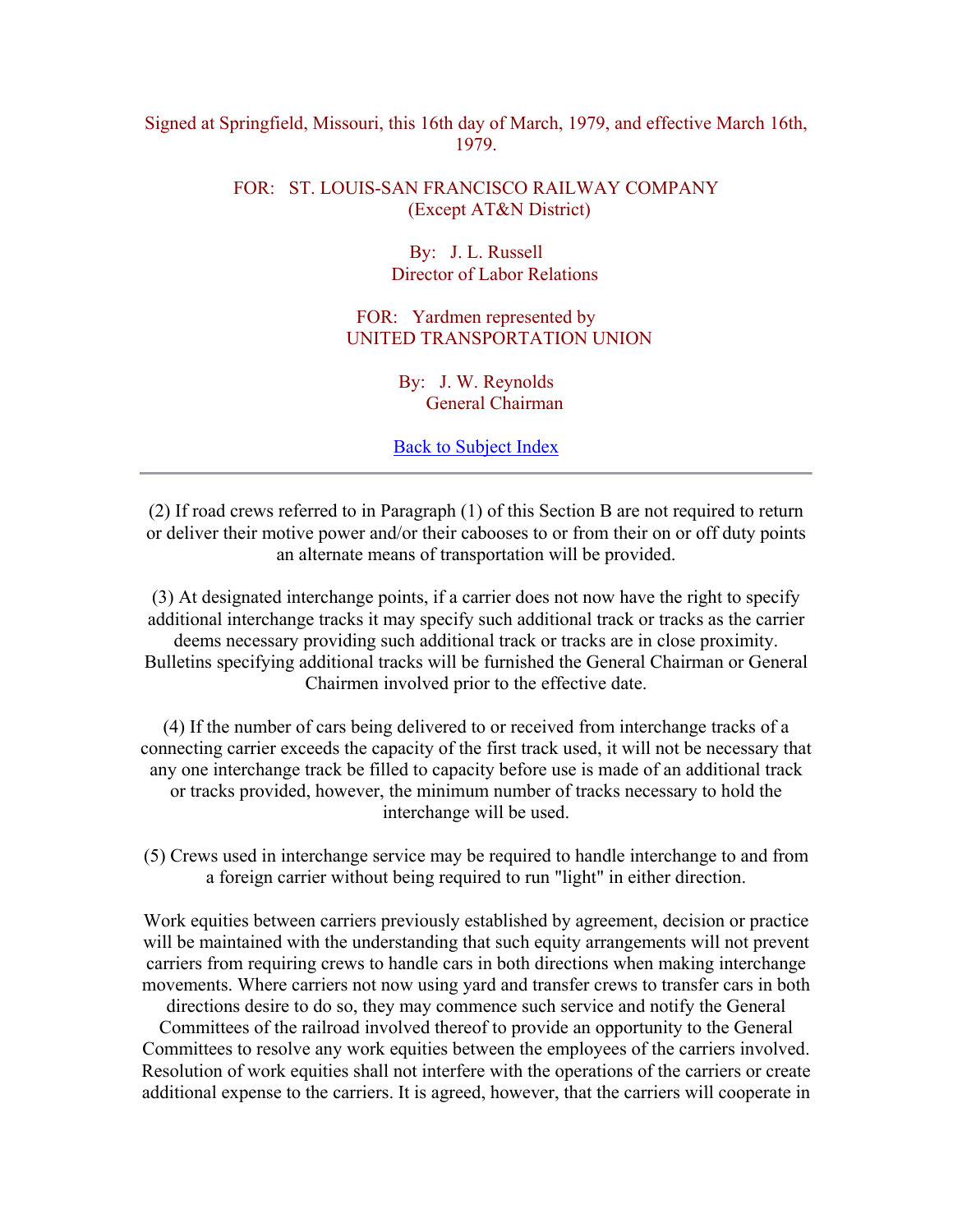providing the committees involved with data and other information that will assist in resolution of work equities.

(6) The foregoing provisions are not intended to impose restrictions with respect to interchange operation where restrictions did not exist prior to the date of this Section B.

Back to Subject Index

# **ARTICLE 35 OFF-TRACK TRAVEL INSURANCE**

(Agreement of August 7, 1967)

When employees are required to ride in or on any vehicle while operated on or over a public thoroughfare will be covered by Carrier-financed insurance as follows:

(a) \$100,000.00 Accidental Death or Dismemberment;

(b) \$3,000.00 Blanket Accident Medical Reimbursement;

(c) 80 per cent of the insured employee's salary from this Carrier for time lost, subject to a maximum of \$100.00 per week for a 156-week period. So far as extra men are concerned, the 80% shall be determined on the basis of the earnings of the extra man who takes the injured man's next turn off the board.

This will also apply to employees deadheading under orders.

Back to Subject Index

# MEMORANDUM OF AGREEMENT

# IT IS AGREED:

Effective November 1, 1977, Memorandum of Agreement "D" signed at Washington, D. C. August 7, 1967, is canceled and employes (Yardmen and Brakemen) will, effective that same date, be covered by the provisions of Article XI, entitled Payments to Employees Injured Under Certain Circumstances, of the Mediation Agreement made July 17, 1968, by and between the participating carriers represented by the National Railway Labor Conference and the Eastern, Western and Southeastern Carrier's Conference Committees, and the employes of such carriers represented by the Brotherhood of Railroad Trainmen (now United Transportation Union).

Signed at Springfield, Missouri, this 24th day of October, 1977.

FOR: ST. LOUIS-SAN FRANCISCO RAILWAY COMPANY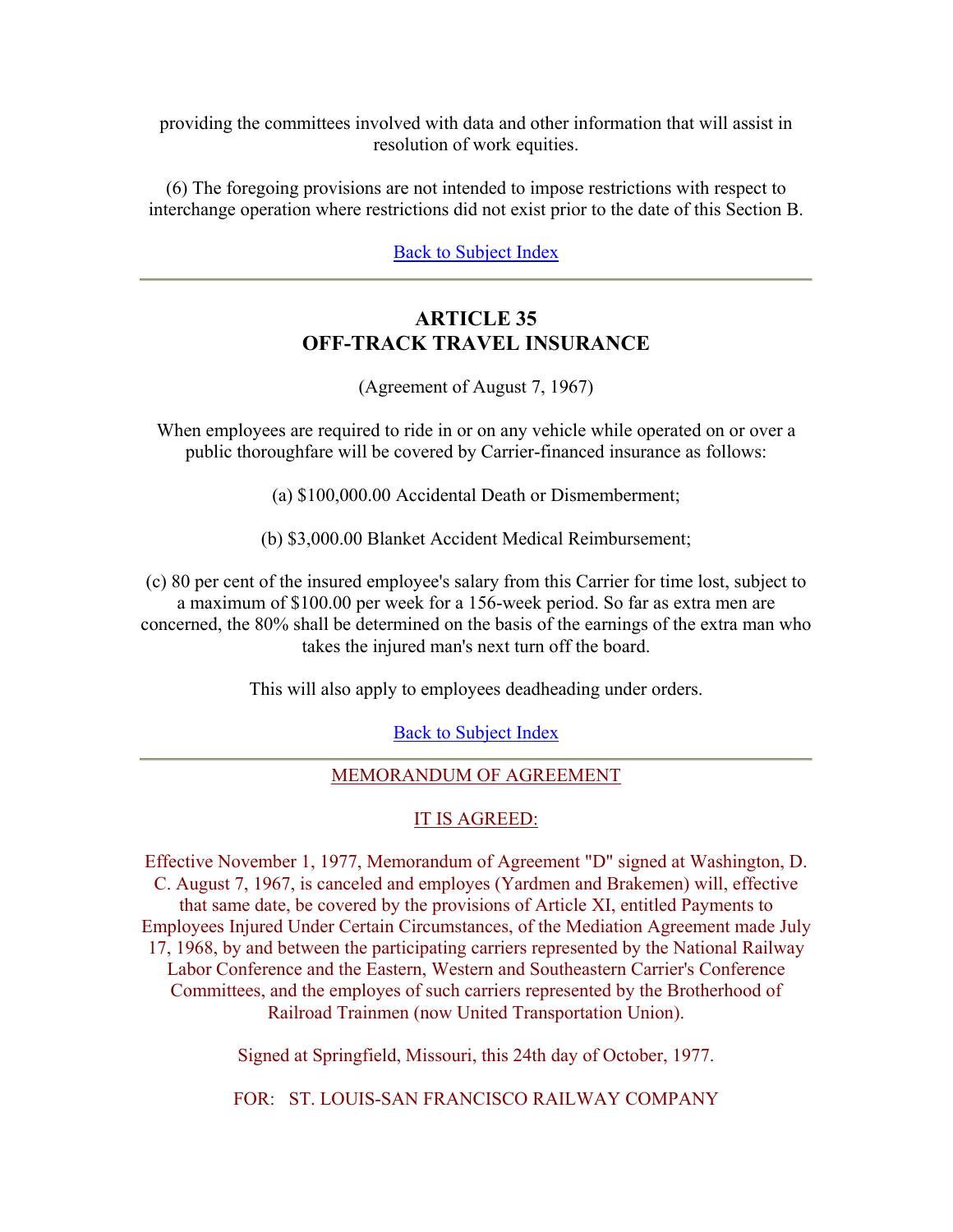By: J. J. Ratcliff Director of Labor Relations

FOR: Yardmen and Brakemen represented by UNITED TRANSPORTATION UNION

> By; J. W. Reynolds General Chairman

Back to Subject Index

# **ARTICLE 36 HEALTH AND WELFARE**

Pursuant to an Agreement dated Washington, D.C. March 26, 1964, the St. Louis-San Francisco Railway Company, a participating carrier listed in exhibits thereto, as subsequently revised, agreed to provide disqualified yardmen and their dependents with health and welfare coverage (subject to negotiated changes).

Back to Subject Index

# **ARTICLE 37 HOLIDAY PAY**

(National Agreement of April 5, 1957, as revised by subsequent National Agreements, unless otherwise indicated)

Back to Subject Index

ARTICLE III - HOLIDAYS (Taken from the UTU January 29, 1975 National Agreement)

Section 1

In 1976, Christmas Eve (the day before Christmas is observed) will be added to the list of paid holidays for employees receiving holiday pay. Details of the holiday provision will be agreed upon by the parties by July 1, 1975.

Section 2.

The National Carriers' Conference Committee, on behalf of the carriers party to this Agreement, may exercise a national option prior to January 1, 1976 to substitute Good Friday for the birthday holiday effective January 1, 1976, for the employees represented by the United Transportation Union.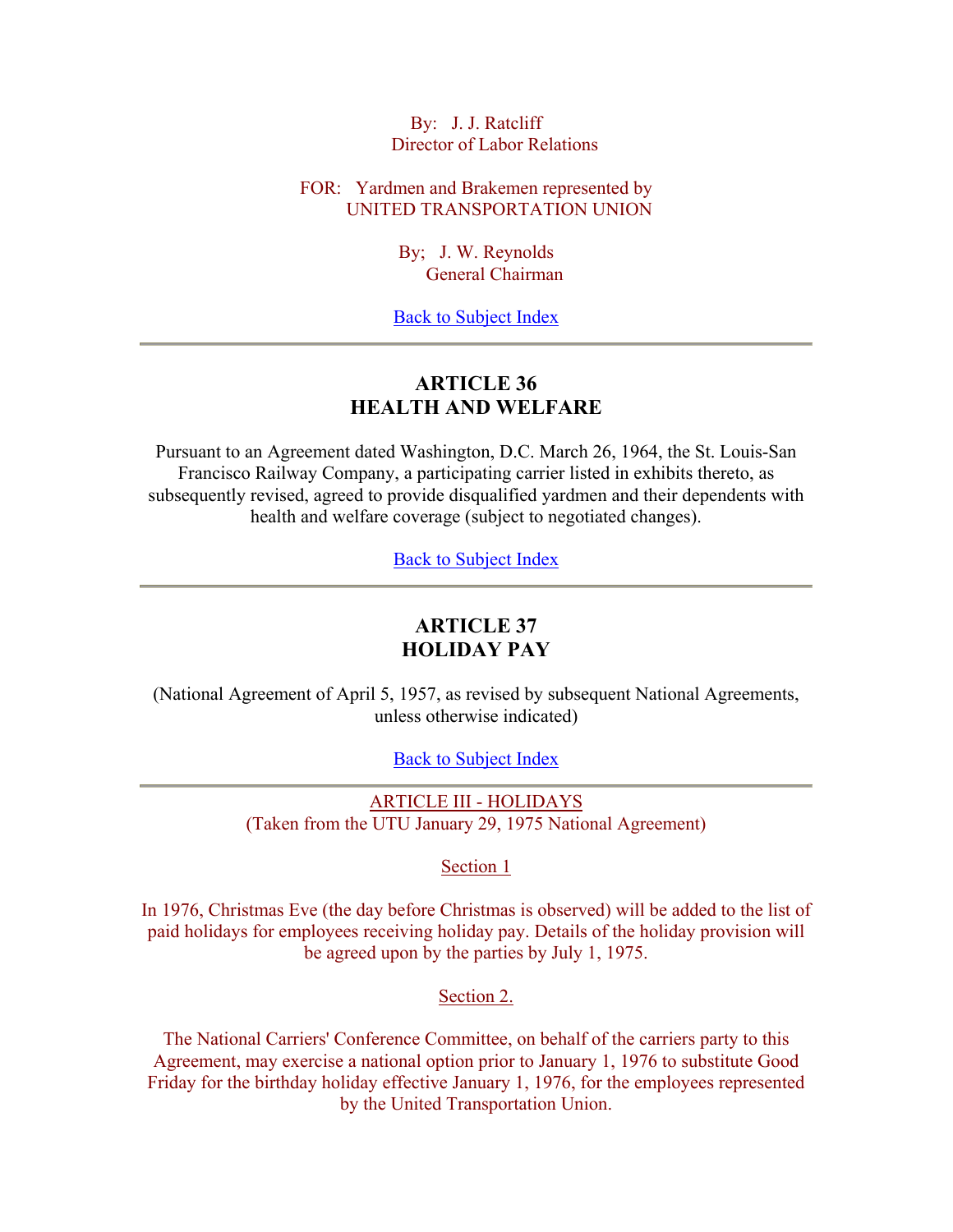# **SECTION A REGULARLY ASSIGNED YARD SERVICE EMPLOYEES**

(1) \*\*\*Each regularly assigned yard service employee, who meets the qualifications provided in Part (2) hereof, shall receive one basic day's pay at the pro rata rate of the position to which regularly assigned for each of the following enumerated holidays:

> New Year's Day Washington's Birthday Decoration Day Fourth of July Labor Day Thanksgiving Day Christmas Day Employee's Birthday Veteran's Day (effective 1973)

Only one basic day's pay shall be paid for the holiday irrespective of the number of shifts worked.

NOTE: When any of the above-listed holidays falls on Sunday, the day observed by the State or National will be considered the holiday.

(2) To qualify, a regularly assigned employee must be available for or perform service as a regularly assigned employee on the workdays immediately preceding and following such holiday, and if his assignment works on the holiday, the employee must fulfill such assignment. However, a regularly assigned yard service employee whose assignment is annulled, cancelled or abolished, or a regularly assigned yard service employee who is displaced from a regular assignment as a result thereof on (1) the workday immediately preceding the holiday, (2) the holiday, or (3) on the workday immediately following the holiday will not thereby be disqualified for holiday pay provided he does not lay off on any of such days and makes himself available for yard service on each of such days excepting the holiday in the event the assignment does not work on the holiday. If the holiday falls on the last day of an employee's workweek, the first workday following his "days off" shall be considered the workday immediately following. If the holiday falls on the first workday of his workweek, the last workday of the preceding workweek shall be considered the workday immediately preceding the holiday.

NOTE 1: A regularly assigned yard service employee who qualifies for holiday pay under Part (2) above shall not be deprived thereof by reason of changing from one regular yard assignment to another regular yard assignment on the workday immediately preceding or following the holiday or on the holiday.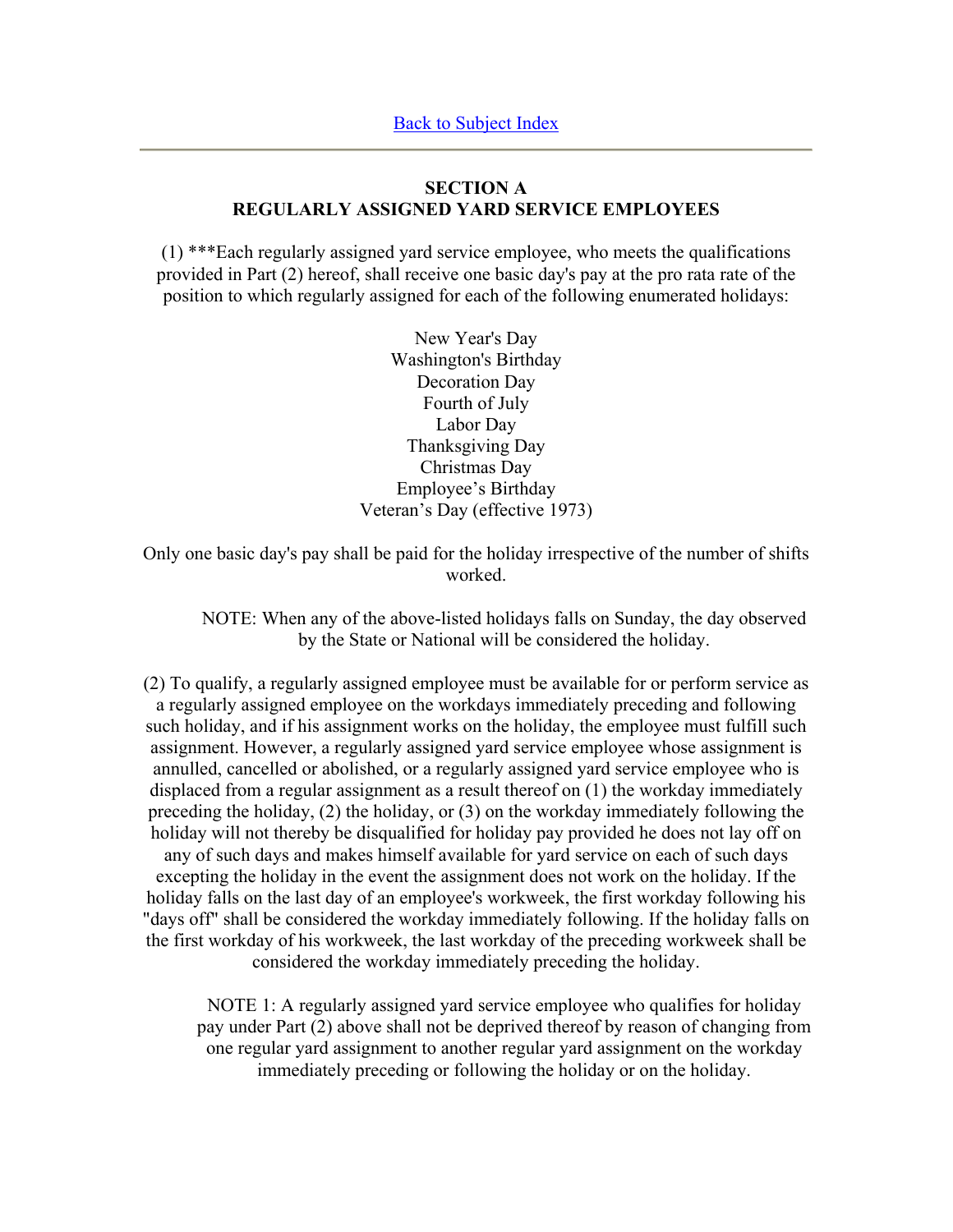NOTE 2: A regularly assigned yard service employee whose assignment is annulled, cancelled, or abolished, or a regularly assigned yard service employee who is displaced from a regular assignment as a result thereof as set forth above in Part (2) and who reverts to the extra board, will be considered "available" if he marks himself on the extra board in sufficient time under existing applicable markup rules to work a tour of duty at the first opportunity permitted by such applicable rules.

NOTE 3: An employee will be deemed to have performed service or fulfilled his assignment if he is required by the carrier to perform other service in accordance with rules and practices on the carrier.

NOTE 4: (Frisco Agreement - Not National): A regularly assigned yardman who is displaced (in accordance with Article 32, Section B, Part 14) for "one day only" on a holiday by another yardman (as a result of a holiday annulment) may elect not to displace another yardman (or to go to the extra board) and will not thereby be disqualified for holiday pay as a "regularly assigned yardman", or for failure to protect his regular assignment on the holiday. He must, however, meet the other qualifying conditions contained in the Agreements, in order to be entitled to the holiday pay (8 hours pro rata).

A yardman whose regular assignment is annulled on a holiday, or who is displaced by another yardman as a result of a holiday annulment, may not displace a yardman on a regular assignment that is not going to work on the holiday. Additionally if he does not displace another yardman (or go to the extra board) for the holiday, he may not do so on his rest day(s) under the provisions of the Five-Day Work Week Agreement (Article 32, Section A, Part 7(c)).

NOTE 5: (Frisco Agreement - Not National): When a Local Chairman is required to lay off from his assignment to represent a yardman in an investigation which is held on either one or both of the qualifying days or the holiday, as referred to above, he will be considered as having qualified and will be allowed holiday pay (8 hours straight time), if otherwise qualified under above Section A(2) or Section B(1). The foregoing will not be applicable if request is made by yardman or Local Chairman for postponement of the investigation which then results in the investigation being held on one of the applicable qualifying days or holidays mentioned above. When a Local Chairman is required to lay off from his assignment on either one or both of the qualifying days or the holiday, as referred to above, in compliance with request from a proper Carrier representative in order to handle contractual matters under dispute on the property, he will be considered as having qualified and will be allowed holiday pay (8 hours straight time), if otherwise qualified under above Section A(2) or Section B(1).

(3) Yard service employees who work on any of the nine specified holidays shall be paid at the rate of time and one-half for all services performed on the holiday with a minimum of one and one-half times the rate for the basic day.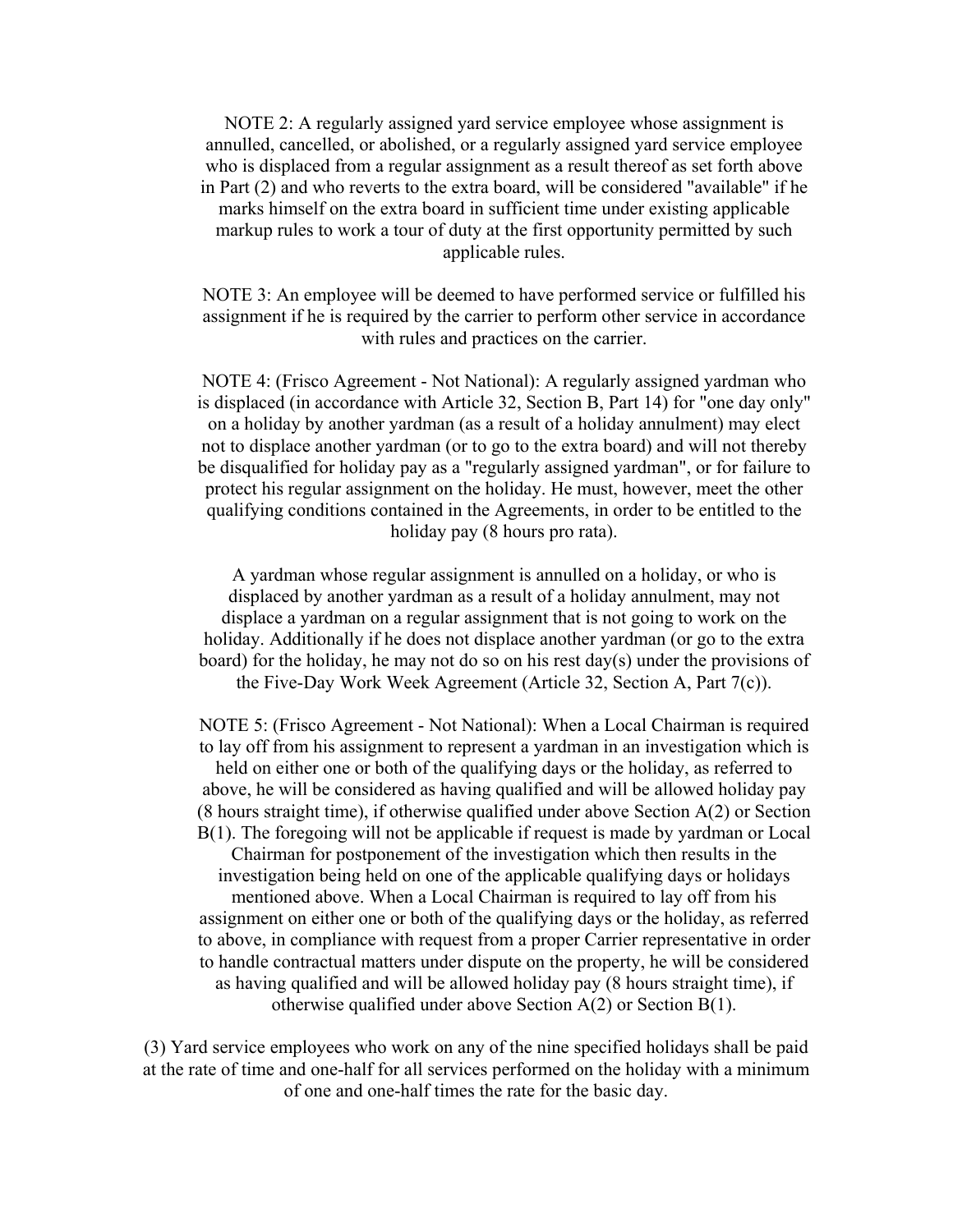(4) (Seniority Boards - Not reproduced - Not applicable.)

(5) This Section A applies only to regularly assigned yard service employees paid on an hourly or daily basis, who are subject to yard rules and working conditions. Except as provided for in Note 3 to Section A(2) above, each of the qualifying days of service provided in Part (2) of this Section A must be performed in yard service.

(6) Existing weekly or monthly guarantees shall be modified to provide that where a holiday falls on the workday of the assignment, payment of a basic day's pay pursuant to Part (1) of this Section A, unless the regularly assigned employee fails to qualify under Part (2) of this Section A, shall satisfy such guarantee. Nothing in this Section A shall be considered to create a guarantee where none now exists, or to change or modify rules or practices dealing with the carrier's right to annul assignments on the holidays enumerated in Part (1) of this Section A.

(7) That part of all rules, agreements, practices or understandings which requires that yard crew assignments or individual assignments for yardmen be worked a stipulated number of days per week or month will not apply to the nine holidays herein referred to but where such an assignment is not worked on a holiday, the holiday payment to qualified employees provided by this Section, will apply.

(8) As used in this Section A, the terms "workday" and "holiday" refer to the day to which service payments are credited.

(9) Nothing in this Section A shall be considered to change or modify application of the Vacation Agreement effective July 1, 1949, as amended, and Article 32, Section A (Five-Day Work Week - Agreement of May 25, 1951, as amended).

### **SECTION B EXTRA YARD SERVICE EMPLOYEES**

(1) Each extra service employee, who meets the qualifications provided in Part (2) of this Section B shall receive one basic day's pay at the pro rata rate on any of the following enumerated holidays:

> New Year's Day Washington's Birthday Decoration Day Fourth of July Labor Day Thanksgiving Day Christmas Day Employee's Birthday Veteran's Day (effective 1973)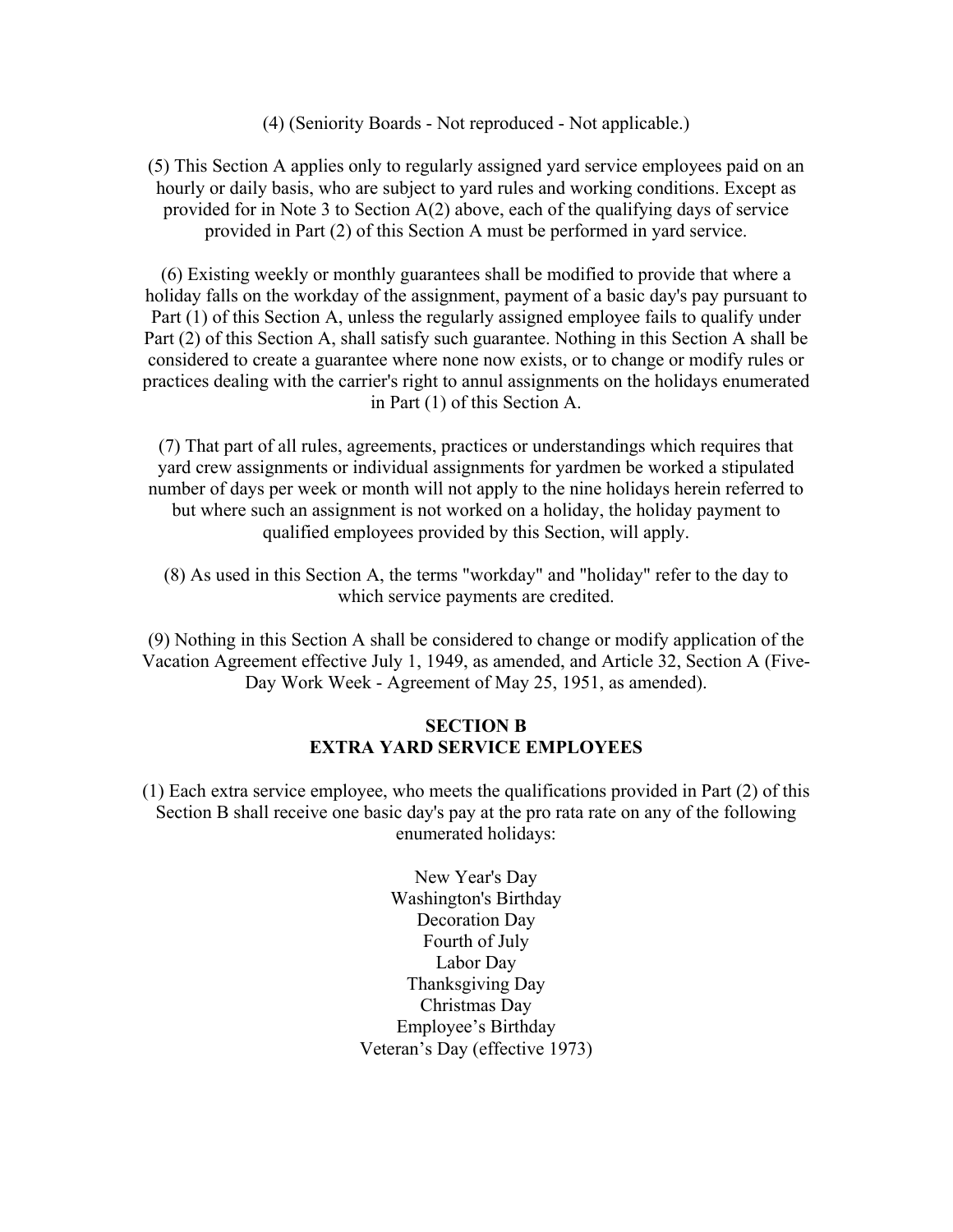Only one basic day's pay shall be paid for the holiday irrespective of the number of shifts worked. If more than one shift if worked on the holiday the allowance of one basic day's pay shall be at the rate of pay of the first tour of duty worked.

NOTE: When any of the above-listed holidays falls on Sunday, the day observed by the State or National will be considered the holiday.

(2) To qualify, an extra yard service employee must -

(a) Perform yard service on the calendar days immediately preceding and immediately following the holiday, and be available for yard service the full calendar day on the holiday, or,

(b) be available for yard service on the full calendar days immediately preceding and immediately following the holiday and perform yard service on such holiday, or

(c) If such employee cannot qualify under Section  $B(1)$ , (a) or (b), then in order to qualify he must be available for yard service on the full calendar days immediately preceding and immediately following and the holiday, or perform yard service on any one or more of such days and be so available on the other day or days, and compensation for yard service paid him by the carrier is credited on 11 or more of the 30 calendar days immediately preceding the holiday.

NOTE 1: An employee whose service status changes from an extra yard service employee to a regularly assigned yard service employee or vice versa on one of the qualifying days shall receive the basic day's pay provided in Part (1) of Section B provided (1) he meets the qualifications set forth in Part (2) of Section B on the day or days he is an extra yard service employee and (2) he meets the qualifications set forth in Part (2) of Section A on the day or days he is a regularly assigned yard service employee, provided further, that a regularly assigned yard service employee who voluntarily changes his service status to an extra yard service employee on any of the 3 qualifying days shall not be entitled to receive the pay provided for in Part (1) of Section B.

NOTE 2: For the purpose of Section B, an extra yard service employee will be deemed to be available if he is ready for yard service and does not lay off of his own accord, or if he is required by the carrier to perform other service in accordance with rules and practices on the carrier.

NOTE 3: The term "extra yard service employee" shall include an extra employee on a common extra list protecting both road and yard service, except that an employee, while performing road service, shall not be regarded as being available for yard service, unless compensation for yard service paid him by the carrier is credited on 11 or more of the 30 calendar days immediately preceding the holiday.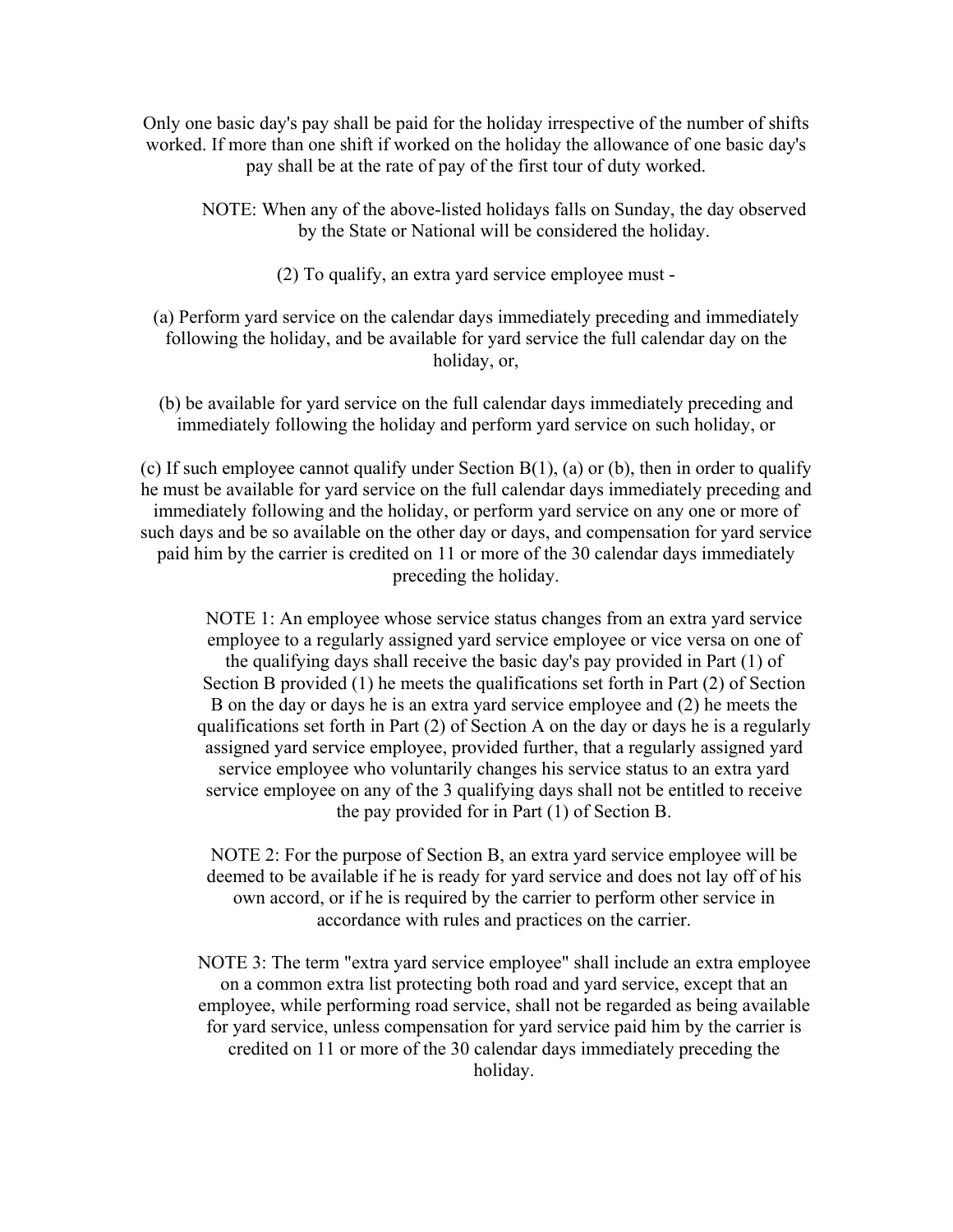NOTE 4: The term "yard service" as used herein applies only to yard service paid for on an hourly or daily basis and subject to yard rules and working conditions.

NOTE 5: (Frisco Agreement - not National): Local Chairman qualifying - See Note 5 under Section A(2).

(3) Yard service employees who work on any of the nine specified holidays shall be paid at the rate of time and one-half for all services performed on the holiday with a minimum of one and one-half times the rate for the basic day.

(4) As used in this Section B, the terms "calendar day" and "holiday" on which yard service is performed refer to the day to which service payments are credited.

(5) Nothing in this Section B shall be considered to change or modify application of the Vacation Agreement effective July 1, 1949, as amended, and Article 32, Section A (Five-Day Work Week - Agreement of May 25, 1951, as amended).

### **SECTION C GENERAL PROVISIONS**

(Applicable to both regularly assigned and extra yardmen)

(Excerpt from Article X - July 17, 1968 national Agreement)

(1) The eighth paid holiday, the "Birthday Holiday", shall be applied in the following manner:

(a) The employee must qualify for his birthday holiday in the same manner as other designated holidays, except that he will not be required to work or be available for work on the birthday holiday to qualify for holiday pay if he so elects by giving reasonable notice to his supervisor of his intention to be off on the birthday holiday.

(b) An employee whose birthday falls on February 29, may, on other than leap years, by giving reasonable notice to his supervisor, have February 28 or the day immediately preceding the first day during which he is not scheduled to work following February 28 considered as his birthday for the purposes of this Article. If an employee's birthday falls on one of the eight listed holidays, he may, by giving reasonable notice to his supervisor, have the following day or the day immediately preceding the first day during which he is not scheduled to work following such holiday considered as his birthday for the purposes of this Article.

(2) When one or more designated holidays falls during the vacation period of the employee, his qualifying days for holiday pay purposes shall be his workdays immediately preceding and following the vacation period. In road service, lost days preceding or following the vacation period due to the away-from-home operation of the individual's run shall not be considered to be workdays for qualifying purposes.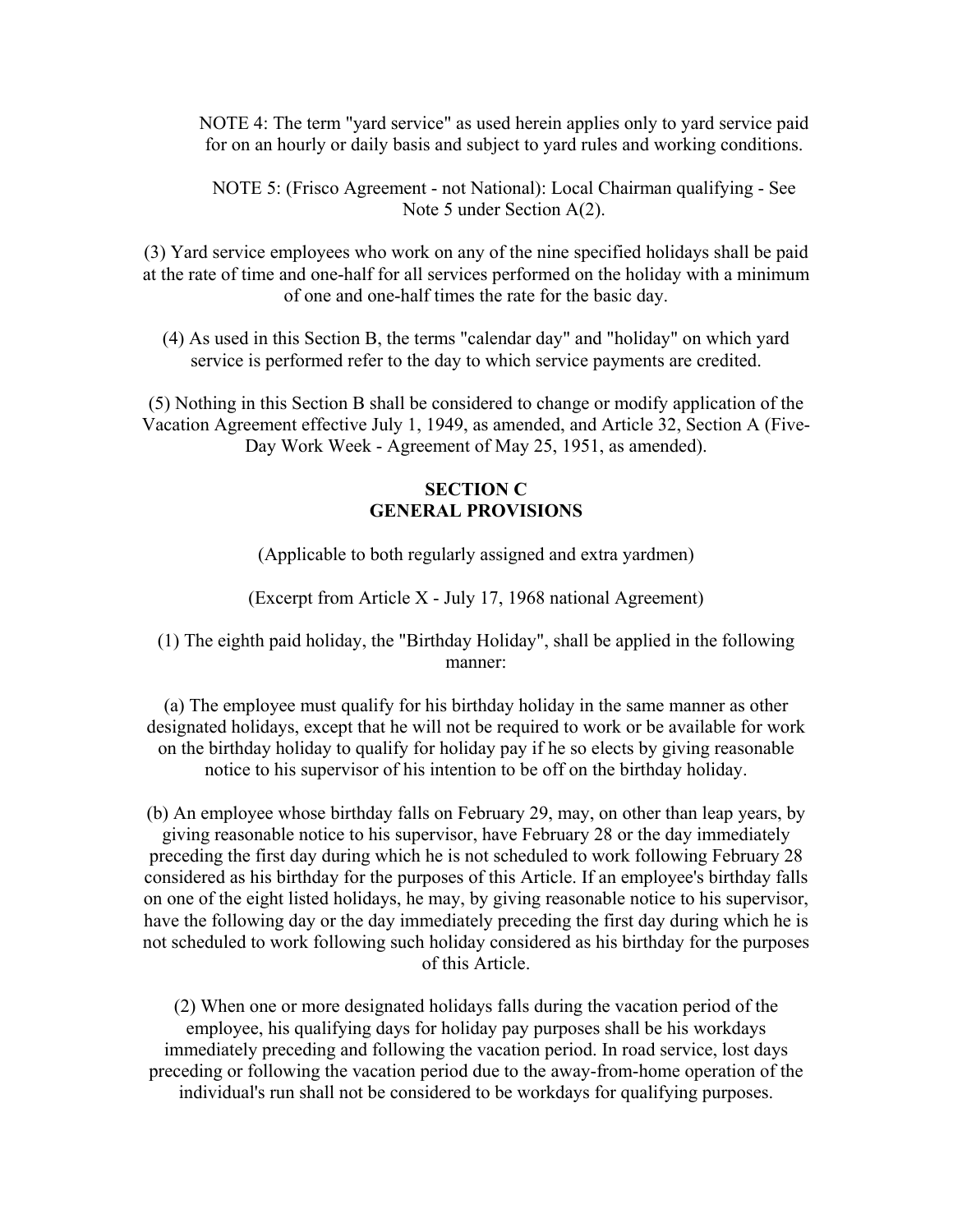(3) Not more than one time and one-half payment will be allowed, in addition to the "one basic day's pay at the pro rata rate", for service performed during a single tour of duty on a holiday which is also a work day, a vacation day, and/or the Employee's Birthday.

Back to Subject Index

# **ARTICLE 38**

### **SECTION A VACATIONS**

(National Vacation Agreement of April 29, 1949, as revised effective January 1, 1973.)

**Section 1** (a) Effective January 1, 1973, each employee, subject to the scope of schedule agreements held by the organizations signatory to the April 29, 1949 Vacation Agreement, will be qualified for an annual vacation of one week with pay, or pay in lieu thereof, if during the preceding calendar year the employee renders service under schedule agreements held by the organizations signatory to the April 29, 1949 Vacation Agreement amounting to one hundred sixty (160) basic days in miles or hours paid for, as provided in individual schedules.

Beginning with the effective date of the provisions of Article 3 of Agreement "A" dated September 25, 1950, May 25, 1951 or May 23, 1952, on an individual carrier, but not earlier than the year 1960, in the application of this Section 1(a) each basic day in yard service performed by a yard service employee or by an employee having interchangeable road and yard rights shall be computed as 1.3 days, and each basic day in all other services shall be computed as 1.1 days, for purposes of determining qualifications for vacations. (This is the equivalent of 120 qualifying days in a calendar year in yard service and 144 qualifying days in a calendar year in road service.) (See NOTE below.)

Beginning with the year 1960 on all other carriers, in the application of this Section 1(a) each basic day in all classes of service shall be computed as 1.1 days for purposes of determining qualifications for vacation. (This is the equivalent of 144 qualifying days.) (See NOTE below.)

(b) Effective January 1, 1973, each employee, subject to the scope of schedule agreements held by the organizations signatory to the April 29, 1949 Vacation Agreement, having two or more years of continuous service with employing carrier will be qualified for an annual vacation of two weeks with pay, or pay in lieu thereof, if during the preceding calendar year the employee renders service under schedule agreements held by the organizations signatory to the April 29, 1949 Vacation Agreement amounting to one hundred sixty (160) basic days in miles or hours paid for, as provided in individual schedules and during the said two or more years of continuous service renders service of not less than three hundred twenty (320) basic days in miles or hours paid for as provided in individual schedules.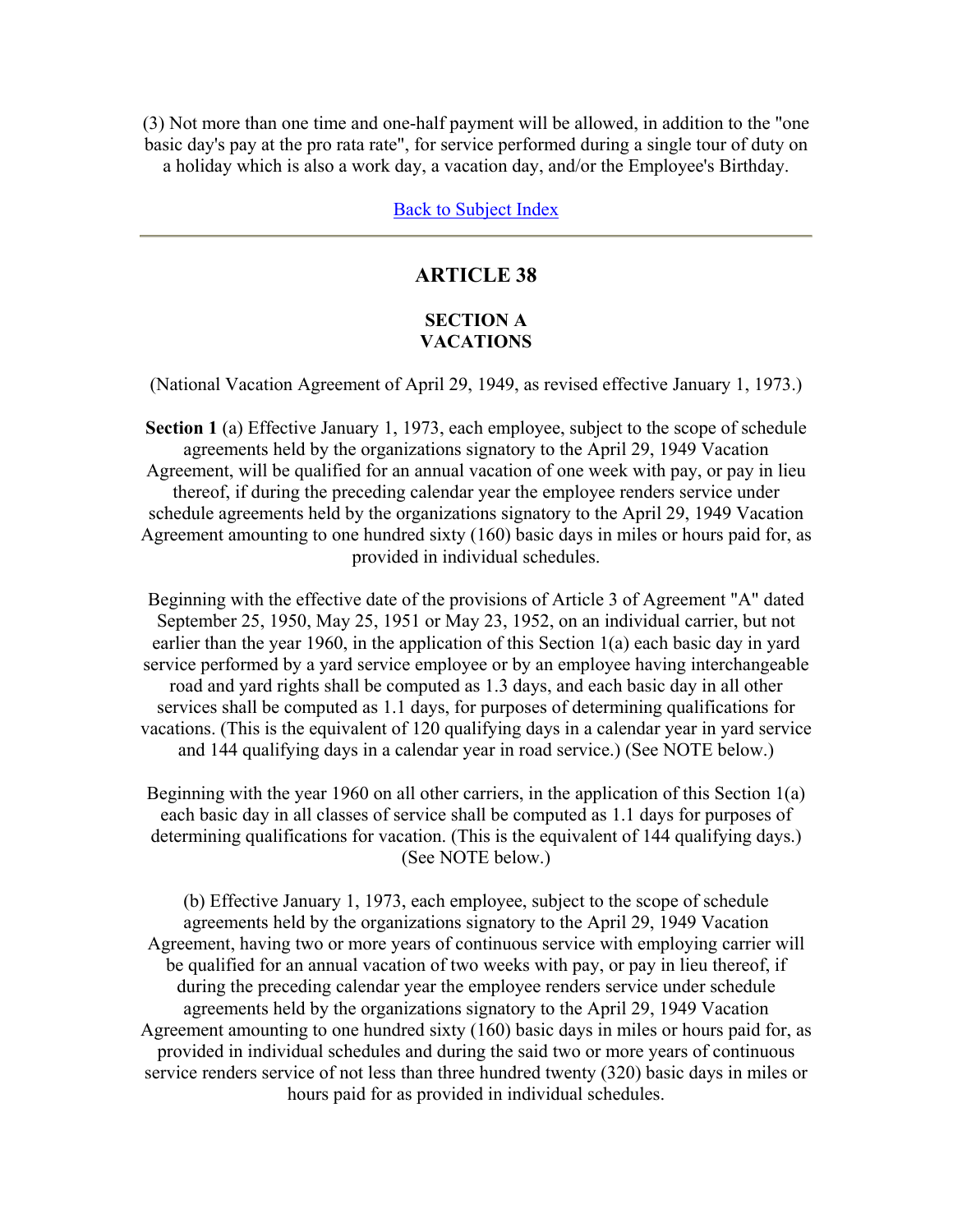Beginning with the effective date of the provisions of Article 3 of Agreement "A" dated September 25, 1950, May 25, 1951 or May 23, 1952, on an individual carrier, but not earlier than the year 1960, in the application of this Section 1(b) each basic day in yard service performed by a yard service employee or by an employee having interchangeable road and yard rights shall be computed as 1.4 days, and each basic day in all other services shall be computed as 1.2 days, for purposes of determining qualifications for vacations. (This is the equivalent of 110 qualifying days in a calendar year in yard service and 132 qualifying days in a calendar year in road service.) (See NOTE below.)

Beginning with the year 1960 on all other carriers, in the application of this Section 1(b) each basic day in all classes of service shall be computed as 1.2 days for purposes of determining qualifications for vacation. (This is the equivalent of 132 qualifying days.) (See NOTE below.)

(c) Effective January 1, 1973, each employee, subject to the scope of schedule agreements held by the organizations signatory to the April 29, 1949 Vacation Agreement, having ten or more years of continuous service with employing carrier will be qualified for an annual vacation of three weeks with pay, or pay in lieu thereof, if during the preceding calendar year the employee renders service under schedule agreements held by the organizations signatory to the April 29, 1949 Vacation Agreement amounting to one hundred sixty (160) basic days in miles or hours paid for, as provided in individual schedules and during the said ten or more years of continuous service renders service of not less than sixteen hundred (1600) basic days in miles or hours paid for as provided in individual schedules.

Beginning with the effective date of the provisions of Article 3 of Agreement "A" dated September 25, 1950, May 25, 1951 or May 23, 1952, on an individual carrier, but not earlier than the year 1960, in the application of this Section 1(c) each basic day in yard service performed by a yard service employee or by an employee having interchangeable road and yard rights shall be computed as 1.6 days, and each basic day in all other services shall be computed as 1.3 days, for purposes of determining qualifications for vacations. (This is the equivalent of 100 qualifying days in a calendar year in yard service and 120 qualifying days in a calendar year in road service.) (See NOTE below.)

Beginning with the year 1960 on all other carriers, in the application of this Section 1(b) each basic day in all classes of service shall be computed as 1.3 days for purposes of determining qualifications for vacation. (This is the equivalent of 120 qualifying days.) (See NOTE below.)

(d) Effective January 1, 1973, each employee, subject to the scope of schedule agreements held by the organizations signatory to the April 29, 1949 Vacation Agreement, having twenty or more years of continuous service with employing carrier will be qualified for an annual vacation of four weeks with pay, or pay in lieu thereof, if during the preceding calendar year the employee renders service under schedule agreements held by the organizations signatory to the April 29, 1949 Vacation Agreement amounting to one hundred sixty (160) basic days in miles or hours paid for, as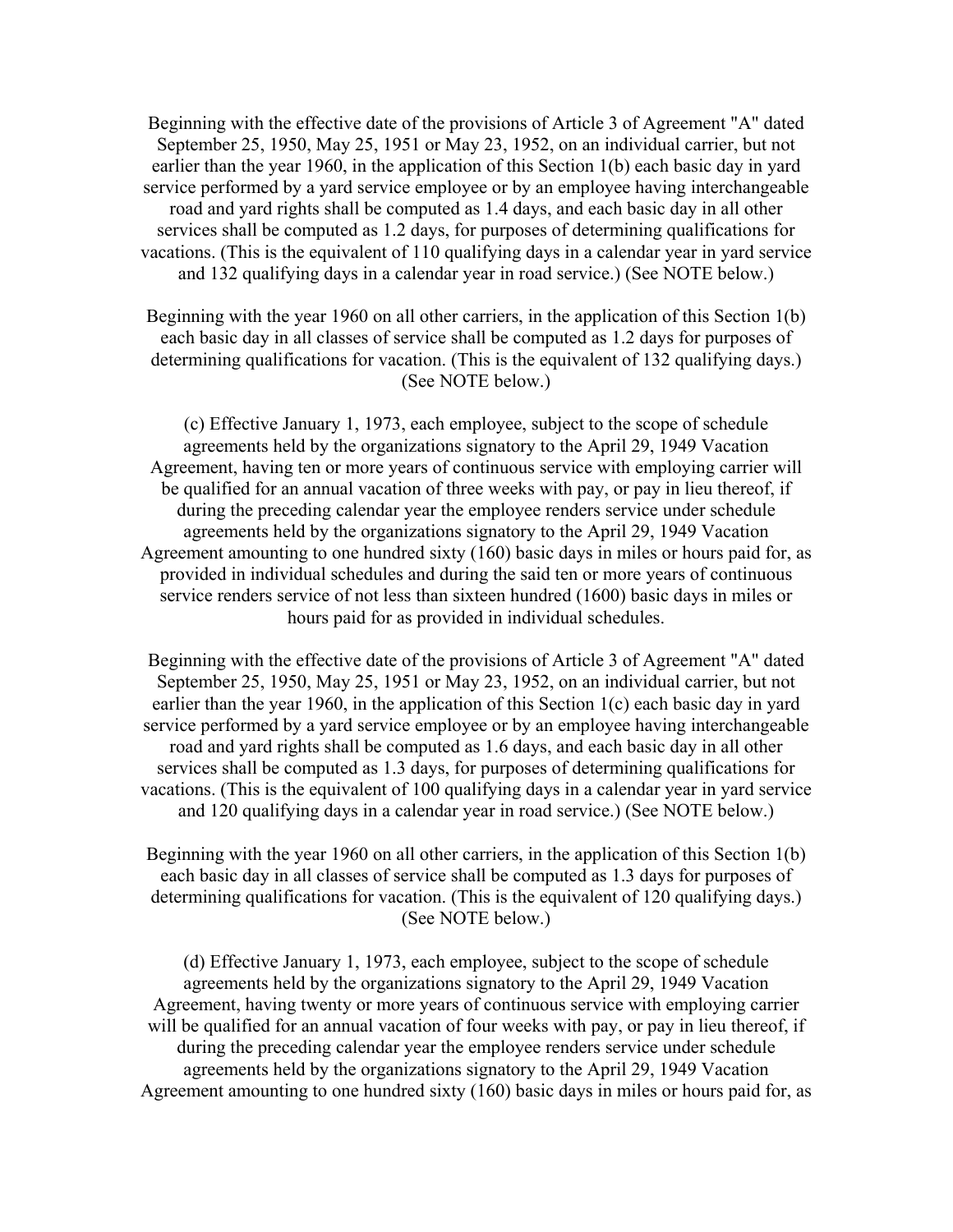provided in individual schedules and during the said twenty or more years of continuous service renders service of not less than thirty-two hundred (3200) basic days in miles or hours paid for as provided in individual schedules.

Beginning with the effective date of the provisions of Article 3 of Agreement "A" dated September 25, 1950, May 25, 1951 or May 23, 1952, on an individual carrier, but not earlier than the year 1960, in the application of this Section 1(d) each basic day in yard service performed by a yard service employee or by an employee having interchangeable road and yard rights shall be computed as 1.6 days, and each basic day in all other services shall be computed as 1.3 days, for purposes of determining qualifications for vacations. (This is the equivalent of 100 qualifying days in a calendar year in yard service and 120 qualifying days in a calendar year in road service.) (See NOTE below.)

Beginning with the year 1960 on all other carriers, in the application of this Section 1(d) each basic day in all classes of service shall be computed as 1.3 days for purposes of determining qualifications for vacation. (This is the equivalent of 120 qualifying days.) (See NOTE below.)

(e) Effective January 1, 1973, each employee, subject to the scope of schedule agreements held by the organizations signatory to the April 29, 1949 Vacation Agreement, having twenty-five or more years of continuous service with employing carrier will be qualified for an annual vacation of five weeks with pay, or pay in lieu thereof, if during the preceding calendar year the employee renders service under schedule agreements held by the organizations signatory to the April 29, 1949 Vacation Agreement amounting to one hundred sixty (160) basic days in miles or hours paid for, as provided in individual schedules and during the said twenty-five or more years of continuous service renders service of not less than four thousand 4000) basic days in miles or hours paid for as provided in individual schedules.

Beginning with the effective date of the provisions of Article 3 of Agreement "A" dated September 25, 1950, May 25, 1951 or May 23, 1952, on an individual carrier, but not earlier than the year 1960, in the application of this Section 1(e) each basic day in yard service performed by a yard service employee or by an employee having interchangeable road and yard rights shall be computed as 1.6 days, and each basic day in all other services shall be computed as 1.3 days, for purposes of determining qualifications for vacations. (This is the equivalent of 100 qualifying days in a calendar year in yard service and 120 qualifying days in a calendar year in road service.) (See NOTE below.)

Beginning with the year 1960 on all other carriers, in the application of this Section 1(e) each basic day in all classes of service shall be computed as 1.3 days for purposes of determining qualifications for vacation. (This is the equivalent of 120 qualifying days.) (See NOTE below.)

NOTE: In the application of Section 1(a), (b), (c), (d) and (e), qualifying years accumulated, also qualifying retirements for years accumulated, prior to the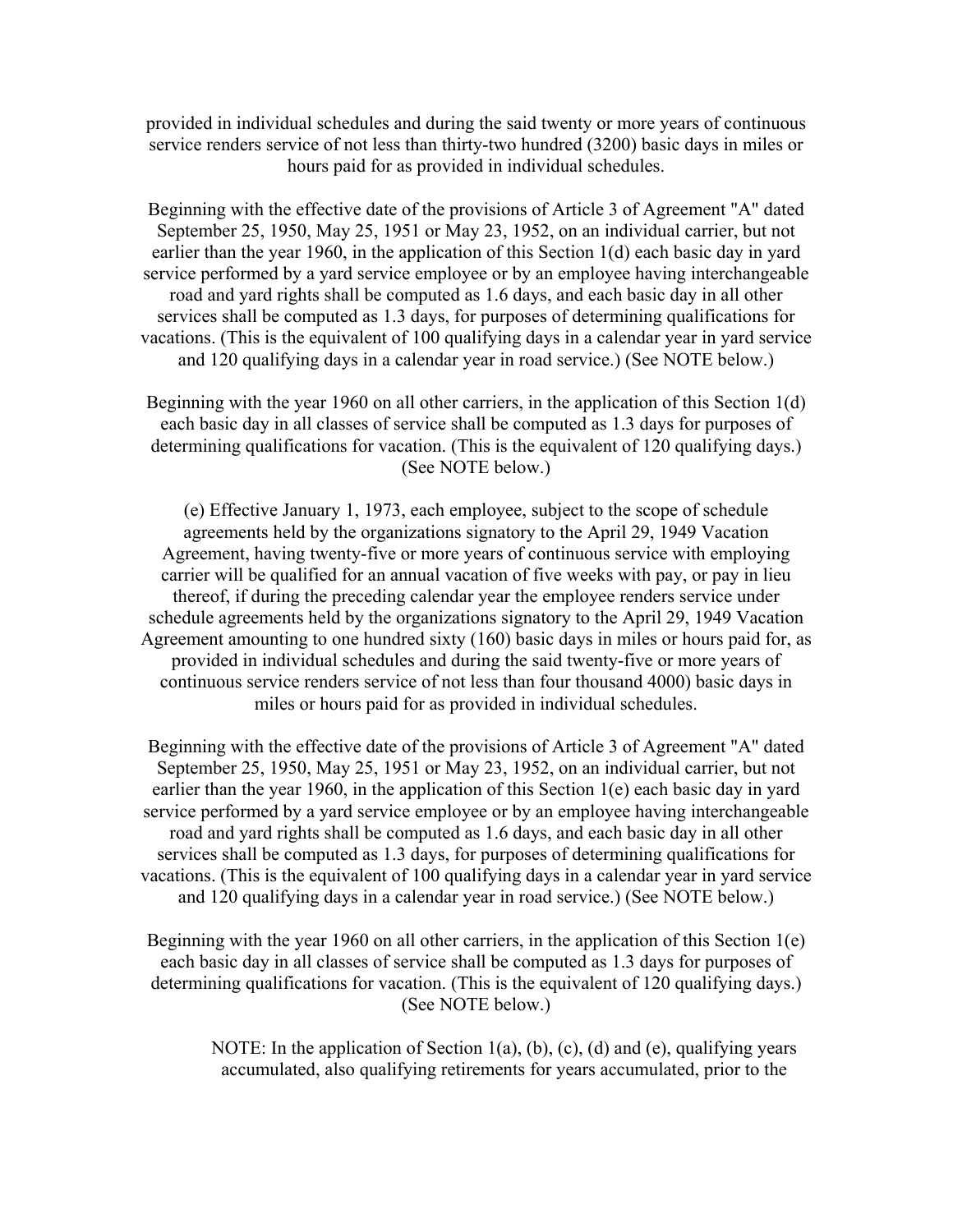effective date of the respective provisions hereof, for extended vacations shall not be changed.

(f) In dining car service, for service performed on and after July 1, 1949 - each 7-1/2 hours paid for shall be considered the equivalent of one basic day in the application of Section 1(a), (b), (c), (d) and (e).

(g) Calendar days on which an employee assigned to an extra list is available for service and which days he performs no service, not exceeding sixty (60) such days, will be included in the determination of qualification for vacation; also calendar days, not in excess of thirty (30), on which an employee is absent from and unable to perform service because of injury received on duty will be included.

The 60 and 30 calendar days referred to in this Section 1(g) shall not be subject to the 1.1, 1.2, 1.3, 1.4 and 1.6 computations provided for in Section 1(a), (b), (c), (d) and (e), respectively.

(h) Where an employee is discharged from service and thereafter restored to service during the same calendar year with seniority unimpaired, service performed prior to discharge and subsequent to reinstatement during that year shall be included in the determination of qualification for vacation during the following year.

Where an employee is discharged from service and thereafter restored to service with seniority unimpaired, service before and after such discharge and restoration shall be included in computing three hundred twenty (320) basic days under Section 1(b), sixteen hundred (1600) basic days under Section 1(c), thirty-two hundred (3200) basic days under Section 1(d), and four thousand (4000) basic days under Section 1(e).

(i) Only service performed on one railroad may be combined in determining the qualifications provided for in this Section 1, except that service of an employee on his home road may be combined with service performed on other roads when the latter service is performed at the direction of the management of his home road or by virtue of the employee's seniority on his home road. Such service will not operate to relieve the home road of its responsibility under this agreement.

(j) In instances where employees who have become members of the Armed Forces of the United States return to the service of the employing carrier in accordance with the Military Selective Service Act of 1967, as amended, the time spent by such employees in the Armed Forces subsequent to their employment by the employing carrier will be credited as qualifying service in determining the length of vacations for which they may qualify upon their return to the service of the employing carrier.

(k) In instances where an employee who has become a member of the Armed Forces of the United States returns to the service of the employing carrier in accordance with the Military Selective Service Act of 1967 as amended, and in the calendar year preceding his return to railroad service had rendered no compensated service or had rendered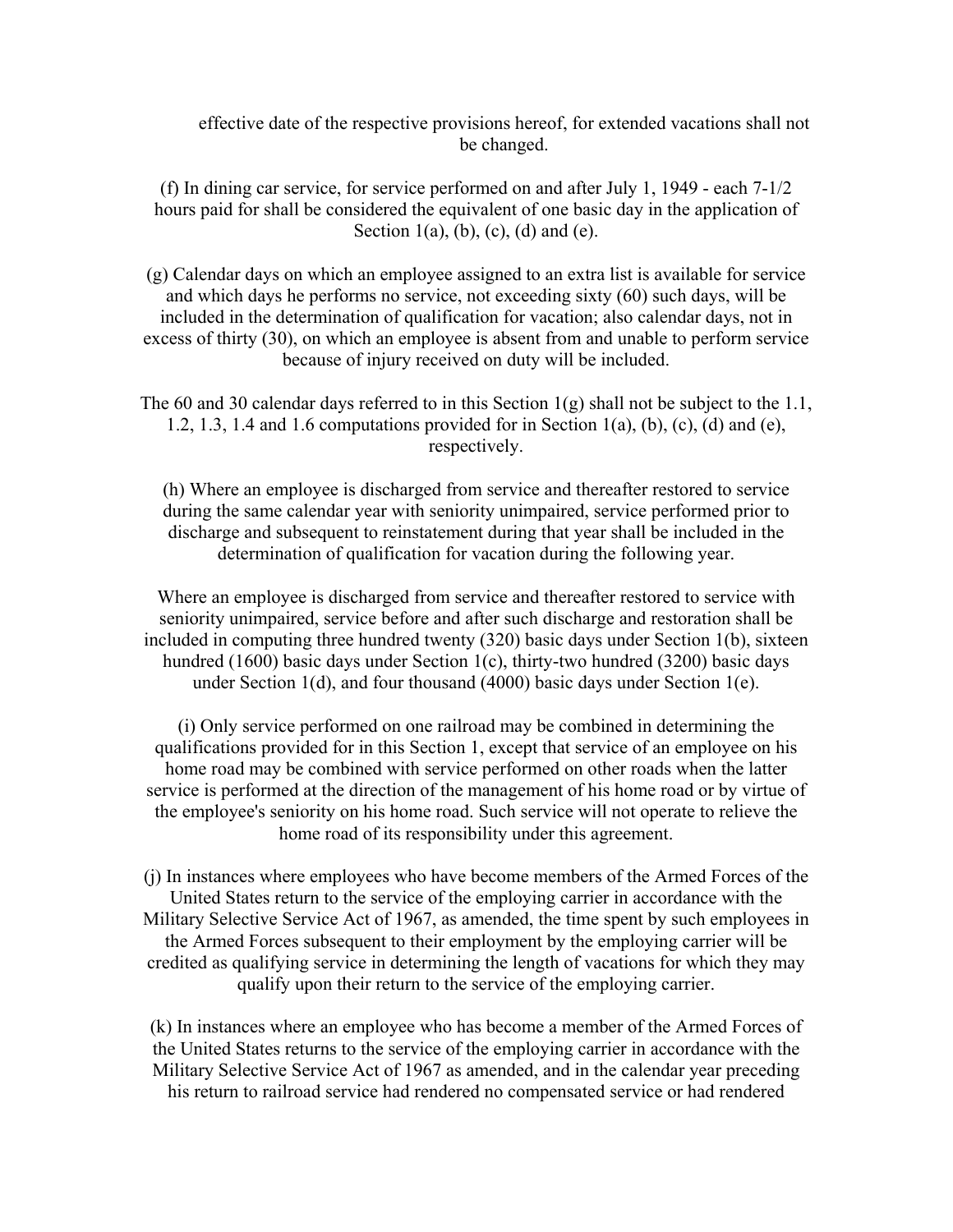compensated service on fewer days than are required to qualify for a vacation in the calendar year of his return to railroad service, but could qualify for a vacation in the year of his return to railroad service if he had combined for qualifying purposes days on which he was in railroad service in such preceding year with days in such year on which he was in the Armed Forces, he will be granted, in the calendar year of his return to railroad service, a vacation of such length as he could so qualify for under Section  $1(a)$ ,  $(b)$ ,  $(c)$ (d) or (e) and (j) hereof.

(l) In instances where an employee who has become a member of the Armed Forces of the United States returns to the service of the employing carrier in accordance with the Military Selective Service Act of 1967, as amended, and in the calendar year of his return to railroad service renders compensated service on fewer days than are required to qualify for a vacation in the following calendar year, but could qualify for a vacation in such following calendar year if he had combined for qualifying purposes days on which he was in railroad service in the year of his return with days in such year on which he was in the Armed Forces, he will be granted, in such following calendar year, a vacation of such length as he could so qualify for under Section  $1(a)$ , (b), (c), (d) or (e) and (j) hereof.

**Section 2** Employees qualified under Section 1 hereof shall be paid for their vacations as follows:

### **General**

(a) An employee receiving a vacation, or pay in lieu thereof, under Section 1 shall be paid for each week of such vacation 1/52 of the compensation earned by such employee under schedule agreements held by the organizations signatory to the April 29, 1949 Vacation Agreement, on the carrier on which he qualified under Section 1 (or carriers in case he qualified on more than one carrier under Section 1(i)) during the calendar year preceding the year in which the vacation is taken, but in no event shall such pay for each week of vacation be less than six (6) minimum basic days' pay at the rate of the last service rendered, except as provided in subparagraph (b).

(b) Beginning on the date Agreement "A" dated September 25, 1950, May 25, 1951 or May 23, 1952, became or becomes effective on any carrier, the following shall apply insofar as yard service employees and employees having interchangeable yard and road rights covered by said agreement, who are represented by the United Transportation Union, are concerned:

### **Yard Service**

(1) An employee receiving a vacation, or pay in lieu thereof, under Section 1 shall be paid for each week of such vacation 1/52 of the compensation earned by such employee under schedule agreements held by the organizations signatory to the April 29, 1949 Vacation Agreement, on the carrier on which he qualified under Section 1 (or carriers in case he qualified on more than one carrier under Section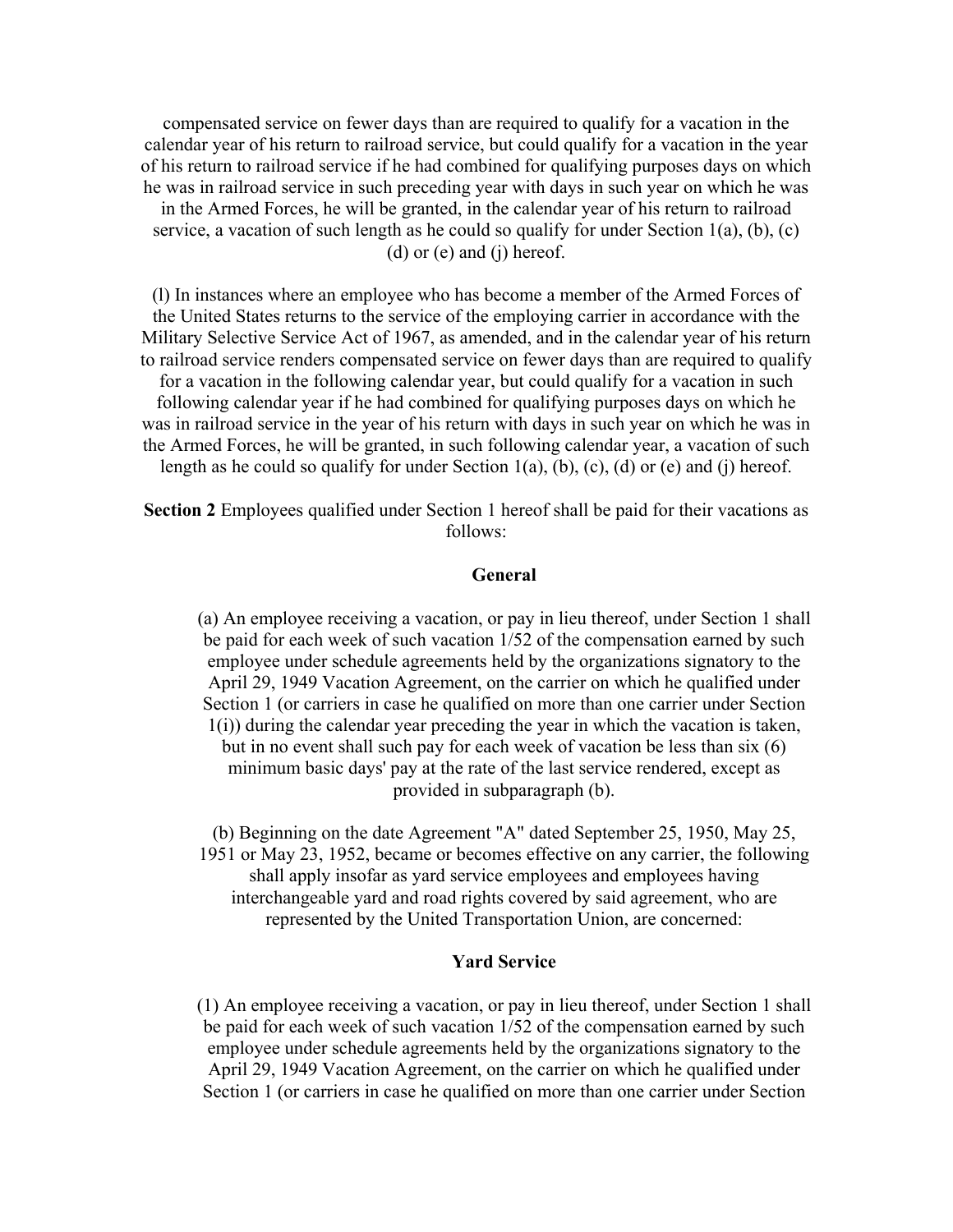1(i)) during the calendar year preceding the year in which the vacation is taken, but in no event shall such pay for each week of vacation be less than five (5) minimum basic days' pay at the rate of the last service rendered.

#### **Combination of Yard and Road Service**

(2) An employee having interchangeable yard and road rights receiving a vacation, or pay in lieu thereof, under Section 1 shall be paid for each week of such vacation 1/52 of the compensation earned by such employee under schedule agreements held by the organizations signatory to the April 29, 1949 Vacation Agreement, on the carrier on which he qualified under Section 1 (or carriers in case he qualified on more than one carrier under Section 1(i)) during the calendar year preceding the year in which the vacation is taken; provided that, if the vacation is taken during the time such employee is working in road service such pay for each week of vacation shall be not less than six (6) minimum basic days' pay at the rate of the last road service rendered, and if the vacation is taken during the time such employee is working in yard service shall such be not less than five (5) minimum basic days' pay at the rate of the last service rendered.

Note: Section 2(b) applicable to yard service shall apply to yard, belt line and transfer service and combinations thereof, and to hostling service.

**Section 3** Vacations, or allowances therefor, under two or more schedules held by different organizations on the same carrier shall not be combined to create a vacation of more than the maximum number of days provided for in any of such schedules.

**Section 4** Time off on account of vacation will not be considered as time off account employee's own accord under any guarantee rules and will not be considered as breaking such guarantees.

**Section 5** The absence of an employee on vacation with pay, as provided in this agreement, will not be considered as a vacancy, temporary, or otherwise, in applying the bulletin rules of schedule agreements.

**Section 6** Vacations shall be taken between January 1st and December 31st; however, it is recognized that the exigencies of the service create practical difficulties in providing vacations in all instances. Due regard, consistent with requirements of the service, shall be given to the preference of the employee in his seniority order in the class of service in which engaged when granting vacations. Representatives of the carriers and of the employees will cooperate in arranging vacation periods, administering vacations and releasing employees when requirements of the service will permit. It is understood and agreed that vacationing employees will be paid their vacation allowances by the carriers as soon as possible after the vacation period but the parties recognize that there may be some delay in such payments. It is understood that in any event such employee will be paid his vacation allowance no later than the second succeeding payroll period following the date claim for vacation allowance is filed.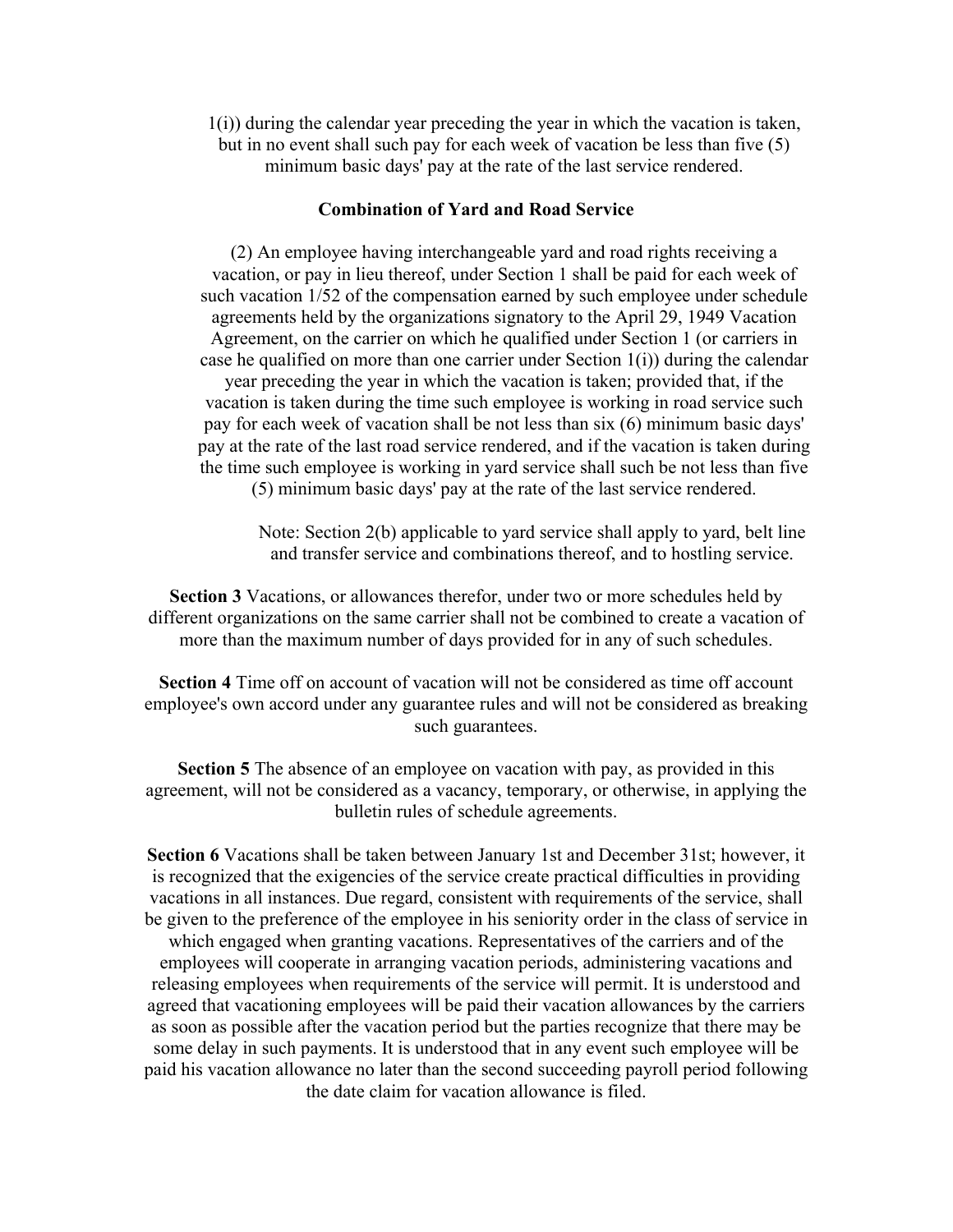**Section 7** (a) Vacations shall not be accumulated or carried over from one vacation year to another. However, to avoid loss of time by the employee at end of his vacation period, the number of vacation days at the request of the employee may be reduced in one year and adjusted in the next year.

(b) After the vacation begins layover days during the vacation period shall be counted as a part of the vacation.

**Section 8** The vacation provided for in this Agreement shall be considered to have been earned when the employee has qualified under Section 1 hereof. If an employee's employment status is terminated for any reason whatsoever, including but not limited to retirement, resignation, discharge, noncompliance with a union shop agreement, or failure to return after furlough, he shall, at the time of such termination, be granted full vacation pay earned up to the time he leaves the service, including pay for vacation earned in the preceding year or years and not yet granted, and the vacation for the succeeding year if the employee has qualified therefor under Section 1. If an employee thus entitled to vacation or vacation pay shall die, the vacation pay earned and not received shall be paid to such beneficiary as may have been designated, or, in the absence of such designation, the surviving spouse or children or his estate, in that order of preference.

**Section 9** The terms of this agreement shall not be construed to deprive any employee of such additional vacation days as he may be entitled to receive under any existing rule, understanding or custom, which additional vacation days shall be accorded under and in accordance with the terms of such existing rule, understanding or custom. With respect to yard service employees, and with respect to any yard service employee having interchangeable yard and road rights who receives a vacation in yard service, such additional vacation days shall be reduced by 1/6th.

**Section 10** Any dispute or controversy arising out of the interpretation or application of any of the provisions of this agreement will be handled on the property in the same manner as other disputes. If the dispute or controversy is not settled on the property and either the carrier or the organization desires that the dispute or controversy be handled further, it shall be referred by either party for decision to a committee, the carrier members of which shall be five members of the Carriers' Conference Committees signatory hereto, or their successors; and the employee members of which shall be the chief executives of the five organizations signatory hereto, or their representatives, or successors. It is agreed that the Committee herein provided will meet between January 1 and June 30 and July 1 and December 31 of each year if any disputes or controversies have been filed for consideration. In event of failure to reach agreement the dispute or controversy shall be arbitrated in accordance with the Railway Labor Act, as amended, the arbitration being handled by such Committee. Interpretation or application agreed upon by such committee, or fixed by such arbitration, shall be final and binding as an interpretation or application of this agreement.

Section 11 This vacation agreement shall be construed as a separate agreement by and on behalf of each carrier party hereto, and its railroad employees represented by the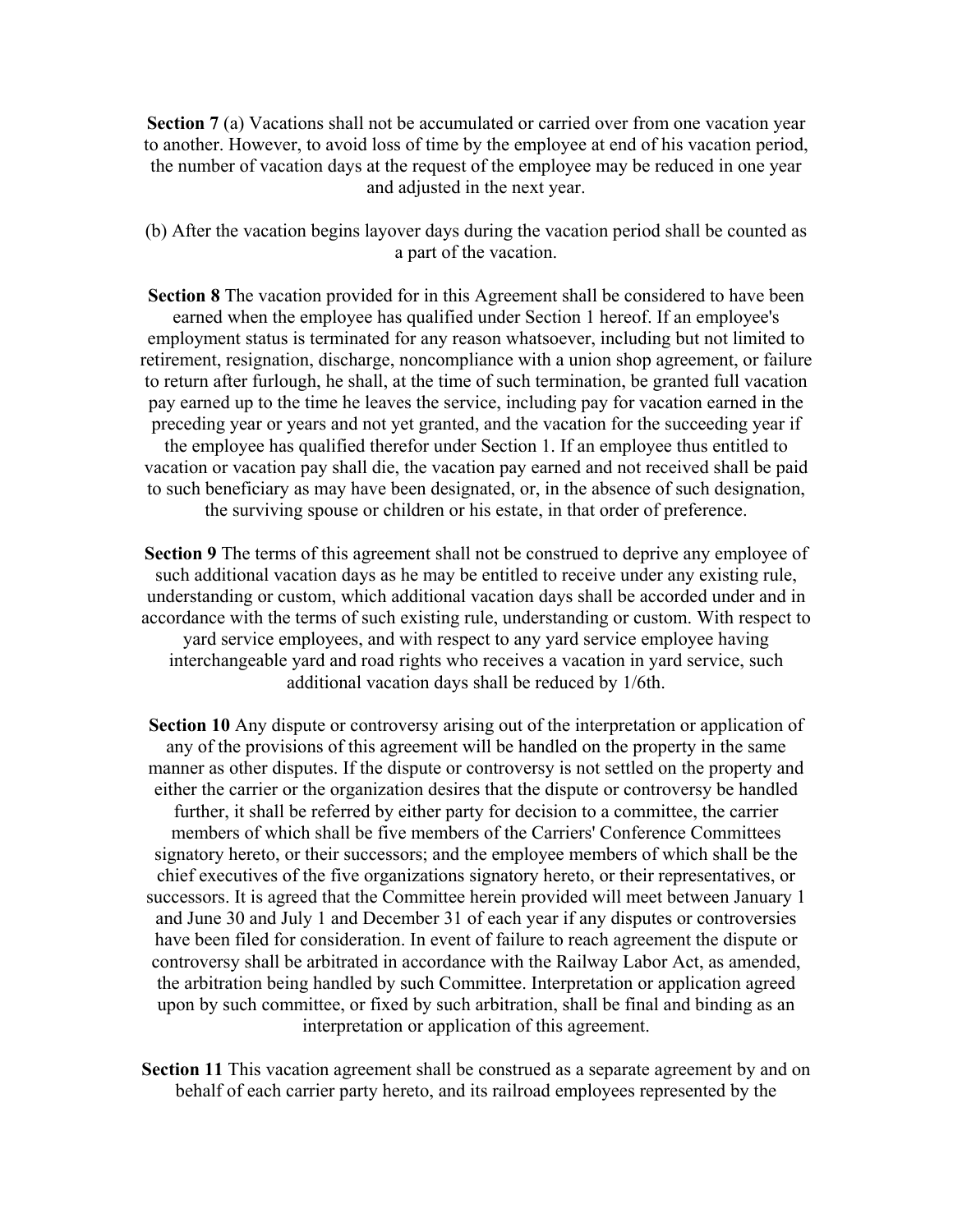respective organizations signatory hereto, and effective July 1, 1949 supersedes the Consolidated Uniform Vacation Agreement dated June 6, 1945, insofar as said agreement applies to and defines the rights and obligations of the carriers parties to this agreement and the employees of such carriers represented by the Brotherhood of Locomotive Engineers, Brotherhood of Locomotive Firemen and Enginemen, Order of Railway Conductors, Brotherhood of Railroad Trainmen and Switchmen's Union of North America.

An employee who has taken or is scheduled to commence his vacation during the year 1949 prior to July 1, 1949 shall not be entitled to the increased vacation nor to the vacation allowance provided for herein during the period July 1, 1949 - December 31, 1949.

**Section 12** This vacation agreement shall continue in effect until changed or modified in accordance with provisions of the Railway Labor act, as amended.

**Section 13** This agreement is subject to approval of courts with respect to carriers in hands of receivers or trustees.

**Section 14** The parties hereto having in mind conditions which exist or may arise on individual carriers in making provisions for vacations with pay, agree that the duly authorized representative (General Chairman) of the employees, party to this agreement, and the officer designated by the carrier, may enter into additional written understandings to implement the purposes of this agreement, provided that such understandings shall not be inconsistent with this agreement.

#### **MEMORANDUM**

(Chicago, Illinois, April 29, 1949)

Referring to agreement, signed this date, between employees represented by the Brotherhood of Locomotive Engineers, Brotherhood of Locomotive Firemen and Enginemen, Order of Railway Conductors, Brotherhood of Railroad Trainmen, and the Switchmen's Union of North America, and Carriers represented by the Eastern, Western and Southeastern Carriers' Conference Committees, with respect to vacations with pay:

- In computing basic days in miles or hours paid for, as provided in Section 1 of said agreement, the parties agree that the following interpretations shall apply:
- 1. A trainman in passenger service, on a trip of 300 miles, upon which no overtime or other allowances accrue, will be credited with two basic days.
- 2. An employee in freight service on a run of 125 miles, upon which no overtime or other allowances accrue, will be credited with 1 1/4 basic days.
	- 3. An employee in freight service on a run of 125 miles, with total time on duty of 14 hours on the trip, will be credited with 1-3/4 basic days.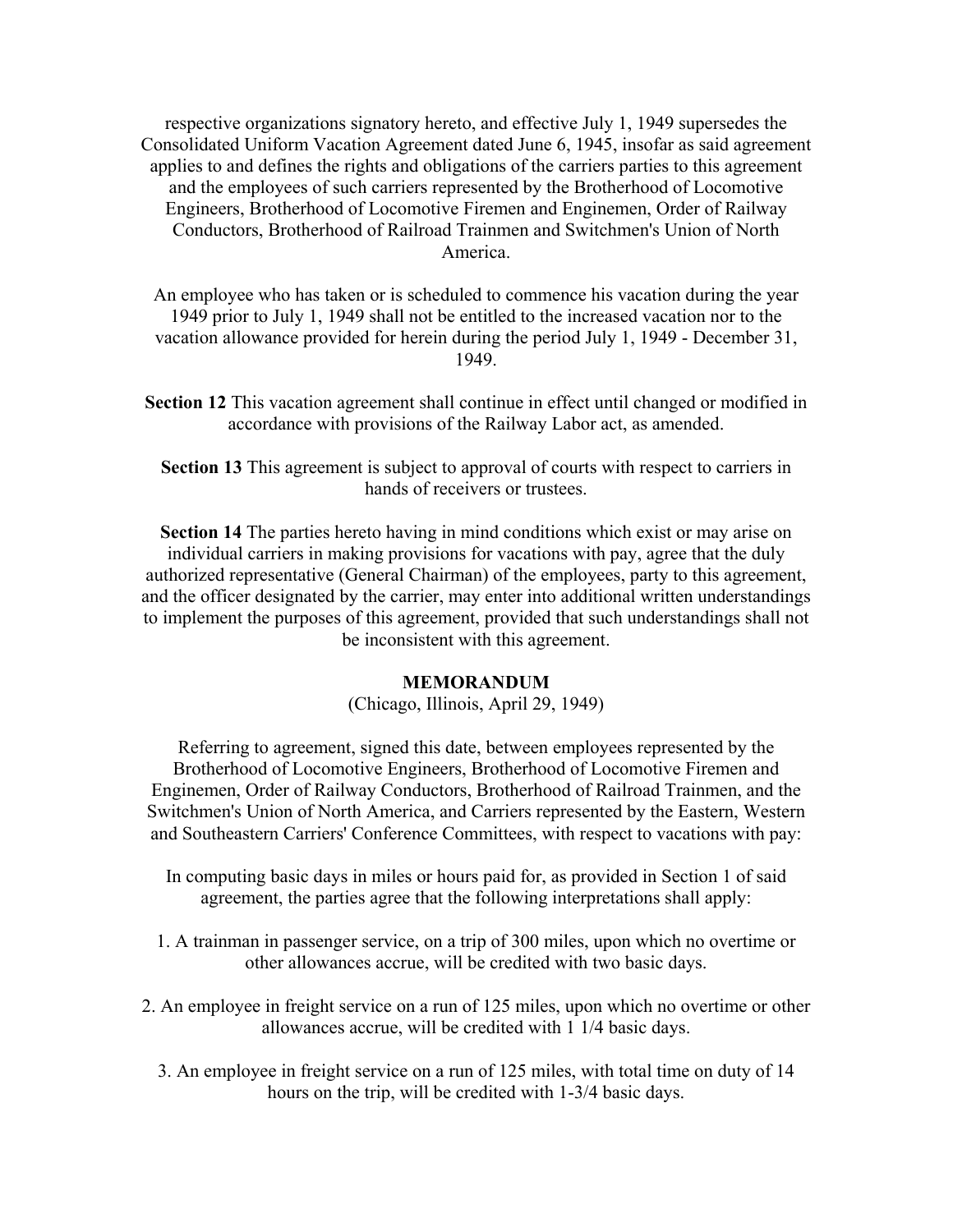4. An employee in yard service working 12 hours will be credited with 1-1/2 basic days.

5. An employee in freight service, runaround and paid 50 miles for same, will be credited with 1/2 basic day.

6. An employee in freight service, called and released and paid 50 miles for same, will be credited with 1/2 basic day.

7. An employee in freight service, paid no overtime or other allowances, working as follows:

> 1st trip 150 miles 2nd trip 140 miles 3rd trip 120 miles 4th trip 150 miles 5th trip 140 miles ------------------ Total 700 miles

will be credited with seven basic days.

- 8. An employee in freight service makes trip of 80 miles in 8 hours or less, for which he is paid 100 miles, will be credited with 1 basic day.
- 9. An engineman in passenger service makes a trip of 100 miles or less in 5 hours, will be credited with 1 basic day.

10. An engineman in short turnaround passenger service, makes a trip of 100 miles or less, on duty eight hours with a spread of nine hours, will be credited with 1 basic day.

11. A trainman in short turnaround passenger service, makes a trip of 150 miles or less, on duty eight hours with a spread of nine hours, will be credited with 1 basic day.

12. A trainman in short turnaround passenger service, makes a trip of 150 miles or less, total spread of time 10 hours, on duty eight hours within the first nine hours, will be credited with 1-1/8 basic days.

13. An employee in freight service, deadheading is paid 50 miles for same, will be credited with 1/2 basic day.

14. An employee is paid eight hours under the held-away-from-home terminal rule, will be credited with 1 basic day.

15. An employee is allowed one hour as arbitrary allowance, will be credited with 1/8 basic day.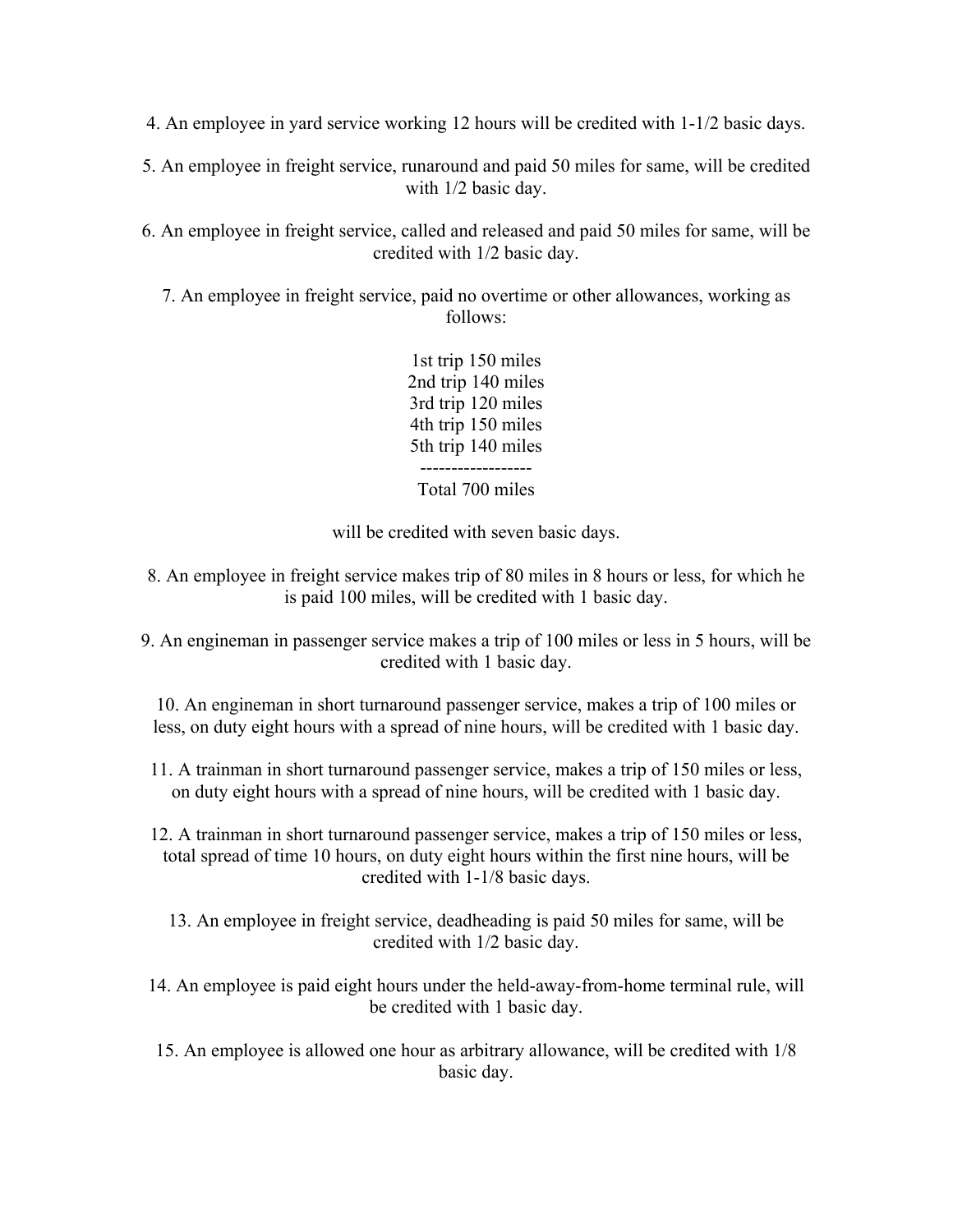# **INTERPRETATION OF CONTINUOUS SERVICE PROVISIONS OF SECTION 1 OF VACATION AGREEMENT.** (January 18, 1956 National)

In the granting of vacations subject to agreements held by the five operating organizations, service rendered for the carrier will be counted in establishing five or fifteen or more years of continuous service, as the case may be, where the employee transferred in service to a position subject to an agreement held by an organization signatory to the April 29, 1949 Vacation Agreement, provided there was no break in the employee's service as a result of the transfer from a class of service not covered by an agreement held by an organization signatory to the April 29, 1949 Agreement. This understanding will apply only where there was a transfer of service.

## **SECTION B IMPLEMENTING VACATION AGREEMENT**

It is agreed vacations with pay, insofar as the service will permit of releasing the men, will be granted in accordance with the following supplemental understanding:

(1) Within ten (10) days of the date of bulletin to be issued to all employees affected, each employee will advise the date which he prefers for his vacation to begin, selecting three dates and indicating first, second and third choice, as there will probably be more than one application for each particular period and it may not be possible to permit all who request such period to have vacations at that time. Advice as to date vacation desired should be made to the Carrier Officer issuing the bulletin, with copy to the Local Chairman.

(2) At the close of the ten-day period provided above, a representative of the Carrier and the Local Chairman will properly begin the assignment of vacations dates, after first determining the qualification of the employee, giving due regard, consistent with the requirements of the service, to the preference of the employee in his seniority order in the class of service in which engaged at the close of the ten-day period provided herein. Definite dates will be assigned for vacation to be taken.

(3) The class of service to which the employee is assigned at the expiration of the ten-day period provided herein will determine the class of service for the purpose of assigning his vacation date, except a promoted brakeman who may happen to be working as an emergency conductor, and who is not on the conductors' extra board or assigned as conductor, will be considered a brakeman. This fact, however, will have no bearing whatever on what they will be paid for vacation assignments. If in different class of service at time vacation date arrives, there will be no change in the vacation date originally assigned.

(4) Those who do not advise the vacation date desired will be arbitrarily assigned a vacation date. Likewise, those who indicate the vacation date desired, (first, second and third choice), and such vacation dates are assigned to senior employees, making it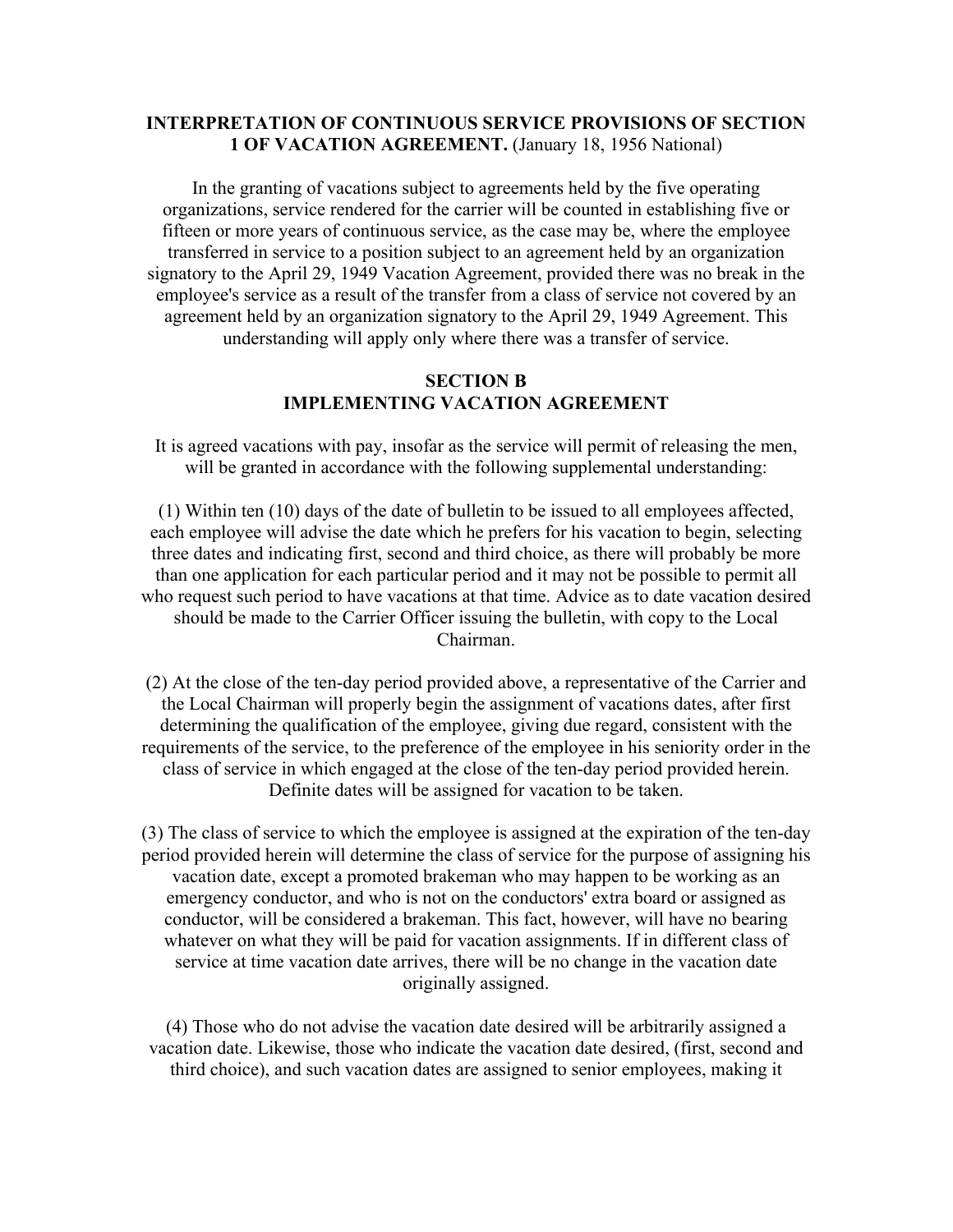impossible to assign them one of the dates desired, will be assigned an arbitrary vacation date.

(5) While vacations will be granted consistent with the requirements of the service, the fact that an employee is assigned a particular vacation date does not necessarily mean that he can be granted vacation at that particular time. If, however, he is not granted a vacation, he will be provided for in the Vacation Agreement.

(6) Vacation dates, once assigned will not be postponed, except (1) when the employee is away from the home terminal or lay-off point, in which event the starting date of his vacation will be postponed until the day following beginning of service prior to arrival at home terminal or lay-off point; (2) in meritorious cases where it can be done without interference with Carrier's service or assigned vacation periods of other employees and is agreed to by the proper Carrier Officer and the Local Chairman.

(7) The vacation days will be from 12:01 a.m., first day of vacation to 11:59 p.m., last day of vacation, subject to conditions set out in preceding paragraph.

NOTE: An employee is eligible for service that has an on-duty (reporting) time up to and including 12:00 Midnight of the day before the start of his vacation. At the conclusion of his vacation, he is eligible for call (if he properly reports) for service with an on-duty (reporting) time at or after 12:00 Midnight of the last vacation day.

(8) Vacation vacancies are to be filled the same as in case of men laying off, but will not be bulletined. Under rules permitting employees to bid in vacancies days off account vacation will not be counted, but days off preceding and following and continuous with time off account vacation will be counted.

(9) In order to schedule as many men as possible for vacations, it is understood there will be no claims submitted or recognized for other than the employees scheduled for vacation by reason of employees scheduled for vacation not released for that purpose.

- (10) If time off on vacation and time off under mileage regulations are continuous, deadheading occasioned by regular men being off should not be paid for.
- (11) Claim for vacation pay should be made on time slip provided for that purpose.

(12) An employee returning from vacation will report to proper authority for mark-up when ready to resume service in his turn. Regular men will be required to report, in advance, in accordance with Article 16, Section B. Extra man returning from vacation will be marked up on the board after he reports but not before 12:01 a.m. of the first day following the end of his vacation. An employee whose vacation is started will not return to work until vacation is completed except where he makes request prior to starting vacation under provisions of Section (7)(a) of the Vacation Agreement; or required to do so under provisions of Section 6 of the Vacation Agreement.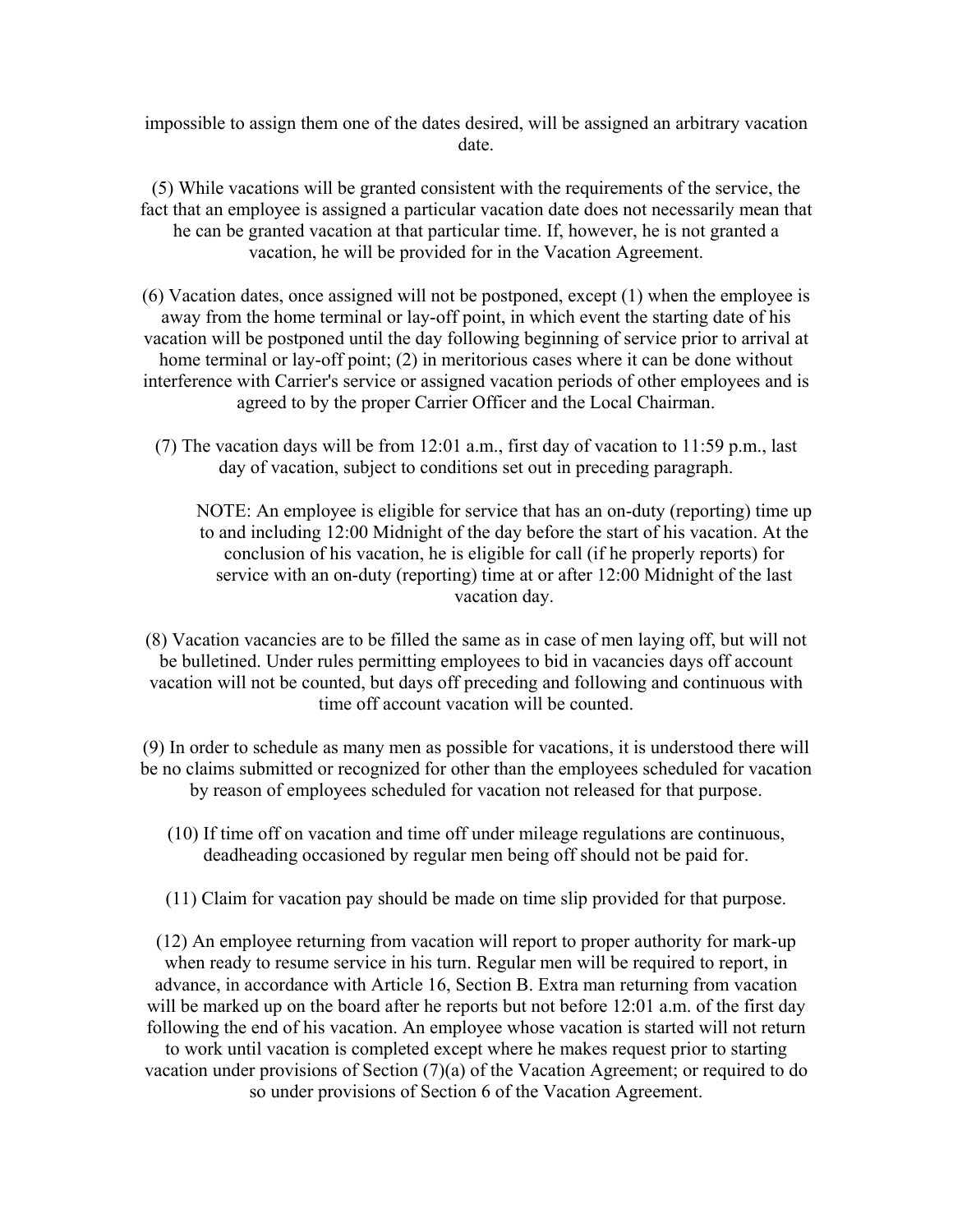(13) It is understood interpretations by Vacation Committees under previous vacation agreements will apply to the July 1, 1949 Agreement involving identical rules.

(14) This agreement is effective July 1, 1949, and will be applicable until December 31, 1949 and thereafter for each succeeding year, but may be cancelled at the end of any year by proper request either by the Carrier or the Organizations signatory thereto filed 30 days prior to January 1 of the following year.

### **SECTION C SPLIT VACATIONS**

1. Effective with the year 1965, employees who have qualified under the provisions of Section 1(c), (d), or (e) of the 1949 Vacation Agreement, as amended, for an annual vacation of three or more weeks with pay may take such vacation in two periods if the so desire, each portion of which must consist of one or more full weeks (i.e., no split weeks).

2. The length of the entire vacation will be no greater than the length of vacation the employee is entitled to at the time the first portion of the vacation is taken.

**Example**: An employee will complete twenty years continuous service on May 25th. If he starts the first portion of his vacation prior to May 25th he will only be entitled to three weeks vacation that year. If, on the other hand, he starts the first portion of his vacation after May 25th (and otherwise qualifies) he will be entitled to four weeks vacation that year.

3. Section 6 of the 1949 Vacation Agreement, amended, provides in part: "Due regard, consistent with requirements of the service, shall be given to the preference of the employee in his seniority order in the class of service in which engaged when granting vacation.

In applying the principles set forth in Section 6, consideration will first be given to only one period of the split vacation in assigning vacations. An employee requesting a split vacation will designate which period he desires considered in accordance with the above. After all employees have been assigned one vacation period in accordance with the above quoted principle, the remaining split vacations will be assigned to available unassigned periods with due regard to employee in his seniority order consistent with requirements of the service.

4. Vacations will be scheduled in week increments Monday through Sunday so that vacations will be assigned for calendar week or weeks, but vacations must begin and end in the same calendar year. However, men with regular assigned rest and/or layover days will actually take their vacation commencing with the work day that follows the rest or layover day that is nearest to the Monday on which the vacation was scheduled to start.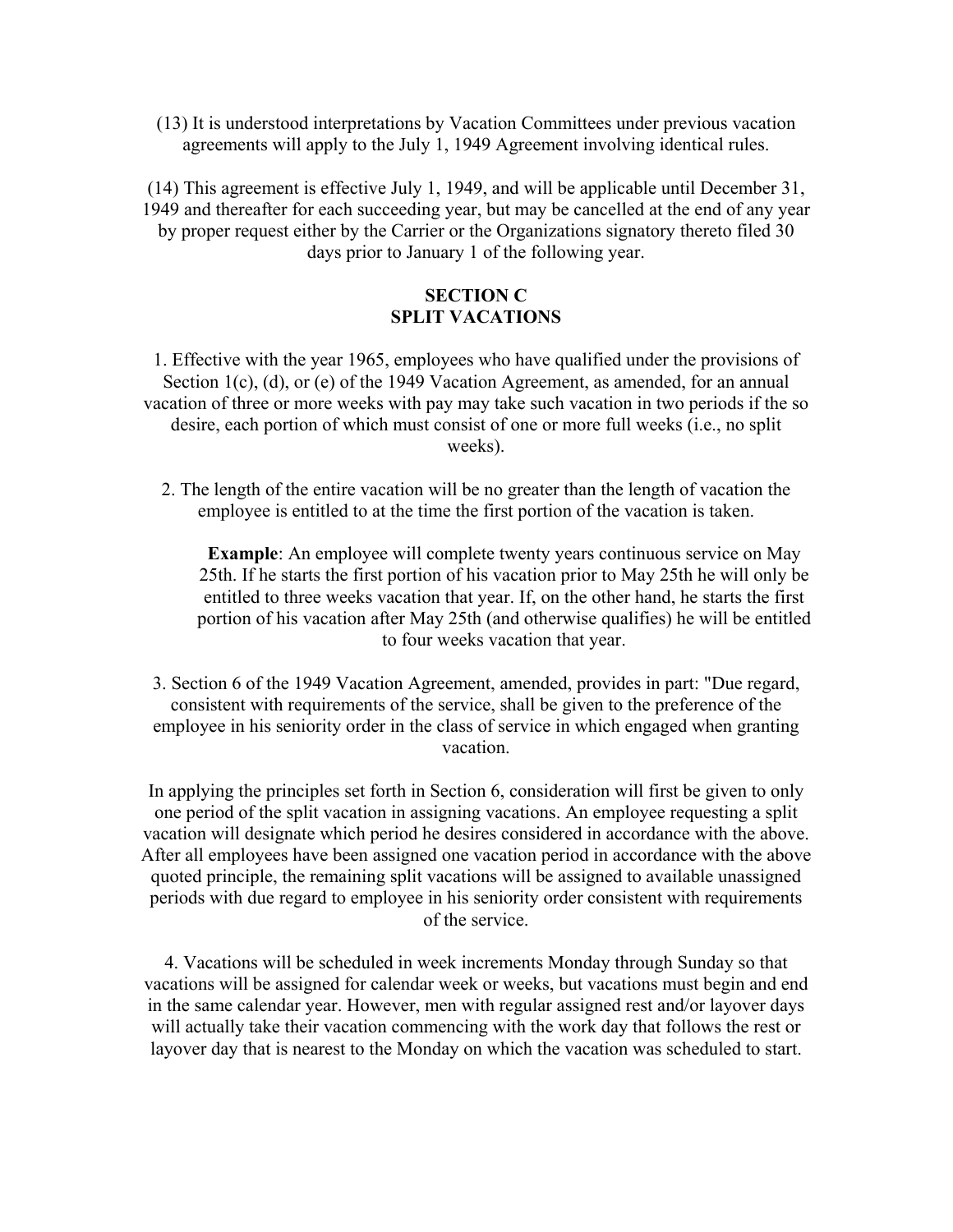5. In the application of Section 7(a) of the 1949 Vacation Agreement, as amended, in order to avoid loss of time by an employee at the end of his first period of a split vacation, the number of vacation days in the first vacation period at the request of the employee may be reduced and adjusted in the second vacation period, and then if necessary to avoid loss of time by the employee at the end of his second vacation period, the number of vacation days in the second vacation period at the request of the employee may be reduced and adjusted in the next year.

6. Where an employee has been permitted to take his vacation in two periods and he is paid therefor on the basis of minimum basic days in accordance with the Vacation Agreement, as amended, such payment will be at the rate of the last service rendered prior to the start of the first vacation period.

7. The Carrier will assume no additional expense in granting split vacations as a result of this agreement. No return deadhead from the first portion will be paid for nor will the going deadhead for the last portion be paid for on a split vacations.

8. This Agreement may be cancelled at the end of any year by proper request either by the Carrier or the Organization signatory hereto filed thirty days prior to January 1 of the following year.

# Back to Subject Index

## MEMORANDUM OF AGREEMENT

IT IS AGREED that the Memorandum of Agreement effective January 1, 1965, is revised to read as follows:

1. (a) Effective with the year 1976, employes who have qualified under the provisions of Section 1 (c) of the National Vacation Agreement, as amended, for an annual vacation of three weeks with pay may take such vacation in two periods if they so desire, each portion of which must consist of one or two weeks (i.e., there can be no split weeks).

 (b) Effective with the year 1976, employes who have qualified under the provisions of Section 1 (d) or (e) of the National Vacation Agreement, as amended, for an annual vacation of four or five weeks with pay may take such vacation in as many as three periods if they so desire, each portion of which must consist of a multiple of weeks (i.e., there can be no split weeks).

2. The length of the entire vacation will be no greater than the length of vacation the employe is entitled to at the time the first portion (i.e., occurring first in the calendar year) of the vacation is taken.

3. Section 6 of the National Vacation Agreement, as amended, provides in part: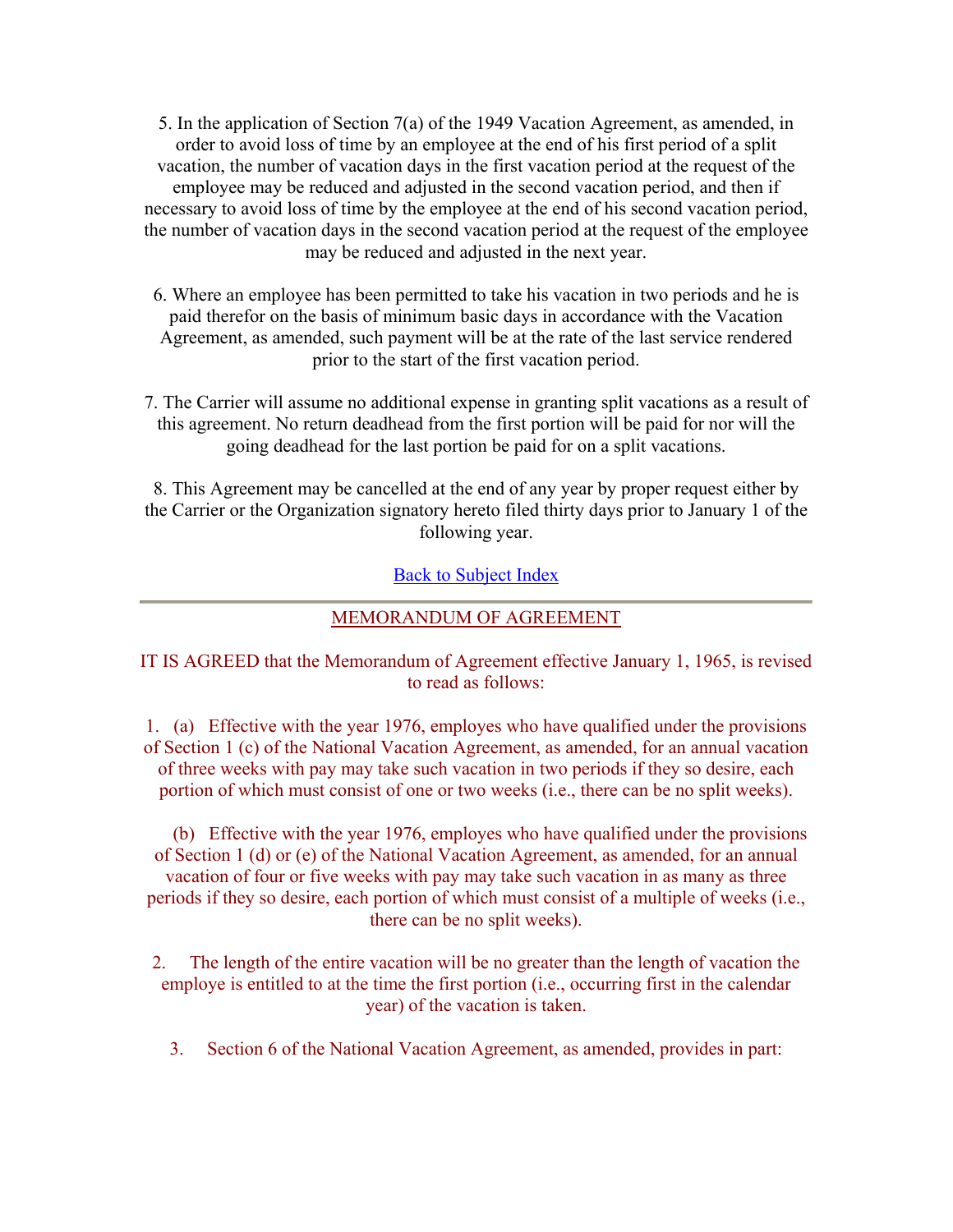"Due regard, consistent with requirements of the service, shall be given to the preference of the employee in his seniority order in the class of service in which engaged when granting vacation."

In applying the principles set forth in Section 6, consideration will first be given to only one (primary) period of split vacations in assigning vacations. An employe requesting a split vacation will designate which period he desires to have considered first in accordance with the above. After all employes in the craft have been assigned one vacation period in accordance with the above quoted principle, the second portion of split vacations will be assigned to available unassigned periods with due regard to employe requests, his seniority order and the requirements of the Carrier's service. After all second portions of split vacations have been assigned, then the third portions of split vacations will be assigned on the same basis as the second portions.

4. Vacations will be scheduled in week increments Monday through Sunday so that vacations will be assigned for calendar week or weeks, but vacations must begin and end in the same calendar year. However, employes with regular assigned rest and/or layover days will actually take their vacation commencing with the first work day that follows the rest or layover day that is nearest to the Monday on which the vacation was scheduled to start.

5. In the application of Section 7(a) of the National Vacation Agreement (which applies only to employes in regularly assigned service), in order to avoid loss of time by an employe at the end of his first period of a split vacation, the number of vacation days in the first vacation period at the request of the employe may be reduced and adjusted in the second vacation period, and then if necessary to avoid loss of time by the employe at the end of his second vacation period, the number of vacation days in the second vacation period at the request of the employe may be reduced and adjusted in the next year.

6. Where an employe has been permitted to take his vacation in two or three periods and he is paid therefor on the basis of minimum basic days in accordance with the National Vacation Agreement, as amended, such payment will be at the rate of the last service rendered prior to the start of the first vacation period.

7. The Railway Company will assume no additional expense in granting split vacations as a result of this Agreement. When an employe is released for vacation, if it is necessary to deadhead other employes to protect his vacation vacancy, the relief employe(s) will be paid only for deadheading to the first portion and from the last portion of the split vacation of an employe.

8. Paragraph 6 of the Memorandum of Agreement on Application of Vacation Agreement effective July 1, 1949, which provides that no vacations shall be granted between December 15 and 31, both inclusive, is hereby cancelled.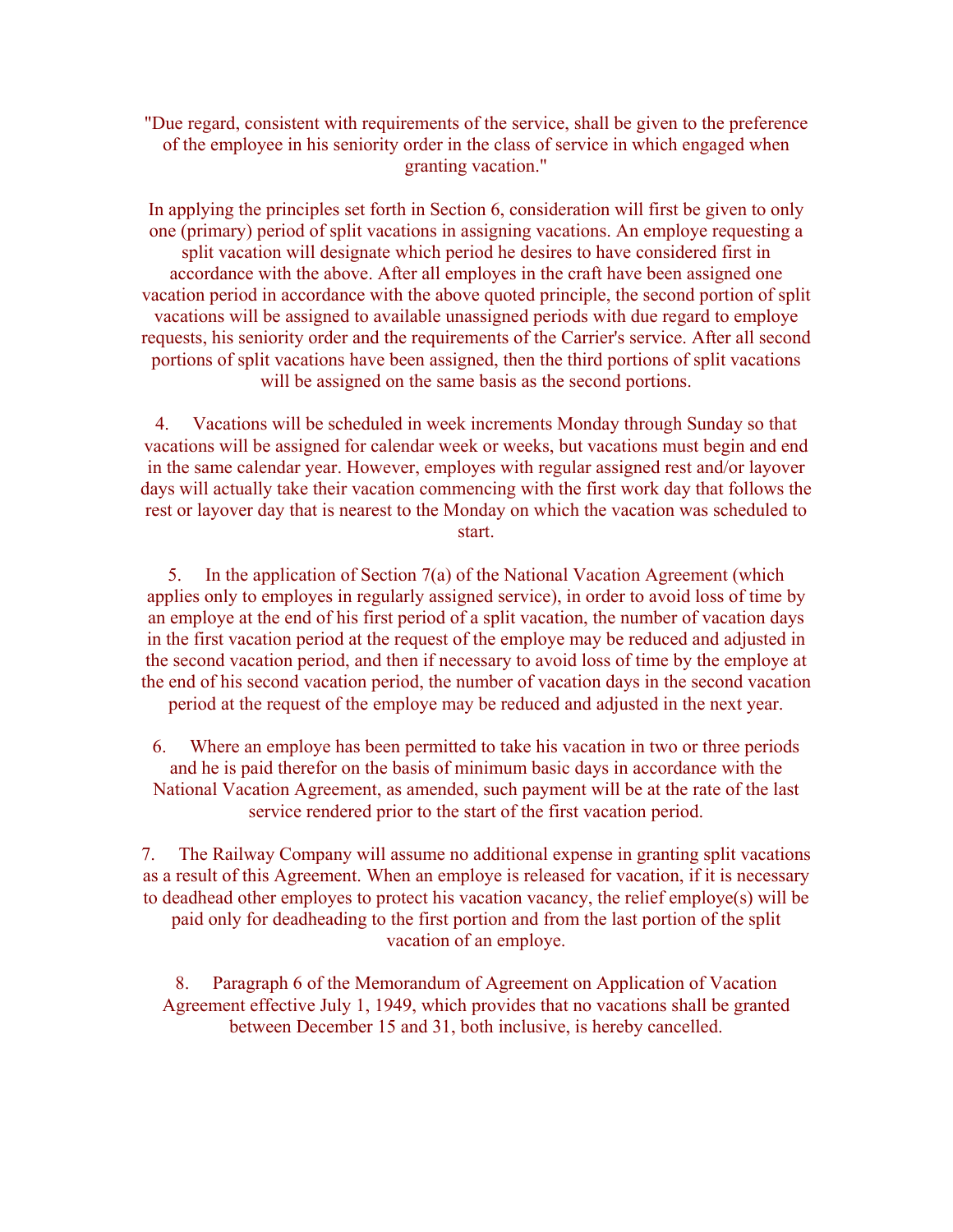9. This Agreement may be cancelled at the end of any year by proper request either by the Carrier or the Organization signatory hereto filed thirty days prior to January 1 of the following year.

Signed at Springfield, Missouri, and effective January 1, 1976.

FOR: ST. LOUIS-SAN FRANCISCO RAILWAY COMPANY (NEO District)

> By: J. J. Ratcliff Director Labor Relations

FOR: Train and Engine Service Employes represented by UNITED TRANSPORTATION UNION

> By: J. W. Reynolds General Chairman

Back to Subject Index

## **ARTICLE 39**

### **SECTION A UNION SHOP AGREEMENT**

(Effective March 1, 1953)

1. In accordance with and subject to the terms and conditions hereinafter set forth, all employees of the carrier now or hereafter subject to the rules and working conditions agreements between the parties hereto, except as hereinafter provided, shall, as a condition of their continued employment subject to such agreements, become members of the Organization within sixty calendar days of the date they first perform compensated service as such employees after the effective date of this Section A, and thereafter shall maintain membership in the Organization; except that such membership shall not be required to any individual until he has performed compensated service on thirty days within a period of twelve consecutive calendar months. Nothing in this Section A shall alter, enlarge or otherwise change the coverage of the present or future rules and working conditions agreements.

2. The requirements of membership provided for in Part 1 of this Section A shall be satisfied if any employee shall hold or acquire membership in any one of the labor organizations, national in scope, organized in accordance with the Railway Labor Act and admitting to membership employees of a craft or class in train, yard, engine or hostling service that is, in any of the services or capacities, covered in Section 3, First, (h), of the Railway Labor Act, defining the jurisdictional scope of the First Division of the National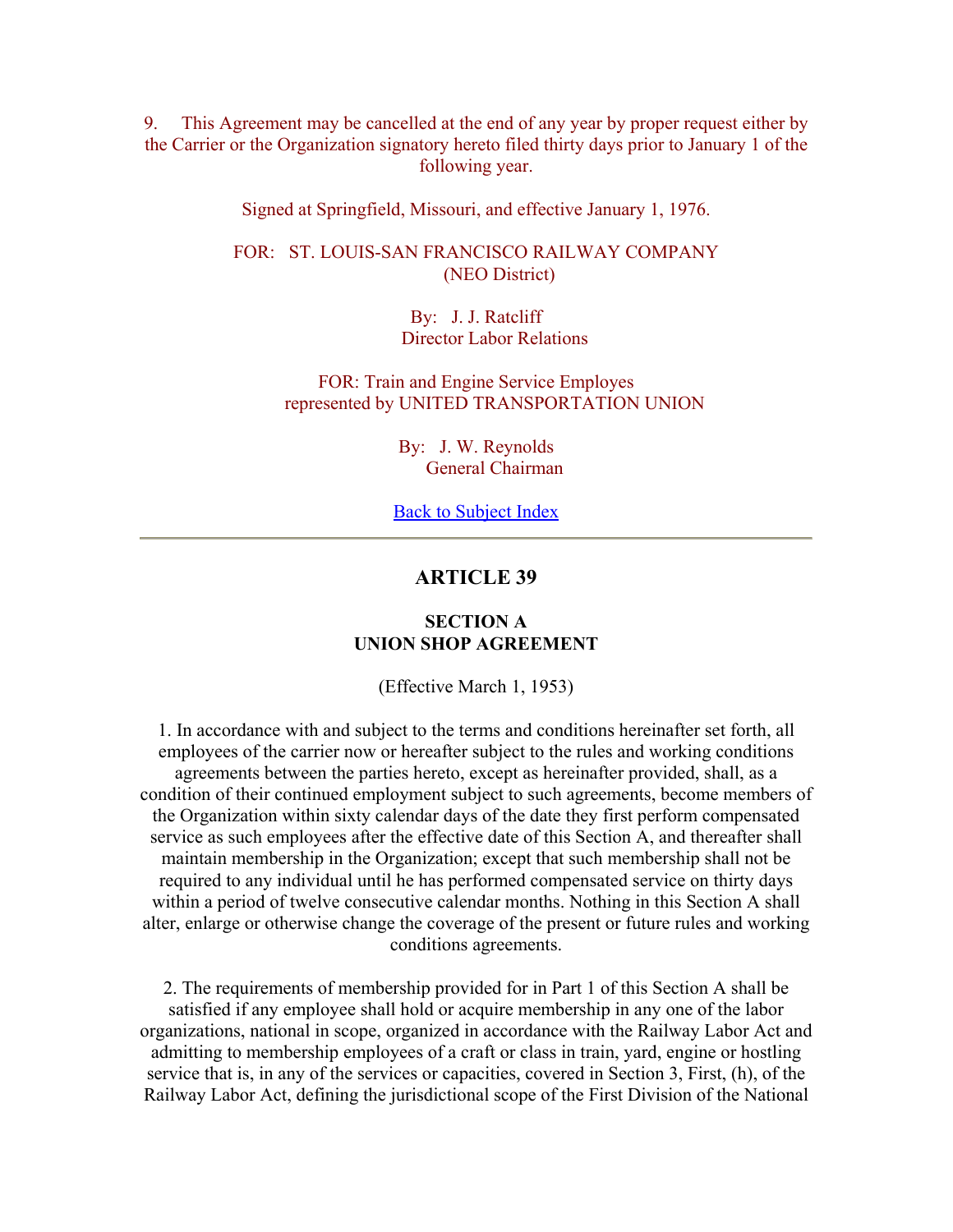Railroad Adjustment Board; provided, however, that nothing contained in this Section A shall prevent any employee from changing membership from one organization to another organization admitting to membership employees of a craft or class in any of the services above specified.

3. (a) Employees who retain seniority under the rules and working conditions agreements governing their class or craft and who are regularly assigned or transferred to full time employment not covered by such agreements, or who, for a period of thirty days or more, are (1) furloughed on account of force reduction, or (2) on leave of absence, or (3) absent on account of sickness or disability, will not be required to maintain membership as provided in Part 1 of this Section A so long as they remain in such other employment, or furloughed or absent as herein provided, but they may do so at their option. Should such employees return to any service covered by the said rules and working conditions agreements and continue therein thirty calendar days or more, irrespective of the number of days actually worked during that period, they shall, as a condition of their continued employment subject to such agreements, be required within thirty-five calendar days from date of their return to such service, to comply with the provisions of Parts 1 and 2 of this Section A.

(b) The seniority status and rights of employees furloughed to serve in the Armed Forces or granted leaves of absence to engage in studies under an educational aid program sponsored by the federal government or a state government for the benefit of exservicemen shall not be terminated by reason of any of the provisions of this Section A but such employees shall, upon resumption of employment, be considered as new employees for the purposes of applying this Section A.

(c) Employees who retain seniority under the rules and working conditions agreements governing their class or craft and who, for reasons other than those specified in Paragraphs (a) and (b) of this Part 3, are not in service covered by such agreements, or leave such service will not be required to maintain membership as provided in Parts 1 and 2 of this Section A so long as they are not in service covered by such agreements, but they may do so at their option. Should such employees return to any service covered by the said rules and working conditions agreements they shall, as a condition of their continued employment, be required, from the date of return to such service, to take membership in one of the organizations specified in Parts 1 and 2 of this Section A.

4. Nothing in this Section A shall require an employee to become or to remain a member of the organization if such membership is not available to such employee upon the same terms and conditions as are generally applicable to any other member, or if the membership of such employee is denied or terminated for any reason other than the failure of the employee to tender the periodic dues, initiation fees, and assessments (not including fines and penalties) uniformly required as a condition of acquiring or retaining membership. For purposes of this Section A, dues, fees, and assessments, shall be deemed to be "uniformly required" if they are required of all employees in the same status at the same time in the same organizational unit.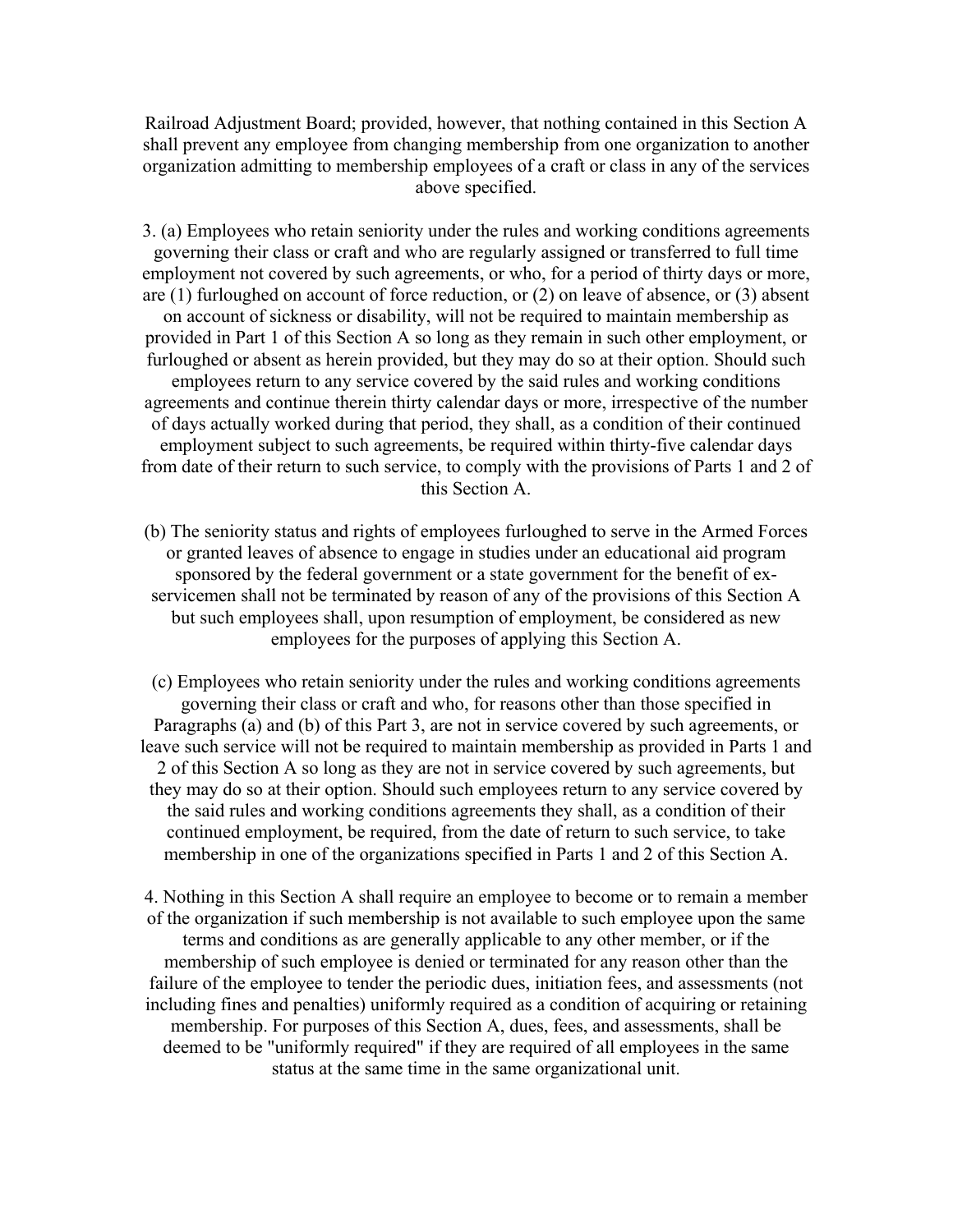5. (a) Each employee covered by the provisions of this Section A shall be considered by the Carrier to have met the requirements of this Section A unless and until the Carrier is advised to the contrary in writing by the Organization. The Organization will notify the Carrier in writing by Registered Mail, Return Receipt Requested, or by personal delivery evidenced by receipt, of any employee who it is alleged has failed to comply with the terms of this Section A and who the Organization therefore claims is not entitled to continue in employment subject to the rules and working conditions agreements. The form of notice to be used shall be agreed upon by the Carrier and the Organization and the form shall make provision for specifying the reasons for the allegation of noncompliance. Upon receipt of such notice, the carrier will, within ten calendar days of such receipt, so notify the employee concerned in writing by Registered or Certified Mail, Return Receipt Requested, or by personal delivery evidenced by receipt. Copy of such notice to the employee shall be given the Organization. An employee so notified who disputes the fact that he has failed to comply with the terms of this Section A shall, within a period of ten calendar days from the date of receipt of such notice, request the Carrier in writing by Registered or Certified Mail, Return Receipt Requested, or by personal delivery evidenced by receipt, to accord him a hearing. Upon receipt of such request the Carrier shall set a date for hearing which shall be held within ten calendar days of the date of receipt of request therefor. Notice of the date set for hearing shall be promptly given the employee in writing with copy to the Organization, by Registered or Certified Mail, Return Receipt Requested, or by personal delivery evidenced by receipt. A representative of the Organization shall attend and participate in the hearing. The receipt by the Carrier of a request for a hearing shall operate to stay action on the termination of employment until the hearing is held and the decision of the Carrier is rendered.

In the event the employee concerned does not request a hearing as provided herein, the carrier shall proceed to terminate his seniority and employment under the rules and working conditions agreement not later than thirty calendar days from receipt of the above described notice from the Organization, unless the Carrier and the Organization agree otherwise in writing.

(b) The Carrier shall determine on the basis of the evidence produced at the hearing whether or not the employee has complied with the terms of this Section A and shall render a decision within twenty calendar days from the date that the hearing is closed, and the employee and the Organization shall be promptly advised thereof in writing by Registered or Certified Mail, Return Receipt Requested.

If the decision is that the employee has not complied with the terms of this Section A, his seniority and employment under the rules and working conditions agreements shall be terminated within twenty calendar days of the date of said decision except as hereinafter provided or unless the Carrier and the Organization agree otherwise in writing.

If the decision is not satisfactory to the employee or to the Organization it may be appealed in writing, by Registered or Certified Mail, Return Receipt Requested, directly to the highest officer of the Carrier designated to handle appeals under this Section A. Such appeals must be received by such officer within ten calendar days of the date of the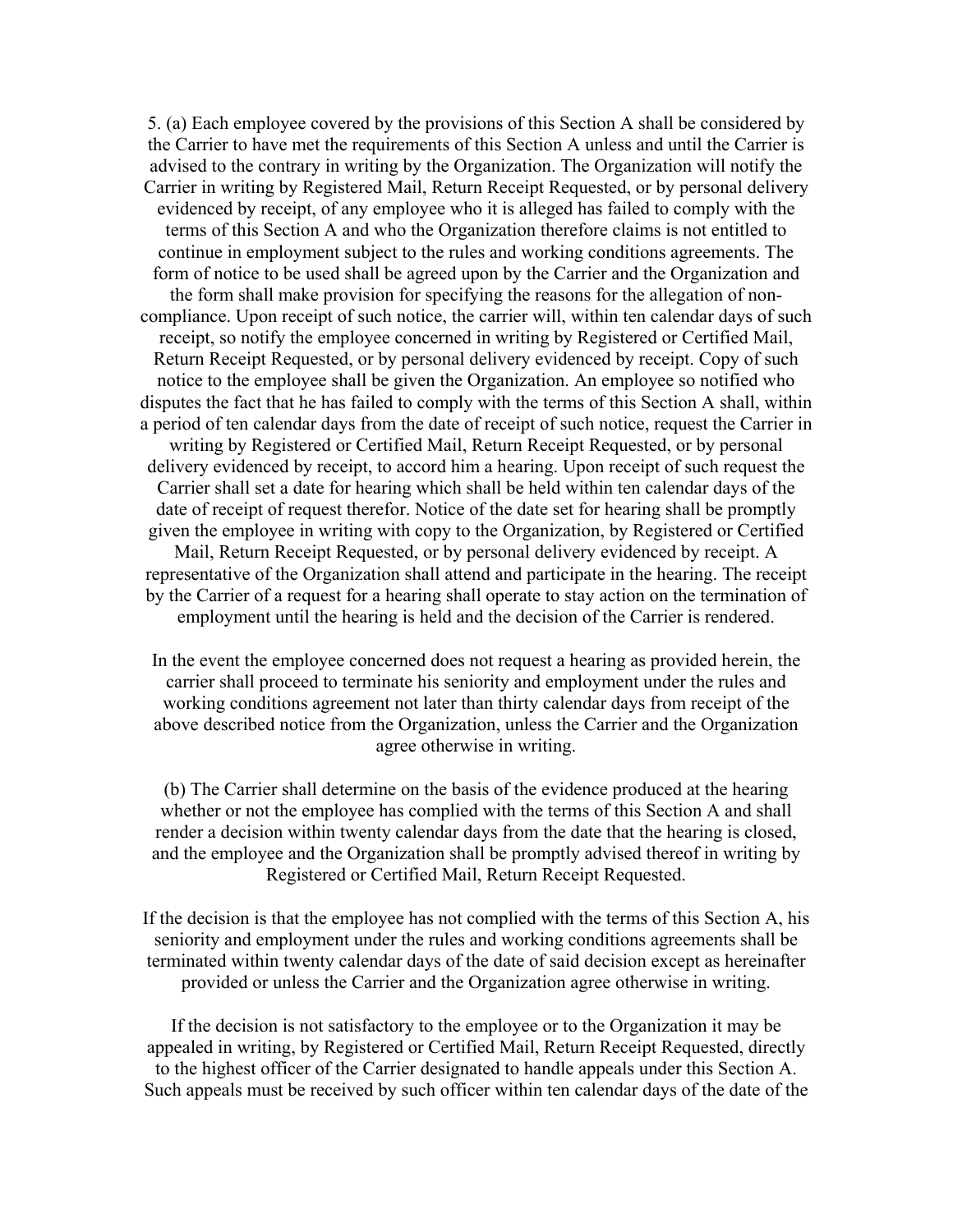decision appealed from and shall operate to stay action on the termination of seniority and employment, until the decision on appeal is rendered. The Carrier shall promptly notify the other party in writing of any such appeal, by Registered or Certified Mail, Return Receipt Requested. The decision on such appeal shall be rendered within twenty calendar days of the date the notice of appeal is received, and the employee and the Organization shall be promptly advised thereof in writing by Registered or Certified Mail, Return Receipt Requested.

If the decision on such appeal is that the employee has not complied with the terms of this Section A, his seniority and employment under the rules and working conditions agreement shall be terminated within twenty calendar days of the date of said decision unless selection of a neutral is requested as provided below, or unless the Carrier and the Organization agree otherwise in writing. The decision on appeal shall be final and binding unless within ten calendar days from the date of the decision the Organization or the employee involved requests the selection of a neutral person to decide the dispute as provided in Part 5(c) below. Any request for selection of a neutral person as provided in Part 5(c) below shall operate to stay action on the termination of seniority and

employment until not more than ten calendar days from the date decision is rendered by the neutral person.

(c) If within ten calendar days after the date of a decision on appeal by the highest officer of the Carrier designated to handle appeals under this Section A the Organization or the employee involved requests such highest officer in writing by Registered or Certified Mail, Return Receipt Requested, that a neutral be appointed to decide the dispute, a neutral person to act as sole arbitrator to decide the dispute shall be selected by the highest officer of the Carrier designated to handle appeals under this Section A or his designated representative, the Chief Executive of the organization or his designated representative, and the employee involved or his representative. If they are unable to agree upon the selection of a neutral person any one of them may request the chairman of the National Mediation Board in writing to appoint such neutral. The Carrier, the Organization and the employee involved shall have the right to appear and present evidence at a hearing before such neutral arbitrator. Any decision by such neutral arbitrator shall be made within thirty calendar days from the date of receipt of the request for his appointment and shall be final and binding upon the parties. The Carrier, the employee, and the Organization shall be promptly advised thereof in writing by Registered or Certified Mail, Return Receipt Requested. If the position of the employee is sustained, the fees, salary and expenses of the neutral arbitrator shall be borne in equal shares by the Carrier and the Organization; if the employee's position is not sustained, such fees, salary and expenses shall be borne in equal shares by the Carrier, the Organization and the employee.

(d) It is understood that if an employee produced evidence to an officer or duly authorized member of the General Committee of the Organization that he is a member in any one of the labor organizations as specified in Part 2 of this Section A that will satisfy this Section A and no notice will be served by the Organization to the Carrier to have employee removed from service. Employee will be required to produce such evidence on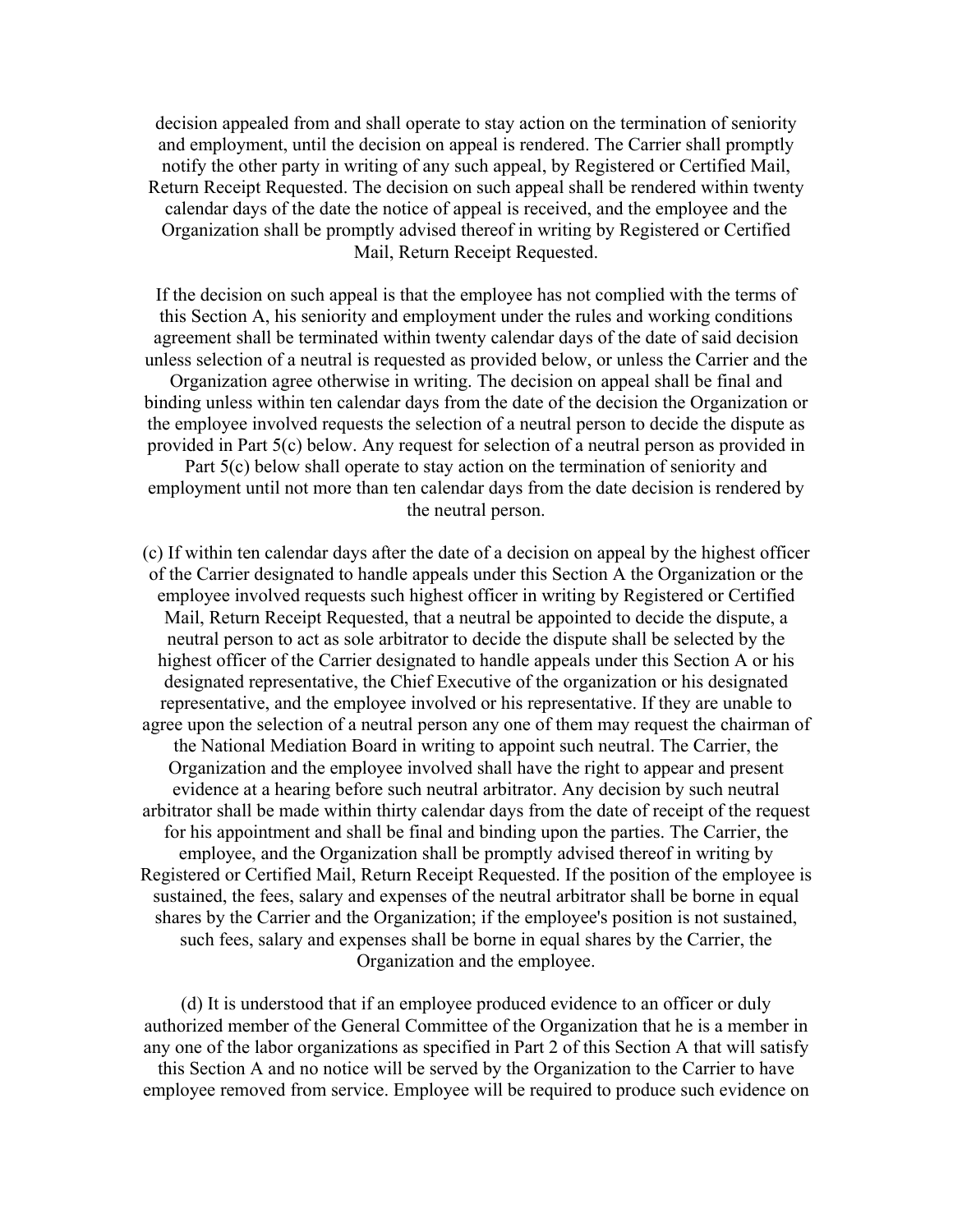demand of an officer or duly authorized member of the General Committee of the Organization, but will not be required to produce such evidence more than once in a calendar month. If employee fails or refuses to produce such evidence, he may be cited to the Carrier by the Organization as not complying with this Section A.

(e) The time periods specified in this Part 5 may be extended in individual cases by written agreement between the Carrier and the Organization.

(f) Provisions of investigation and discipline rules contained in the rules and working conditions agreements between the Carrier and the Organization will not apply to cases arising under this Section A.

(g) The General Chairman of the Organization shall notify the carrier in writing of the title(s) and address(es) of its representatives who are authorized to serve and receive the notices described in this Section A. The Carrier shall notify the General Chairman of the Organization in writing of the title(s) and address(es) of its representatives who are authorized to receive and serve the notices described in this Section A.

(h) In computing the time periods specified in this Section A, the date on which a notice is received or decision rendered shall not be counted.

6. Other provisions of this Section A to the contrary notwithstanding, the Carrier shall not be required to terminate the employment of an employee until such time as a qualified replacement is available. The Carrier may not, however, retain such employee in service under the provisions of this Part 6 for a period in excess of sixty calendar days from the date of the last decision rendered under the provisions of Part 5, or ninety calendar days from date of receipt of notice from the Organization in cases where the employee does not request a hearing. The employee whose employment is extended under the provisions of this Part 6 shall not, during such extension, retain or acquire any seniority rights. The position will be advertised as vacant under the bulletining rules of the agreement but the employee may remain on the position he held at the time of the last decision, or at the date of receipt of notice where no hearing is requested pending the assignment of the successful applicant, unless displaced or unless the position is abolished or annulled. The above periods may be extended by agreement between the Carrier and the Organization involved.

7. An employee whose seniority and employment under the rules and working conditions agreements is terminated pursuant to the provisions of this Section A or whose employment is extended under Part 6 shall have no time or money claims by reasons thereof.

If the final determination under Part 5 of this Section A is that an employee's seniority and employment in a craft or class shall be terminated, no liability against the Carrier in

favor of the Organization or other employees based upon an alleged violation, misapplication or non-compliance with any part of this Section A shall arise or accrue during the period up to the expiration of the 60 or 90 day periods specified in Part 6, or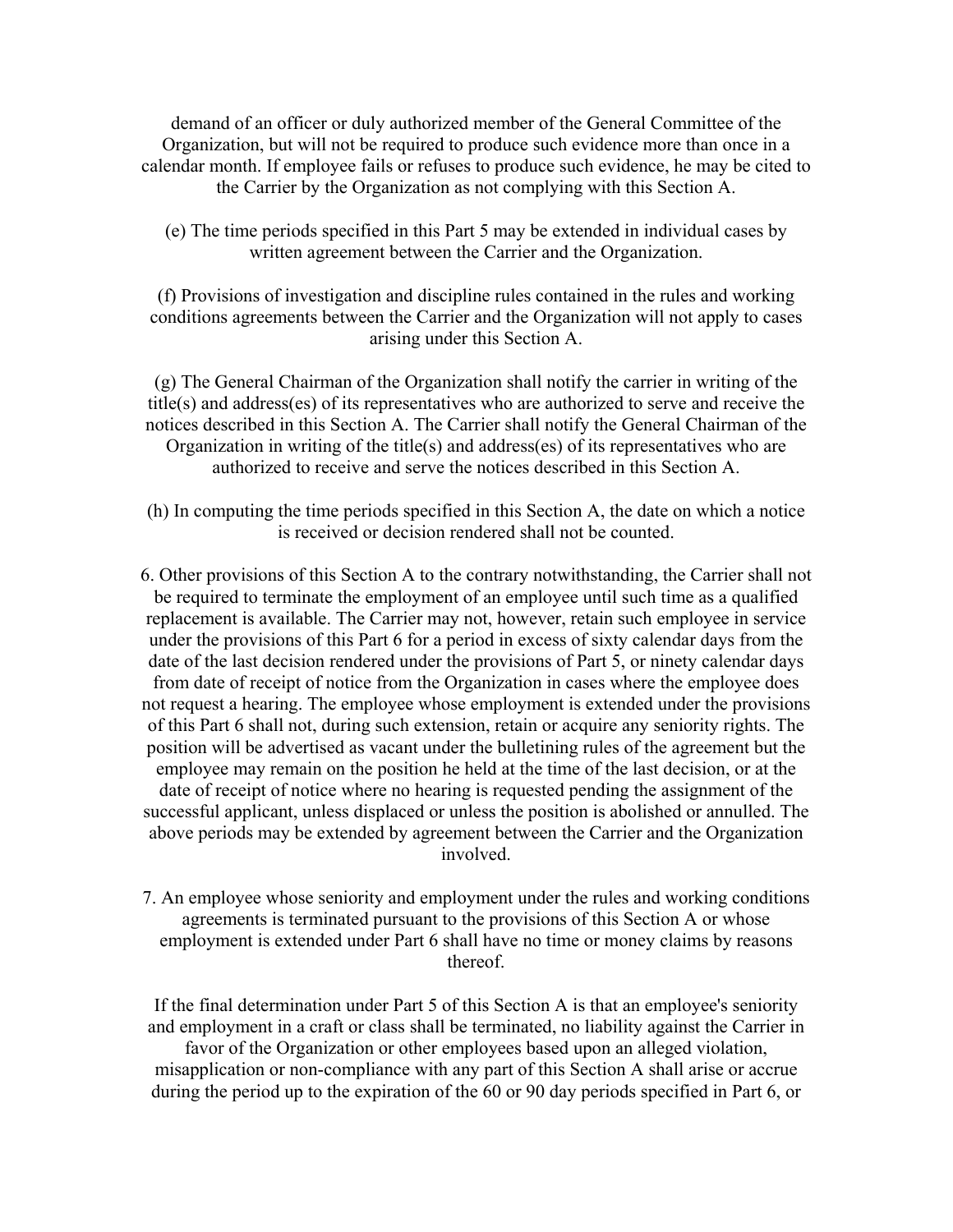while such determination may be stayed by a court, or while a discharged employee may be restored to service pursuant to judicial determination. During such periods, no provision of any other agreement between the parties hereto shall be used as the basis for a grievance or time or money claim by or on behalf of any employee against the Carrier predicated upon any action taken by the Carrier in applying or complying with this Section A or upon an alleged violation, misapplication or non-compliance with any provision of this Section A. If the final determination under Part 5 of this Section A is that an employee's employment and seniority shall not be terminated, his continuance in service shall give rise to no liability against the Carrier in favor of the Organization or other employees based upon an alleged violation, misapplication or non-compliance with any part of this Section A.

8. In the event that seniority and employment under the rules and working conditions agreements is terminated by the Carrier under the provisions of this Section A and such termination of seniority and employment is subsequently determined to be improper, unlawful, or unenforceable, the Organization shall indemnify and same harmless the Carrier against any and all liability arising as the result of such improper, unlawful, or unenforceable termination of seniority and employment; provided, however, that this section shall not apply to any case in which the carrier involved is the plaintiff or the moving party in the action in which the aforesaid determination is made or in which case the carrier acts in collusion with any employee; provided further, that the aforementioned liability shall not extend to the expense to the Carrier in defending suits by employees whose seniority and employment are terminated by the Carrier under the provisions of this Section A.

9. This Section A shall not apply to employees who are subject to the provisions of agreement governing rates of pay, hours of service, and working conditions between the parties hereto, applicable to Dining Car Stewards and Assistant Dining Car Stewards.

10. An employee whose employment is terminated as a result of non-compliance with the provisions of this Section A shall be regarded as having terminated his employee relationship for vacation purposes.

**UNDERSTANDING:** It is agreed that in the application of the Union Shop Agreement effective March 1, 1953, in St. Louis, Missouri that any employee in service on the date of that agreement who is not a member of an organization as provided in Part 2 of the Union Shop Agreement and who will make affidavit he was a member of a bona fide and recognized religious group, on the date of that agreement, having scruples against joining an organization, will, if he would otherwise be required to join an organization under the Union Shop Agreement, be deemed to have met the requirements of the Union Shop Agreement if he agrees to and does pay initiation fees, periodic dues and assessments to one of the organizations as specified in Part 2 of the Union Shop Agreement.

## **SECTION B DUES DEDUCTION**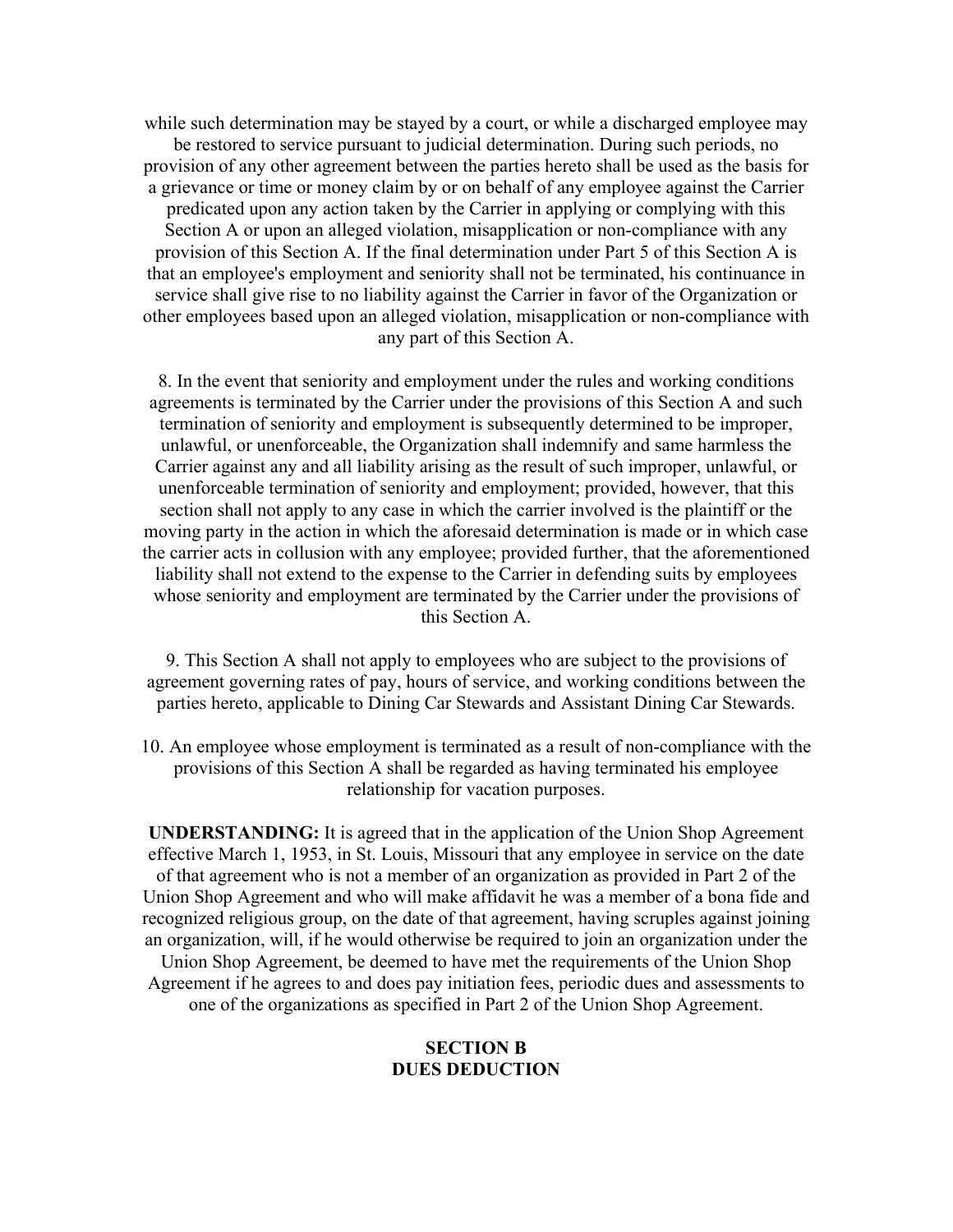## (Effective August 1, 1955)

(1) (a) Subject to the terms and conditions of this Section B, the Carrier shall periodically deduct and withhold from the wages of the employees subject to this Section B, who acquire and maintain membership in the Organization, amounts equal to the monthly membership dues, initiation fees, assessments and insurance premiums (not including fines and penalties) uniformly required as a condition of acquiring or retaining membership in the Organization and shall pay the amount so deducted and withheld to the designated Treasurer of the various local lodges of the Organization; provided, however, that this requirement shall not be effective with respect to any individual employee until the Carrier shall have been furnished with a written wage assignment authorization to the Organization of such membership dues, initiation fees, assessments and insurance premiums, which wage assignment authorization shall be revocable in writing after the expiration of one year from the date of its execution, or upon the termination of this agreement, or upon the termination of the Rules and Working Conditions Agreement between the parties hereto applicable to employees in train and yard service, whichever occurs sooner.

(b) Both the wage assignment authorization and the revocation of the wage assignment authorization forms shall be subject to approval by the Carrier.

(c) The Organization shall assume full responsibility for the procurement and execution of the wage assignment authorization revocation and for delivery of such forms to the Auditor-Disbursements of the Carrier.

(2) (a) The Treasurer of each lodge of the Organization shall furnish to the Auditor-Disbursements of the Carrier, not later than the first of each month, a certified statement in triplicate showing the name, the payroll account number, the division on which employed, and the gross amount of any assessment to be deducted from the wage of each member who has signed a wage assignment form and which form has been filed with the **Carrier** 

(b) The deductions will be made from the wages earned in train or yard service in the first pay period of the month only. Employee deduction authorizations must be in the office of Auditor-Disbursements of the Carrier not later than the first of the month in which deductions are to be made. The following payroll deductions will have priority over deductions in favor of the Organization, as provided for in this Section B:

- (i) Federal, state and municipal taxes and other deductions required by law, including garnishments and attachments.
	- (ii) Amounts due the Carrier.
- (iii) Amounts due in payment for meal books and amounts due on watch and board and lodging deduction orders.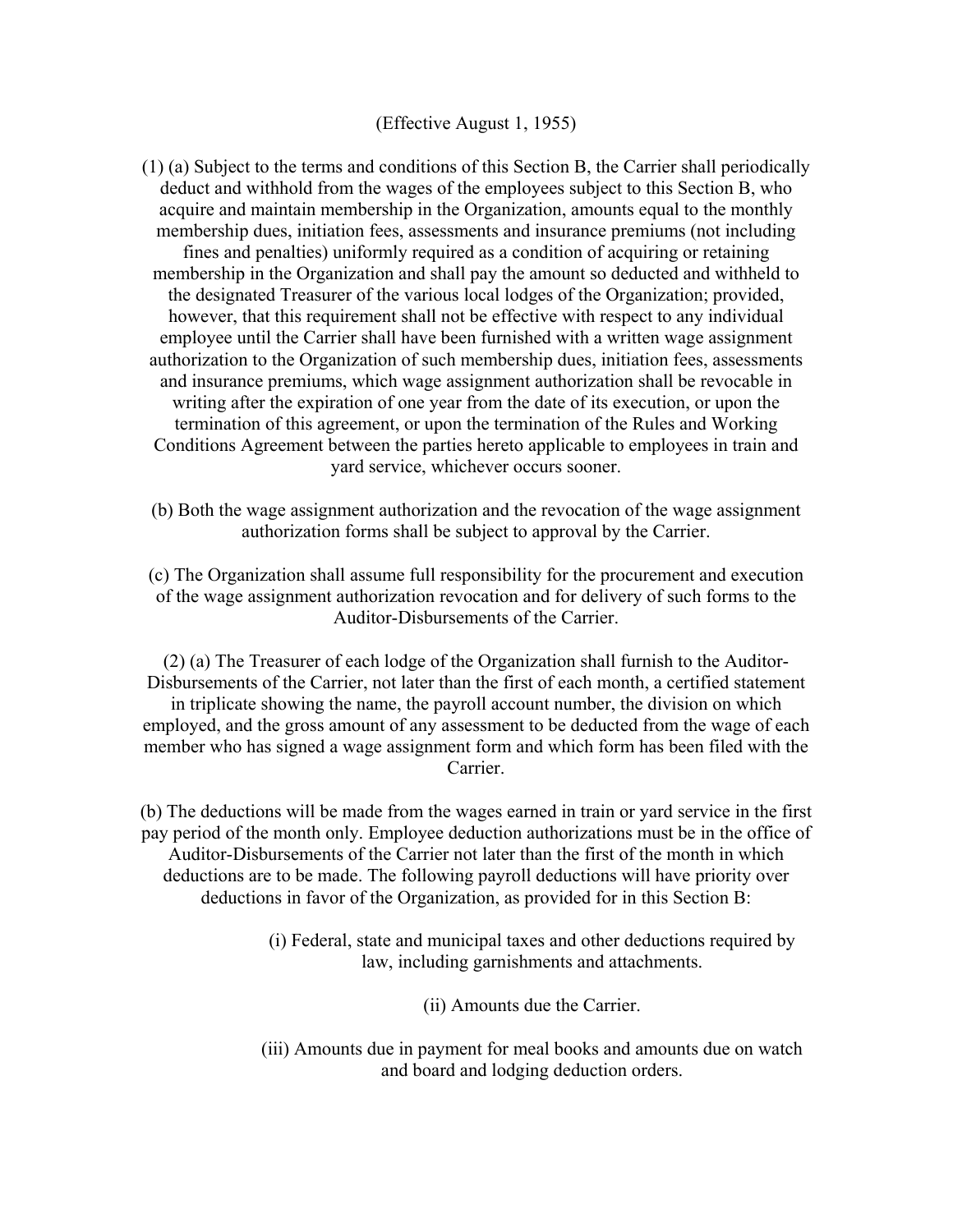## (iv) Insurance and hospitalization premiums, other than insurance premiums referred to in this Section B.

(c) If the earnings of an employee are insufficient to remit the full amount of deduction for such employee, no deduction shall be made, and the same will not be accumulated and deducted in subsequent months.

(d) No deduction will be made from other than the regular payrolls.

(3) This Section B shall cease to apply to any employee who may be adjudicated bankrupt or insolvent under any Federal or State laws, and any wage assignment authorization given hereunder shall become void.

(4) In consideration of the services described above and to pay for the expense of administration, the Carrier shall retain from the sum of all deductions made in each month 8¢ per member from whose wages a deduction is made in such month and will remit to the Treasurer of each local lodge of the Organization the balance due such local lodge of the Organization of the amount deducted from the wages of the members. The Carrier will make such remittance, furnish the Treasurer of each local lodge with a list of the employees from whom deductions were made, showing the amount of such deductions. One copy of this statement only to be furnished the Organization.

(5) Responsibility of Carrier under this Section B shall be limited to remitting to the Organization amounts actually deducted from wages of the employees pursuant to this Section B, and the Carrier shall not be responsible to any employee for making deduction specified on a deduction list or for failure to do so. Any question arising as to the correctness of the amount listed and deducted shall be handled between the employee involved and the Organization, and any complaints against the Carrier in connection therewith shall be handled by the Organization on behalf of the employee concerned.

(6) Auditor-Disbursements of the Carrier shall be furnished a list showing all local lodges, name and address and title of Organization local lodge officer to whom deductions made pursuant to this agreement are to be forwarded. The Organization will also advise Auditor-Disbursements of the Carrier of any changes in names, addresses and titles of Organization officers to whom reductions are to be forwarded, such original list and advice of any changes to be in hands of Auditor-Disbursements of the Carrier on or before the first day of the month in which deductions are to be made.

(7) No part of this Section B or any other Agreement between the Carrier and the Organization shall be used either directly or indirectly as a basis for any grievance or claim by or on behalf of any employee predicated upon any violation of, or misapplication or non-compliance with, any part of this Section B.

(8) The Organization shall indemnify, defend and save harmless the Carrier from any and all claims, demands, liability, losses or damage resulting from the execution of, or compliance with the provisions of this Section B.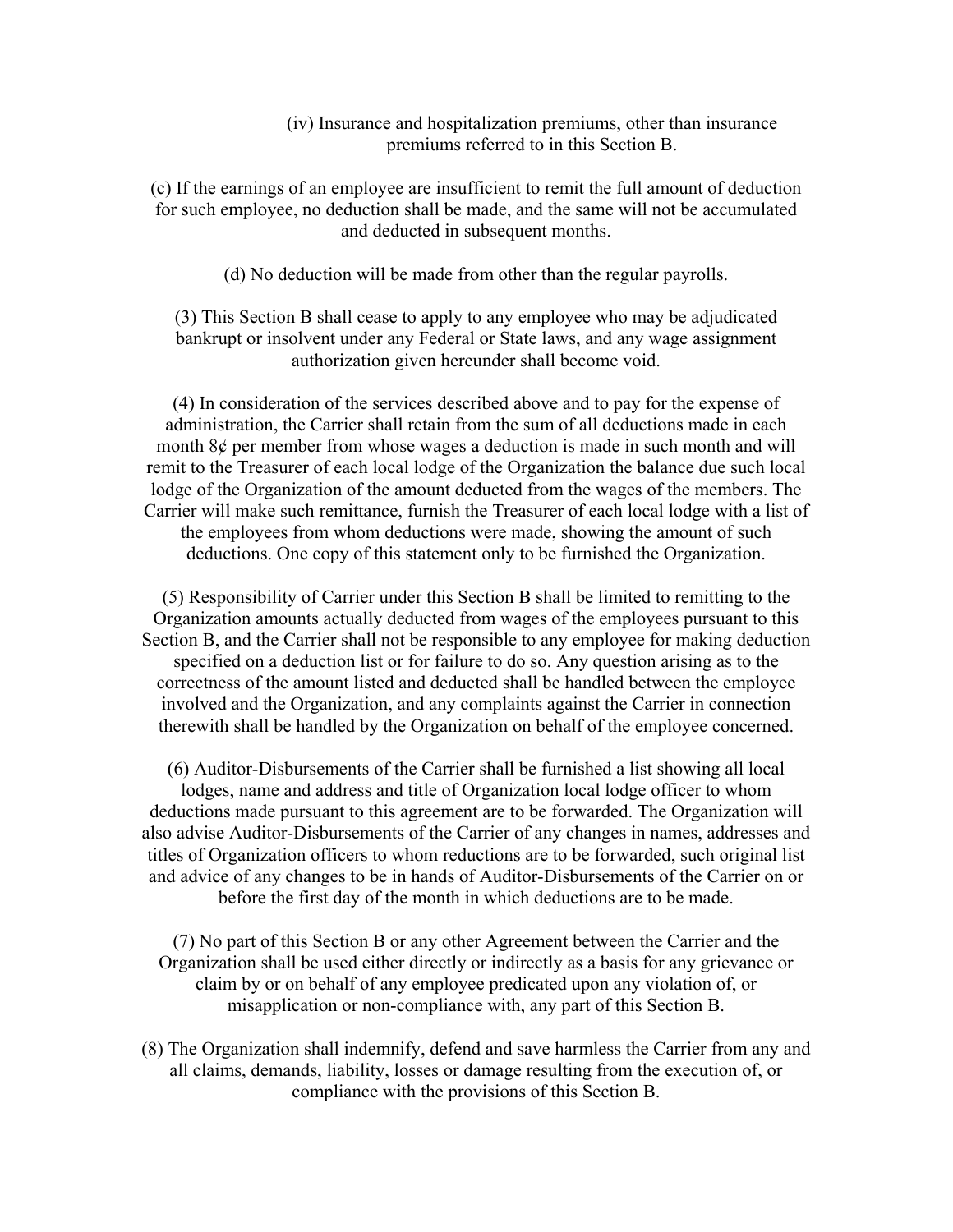# **ARTICLE 40 SENIORITY - CONSOLIDATED**

## **SECTION A TWO OR MORE TERMINALS**

(1) The following yardmen's seniority and districts are merged:

(a) Enid-Arkansas City (effective in 1920) (b) Chafee-Cape Girardeau (effective 1/1/25) (c) Wichita-Neodesha (effective 8/15/39) (d) Thayer-Jonesboro (effective 10/17/39) (e) St. Louis-Newburg (effective 8/1/40) (f) Tulsa-Afton (effective 3/125/41) (g) Fort Smith-Muskogee-Fayetteville (effective 4/1/41) (h) Francis-Sherman (effective 4/16/50) - \*Okmulgee \*(i) Monett-Joplin \*(j) Lawton-Oklahoma City

**UNDERSTANDING:** Special Agreements, agreed to interpretations and practices applicable to the consolidation of these yards will continue in full force and effect until changed or cancelled by mutual consent or in accordance with provisions of the Railway Labor Act, as amended. The understandings, interpretations and practices applicable to the first eight consolidations, except Okmulgee, are also applicable to the terminals listed as (i) and (j) and Okmulgee. Existing agreements concerning filling vacancies at Okmulgee and Lawton will remain in effect.

(2) At any of these yards, where a yardman's extra board is maintained, if that extra board is exhausted and there is a need for an extra yardman to fill a vacancy, an available cutoff man will be used: If no cut-off man is available, a regular assigned man will be used. At any of these yards where no extra board is maintained, an available cut-off man will be used but if none at that point, it will be proper to use a yardman from the extra board at the other yard(s) with which the yard was consolidated.

#### **SECTION B**

Hugo Yardmen seniority was consolidated with A&A Brakemen's District, effective October 26, 1946 and with the Arthur Subdivision Brakemen effective October 16, 1972 to form the Hugo Freight Seniority District. (Agreements Not Reproduced.)

# **SECTION C CONSOLIDATED ROAD AND YARD SENIORITY**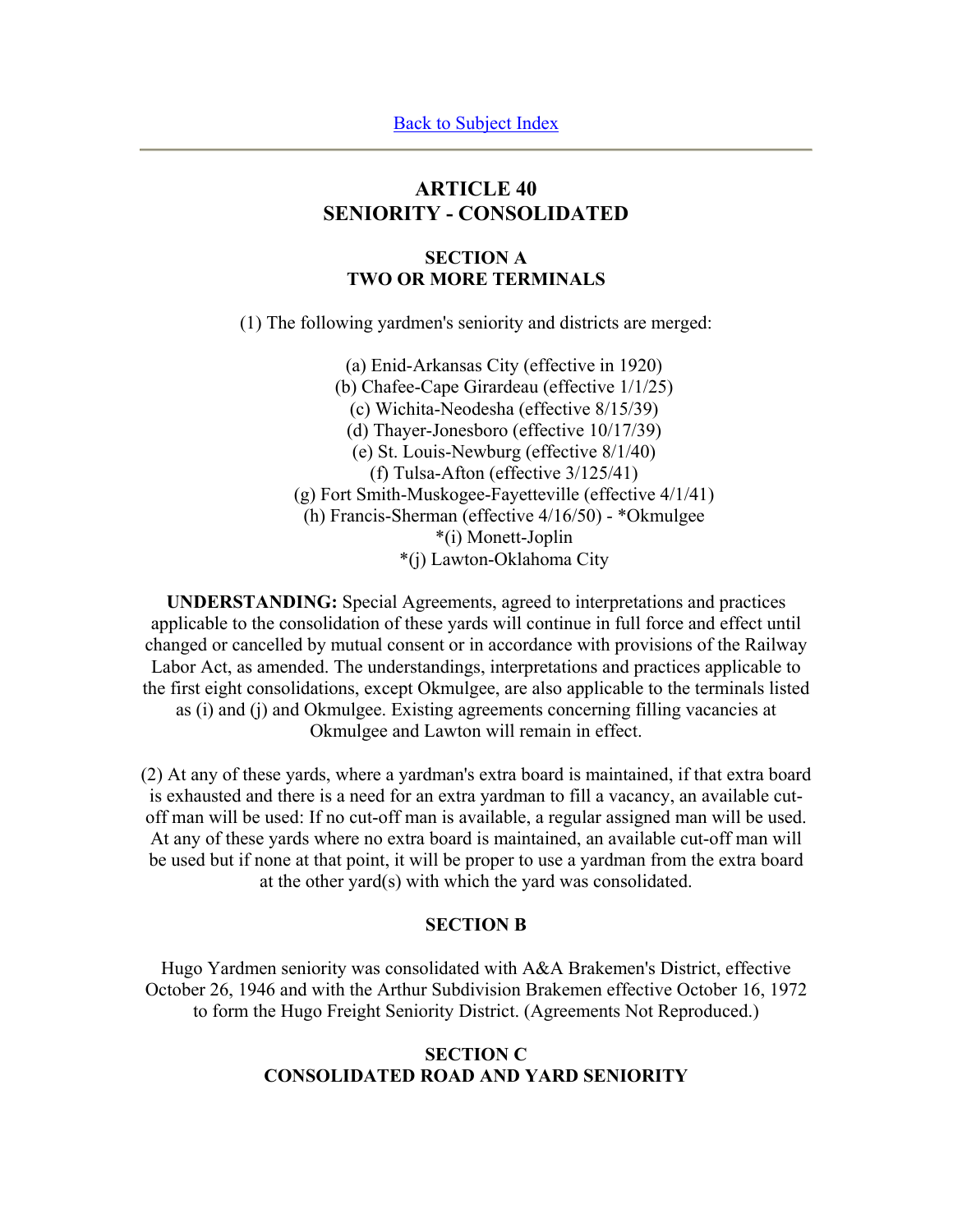Seniority Rosters of Yardmen have been merged ("tail-ended") with Trainmen on adjoining road districts on the following territories:

> Yardmen, Ft. Scott, Kansas with ... Trainmen on Ash Grove Sub (effective 7/1/61)

Yardmen, Thayer, Missouri and Jonesboro, Arkansas with ... Trainmen on Memphis Sub. (effective 10/31/61)

Yardmen, St. Louis, Missouri and Newburg, Missouri with ... Trainmen on Rolla Sub (effective 7/1/62)

Yardmen, Enid and Arkansas City, Oklahoma with ... Trainmen on Western Division (effective 9/1/62)

Yardmen, Springfield, Missouri with ... Trainmen on Lebanon-Springfield Sub (effective 5/15/63)

Yardmen, Wichita and Neodesha, Kansas with ... Trainmen on Wichita Sub (effective 5/6/64) and with ... \*Trainmen on Burrton Sub

Yardmen, Kansas City with ... Trainmen on Kansas City Sub (effective 5/6/64)

> \*Yardmen, Pensacola with ... Trainmen on Pensacola Sub

\*Yardmen, Amory with ... Trainmen on Columbus Sub

\*Yardmen, Birmingham with ... Trainmen on Birmingham Sub

\*Yardmen, Fort Worth with ... Trainmen on Fort Worth Sub

\*Yardmen, Sherman, Francis and Okmulgee, Oklahoma with ... Trainmen on Sherman and Creek Subs

> \*Yardmen, Tulsa with Trainmen on Cherokee Sub

\*Yardmen, Lawton and Oklahoma City, Oklahoma with ... Trainmen on Oklahoma and Chickasha Subs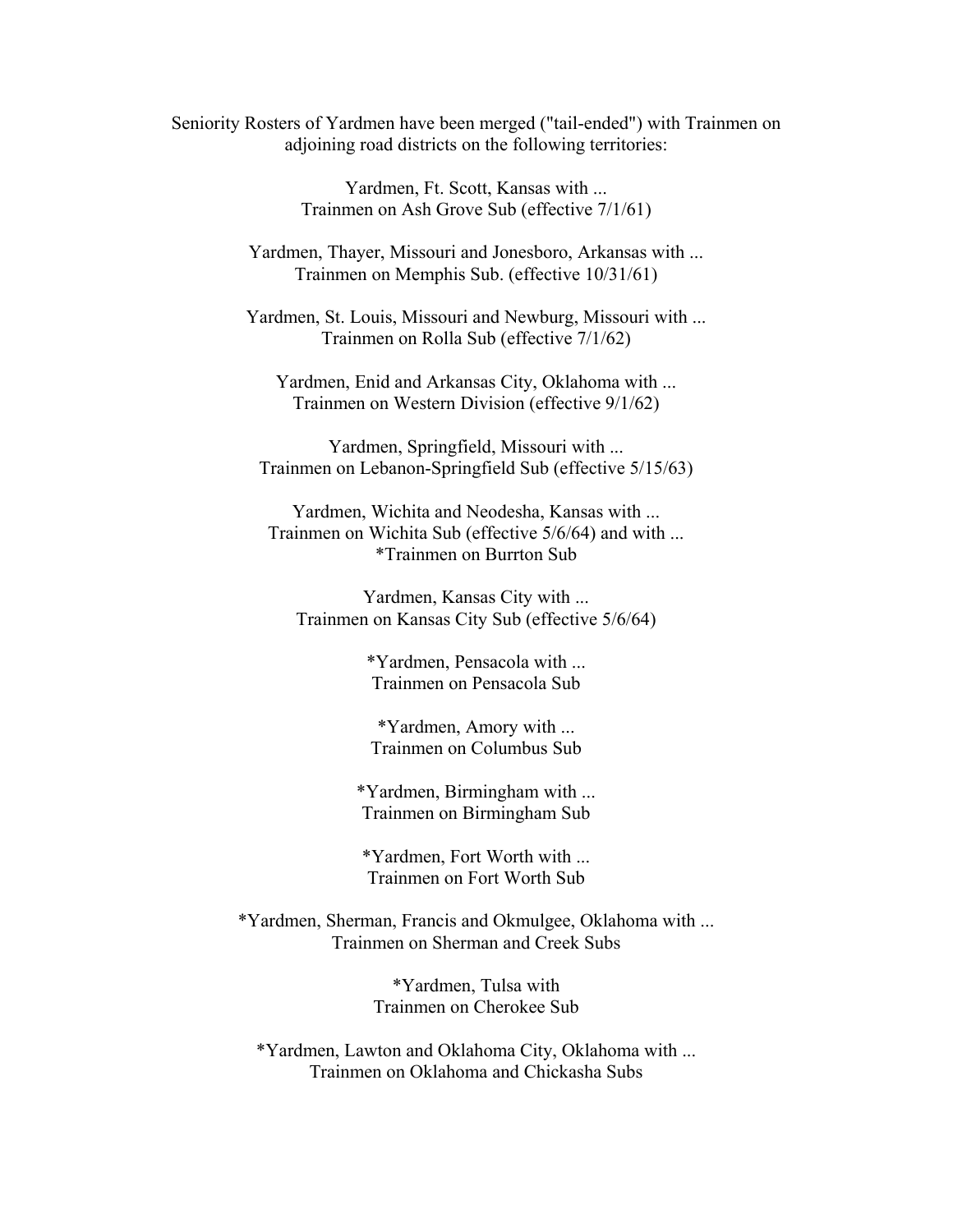## \*Yardmen, Fort Smith, Muskogee and Fayettteville with ... Trainmen on Fort Smith Sub

\*Yardmen, Monett and Joplin, Missouri with ... Trainmen on the Carthage Sub

> #\*Yardmen Memphis with ... Trainmen on Tupelo Sub

> > Back to Subject Index

## MEMORANDUM OF AGREEMENT

#### IT IS AGREED:

The Memorandum of Agreement signed July 18, 1972, and effective August 1, 1972, in connection with Article X of the National Agreement of January 27, 1972, agreeing to consolidate the existing agreements concerning merging yardmen's seniority at certain terminals as well as the consolidation or merger of road and yard seniority districts, is amended by the following addition to Section C:

> Yardmen, Chaffee and Cape Girardeau with... Trainmen on St. Louis and Chaffee Subs (effective the date this agreement is signed)

Signed at Springfield, Missouri, this 7th day of May, 1975.

For: ST. LOUIS-SAN FRANCISCO RAILWAY COMPANY

By: J. J. Ratcliff Director of Labor Relations

## For: UNITED TRANSPORTATION UNION - TRAINMEN

By: J. W. Reynolds General Chairman

Back to Subject Index

#NOTE: The provisions of Paragraphs (5), concerning filling brakemen's vacancies with yardmen (when brakemen's extra board is exhausted), and yardmen's vacancies with brakemen (when yardmen's extra board is exhausted), will not be applicable on these seniority districts unless and until the brakemen and yardmen on this consolidated district have their extra boards at the same time.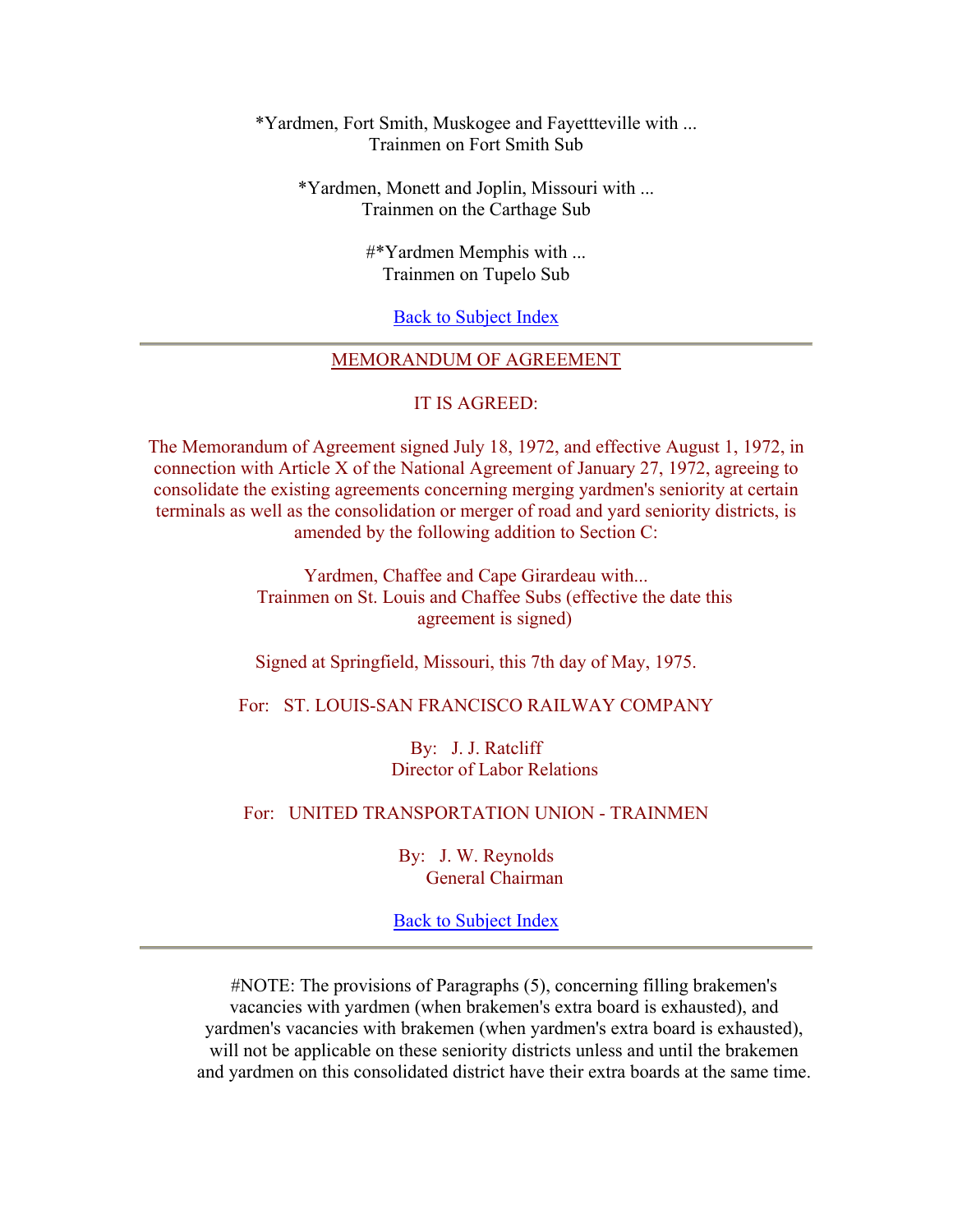The following agreement is applicable on the above mentioned territories

(1) The names of all trainmen, in the order in which they stand in road service, have been added to the Yardmen's Seniority Roster preserving prior rights in road service and with their yard seniority to date from the date otherwise provided herein.

NOTE: This means that the names of trainmen will be added to seniority roster of yardmen with seniority dated as of the date otherwise provided herein; that no seniority dates will be retroactive beyond that effective date.

(2) The names of all yardmen, in the order in which they stand in yard service, have been added to the Trainmen's Seniority Roster, preserving prior rights in yard service and with their road seniority to date from the date otherwise provided herein.

NOTE: This means that the names of yardmen will be added to seniority roster of trainmen with seniority date as otherwise provided herein; that no seniority dates will be retroactive beyond that effective date.

(3) Employees entering service after the specified effective date for their district shall hold rights in both road and yard service.

(4) There shall be no additional expense to the Carrier for deadheading or otherwise, as a result of this agreement, this to include trips made learning the road or yard when necessary. This protection against "additional expense" does not cancel or supersede existing agreements in regard to automobile mileage or deadhead allowances in the protection of vacancies at certain points.

(5) Separate extra boards will be maintained for trainmen and yardmen, in accordance with Section 5 of Article 3 of the BRT National Agreement dated May 25, 1951 reading:

"On properties where men hold seniority in both road and yard service and work from common extra boards protecting both classes of service, such extra boards will be separated except as otherwise provided in the NOTE following this Section 5. On these properties separate extra boards covering road and yard service respectively will be established and regulated in accordance with applicable rules on the individual properties consistent with service requirements. Employees on common extra boards which are separated will exercise their choice to work on either the road or yard board in accordance with their seniority rights."

In the event the yardmen's extra board becomes exhausted, the provisions of Paragraph 10 of Article 32, Section B of the Yardmen's Agreement, reading as follows:

"When the extra board is exhausted, present practices in effect for making up extra crews or filling vacancies are not changed. Instructions of December 18, 1946, dealing with this subject are quoted: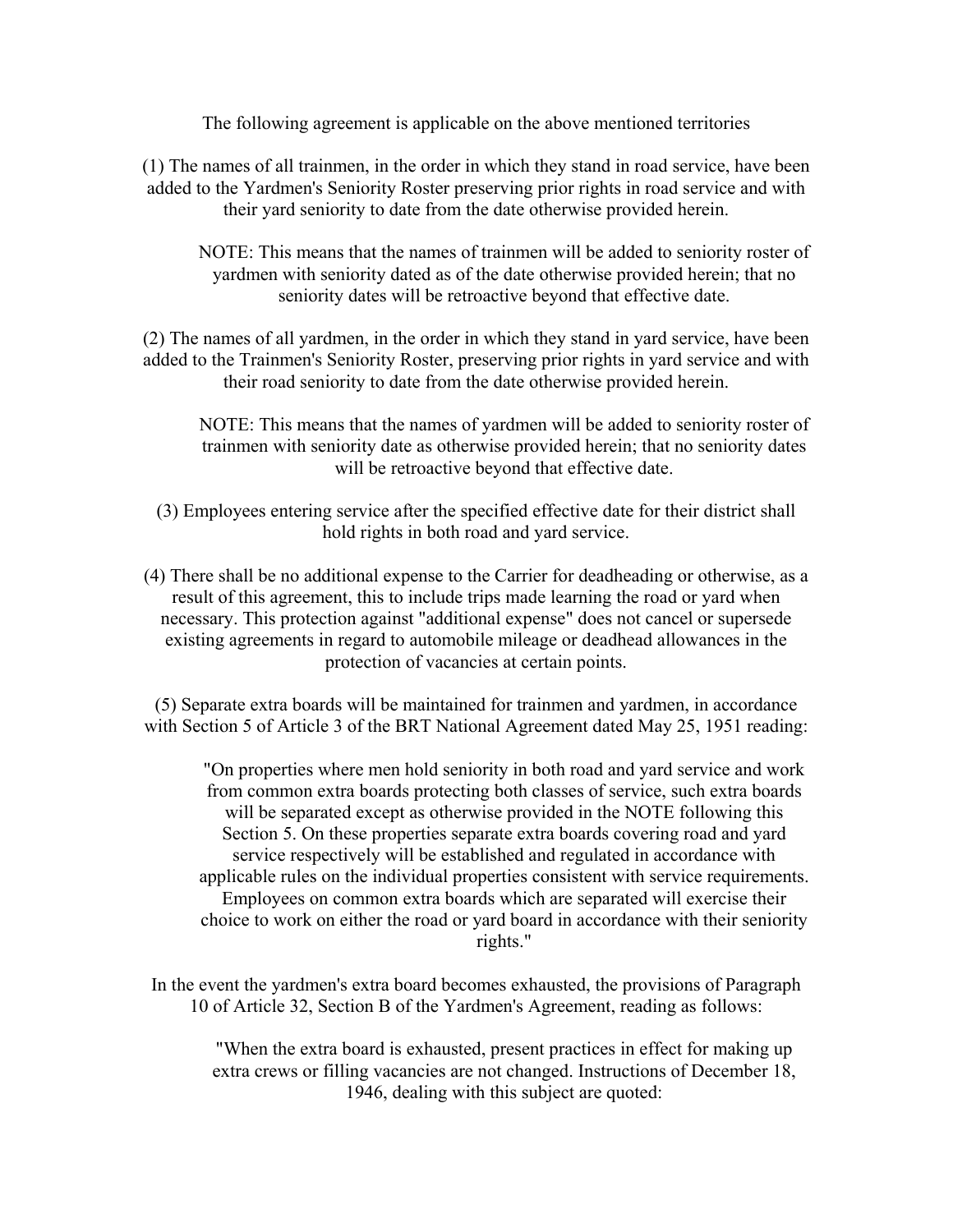'A sufficient number of yardmen shall be employed to protect the regular and extra work. Arrangements for the protection of extra work of yardmen and/or use of roadmen in yards may be made by local officers and Local Chairman.

'Yardmen, when available, will be used to protect all yard work in preference to roadmen. In determining the yardmen available, they shall be taken, in the following order - (1) Extra man or men; (2) Senior man or men cut off account reduction in force who have made themselves available for service by notifying the local officers in writing with copy to Local Chairman; (3) Senior regular man or men who have signified desire to protect extra work.

'Yardmen will be considered available if they can protect the service for which required without exceeding hours of service provided in Hours of Service Law."

will become applicable and in the event no yardmen are available thereunder, then the brakemen first out on brakemen's extra board will be called for the yard service and be paid regular rates applicable to the service performed. Upon completion of each shift in yard service, this brakeman who has performed yard service will be returned to the extra board and be marked at the bottom of the board, it being understood that any prior road service prior to the time of his call for the yard assignment will not require payment of overtime rate for the assignment filled in yard service.

In the event the road brakemen's extra board and emergency board is exhausted and likewise the source of supply of moving up men on freight crews in line with Article 13, Section A of the Trainmen's Agreement, which reads as follows:

"When the extra board is exhausted and it is necessary to fill a vacancy or vacancies in either pool or regular assigned service, it is agreed that the vacancy or vacancies will be filled in the following manner:

"(1) Use senior furloughed available brakemen who have signified their desire in writing to protect emergency work. If none,

"(2) Move up the junior available brakeman on the next out pool crew following the vacancy. If unable to contact junior brakeman or if more than one vacancy exists then call the other brakeman on that same next out pool crew following the vacancy (or brakemen in reverse seniority order on crews where three brakemen are assigned). Then follow same procedure for all succeeding pool crews.

"(3) If the vacancy is still unfilled then call, in reverse seniority order (junior man first), brakemen in regular assigned service who are available at the home terminal."

Back to Subject Index

Omission in printed Yardmen's Agreement (Art. 40, Sec C)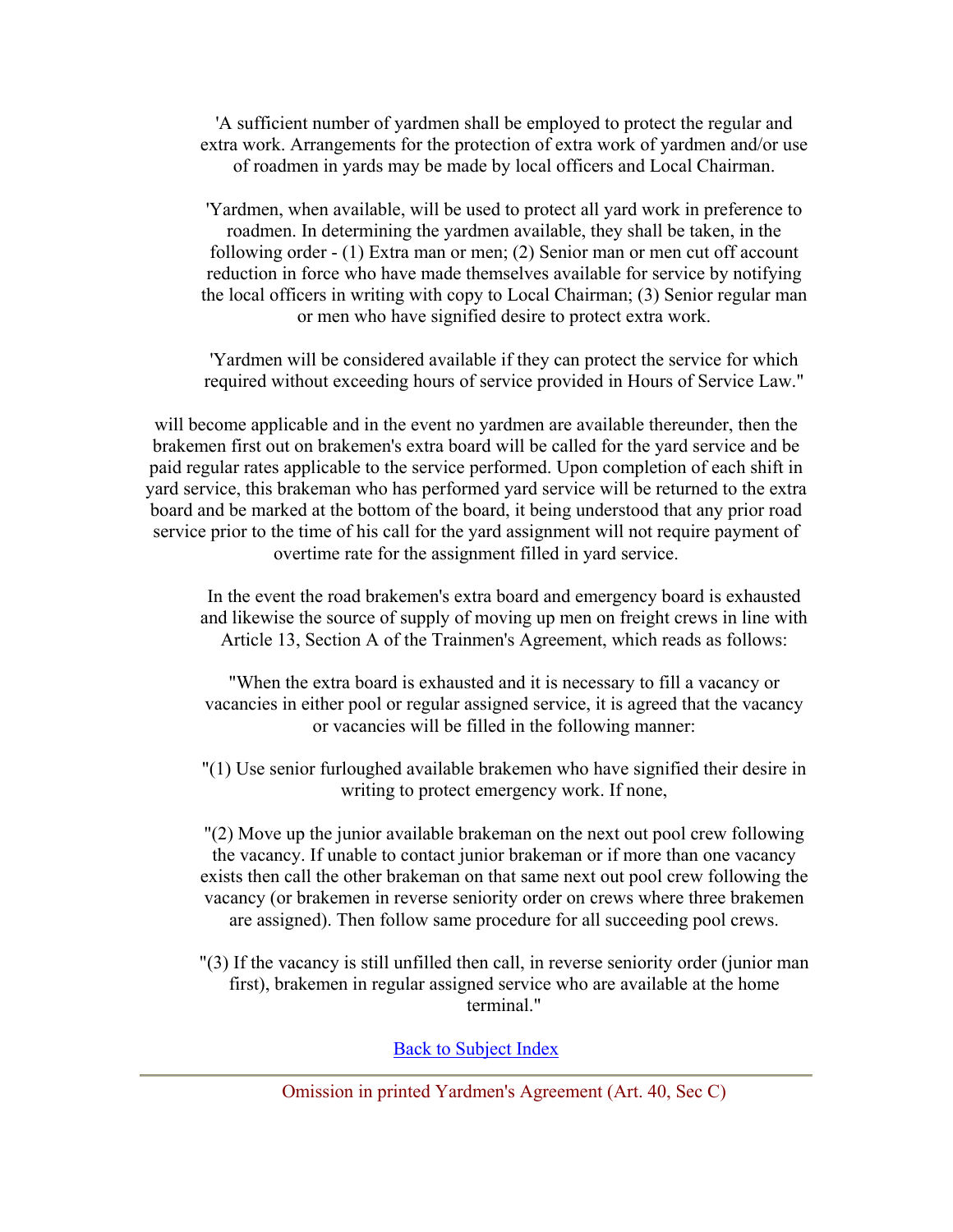"Does not provide sufficient men to perform the road service, man first out on yardmen's extra board will be called for such road service, and upon completion of the day or return to the home terminal, whichever is the later, will be marked at the foot of the yardmen's extra board at the time tied up from completion of the road service, it being understood that this yard employe who has been used in road service cannot use the road service in combination with the subsequent yard assignment to provide for payment of overtime rate on the yard assignment."

**Back to Subject Index** 

(6) (a) Should a regular assigned yardman or a regular assigned brakeman be bumped or otherwise be entitled to exercise his seniority, he may bump a junior man in either craft. Additionally, he is permitted to bump onto the brakemen's extra board or onto the yardmen's extra board if he cannot hold a yard job. When an employee does place himself on the yard extra board no one is cut off at that time, the excess man or men remain on the board until the next adjustment (Monday morning), or until adjustment is made in accordance with Article 16, Section A(2). Should a man bump onto the brakemen's extra board, no one is automatically cut off, but if the Local Chairman decides that there are too many men on the brakemen's extra board, he could make a reduction in accordance with the established procedure.

(b) When it is necessary to increase the brakemen's extra board, furloughed employees will be recalled to the extra board and be marked up thereon as soon as they report. A bulletin will be posted (on the same day), giving yardmen the opportunity to exercise their brakemen's seniority. This bulletin will be in accordance with Article 15 of the Trainmen's Agreement. Senior yardman making application will be assigned.

Back to Subject Index

## MEMORANDUM OF AGREEMENT

#### IT IS AGREED:

Article 40, Section C(6)(b) of the Yardmen's Schedule revised effective January 1, 1973, is revised by the addition of the following NOTE:

NOTE: See Article 16, Section A(2)(g) effective April 1, 1980, concerning the Callers' office maintaining a list which will permit employes assigned in road service to be added to the Yardmen's Extra Board when it is increased.

Signed at Springfield, Missouri, this 4th day of February, 1980, and effective March 1, 1980.

> FOR: ST. LOUIS-SAN FRANCISCO RAILWAY COMPANY (Except AT&N District)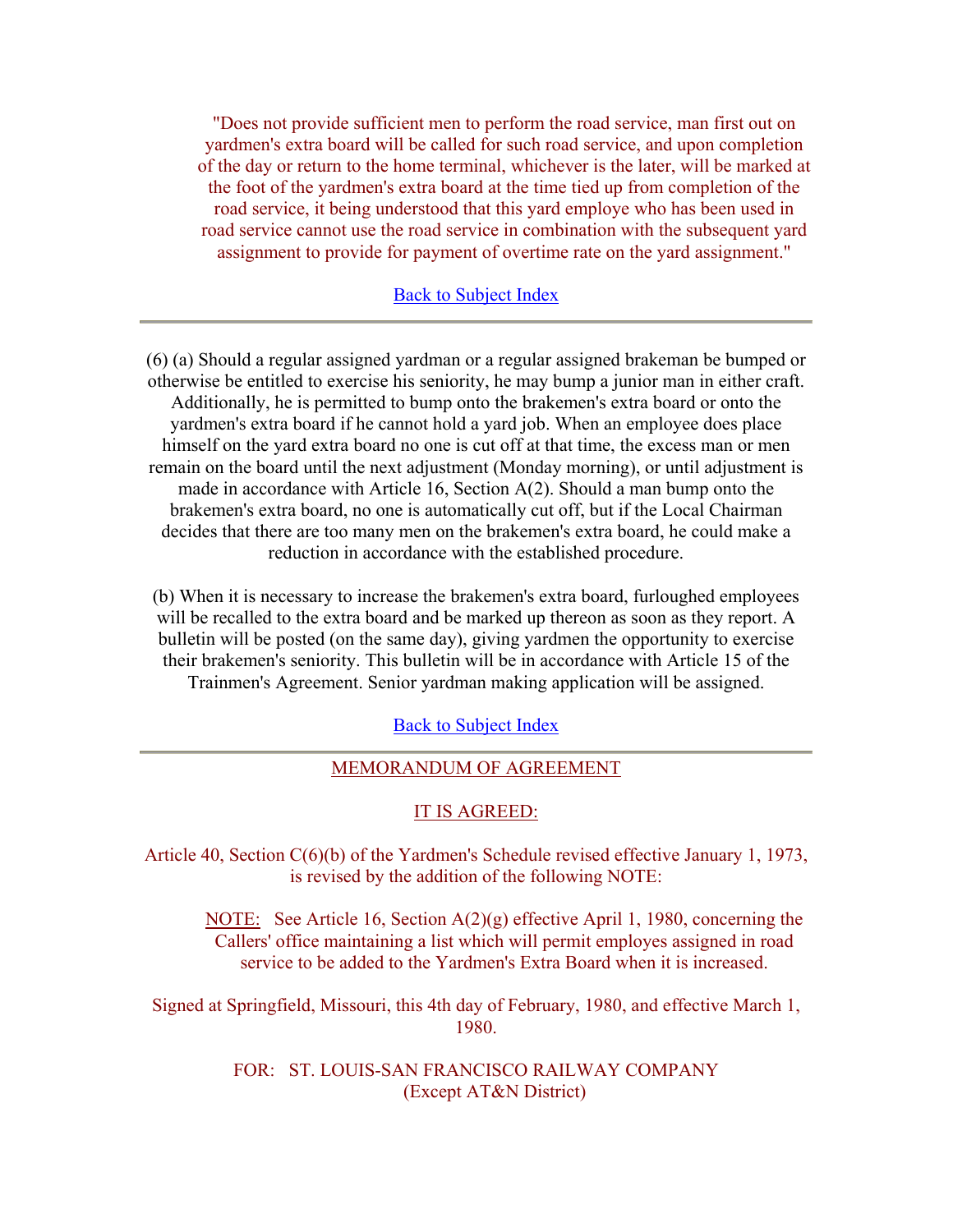By: J. L. Russell Director of Labor Relations

FOR: Yardmen represented by UNITED TRANSPORTATION UNION

> By: J. W. Reynolds General Chairman

Back to Subject Index

(c) When a man changes from one craft to the other by a voluntary exercise of seniority (i.e., bids or bumps), he will be required to remain in that craft for 30 days or until his seniority in that craft is exhausted, whichever occurs first. In other words, if a man assigned as a yardman bids or bumps onto the brakemen's extra board, he may not bid or bump back onto a yard job, or the yard extra board, for 30 days except if he is reduced from the brakemen's extra board and can hold no other job as brakeman.

Back to Subject Index

## 3016-11

(Letter of Agreement with General Chairman Reynolds Dated August 7, 1972, containing an understanding with the Application of Article 40, Section C, Paragraph (f)(3), which reads:)

Dear Mr. Reynolds:

With reference to the Memorandum of Agreement effective August 1, 1972, combining road and yard seniority districts.

This will confirm our agreement August 3, 1972, that the prohibition contained in Section C, Paragraph (f)(3) of this Agreement; that a man cannot return to road service for 30 days after bumping from road to yard, does not apply when furloughed (no job he could hold) in road service and had been forced to bump in yard service in order to work, provided that he returns to road service at the very first opportunity, and same will apply to a similar movement from yard to road service.

If you agree that the above is correct, please sign the duplicate copy of this letter and return to me.

AGREED TO: Yours very truly,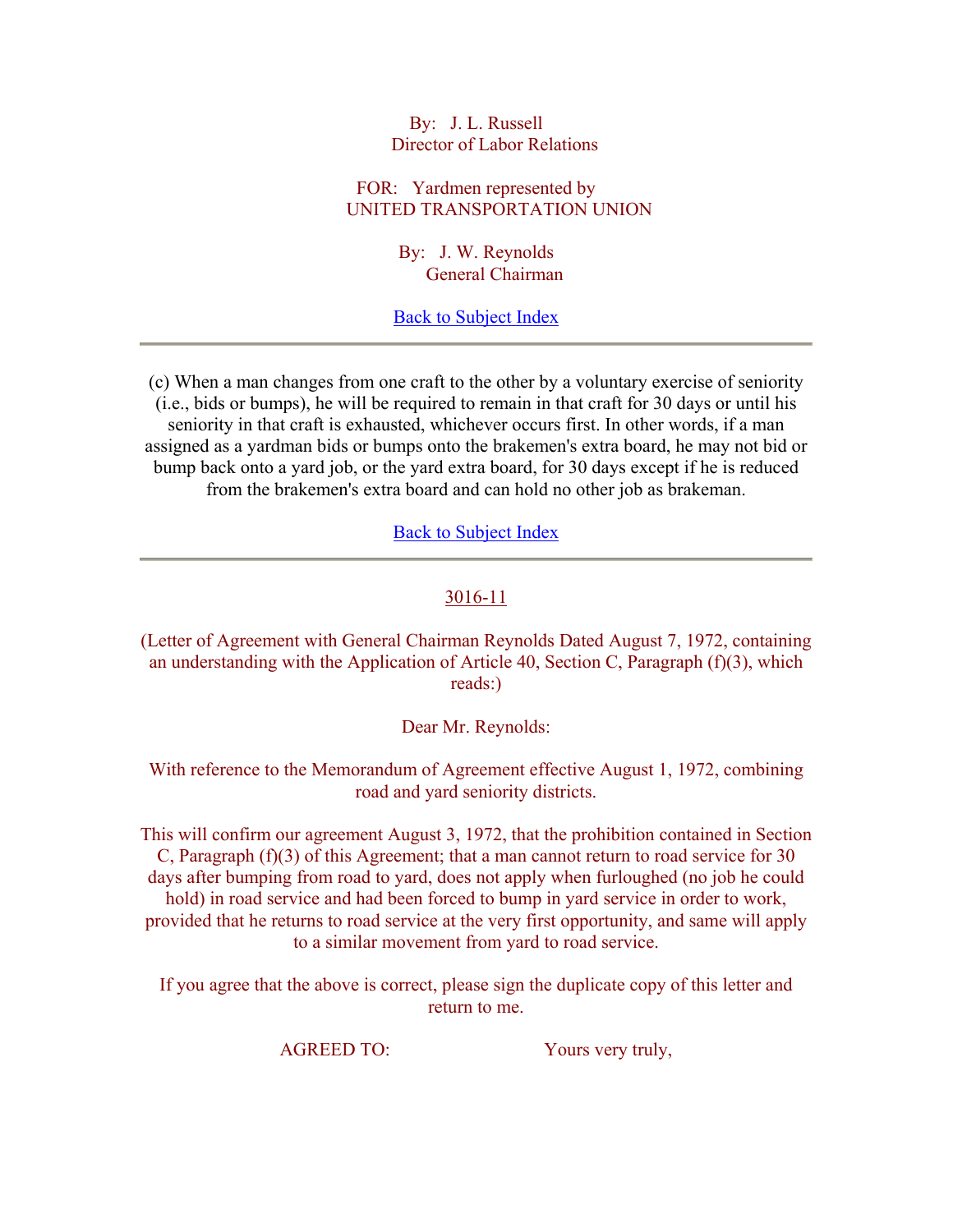## J. W. Reynolds J. J. Ratcliff General Chairman, UTU-T

------------------------------------------------------------------------------------------------------------ ------------

September 23, 1976

## 3002-17 3016-11-1

Mr. J. W. Reynolds General Chairman United Transportation Union 227 East Sunshine, Room 101 Springfield, Missouri 65807

Dear Mr. Reynolds:

Yesterday we discussed the following situation at St. Louis.

A Conductor was cut off the Conductors' Extra Board at St. Louis. There were three junior Conductors assigned to outlying jobs on this seniority district. One of them was forced assigned at Cuba, and the other two had bid in Chrysler Road Switcher jobs at Valley Park. When this Conductor was released from the Conductors' Extra Board, he could not exercise his seniority as a Brakeman because one of the three junior assigned Conductors had been forced assigned. He could have, of course, bumped any one of the three junior Conductors. Note the specific requirements contained in Appendix Item 7, Paragraph (b), of the Trainmen's Agreement and, also, the provisions of Appendix Item 38 of the Conductors' Schedule. This Conductor, however, also has Yardmen's seniority rights in accordance with Article 40, Section C, of the Yardmen's Schedule. This Conductor wanted to exercise his seniority as a Yardman in preference to bumping as a Conductor as is stipulated in the two rules specified.

We agreed that when a regular assigned Conductor is entitled to a bump or has been released from the extra list, as in the instant case, he can exercise his seniority as a Yardman in accordance with the specific provisions of Article 40, Section C, of the Yardmen's Schedule.

If you agree the above correctly sets forth our understanding, please confirm by signing the duplicate copy of this letter and returning it to me.

AGREED TO: Yours very truly,

J. W. Reynolds J. J. Ratcliff

General Chairman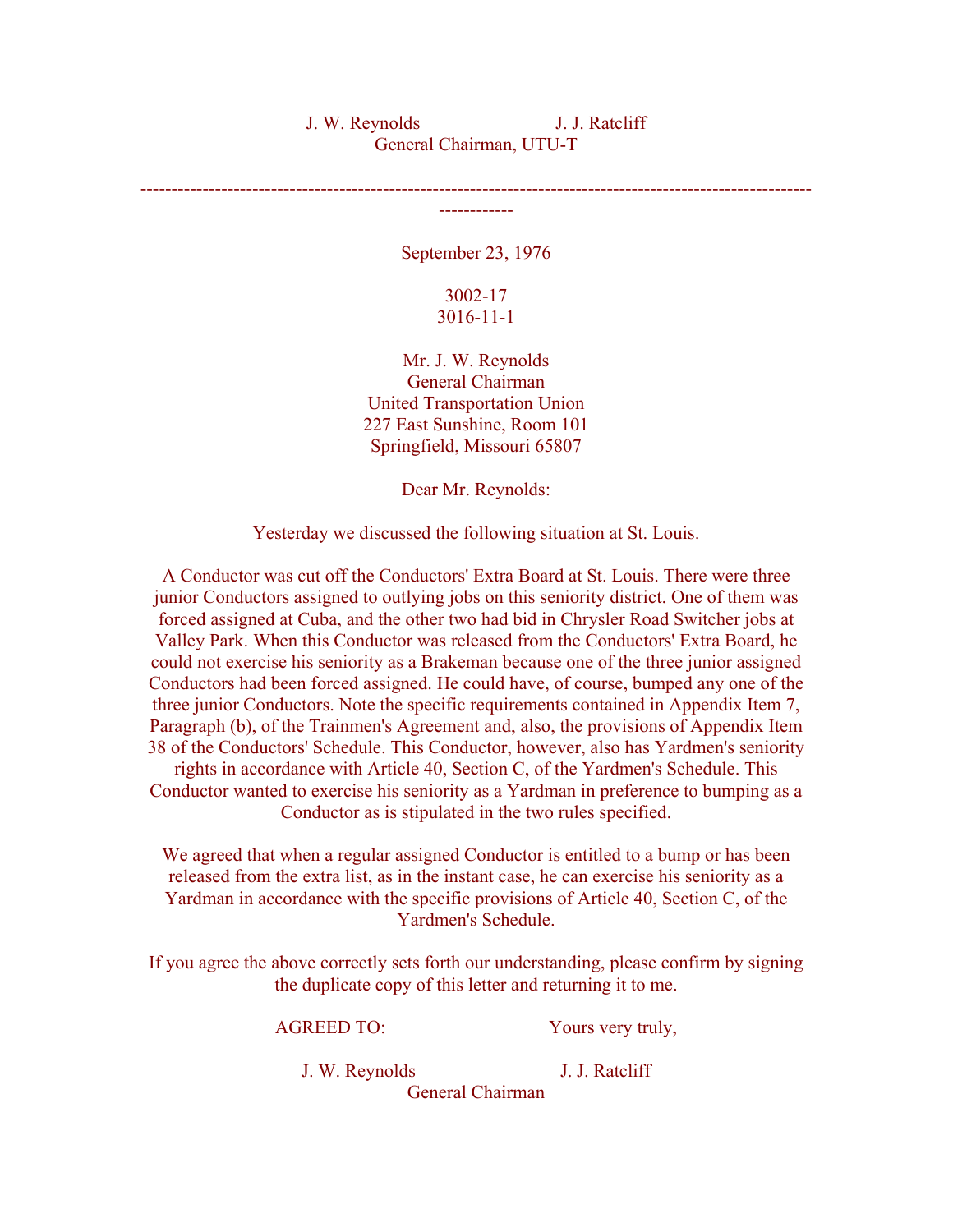## 3016-11-1

------------------------------------------------------------------------------------------------------------ ------------

#### MEMORANDUM OF AGREEMENT

# IT IS AGREED:

Article 24, Section F(5)(c) and the 3 Understandings listed thereunder of the Conductors' and Brakemen's Schedule revised effective December 15, 1978, and Article 40, Section C(6)(c) of the Yardmen's Schedule revised effective January 1, 1973, and all Agreements and Understandings pertaining thereto, including Letters of Agreement dated August 7, 1972 and May 1, 1975 and memorandum of Agreement effective June 11, 1975, are hereby canceled.

Signed at Springfield, Missouri, this 4th day of February, 1980, and effective March 1, 1980.

> FOR: ST. LOUIS-SAN FRANCISCO RAILWAY COMPANY (Except AT&N District)

> > By: J. L. Russell Director of Labor Relations

FOR: Conductors, Brakemen and Yardmen represented by UNITED TRANSPORTATION UNION

> By: J. W. Reynolds General Chairman

Back to Subject Index

(7) All rules and provisions of the Yardmen and Trainmen Schedules contrary or conflicting with the above merger are superseded by the provisions of this agreement, with the understanding that the line of demarcation as contained in the two respective contracts shall be maintained.

In accordance with Memorandum of Agreement dated April 21, 1972, on the territories newly added to this agreement which are prefixed by asterisk, any new hires establishing seniority after 12:01 A.M., April 22, 1972, shall have their names added to the consolidated roster and have only one seniority date on the newly consolidated seniority roster.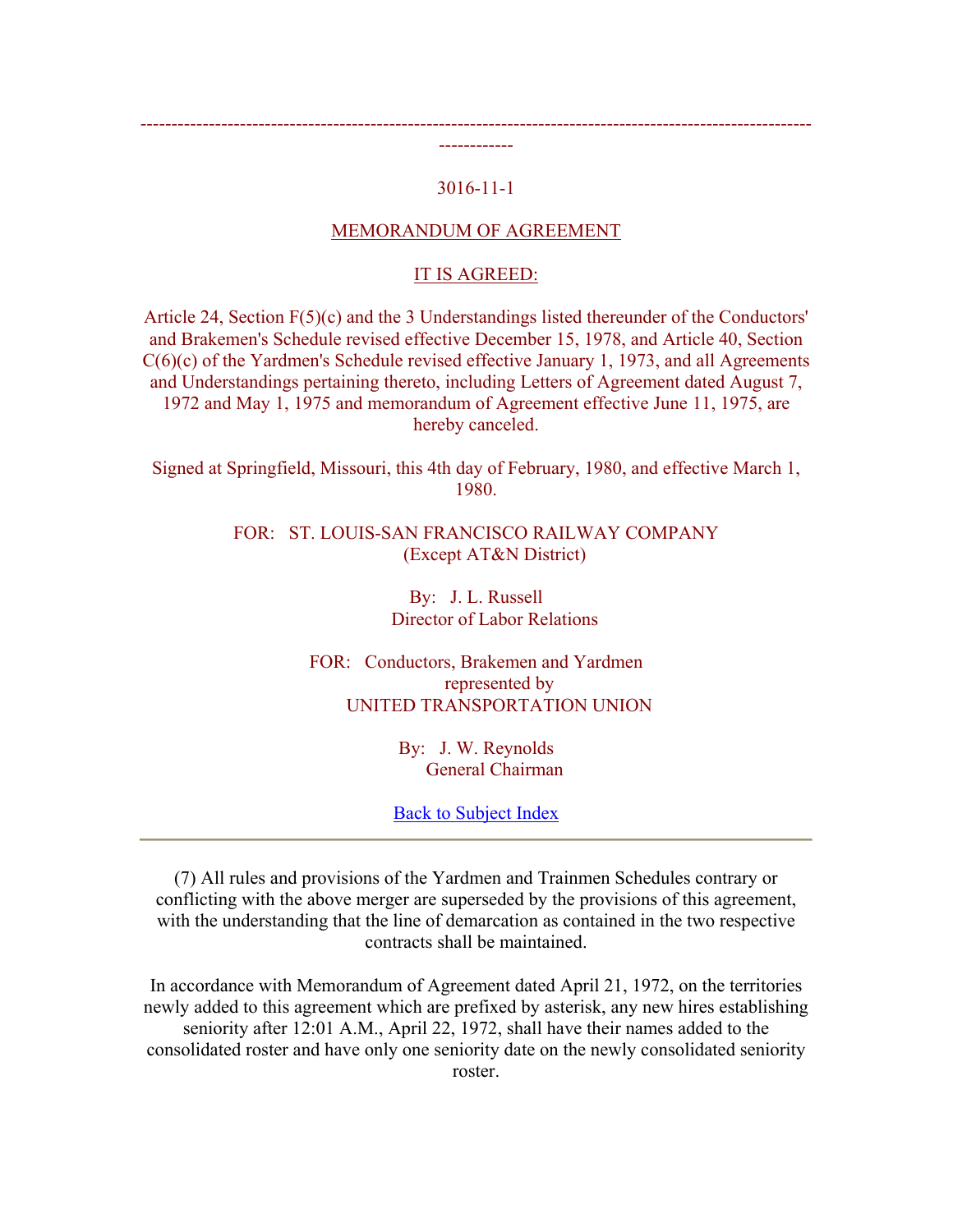# **ARTICLE 41 ELECTRIC LANTERNS**

(National Agreement April 18, 1941)

(a) The railroads will permit the use of white electric hand lantern by trainmen and yardmen.

(b) Trainmen and yardmen will be furnished electric hand lantern by the particular railroad on which employed depositing with that railroad the actual cost thereof, not exceeding \$2.00 each.

(c) Deposits for lanterns secured from the railroads may be made by trainmen and yardmen by depositing cash therefor or by signing a deduction order for the amount to be deducted from their pay checks on the current payroll.

(d) When a trainman or yardman leaves the service, either voluntarily, by discharge or by death, or those retaining employee's relationship but not in active service, the lantern may be returned to the railroad, whereupon the amount of deposit made when the lantern was issued, not exceeding amount of \$2.00 shall be refunded to him or his estate or heirs.

- (e) Replacement of lanterns will be made by the railroad without cost to the employee under the following conditions:
- (1) When worn out or damaged in the performance of railroad service upon return of the lantern issued by the railroad.
	- (2) When stolen while employee is on duty without neglect on part of employee.

(3) When destroyed in the performance of duty.

(f) Employees will not be compelled to purchase lantern from the railroad, but may purchase it from other sources of their own choice, provided, however, that any lantern so purchased must conform with the standard prescribed by the railroad.

(g) The electric lantern, bulbs, and batteries must be of a standard prescribed by the railroad, and the lantern must be equipped with not less than two white bulbs for instant use and a provision for a spare white bulb to be carried in the lantern.

(h) Trainmen and yardmen who, prior to the effective date of this agreement, have provided themselves with electric lanterns and have used them in the service of the railroad may continue to use them, if they so desire, until they are worn out, provided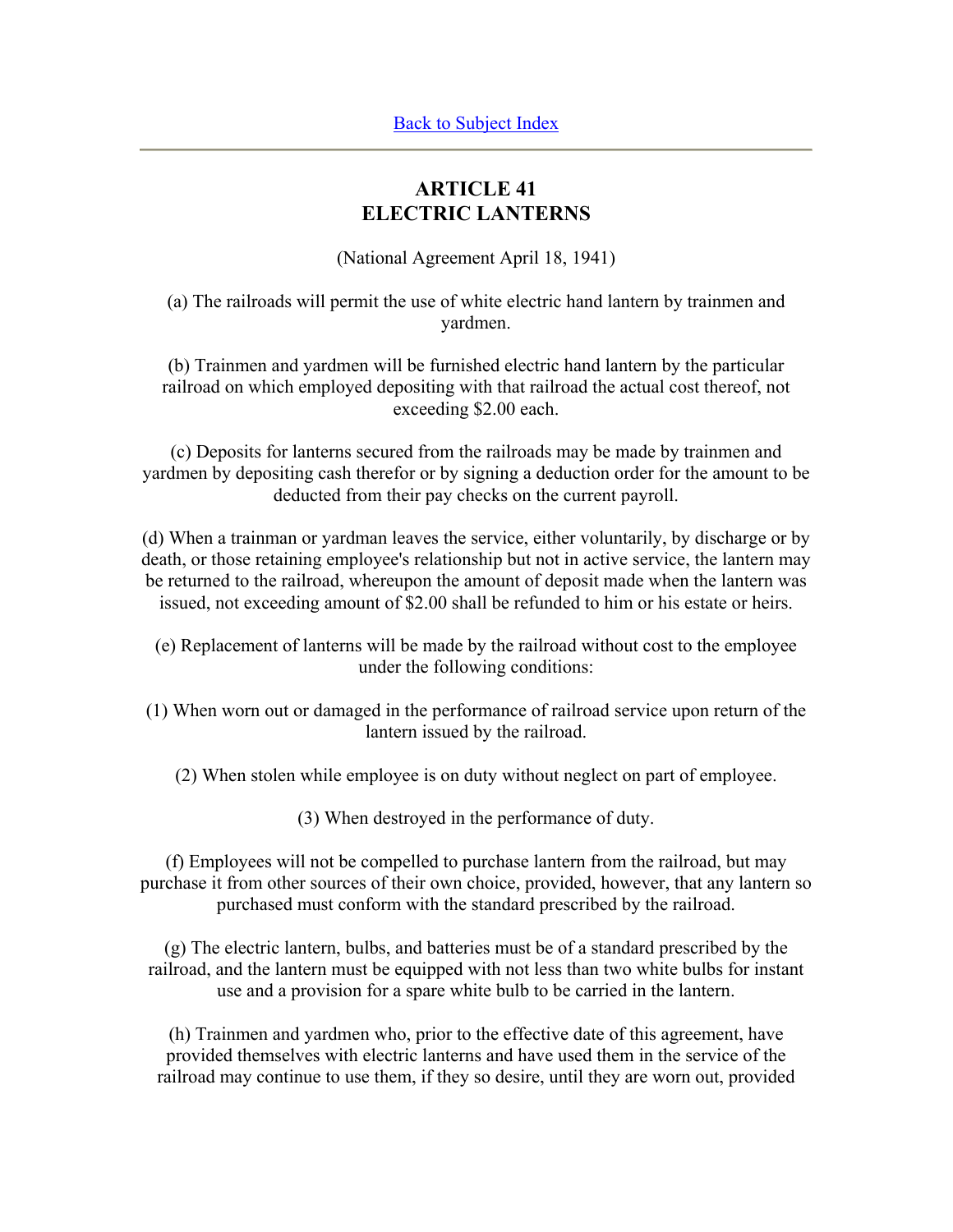such lantern is of a satisfactory type and contains two serviceable white bulbs for instant use and a provision for carrying a spare white bulb in the lantern.

(i) After the effective date of this agreement, each trainman or yardman must provide himself with an electric white lantern, meeting the specifications set out in Paragraph (g).

(j) Each railroad will maintain at convenient locations a supply of batteries and bulbs to be drawn by trainmen and yardmen as needed to replace those worn out or broken without cost to the employees.

(k) The railroads will continue to use oil burning lanterns with red globes for flagging, but will continue their efforts to have developed an electric red lantern that will be satisfactory for such service, and if and when one is developed the party of the first part will then enter into further negotiations with the party of the second part representing trainmen and yardmen with respect to its adoption of flagging service. When such lanterns are adopted for flagging service, they will be furnished by the railroads without expense to trainmen and yardmen.

(l) The Brotherhood of Railroad Trainmen agrees to withdraw Case No. 3666, now pending before the Interstate Commerce Commission, and accepts this agreement as a final and complete disposition of the use of electric lanterns subject to the provisions of Paragraph (k). (UTU is successor to BRT)

(m) All agreements, with respect to the use of electric lanterns by trainmen and yardmen, now in effect and which have heretofore been entered into between any railroad or railroads signatory hereto and the representatives of the Brotherhood of Railroad Trainmen are hereby cancelled. (UTU is successor to BRT)

**Back to Subject Index** 

# **ARTICLE 42 FACILITIES IN PERMANENT YARDS**

Yardmen in permanent yards will be provided with wash and locker rooms, equipped with heat, light, hot and cold water where possible, wash stands, and a sufficient number of lockers built therein for the purpose of keeping clothes, extra equipment and supplies. It will contain cooler supplied with ice and will be kept in a sanitary condition.

Back to Subject Index

# **ARTICLE 43**

**SECTION A CABOOSES**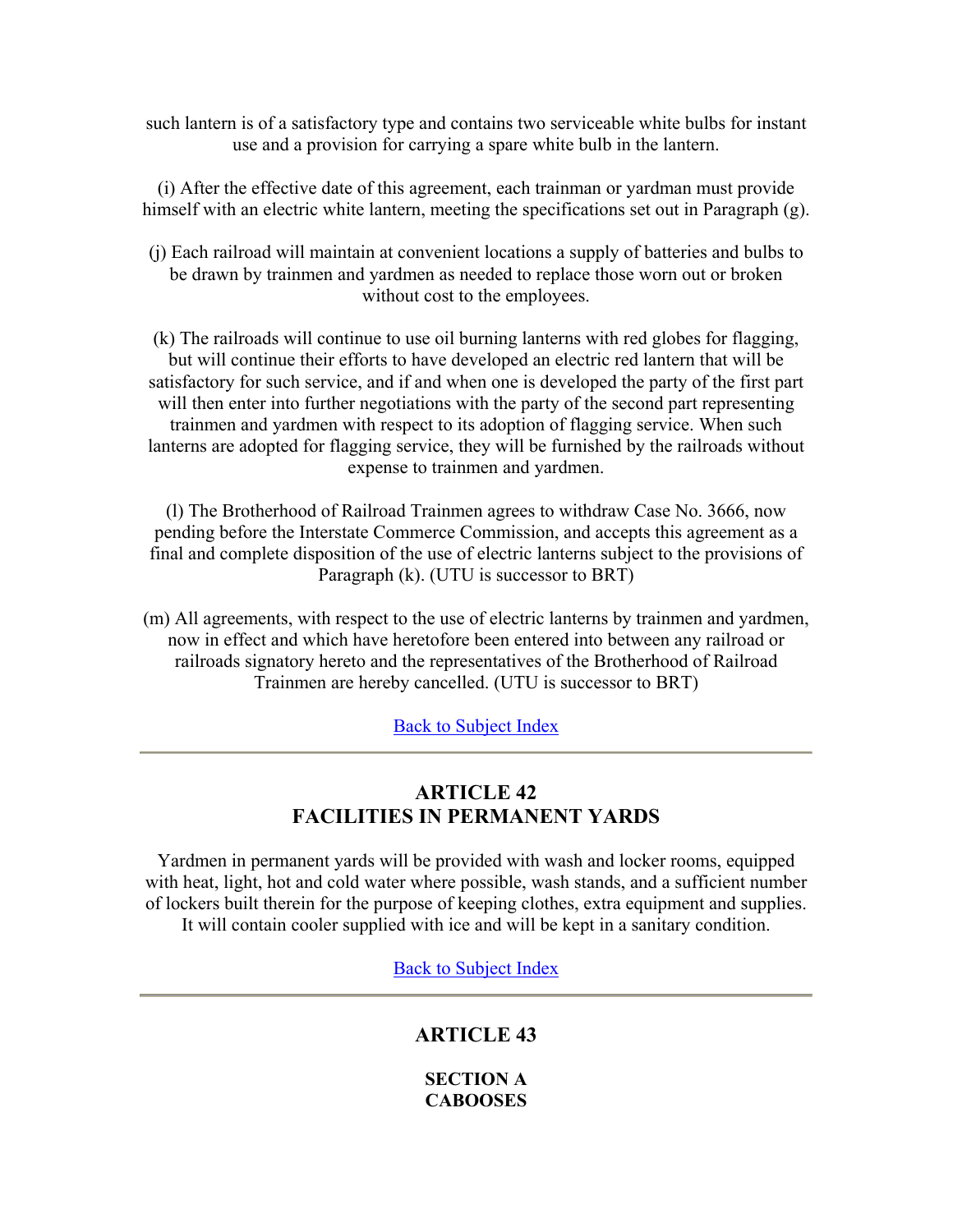Cabooses properly supplied and equipped will be furnished yardmen on runs of five miles or more in one direction.

## **SECTION B EQUIPMENT ON ENGINES**

(a) All engines assigned to switching service shall be equipped with head lights, foot boards, and proper grab irons at both ends, also cooler for water, suitable box to carry lunch and rain clothes; water and ice to be placed on engine by the Carrier.

(b) Any engine temporarily assigned to switching service shall be so equipped at the first opportunity, if such engine is to be discontinued in that service more than one shift the use of unequipped engines shall not be prolonged by the substitution of one engine for another. This provision, however, shall not apply to engines exclusively used in transfer service.

# **SECTION C DRINKING WATER**

The "flow through" drinking water cooler constitutes a satisfactory dispenser insofar as the requirements of existing agreement rules and understandings.

The Carrier agrees to install this type cooler, as expediently as possible on all road and yard engines ("A" Units) and cabooses. It further agrees that Ozarka water or comparable bottled water in disposable container and ice, will be furnished.

Back to Subject Index

# **ARTICLE 44 EXPENSES AWAY FROM HOME**

(Taken from Article XI of the January 27, 1972 National Agreement)

(a) Effective on the date of this Agreement, Article II (Expenses Away From Home) of the June 25, 1964 Agreement is amended to cover men in train, engine or yard service called from the extra board or used in the capacity of an extra man to fill vacancies at outlying points subject to the following additional conditions:

(1) The outlying point must be 30 miles or more from the terminal limits of the location where the extra list from which called is maintained.

(2) Lodging or allowances in lieu thereof where applicable will be provided only when extra men are held at the outlying point for more than one tour of duty and will continue to be provided for the periods held for each subsequent tour of duty.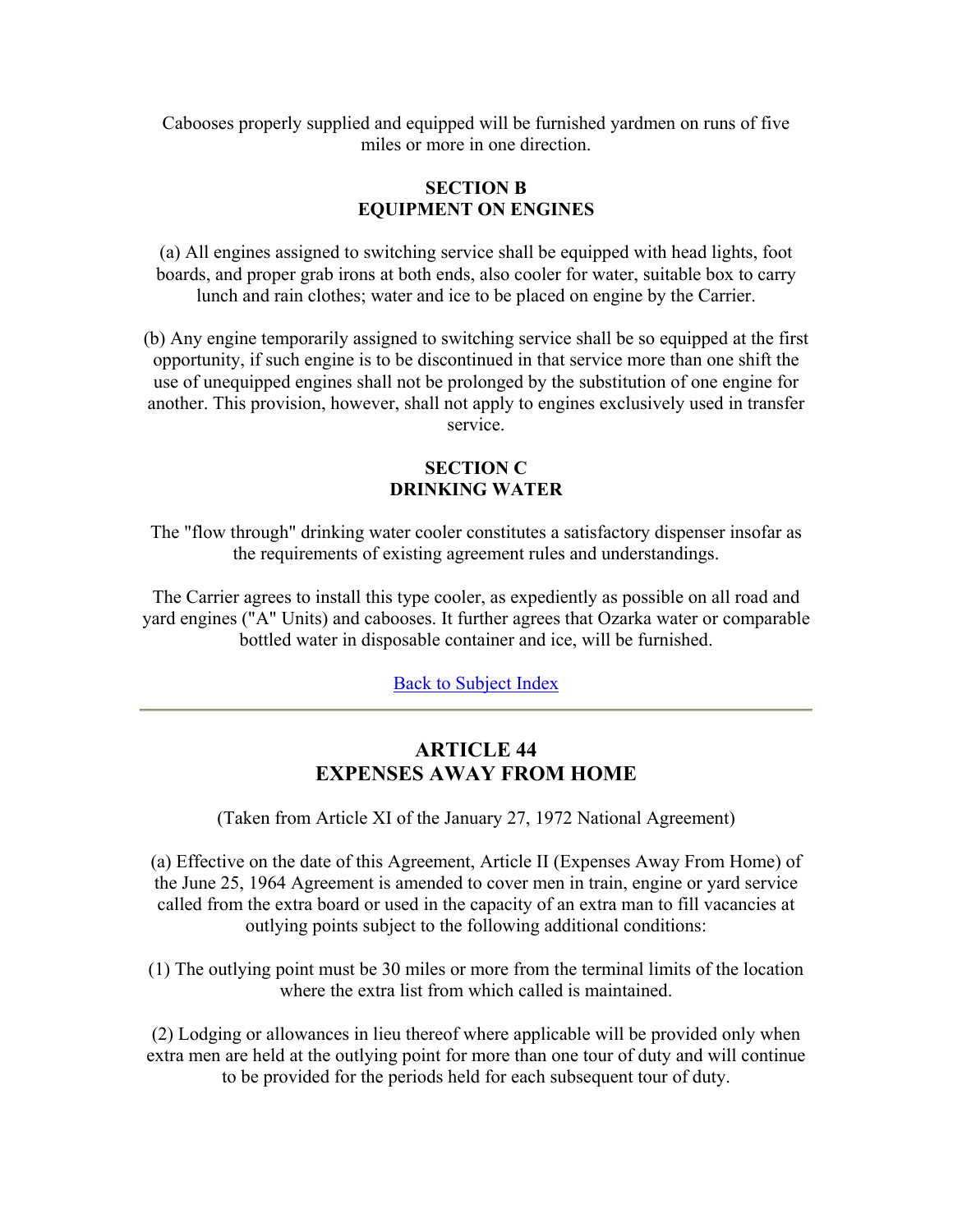(b) Effective 15 days after the date of this Agreement the meal allowance provided for in Article II, Section 2 of the June 25, 1964 National Agreement is increased from \$1.50 to \$2.00, and an additional \$2.00 meal allowance will be provided after being held an additional 8 hours.

Back to Subject Index

# **ARTICLE 45 VIOLATION OF LAWS**

Should it be required by the Carrier that yardmen violate the law or laws, such instructions will be given in writing by the proper officer of the Carrier.

Back to Subject Index

# **ARTICLE 46 EMERGENCY DEFINED**

The meaning of the term "emergency" as applied in the foregoing Articles, refers to wrecks, washouts, fires, loading or unloading trains of stock.

Back to Subject Index

# **ARTICLE 47 APPROVAL OF APPLICATIONS**

Yardmen filing application for employment will be notified of rejection or acceptance of such application within 60 days after the date they first perform service and establish a yardman's seniority date. If not notified within 60 days, application will stand as accepted.

Back to Subject Index

# **ARTICLE 48 FURNISHING COPIES OF AGREEMENT**

The proper officers of the Carrier will be furnished sufficient copies of this schedule to supply the men now in service. Yardmen now in service will be furnished one copy.

Back to Subject Index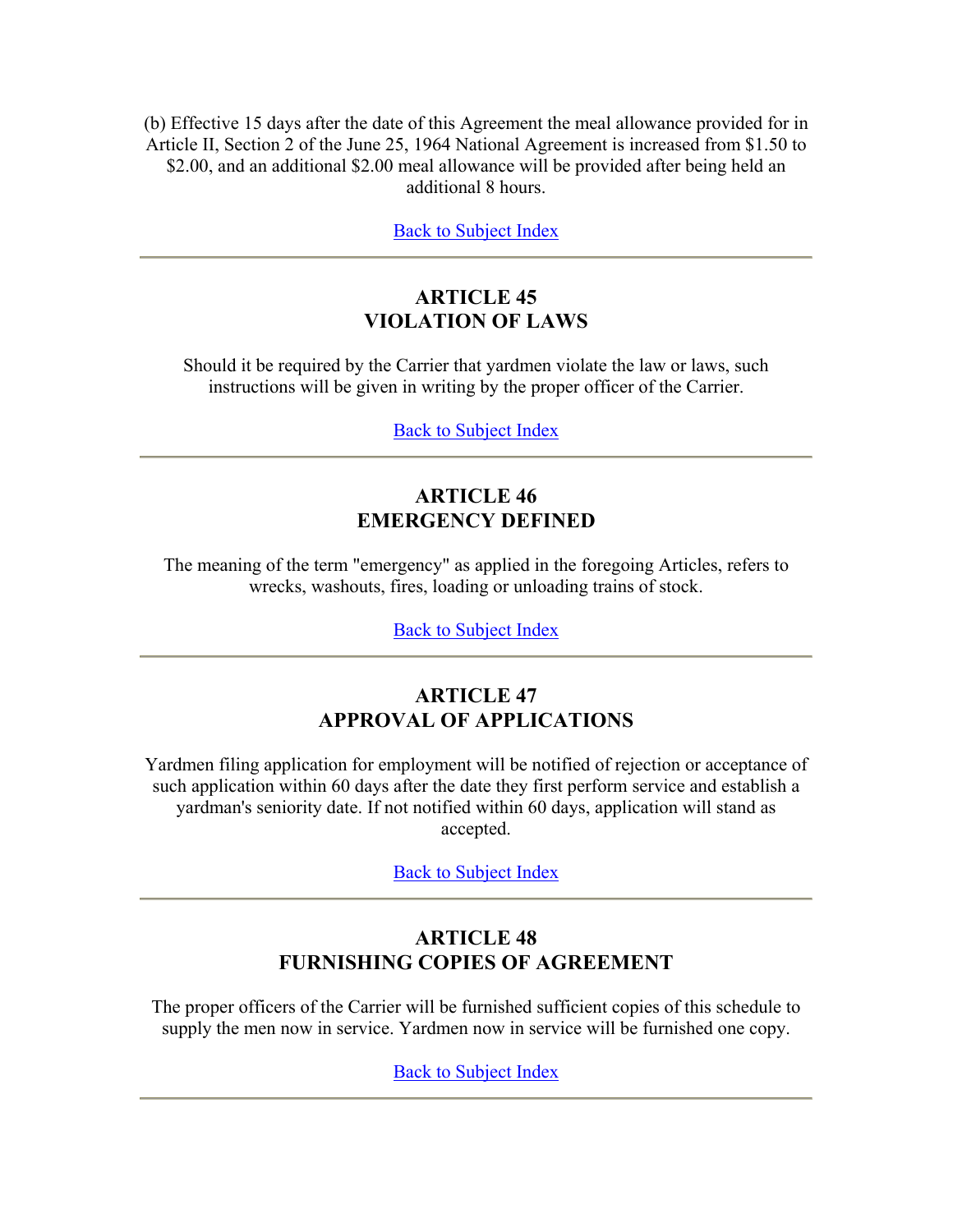# **ARTICLE 49 EFFECTIVE DATE AND DURATION**

The above rules and regulations covering wages and working conditions of yardmen shall not be varied from or changed unless agreed to by the Director of Labor Relations and the Chairman of General Committee or as otherwise provided by the Railway Labor Act, as amended. Any existing agreements, agreed understandings, or interpretations which are not included herein and have not been modified, superseded, or cancelled by the rules of this Agreement and are not in conflict therewith will remain in effect.

This revised Agreement signed at Springfield, Missouri October 28, 1972 and effective January 1, 1973.

> For: ST. LOUIS-SAN FRANCISCO RAILWAY COMPANY (Except AT&N and NEO Districts)

> > By: (s) J. J. Ratcliff Director of Labor Relations

## For:UNITED TRANSPORTATION UNION

By:(s)J. W. Reynolds Chairman, General Committee of Adjustment

By:(s)G. E. Cash Vice Chairman, General Committee of Adjustment

By:(s)K. L. Carnes Secretary, General Committee of Adjustment

Back to Subject Index

## MEMORANDUM OF UNDERSTANDING

## IT IS AGREED:

We reaffirm that existing understandings of all current Rules and Working Conditions Agreements between the parties signatory hereto have been and will continue to be applied as follows:

(1) All collective bargaining agreements relating to rules, rates of pay and working conditions of employes represented by the Organization signatory hereto will be applied in compliance with State and Federal laws without regard to race, religion, color, creed, national origin or sex.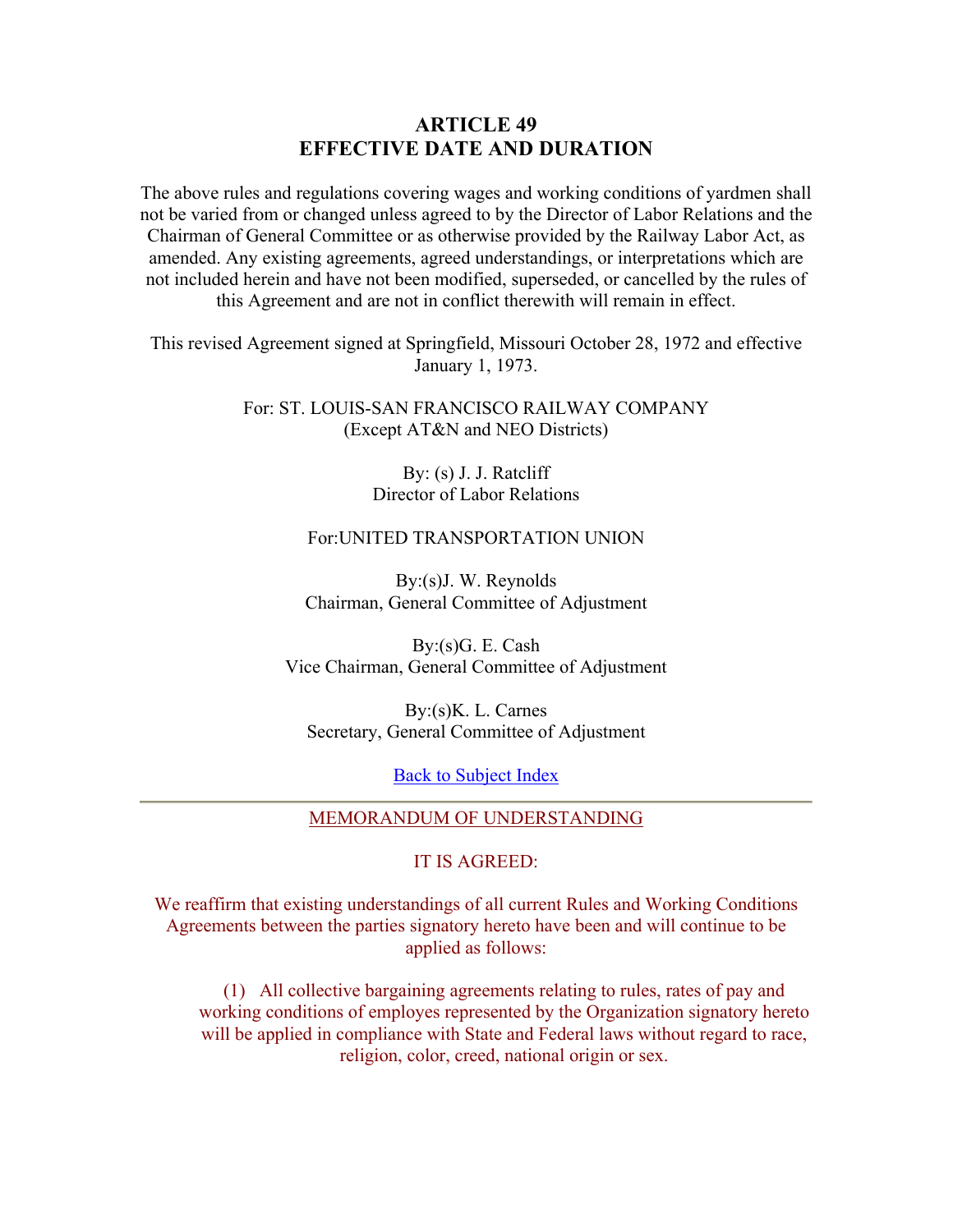(2) The use of such words as "he," "his" and "him," as they appear in such agreements, are not intended to restrict the application of the agreements or a particular rule to a particular sex but are used solely for the purposes of grammatical convenience and clarity.

Signed at Springfield, Missouri, and effective this 7th day of November, 1975.

FOR: ST. LOUIS-SAN FRANCISCO RAILWAY COMPANY (NEO District)

> By: J. J. Ratcliff Director of Labor Relations

FOR: NEO District Employes represented by UNITED TRANSPORTATION UNION

> By: J. W. Reynolds General Chairman

------------------------------------------------------------------------------------------------------------ ------------

MEMORANDUM OF AGREEMENT

#### IT IS AGREED:

1. Road Conductors or Yard Foremen shall be allowed an additional \$4.00 for each full (entire) day or shift on which they have a "student" Brakeman or "student" Switchman assigned to work with their crew and under their supervision. This allowance shall not be subject to future wage increases and shall be in full payment of the duties contemplated by this Agreement.

2. Road Conductors and Yard Foremen to whom such students are assigned, will instruct these students in the duties of Brakemen and Switchmen and the proper manner of performing such duties. Such Conductors and Foremen will properly complete the required evaluation reports on the progress and ability of such students.

3. The performance of Brakeman or Switchman duties by these students, when they are working under the supervision of a Conductor of Foreman shall not constitute an Agreement violation.

4. This Agreement constitutes full and complete settlement of the Organization's "Section 6" notice dated November 25, 1974 (including "Attachments A and B" thereto) and, additionally, supersedes the Agreement effective July 1, 1973, which established a similar \$1.00 allowance for Yard Foremen.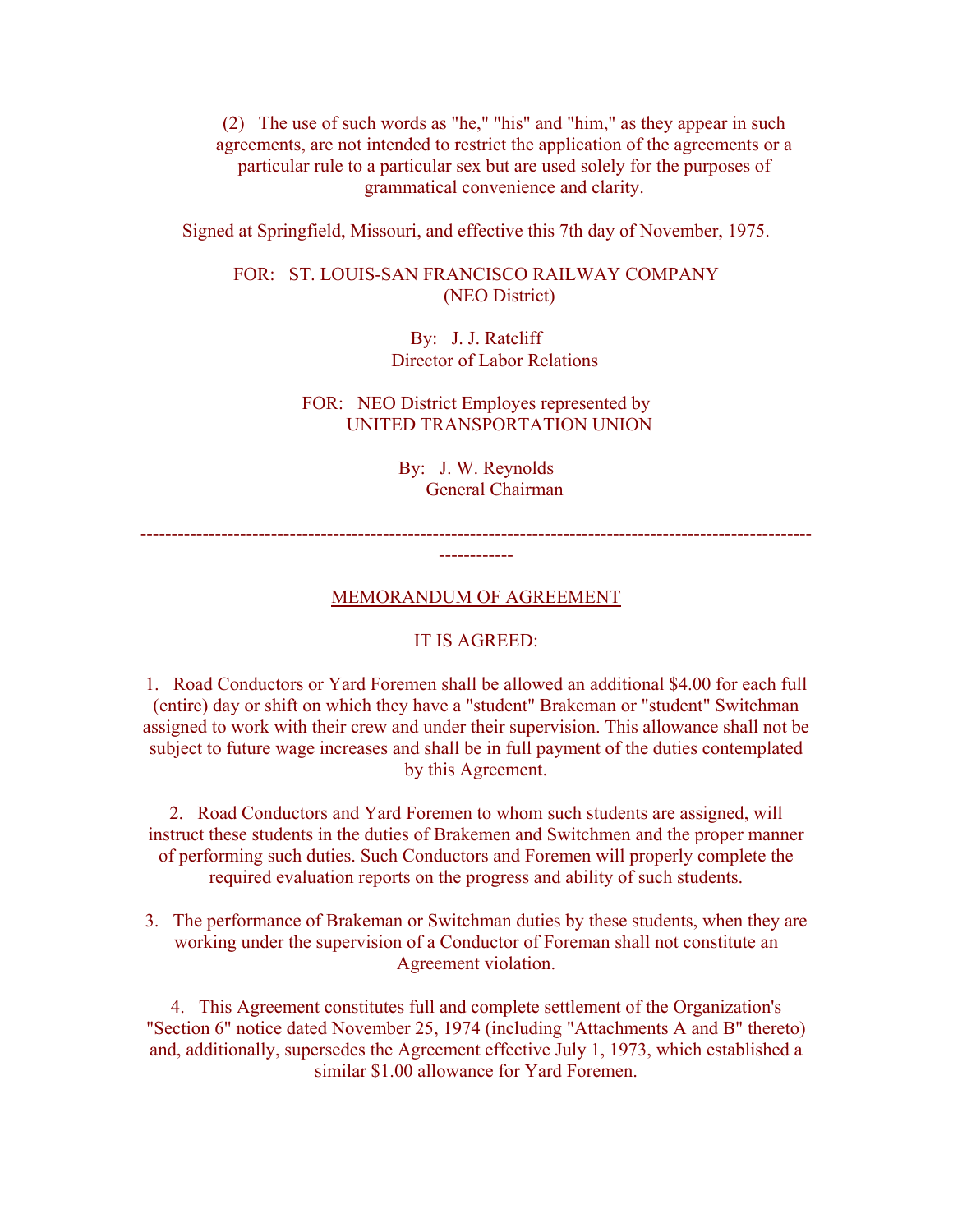## Signed at Springfield, Missouri, this 14th day of April, 1977, and effective May 1, 1977.

FOR: ST. LOUIS-SAN FRANCISCO RAILWAY COMPANY

By: J. J. Ratcliff Director Labor Relations

FOR: Conductors, Brakemen and Yardmen represented by UNITED TRANSPORTATION UNION

> By: J. W. Reynolds General Chairman

> > ------------------------------------------------------------------------------------------------------------

MEDIATION AGREEMENT

------------

NMB Case A-9018

In settlement of differences as set forth in application for mediation as described in Docket Case A-9018 of the National Mediation Board and under the provisions of the Railway Labor Act, amended, it is mutually agreed that the questions so submitted by the said Organization to the said Carrier shall be and are hereby disposed of by the following agreement:

> Employees represented by the Organization signatory hereto shall meet the following standard for being "suitably shod";

Footwear must have a substantial sole of sufficient thickness to resist puncture, a definite heel-instep notch with substantial leather (or leather substitute) upper portion.

The Carrier will not unilaterally, of its own volition, change the foregoing standard insofar as employes represented by the Organization signatory hereto.

This Agreement shall be considered to be a separate agreement between the Carrier and each of the General Committees signatory hereto.

Signed at Springfield, Missouri and effective February 7, 1974.

For: ST. LOUIS-SAN FRANCISCO RAILWAY CO (including NEO District)

> By: J. J. Ratcliff Director of Labor Relations